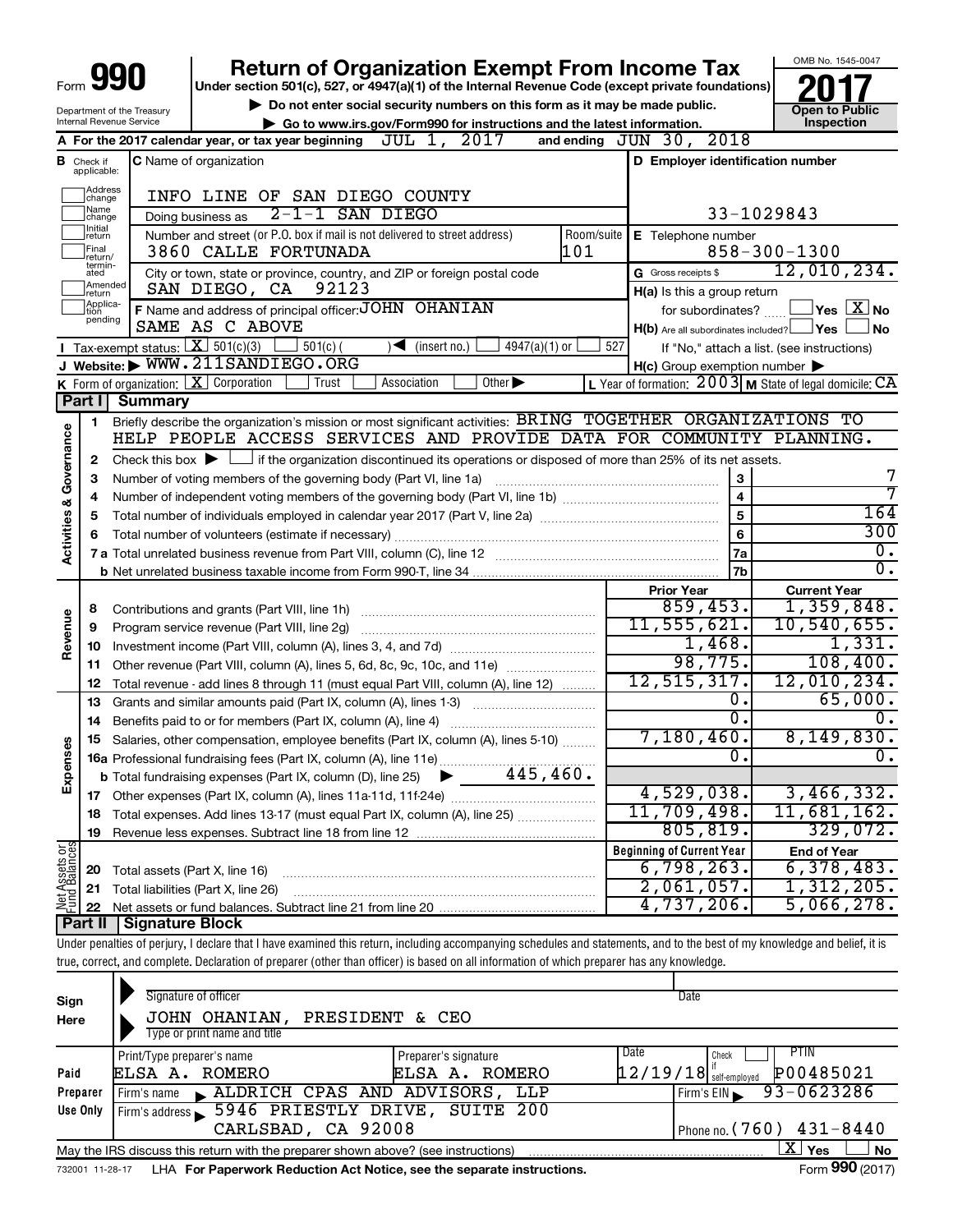|              | INFO LINE OF SAN DIEGO COUNTY<br>Form 990 (2017)                                                                                             | 33-1029843                     |                 | Page 2                                            |
|--------------|----------------------------------------------------------------------------------------------------------------------------------------------|--------------------------------|-----------------|---------------------------------------------------|
|              | Part III   Statement of Program Service Accomplishments                                                                                      |                                |                 |                                                   |
|              |                                                                                                                                              |                                |                 | $\mathbf{X}$                                      |
| $\mathbf{1}$ | Briefly describe the organization's mission:                                                                                                 |                                |                 |                                                   |
|              | OUR MISSION IS TO SERVE AS A NEXUS TO BRING THE COMMUNITY                                                                                    |                                |                 |                                                   |
|              | (ORGANIZATIONS) TOGETHER TO HELP PEOPLE EFFICIENTLY ACCESS APPROPRIATE                                                                       |                                |                 |                                                   |
|              | SERVICES, AND PROVIDE VITAL DATA AND TREND INFORMATION FOR PROACTIVE                                                                         |                                |                 |                                                   |
|              | COMMUNITY PLANNING.                                                                                                                          |                                |                 |                                                   |
|              |                                                                                                                                              |                                |                 |                                                   |
| 2            | Did the organization undertake any significant program services during the year which were not listed on the                                 |                                |                 | $ {\mathsf Y}\mathsf{es}\ \boxed{{\mathsf X}}$ No |
|              | prior Form 990 or 990-EZ?                                                                                                                    |                                |                 |                                                   |
|              | If "Yes," describe these new services on Schedule O.                                                                                         |                                |                 |                                                   |
| 3            | Did the organization cease conducting, or make significant changes in how it conducts, any program services?                                 |                                |                 | $\vert$ Yes $\boxed{\text{X}}$ No                 |
|              | If "Yes," describe these changes on Schedule O.                                                                                              |                                |                 |                                                   |
| 4            | Describe the organization's program service accomplishments for each of its three largest program services, as measured by expenses.         |                                |                 |                                                   |
|              | Section 501(c)(3) and 501(c)(4) organizations are required to report the amount of grants and allocations to others, the total expenses, and |                                |                 |                                                   |
|              | revenue, if any, for each program service reported.                                                                                          |                                |                 |                                                   |
| 4a           | $6,495,021$ $\cdot$ including grants of \$<br>) (Expenses \$<br>(Code:                                                                       | $\overline{0}$ . ) (Revenue \$ | 6, 856, 827.    |                                                   |
|              | 2-1-1 SAN DIEGO UNDERSTANDS THE NEEDS OF THE COMMUNITY AND BELIEVES                                                                          |                                |                 |                                                   |
|              | THAT ALL PEOPLE DESERVE TO LIVE HEALTHY, HAPPY AND THRIVING LIVES.                                                                           |                                |                 |                                                   |
|              | THROUGH MORE THAN 500,000 ANNUAL CONNECTIONS WITH CLIENTS, 2-1-1 SERVES                                                                      |                                |                 |                                                   |
|              | THE ENTIRE POPULATION OF SAN DIEGO AND IMPERIAL COUNTIES AS THE                                                                              |                                |                 |                                                   |
|              | REGION'S PRIMARY CONNECTION TO MORE THAN 6,000 COMMUNITY, HEALTH AND                                                                         |                                |                 |                                                   |
|              | 2-1-1 PROVIDES ACCESS TO SERVICES 24-HOURS A DAY<br>DISASTER SERVICES.                                                                       |                                |                 |                                                   |
|              | AND IN MORE THAN 200 LANGUAGES AND DIALECTS.                                                                                                 |                                |                 |                                                   |
|              |                                                                                                                                              |                                |                 |                                                   |
|              | BY DIALING 2-1-1, A CLIENT IS LINKED TO A HIGHLY-TRAINED COMMUNITY                                                                           |                                |                 |                                                   |
|              | CONNECTOR WHO CONDUCT COMPREHENSIVE ELIGIBILITY SCREENINGS AND NEEDS                                                                         |                                |                 |                                                   |
|              | ASSESSMENTS USING MOTIVATIONAL INTERVIEWING TO GAIN AN UNDERSTANDING OF                                                                      |                                |                 |                                                   |
|              |                                                                                                                                              |                                |                 |                                                   |
|              | THAT CLIENT'S UNIQUE SITUATION.                                                                                                              |                                |                 |                                                   |
| 4b           | $1,436,711$ $\cdot$ including grants of \$<br>) (Expenses \$<br>(Code:                                                                       | ) (Revenue \$                  | 2, 298, 983.    |                                                   |
|              | FOOD AND HEALTH ASSISTANCE: IN CLOSE PARTNERSHIP WITH THE COUNTY OF SAN                                                                      |                                |                 |                                                   |
|              | DIEGO AND THE CALIFORNIA DEPARTMENT OF SOCIAL SERVICES, 2-1-1 IS THE                                                                         |                                |                 |                                                   |
|              | NUMBER FOR OVER-THE-PHONE APPLICATION ASSISTANCE FOR CALFRESH,                                                                               |                                |                 |                                                   |
|              | MEDI-CAL, COVERED CALIFORNIA, ENERGY SAVINGS ASSISTANCE AND CARE                                                                             |                                |                 |                                                   |
|              | UTILITY ASSISTANCE, AND H2O WATER BILL PAYMENT ASSISTANCE. BY                                                                                |                                |                 |                                                   |
|              | COMPLETING APPLICATIONS FOR CLIENTS OVER THE PHONE, 2-1-1 IS HELPING TO                                                                      |                                |                 |                                                   |
|              | BRIDGE THE GAP BETWEEN SEEKING AND RECEIVING PUBLIC BENEFITS. THIS                                                                           |                                |                 |                                                   |
|              | UNIQUE OVER-THE-PHONE PROGRAM HELPS ELIMINATE BARRIERS TO IN-PERSON                                                                          |                                |                 |                                                   |
|              | ENROLLMENT, SUCH AS TRANSPORTATION, CHILDCARE OR PHYSICAL LIMITATIONS.                                                                       |                                |                 |                                                   |
|              | TO GET CONNECTED, PEOPLE CAN CALL 2-1-1 OR VISIT WWW.2ENROLLME.ORG TO                                                                        |                                |                 |                                                   |
|              | MAKE AN APPOINTMENT. ANNUALLY 2-1-1 COMPLETES OVER 10,000 APPLICATIONS                                                                       |                                |                 |                                                   |
|              | GENERATING OVER \$33 MILLION ECONOMIC STIMULUS TO SAN DIEGO COUNTY.                                                                          |                                |                 |                                                   |
|              | $1,780,020$ . including grants of \$<br>65,000.) (Revenue \$<br>) (Expenses \$<br>4c (Code:                                                  |                                | 1, 384, 845.    |                                                   |
|              | COMMUNITY INFORMATION EXCHANGE(CIE): RECOGNIZING THAT SOCIAL FACTORS                                                                         |                                |                 |                                                   |
|              | SIGNIFICANTLY IMPACT HEALTH OUTCOMES AND SPENDING, 2-1-1 DEVELOPED CIE,                                                                      |                                |                 |                                                   |
|              | A CLOUD-BASED PLATFORM THAT ENABLES PARTICIPATING PROVIDERS TO BETTER                                                                        |                                |                 |                                                   |
|              |                                                                                                                                              |                                |                 |                                                   |
|              | UNDERSTAND A CLIENT'S HEALTH AND HUMAN SERVICE NEEDS AND ACCESS TO                                                                           |                                |                 |                                                   |
|              | COMMUNITY SERVICES. THE CIE IS AN ECOSYSTEM COMPRISED OF A                                                                                   |                                |                 |                                                   |
|              | MULTI-DISCIPLINARY PARTNER NETWORK THAT USES A SHARED LANGUAGE AND AN                                                                        |                                |                 |                                                   |
|              | INTEGRATED TECHNOLOGY PLATFORM TO DELIVER ENHANCED COMMUNITY CARE                                                                            |                                |                 |                                                   |
|              | PLANNING. BY FOCUSING ON THESE THREE CORE COMPONENTS, THE CIE ENABLES                                                                        |                                |                 |                                                   |
|              | COMMUNITIES TO SHIFT AWAY FROM A REACTIVE APPROACH TO ONE THAT ENABLES                                                                       |                                |                 |                                                   |
|              | PARTNERS TO INTEGRATE DATA FROM MULTIPLE SOURCES AND MAKE                                                                                    |                                |                 |                                                   |
|              | BI-DIRECTIONAL REFERRALS TO CREATE A LONGITUDINAL RECORD THAT PROMOTES                                                                       |                                |                 |                                                   |
|              | A PROACTIVE, HOLISTIC PERSON-CENTERED SYSTEM OF CARE.                                                                                        |                                |                 |                                                   |
|              |                                                                                                                                              |                                |                 |                                                   |
|              | 4d Other program services (Describe in Schedule O.)                                                                                          |                                |                 |                                                   |
|              | (Expenses \$<br>including grants of \$<br>(Revenue \$                                                                                        |                                |                 |                                                   |
|              | 9,711,752.<br>4e Total program service expenses >                                                                                            |                                |                 |                                                   |
|              |                                                                                                                                              |                                | Form 990 (2017) |                                                   |
|              | SEE SCHEDULE O FOR CONTINUATION(S)<br>732002 11-28-17                                                                                        |                                |                 |                                                   |
|              | $\overline{a}$                                                                                                                               |                                |                 |                                                   |
|              | 16371219 310575 08000.000<br>2017.05010 INFO LINE OF SAN DIEGO COUN 08000_01                                                                 |                                |                 |                                                   |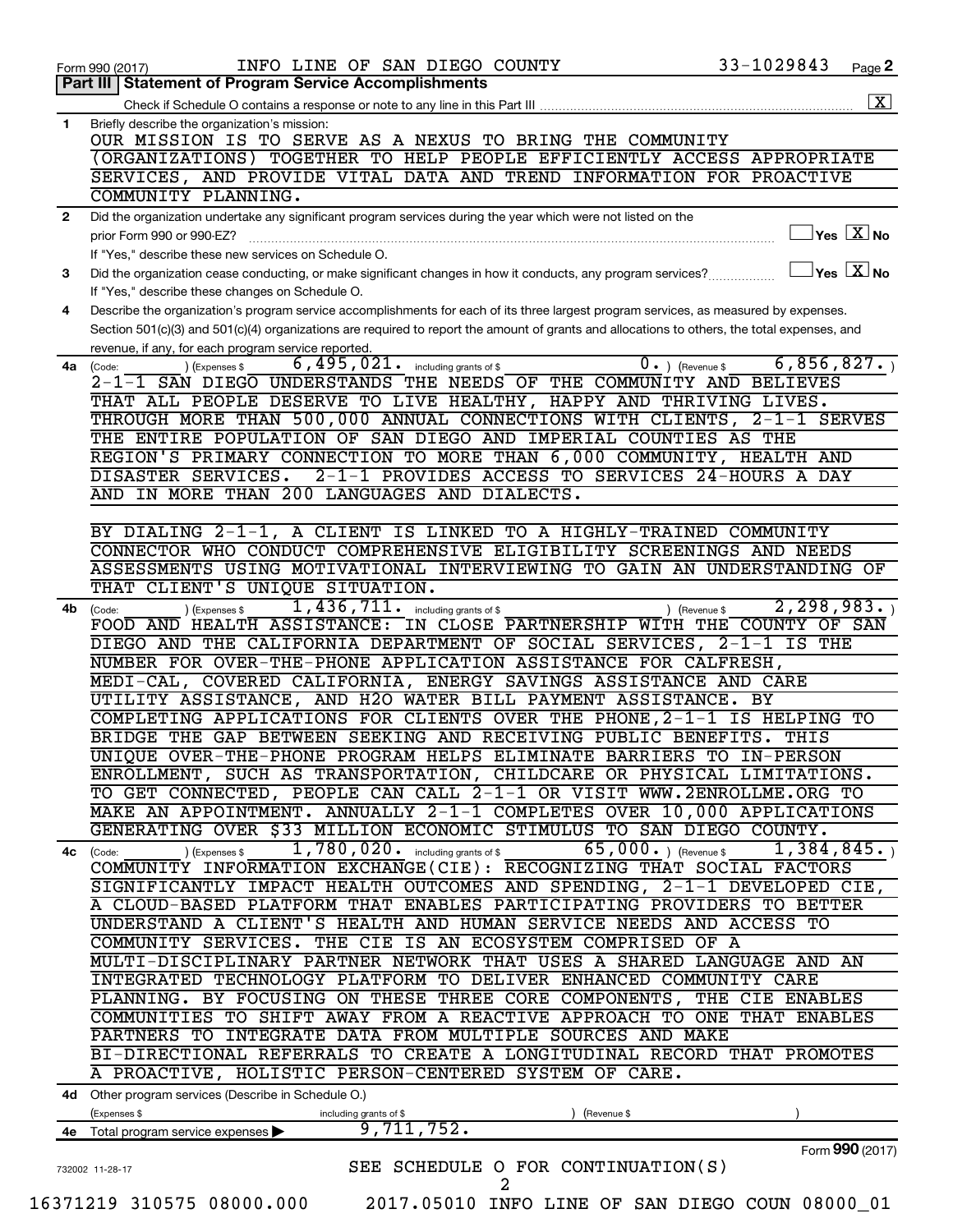|  | Form 990 (2017) |
|--|-----------------|

Form 990 (2017) Page INFO LINE OF SAN DIEGO COUNTY 33-1029843

|     | <b>Part IV   Checklist of Required Schedules</b>                                                                                                                                                                                    |                 |                         |                         |
|-----|-------------------------------------------------------------------------------------------------------------------------------------------------------------------------------------------------------------------------------------|-----------------|-------------------------|-------------------------|
|     |                                                                                                                                                                                                                                     |                 | Yes                     | No                      |
| 1.  | Is the organization described in section 501(c)(3) or 4947(a)(1) (other than a private foundation)?                                                                                                                                 |                 |                         |                         |
|     |                                                                                                                                                                                                                                     | 1               | X                       |                         |
| 2   | Is the organization required to complete Schedule B, Schedule of Contributors? [11] the organization required to complete Schedule B, Schedule of Contributors?                                                                     | $\mathbf{2}$    | $\overline{\mathbf{X}}$ |                         |
| З   | Did the organization engage in direct or indirect political campaign activities on behalf of or in opposition to candidates for                                                                                                     |                 |                         |                         |
|     |                                                                                                                                                                                                                                     | 3               |                         | x                       |
| 4   | Section 501(c)(3) organizations. Did the organization engage in lobbying activities, or have a section 501(h) election in effect                                                                                                    |                 |                         |                         |
|     |                                                                                                                                                                                                                                     | 4               |                         | X                       |
| 5   | Is the organization a section 501(c)(4), 501(c)(5), or 501(c)(6) organization that receives membership dues, assessments, or                                                                                                        |                 |                         |                         |
|     |                                                                                                                                                                                                                                     | 5               |                         | х                       |
| 6   | Did the organization maintain any donor advised funds or any similar funds or accounts for which donors have the right to                                                                                                           |                 |                         |                         |
|     | provide advice on the distribution or investment of amounts in such funds or accounts? If "Yes," complete Schedule D, Part I                                                                                                        | 6               |                         | х                       |
|     |                                                                                                                                                                                                                                     |                 |                         |                         |
| 7   | Did the organization receive or hold a conservation easement, including easements to preserve open space,                                                                                                                           |                 |                         | х                       |
|     |                                                                                                                                                                                                                                     | $\overline{7}$  |                         |                         |
| 8   | Did the organization maintain collections of works of art, historical treasures, or other similar assets? If "Yes," complete                                                                                                        |                 |                         | X                       |
|     | Schedule D, Part III <b>Marting Community</b> Construction of the Construction of the Construction of the Construction of the Construction of the Construction of the Construction of the Construction of the Construction of the C | 8               |                         |                         |
| 9   | Did the organization report an amount in Part X, line 21, for escrow or custodial account liability, serve as a custodian for                                                                                                       |                 |                         |                         |
|     | amounts not listed in Part X; or provide credit counseling, debt management, credit repair, or debt negotiation services?                                                                                                           |                 |                         |                         |
|     | If "Yes," complete Schedule D, Part IV                                                                                                                                                                                              | 9               |                         | х                       |
| 10  | Did the organization, directly or through a related organization, hold assets in temporarily restricted endowments, permanent                                                                                                       |                 |                         |                         |
|     |                                                                                                                                                                                                                                     | 10              |                         | х                       |
| 11  | If the organization's answer to any of the following questions is "Yes," then complete Schedule D, Parts VI, VII, VIII, IX, or X                                                                                                    |                 |                         |                         |
|     | as applicable.                                                                                                                                                                                                                      |                 |                         |                         |
|     | a Did the organization report an amount for land, buildings, and equipment in Part X, line 10? If "Yes," complete Schedule D,                                                                                                       |                 |                         |                         |
|     | Part VI                                                                                                                                                                                                                             | 11a             | х                       |                         |
|     | <b>b</b> Did the organization report an amount for investments - other securities in Part X, line 12 that is 5% or more of its total                                                                                                |                 |                         |                         |
|     | assets reported in Part X, line 16? If "Yes," complete Schedule D, Part VII [11] [11] [12] [12] [12] [12] [12] [                                                                                                                    | 11b             |                         | x                       |
|     | c Did the organization report an amount for investments - program related in Part X, line 13 that is 5% or more of its total                                                                                                        |                 |                         |                         |
|     |                                                                                                                                                                                                                                     | 11c             |                         | X                       |
|     | d Did the organization report an amount for other assets in Part X, line 15 that is 5% or more of its total assets reported in                                                                                                      |                 |                         |                         |
|     |                                                                                                                                                                                                                                     | 11d             |                         | х                       |
|     |                                                                                                                                                                                                                                     | 11e             |                         | $\overline{\texttt{x}}$ |
|     | f Did the organization's separate or consolidated financial statements for the tax year include a footnote that addresses                                                                                                           |                 |                         |                         |
|     | the organization's liability for uncertain tax positions under FIN 48 (ASC 740)? If "Yes," complete Schedule D, Part X                                                                                                              | 11f             | х                       |                         |
|     | 12a Did the organization obtain separate, independent audited financial statements for the tax year? If "Yes," complete                                                                                                             |                 |                         |                         |
|     | Schedule D, Parts XI and XII                                                                                                                                                                                                        | 12a             |                         | x                       |
|     | <b>b</b> Was the organization included in consolidated, independent audited financial statements for the tax year?                                                                                                                  |                 |                         |                         |
|     | If "Yes," and if the organization answered "No" to line 12a, then completing Schedule D, Parts XI and XII is optional <i>manum</i>                                                                                                  | 12 <sub>b</sub> | X                       |                         |
| 13  |                                                                                                                                                                                                                                     | 13              |                         | X                       |
| 14a |                                                                                                                                                                                                                                     | 14a             |                         | $\overline{\textbf{x}}$ |
|     | <b>b</b> Did the organization have aggregate revenues or expenses of more than \$10,000 from grantmaking, fundraising, business,                                                                                                    |                 |                         |                         |
|     | investment, and program service activities outside the United States, or aggregate foreign investments valued at \$100,000                                                                                                          |                 |                         |                         |
|     |                                                                                                                                                                                                                                     | 14b             |                         | х                       |
| 15  | Did the organization report on Part IX, column (A), line 3, more than \$5,000 of grants or other assistance to or for any                                                                                                           |                 |                         |                         |
|     |                                                                                                                                                                                                                                     | 15              |                         | x                       |
| 16  | Did the organization report on Part IX, column (A), line 3, more than \$5,000 of aggregate grants or other assistance to                                                                                                            |                 |                         |                         |
|     |                                                                                                                                                                                                                                     | 16              |                         | х                       |
| 17  | Did the organization report a total of more than \$15,000 of expenses for professional fundraising services on Part IX,                                                                                                             |                 |                         |                         |
|     |                                                                                                                                                                                                                                     | 17              |                         | х                       |
| 18  | Did the organization report more than \$15,000 total of fundraising event gross income and contributions on Part VIII, lines                                                                                                        |                 |                         |                         |
|     |                                                                                                                                                                                                                                     | 18              |                         | х                       |
| 19  | Did the organization report more than \$15,000 of gross income from gaming activities on Part VIII, line 9a? If "Yes,"                                                                                                              |                 |                         |                         |
|     |                                                                                                                                                                                                                                     | 19              |                         | х                       |

Form (2017) **990**

732003 11-28-17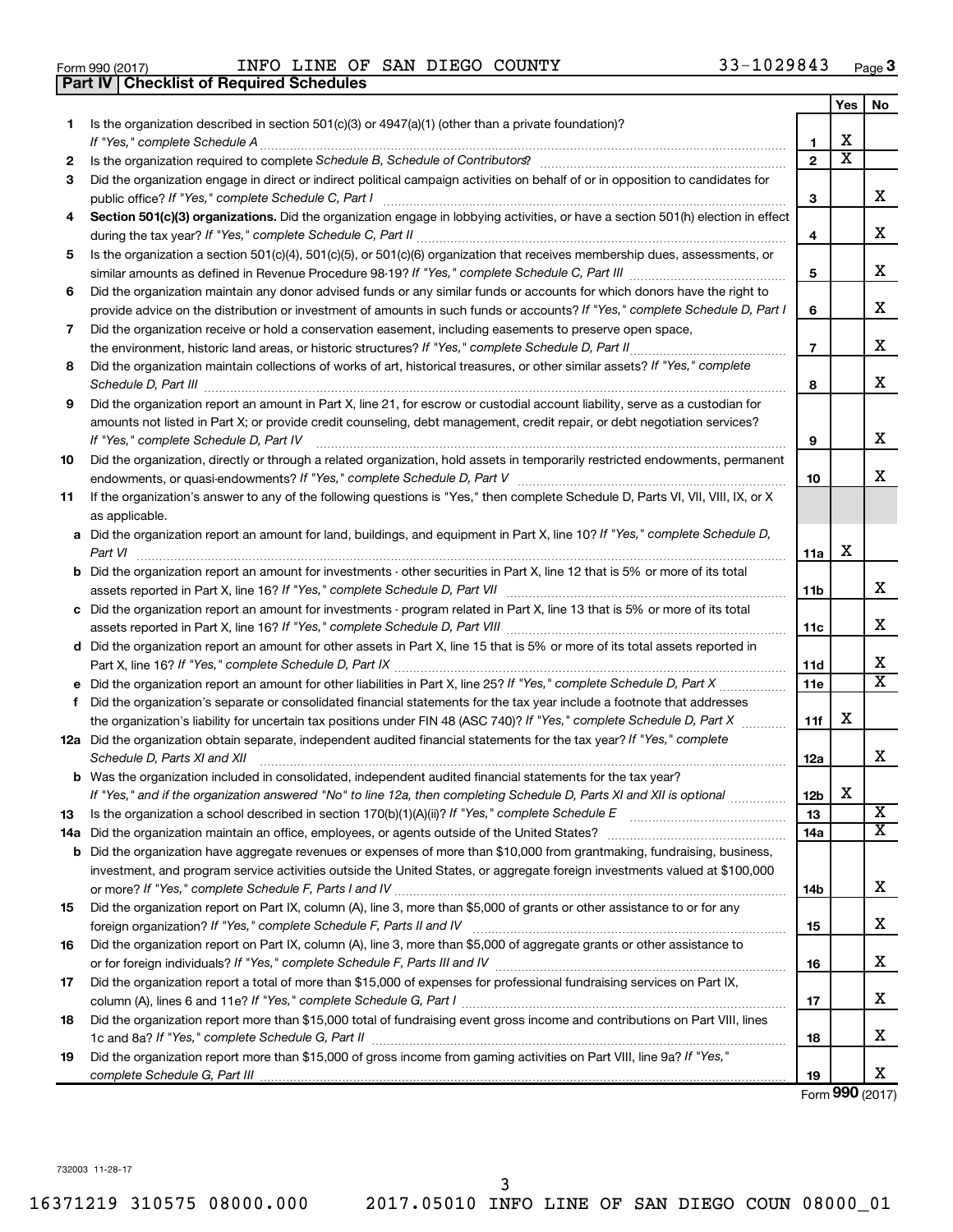|  | Form 990 (2017) |
|--|-----------------|
|  |                 |

Form 990 (2017) Page INFO LINE OF SAN DIEGO COUNTY 33-1029843

*(continued)* **Part IV Checklist of Required Schedules**

|    |                                                                                                                                   |                 | Yes                     | No                           |
|----|-----------------------------------------------------------------------------------------------------------------------------------|-----------------|-------------------------|------------------------------|
|    | 20a Did the organization operate one or more hospital facilities? If "Yes," complete Schedule H                                   | 20a             |                         | $\overline{\text{X}}$        |
|    | <b>b</b> If "Yes" to line 20a, did the organization attach a copy of its audited financial statements to this return?             | 20 <sub>b</sub> |                         |                              |
| 21 | Did the organization report more than \$5,000 of grants or other assistance to any domestic organization or                       |                 |                         |                              |
|    |                                                                                                                                   | 21              | X                       |                              |
| 22 | Did the organization report more than \$5,000 of grants or other assistance to or for domestic individuals on                     |                 |                         |                              |
|    |                                                                                                                                   | 22              |                         | x                            |
| 23 | Did the organization answer "Yes" to Part VII, Section A, line 3, 4, or 5 about compensation of the organization's current        |                 |                         |                              |
|    | and former officers, directors, trustees, key employees, and highest compensated employees? If "Yes," complete                    |                 |                         |                              |
|    |                                                                                                                                   | 23              | х                       |                              |
|    | 24a Did the organization have a tax-exempt bond issue with an outstanding principal amount of more than \$100,000 as of the       |                 |                         |                              |
|    | last day of the year, that was issued after December 31, 2002? If "Yes," answer lines 24b through 24d and complete                |                 |                         | x                            |
|    | Schedule K. If "No", go to line 25a                                                                                               | 24a             |                         |                              |
| b  | Did the organization invest any proceeds of tax-exempt bonds beyond a temporary period exception?                                 | 24 <sub>b</sub> |                         |                              |
| с  | Did the organization maintain an escrow account other than a refunding escrow at any time during the year to defease              | 24c             |                         |                              |
|    | d Did the organization act as an "on behalf of" issuer for bonds outstanding at any time during the year?                         | 24d             |                         |                              |
|    | 25a Section 501(c)(3), 501(c)(4), and 501(c)(29) organizations. Did the organization engage in an excess benefit                  |                 |                         |                              |
|    |                                                                                                                                   | 25a             |                         | x                            |
| b  | Is the organization aware that it engaged in an excess benefit transaction with a disqualified person in a prior year, and        |                 |                         |                              |
|    | that the transaction has not been reported on any of the organization's prior Forms 990 or 990-EZ? If "Yes," complete             |                 |                         |                              |
|    | Schedule L, Part I                                                                                                                | 25 <sub>b</sub> |                         | x                            |
| 26 | Did the organization report any amount on Part X, line 5, 6, or 22 for receivables from or payables to any current or             |                 |                         |                              |
|    | former officers, directors, trustees, key employees, highest compensated employees, or disqualified persons? If "Yes,"            |                 |                         |                              |
|    | complete Schedule L, Part II                                                                                                      | 26              |                         | х                            |
| 27 | Did the organization provide a grant or other assistance to an officer, director, trustee, key employee, substantial              |                 |                         |                              |
|    | contributor or employee thereof, a grant selection committee member, or to a 35% controlled entity or family member               |                 |                         |                              |
|    |                                                                                                                                   | 27              |                         | x                            |
| 28 | Was the organization a party to a business transaction with one of the following parties (see Schedule L, Part IV                 |                 |                         |                              |
|    | instructions for applicable filing thresholds, conditions, and exceptions):                                                       |                 |                         |                              |
| а  | A current or former officer, director, trustee, or key employee? If "Yes," complete Schedule L, Part IV                           | 28a             |                         | x                            |
| b  | A family member of a current or former officer, director, trustee, or key employee? If "Yes," complete Schedule L, Part IV        | 28 <sub>b</sub> |                         | $\overline{\mathtt{x}}$      |
|    | c An entity of which a current or former officer, director, trustee, or key employee (or a family member thereof) was an officer, |                 |                         |                              |
|    | director, trustee, or direct or indirect owner? If "Yes," complete Schedule L, Part IV                                            | 28c             |                         | х<br>$\overline{\mathtt{x}}$ |
| 29 | Did the organization receive more than \$25,000 in non-cash contributions? If "Yes," complete Schedule M                          | 29              |                         |                              |
| 30 | Did the organization receive contributions of art, historical treasures, or other similar assets, or qualified conservation       | 30              |                         | X                            |
| 31 | Did the organization liquidate, terminate, or dissolve and cease operations?                                                      |                 |                         |                              |
|    | If "Yes," complete Schedule N, Part I                                                                                             | 31              |                         | х                            |
| 32 | Did the organization sell, exchange, dispose of, or transfer more than 25% of its net assets? If "Yes," complete                  |                 |                         |                              |
|    |                                                                                                                                   | 32              |                         | х                            |
| 33 | Did the organization own 100% of an entity disregarded as separate from the organization under Regulations                        |                 |                         |                              |
|    |                                                                                                                                   | 33              |                         | x                            |
| 34 | Was the organization related to any tax-exempt or taxable entity? If "Yes," complete Schedule R, Part II, III, or IV, and         |                 |                         |                              |
|    | Part V, line 1                                                                                                                    | 34              | х                       |                              |
|    |                                                                                                                                   | 35a             | $\overline{\mathbf{x}}$ |                              |
|    | b If "Yes" to line 35a, did the organization receive any payment from or engage in any transaction with a controlled entity       |                 |                         |                              |
|    |                                                                                                                                   | 35 <sub>b</sub> | х                       |                              |
| 36 | Section 501(c)(3) organizations. Did the organization make any transfers to an exempt non-charitable related organization?        |                 |                         |                              |
|    |                                                                                                                                   | 36              |                         | x                            |
| 37 | Did the organization conduct more than 5% of its activities through an entity that is not a related organization                  |                 |                         |                              |
|    |                                                                                                                                   | 37              |                         | х                            |
| 38 | Did the organization complete Schedule O and provide explanations in Schedule O for Part VI, lines 11b and 19?                    |                 | х                       |                              |
|    |                                                                                                                                   | 38              |                         |                              |

Form (2017) **990**

732004 11-28-17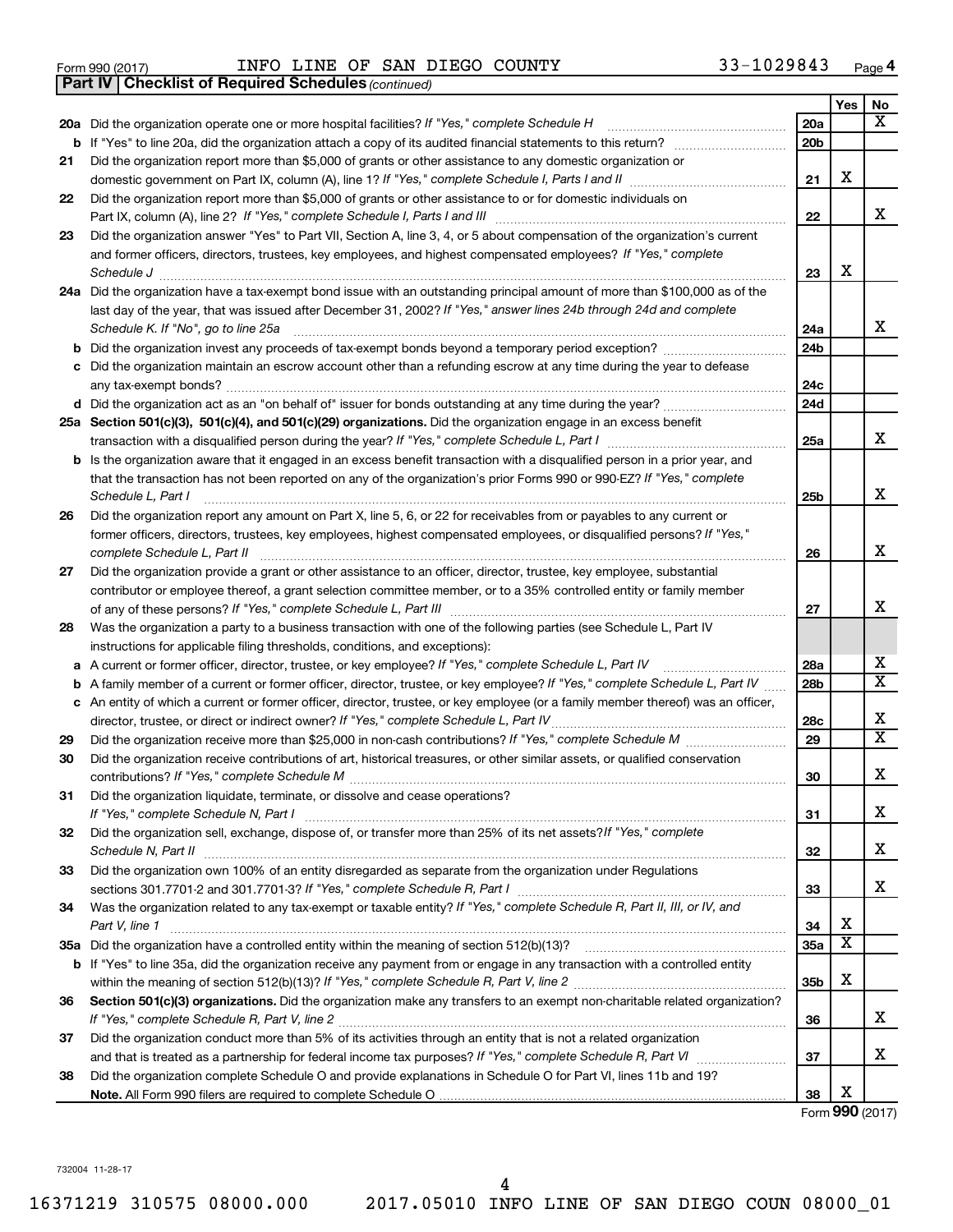|               | 33-1029843<br>INFO LINE OF SAN DIEGO COUNTY<br>Form 990 (2017)                                                                                  |                |     | Page 5                  |
|---------------|-------------------------------------------------------------------------------------------------------------------------------------------------|----------------|-----|-------------------------|
| <b>Part V</b> | <b>Statements Regarding Other IRS Filings and Tax Compliance</b>                                                                                |                |     |                         |
|               | Check if Schedule O contains a response or note to any line in this Part V                                                                      |                |     |                         |
|               |                                                                                                                                                 |                | Yes | No                      |
|               | 29<br>1a                                                                                                                                        |                |     |                         |
| b             | Enter the number of Forms W-2G included in line 1a. Enter -0- if not applicable<br>1b                                                           |                |     |                         |
| с             | Did the organization comply with backup withholding rules for reportable payments to vendors and reportable gaming                              |                |     |                         |
|               |                                                                                                                                                 | 1c             | х   |                         |
|               | 2a Enter the number of employees reported on Form W-3, Transmittal of Wage and Tax Statements,                                                  |                |     |                         |
|               | 164<br>filed for the calendar year ending with or within the year covered by this return<br>2a                                                  |                |     |                         |
|               |                                                                                                                                                 | 2 <sub>b</sub> | х   |                         |
|               | Note. If the sum of lines 1a and 2a is greater than 250, you may be required to e-file (see instructions) <i>marroummann</i>                    |                |     |                         |
|               | 3a Did the organization have unrelated business gross income of \$1,000 or more during the year?                                                | 3a             |     | x.                      |
|               | <b>b</b> If "Yes," has it filed a Form 990-T for this year? If "No," to line 3b, provide an explanation in Schedule O                           | 3b             |     |                         |
|               | 4a At any time during the calendar year, did the organization have an interest in, or a signature or other authority over, a                    |                |     |                         |
|               |                                                                                                                                                 | 4a             |     | x                       |
|               | financial account in a foreign country (such as a bank account, securities account, or other financial account)?                                |                |     |                         |
|               | <b>b</b> If "Yes," enter the name of the foreign country: $\blacktriangleright$                                                                 |                |     |                         |
|               | See instructions for filing requirements for FinCEN Form 114, Report of Foreign Bank and Financial Accounts (FBAR).                             |                |     | x                       |
|               |                                                                                                                                                 | 5a<br>5b       |     | $\overline{\mathtt{x}}$ |
| b             |                                                                                                                                                 |                |     |                         |
|               |                                                                                                                                                 | 5c             |     |                         |
|               | 6a Does the organization have annual gross receipts that are normally greater than \$100,000, and did the organization solicit                  |                |     | x                       |
|               |                                                                                                                                                 | 6a             |     |                         |
|               | <b>b</b> If "Yes," did the organization include with every solicitation an express statement that such contributions or gifts                   |                |     |                         |
|               |                                                                                                                                                 | 6b             |     |                         |
| 7             | Organizations that may receive deductible contributions under section 170(c).                                                                   |                |     | x                       |
| а             | Did the organization receive a payment in excess of \$75 made partly as a contribution and partly for goods and services provided to the payor? | 7a             |     |                         |
| b             |                                                                                                                                                 | 7b             |     |                         |
|               | c Did the organization sell, exchange, or otherwise dispose of tangible personal property for which it was required                             |                |     |                         |
|               | to file Form 8282?                                                                                                                              | 7c             |     | x                       |
|               | 7d                                                                                                                                              |                |     |                         |
| е             | Did the organization receive any funds, directly or indirectly, to pay premiums on a personal benefit contract?                                 | 7е             |     | х                       |
| f.            | Did the organization, during the year, pay premiums, directly or indirectly, on a personal benefit contract?                                    | 7f             |     | $\overline{\text{X}}$   |
| g             | If the organization received a contribution of qualified intellectual property, did the organization file Form 8899 as required?                | 7g             |     |                         |
|               | h If the organization received a contribution of cars, boats, airplanes, or other vehicles, did the organization file a Form 1098-C?            | 7h             |     |                         |
| 8             | Sponsoring organizations maintaining donor advised funds. Did a donor advised fund maintained by the                                            |                |     |                         |
|               | sponsoring organization have excess business holdings at any time during the year?                                                              | 8              |     |                         |
| 9             | Sponsoring organizations maintaining donor advised funds.                                                                                       |                |     |                         |
| а             | Did the sponsoring organization make any taxable distributions under section 4966?                                                              | 9а             |     |                         |
| b             | Did the sponsoring organization make a distribution to a donor, donor advisor, or related person?                                               | 9b             |     |                         |
| 10            | Section 501(c)(7) organizations. Enter:                                                                                                         |                |     |                         |
| а             | 10a                                                                                                                                             |                |     |                         |
| b             | Gross receipts, included on Form 990, Part VIII, line 12, for public use of club facilities<br>10 <sub>b</sub>                                  |                |     |                         |
| 11            | Section 501(c)(12) organizations. Enter:                                                                                                        |                |     |                         |
| а             | 11a                                                                                                                                             |                |     |                         |
| b             | Gross income from other sources (Do not net amounts due or paid to other sources against                                                        |                |     |                         |
|               | 11b                                                                                                                                             |                |     |                         |
|               | 12a Section 4947(a)(1) non-exempt charitable trusts. Is the organization filing Form 990 in lieu of Form 1041?                                  | 12a            |     |                         |
| b             | If "Yes," enter the amount of tax-exempt interest received or accrued during the year<br>12b                                                    |                |     |                         |
| 13            | Section 501(c)(29) qualified nonprofit health insurance issuers.                                                                                |                |     |                         |
|               |                                                                                                                                                 | 13a            |     |                         |
|               | Note. See the instructions for additional information the organization must report on Schedule O.                                               |                |     |                         |
|               | <b>b</b> Enter the amount of reserves the organization is required to maintain by the states in which the                                       |                |     |                         |
|               | 13 <sub>b</sub>                                                                                                                                 |                |     |                         |
|               | 13с                                                                                                                                             |                |     |                         |
| 14a           | Did the organization receive any payments for indoor tanning services during the tax year?                                                      | 14a            |     | X                       |
|               |                                                                                                                                                 | 14b            |     |                         |
|               |                                                                                                                                                 |                |     | Form 990 (2017)         |

732005 11-28-17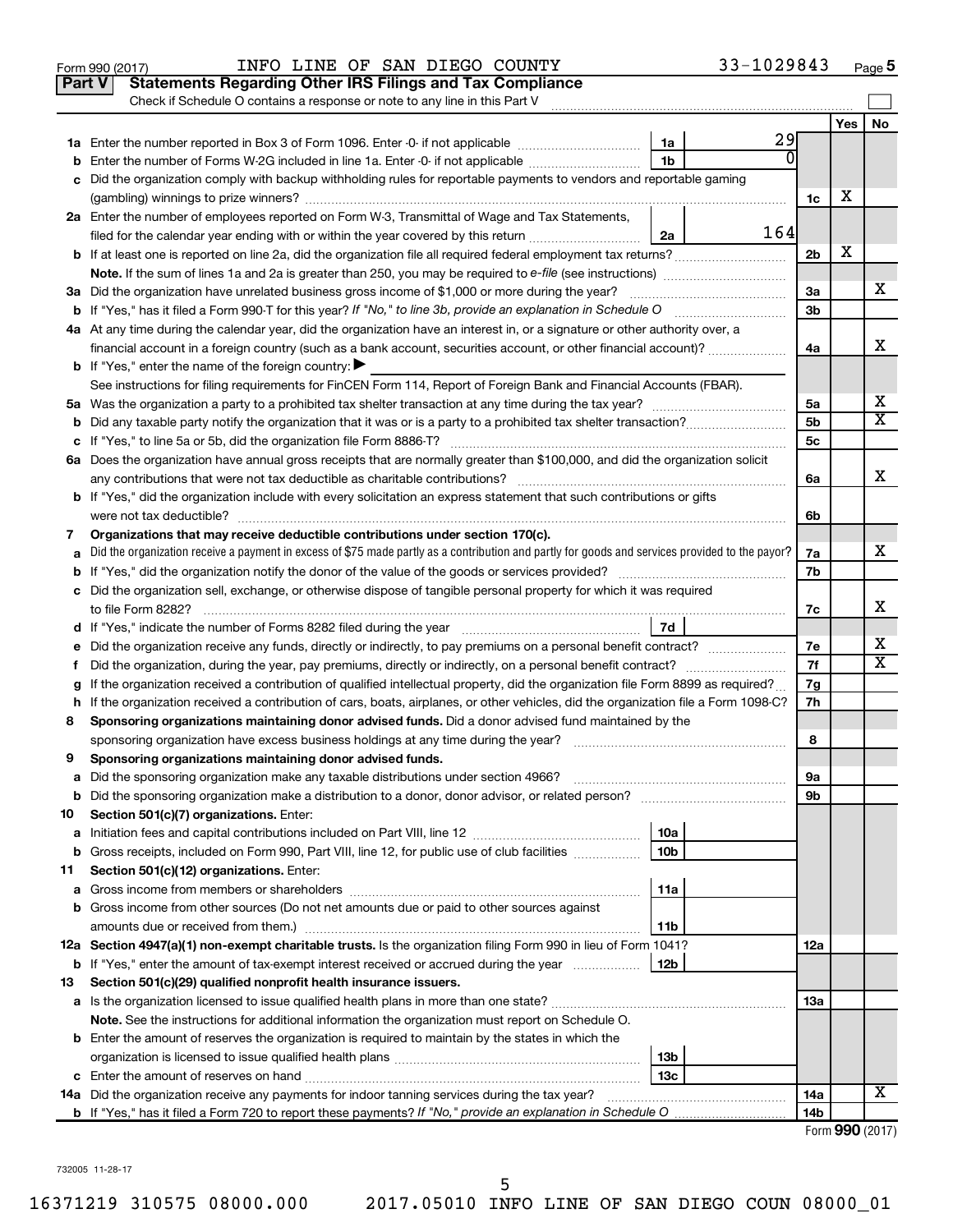|     | <b>1a</b> Enter the number of voting members of the governing body at the end of the tax year                                                     | 1a |   |                 | 1 C.S                   | IVU                     |
|-----|---------------------------------------------------------------------------------------------------------------------------------------------------|----|---|-----------------|-------------------------|-------------------------|
|     | If there are material differences in voting rights among members of the governing body, or if the governing                                       |    |   |                 |                         |                         |
|     | body delegated broad authority to an executive committee or similar committee, explain in Schedule O.                                             |    |   |                 |                         |                         |
| b   | Enter the number of voting members included in line 1a, above, who are independent                                                                | 1b | 7 |                 |                         |                         |
| 2   | Did any officer, director, trustee, or key employee have a family relationship or a business relationship with any other                          |    |   |                 |                         |                         |
|     | officer, director, trustee, or key employee?                                                                                                      |    |   | 2               |                         | x                       |
|     | Did the organization delegate control over management duties customarily performed by or under the direct supervision                             |    |   |                 |                         |                         |
| З   |                                                                                                                                                   |    |   |                 |                         | х                       |
|     |                                                                                                                                                   |    |   | 3<br>4          |                         | $\overline{\mathbf{X}}$ |
| 4   | Did the organization make any significant changes to its governing documents since the prior Form 990 was filed?                                  |    |   |                 |                         | $\overline{\mathbf{X}}$ |
| 5   |                                                                                                                                                   |    |   | 5               |                         | $\overline{\mathbf{x}}$ |
| 6   | Did the organization have members or stockholders?                                                                                                |    |   | 6               |                         |                         |
| 7a  | Did the organization have members, stockholders, or other persons who had the power to elect or appoint one or                                    |    |   |                 |                         |                         |
|     |                                                                                                                                                   |    |   | 7a              |                         | x                       |
|     | b Are any governance decisions of the organization reserved to (or subject to approval by) members, stockholders, or                              |    |   |                 |                         |                         |
|     | persons other than the governing body?                                                                                                            |    |   | 7b              |                         | х                       |
| 8   | Did the organization contemporaneously document the meetings held or written actions undertaken during the year by the following:                 |    |   |                 |                         |                         |
| a   |                                                                                                                                                   |    |   | 8a              | х                       |                         |
| b   | Each committee with authority to act on behalf of the governing body?                                                                             |    |   | 8b              | $\overline{\textbf{x}}$ |                         |
| 9   | Is there any officer, director, trustee, or key employee listed in Part VII, Section A, who cannot be reached at the                              |    |   |                 |                         |                         |
|     |                                                                                                                                                   |    |   | 9               |                         | x                       |
|     | <b>Section B. Policies</b> (This Section B requests information about policies not required by the Internal Revenue Code.)                        |    |   |                 |                         |                         |
|     |                                                                                                                                                   |    |   |                 | Yes                     | No                      |
|     |                                                                                                                                                   |    |   | 10a             |                         | $\overline{\mathbf{X}}$ |
|     | <b>b</b> If "Yes," did the organization have written policies and procedures governing the activities of such chapters, affiliates,               |    |   |                 |                         |                         |
|     |                                                                                                                                                   |    |   | 10b             |                         |                         |
|     | 11a Has the organization provided a complete copy of this Form 990 to all members of its governing body before filing the form?                   |    |   | 11a             | X                       |                         |
|     | <b>b</b> Describe in Schedule O the process, if any, used by the organization to review this Form 990.                                            |    |   |                 |                         |                         |
| 12a | Did the organization have a written conflict of interest policy? If "No," go to line 13                                                           |    |   | 12a             | х                       |                         |
| b   | Were officers, directors, or trustees, and key employees required to disclose annually interests that could give rise to conflicts?               |    |   | 12 <sub>b</sub> | $\overline{\text{x}}$   |                         |
| с   | Did the organization regularly and consistently monitor and enforce compliance with the policy? If "Yes," describe                                |    |   |                 |                         |                         |
|     | in Schedule O how this was done                                                                                                                   |    |   | 12c             | х                       |                         |
| 13  |                                                                                                                                                   |    |   | 13              | $\overline{\mathbf{x}}$ |                         |
| 14  | Did the organization have a written document retention and destruction policy? [11] manufaction manufaction in                                    |    |   | 14              | $\overline{\textbf{x}}$ |                         |
| 15  | Did the process for determining compensation of the following persons include a review and approval by independent                                |    |   |                 |                         |                         |
|     | persons, comparability data, and contemporaneous substantiation of the deliberation and decision?                                                 |    |   |                 |                         |                         |
| a   |                                                                                                                                                   |    |   | 15a             | х                       |                         |
|     |                                                                                                                                                   |    |   | 15 <sub>b</sub> | $\overline{\mathbf{x}}$ |                         |
|     | If "Yes" to line 15a or 15b, describe the process in Schedule O (see instructions).                                                               |    |   |                 |                         |                         |
|     | 16a Did the organization invest in, contribute assets to, or participate in a joint venture or similar arrangement with a                         |    |   |                 |                         |                         |
|     | taxable entity during the year?                                                                                                                   |    |   | 16a             |                         | X                       |
|     | b If "Yes," did the organization follow a written policy or procedure requiring the organization to evaluate its participation                    |    |   |                 |                         |                         |
|     | in joint venture arrangements under applicable federal tax law, and take steps to safeguard the organization's                                    |    |   |                 |                         |                         |
|     | exempt status with respect to such arrangements?                                                                                                  |    |   | 16b             |                         |                         |
|     | <b>Section C. Disclosure</b>                                                                                                                      |    |   |                 |                         |                         |
| 17  | List the states with which a copy of this Form 990 is required to be filed $\blacktriangleright$ CA                                               |    |   |                 |                         |                         |
| 18  | Section 6104 requires an organization to make its Forms 1023 (or 1024 if applicable), 990, and 990-T (Section 501(c)(3)s only) available          |    |   |                 |                         |                         |
|     | for public inspection. Indicate how you made these available. Check all that apply.                                                               |    |   |                 |                         |                         |
|     | $\lfloor x \rfloor$ Upon request<br>Own website<br>Another's website<br>Other (explain in Schedule O)                                             |    |   |                 |                         |                         |
| 19  | Describe in Schedule O whether (and if so, how) the organization made its governing documents, conflict of interest policy, and financial         |    |   |                 |                         |                         |
|     | statements available to the public during the tax year.                                                                                           |    |   |                 |                         |                         |
| 20  | State the name, address, and telephone number of the person who possesses the organization's books and records:<br>DENICE WRITESEL - 858-300-1300 |    |   |                 |                         |                         |
|     | 3860 CALLE FORTUNADA,<br>92123<br>SAN DIEGO, CA                                                                                                   |    |   |                 |                         |                         |
|     |                                                                                                                                                   |    |   |                 | Form 990 (2017)         |                         |
|     | 732006 11-28-17                                                                                                                                   |    |   |                 |                         |                         |

| Form 990 (2017) |  |  |  | INFO LINE OF SAN DIEGO COUNTY                                                                                                      |  | 33-1029843 | Pag |
|-----------------|--|--|--|------------------------------------------------------------------------------------------------------------------------------------|--|------------|-----|
|                 |  |  |  | <b>Part VI Governance, Management, and Disclosure</b> For each "Yes" response to lines 2 through 7b below, and for a "No" response |  |            |     |
|                 |  |  |  | to line 8a, 8b, or 10b below, describe the circumstances, processes, or changes in Schedule O. See instructions.                   |  |            |     |

Check if Schedule O contains a response or note to any line in this Part VI

**Section A. Governing Body and Management**

| Form 990 (2017) |  | INFO LINE OF SAN DIEGO COUNTY | 33-1029843 | Page |
|-----------------|--|-------------------------------|------------|------|
|-----------------|--|-------------------------------|------------|------|

Yes No

**6**

 $\boxed{\text{X}}$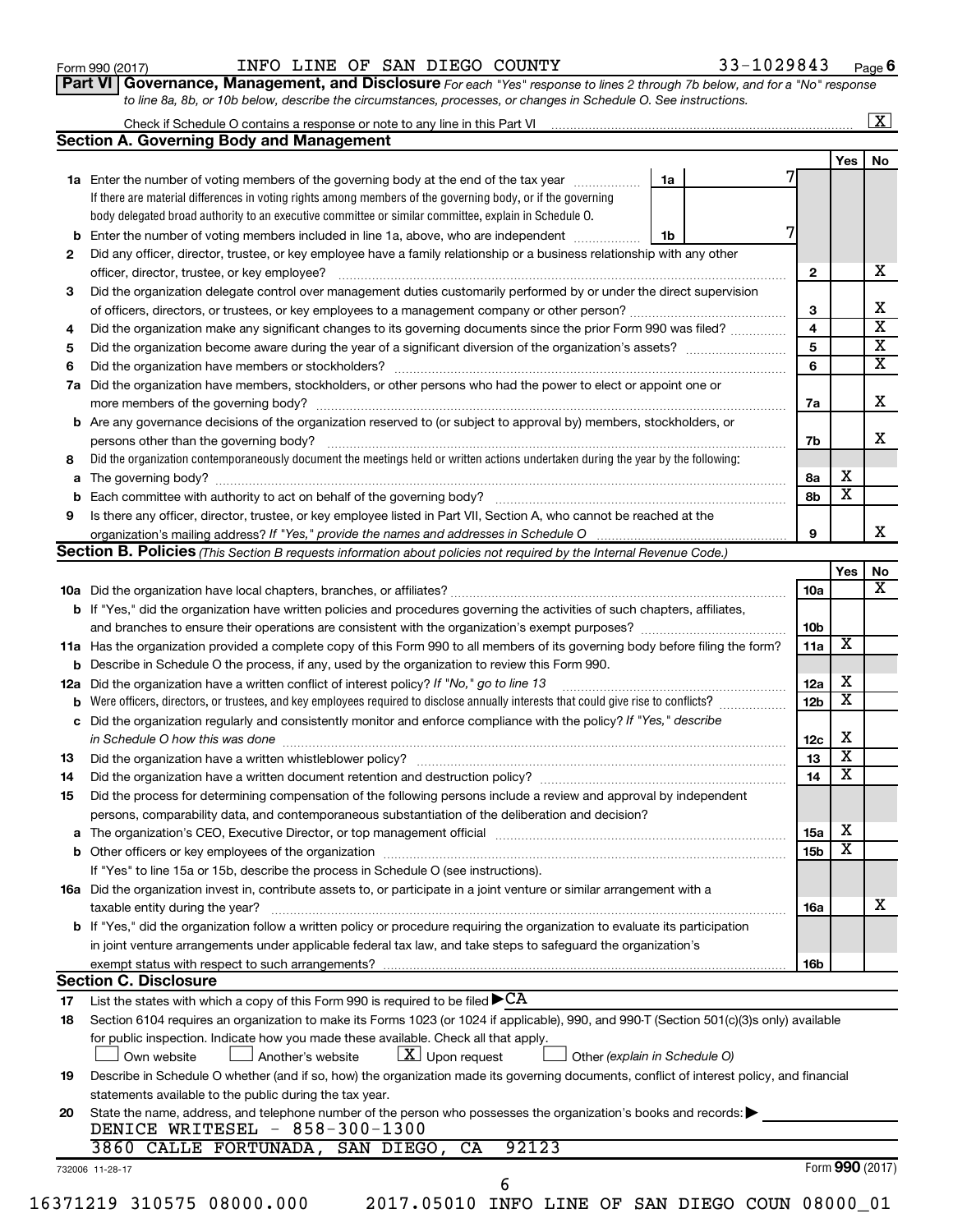$\begin{array}{c} \hline \end{array}$ 

| Part VII Compensation of Officers, Directors, Trustees, Key Employees, Highest Compensated |  |  |  |  |
|--------------------------------------------------------------------------------------------|--|--|--|--|
| <b>Employees, and Independent Contractors</b>                                              |  |  |  |  |

Check if Schedule O contains a response or note to any line in this Part VII

**Section A. Officers, Directors, Trustees, Key Employees, and Highest Compensated Employees**

**1a**  Complete this table for all persons required to be listed. Report compensation for the calendar year ending with or within the organization's tax year.

 $\bullet$  List all of the organization's current officers, directors, trustees (whether individuals or organizations), regardless of amount of compensation.

**•** List all of the organization's **current** key employees, if any. See instructions for definition of "key employee." Enter -0- in columns  $(D)$ ,  $(E)$ , and  $(F)$  if no compensation was paid.

**Examber 1** List the organization's five current highest compensated employees (other than an officer, director, trustee, or key employee) who received report-

 $\bullet$  List all of the organization's former officers, key employees, and highest compensated employees who received more than \$100,000 of able compensation (Box 5 of Form W-2 and/or Box 7 of Form 1099-MISC) of more than \$100,000 from the organization and any related organizations. reportable compensation from the organization and any related organizations.

**•** List all of the organization's former directors or trustees that received, in the capacity as a former director or trustee of the organization, more than \$10,000 of reportable compensation from the organization and any related organizations.

List persons in the following order: individual trustees or directors; institutional trustees; officers; key employees; highest compensated employees; and former such persons.

Check this box if neither the organization nor any related organization compensated any current officer, director, or trustee.  $\overline{\phantom{a}}$ 

| (A)                          | (B)                    | (C)                            |                                                                  |             |              |                                 |        | (D)                 | (E)                              | (F)                      |  |  |
|------------------------------|------------------------|--------------------------------|------------------------------------------------------------------|-------------|--------------|---------------------------------|--------|---------------------|----------------------------------|--------------------------|--|--|
| Name and Title               | Average                |                                | (do not check more than one                                      | Position    |              |                                 |        | Reportable          | Reportable                       | Estimated                |  |  |
|                              | hours per              |                                | box, unless person is both an<br>officer and a director/trustee) |             |              |                                 |        | compensation        | compensation                     | amount of                |  |  |
|                              | week                   |                                |                                                                  |             |              |                                 |        | from                | from related                     | other                    |  |  |
|                              | (list any<br>hours for |                                |                                                                  |             |              |                                 |        | the<br>organization | organizations<br>(W-2/1099-MISC) | compensation<br>from the |  |  |
|                              | related                |                                |                                                                  |             |              |                                 |        | (W-2/1099-MISC)     |                                  | organization             |  |  |
|                              | organizations          |                                |                                                                  |             |              |                                 |        |                     |                                  | and related              |  |  |
|                              | below                  | Individual trustee or director | Institutional trustee                                            |             | Key employee | Highest compensated<br>employee |        |                     |                                  | organizations            |  |  |
|                              | line)                  |                                |                                                                  | Officer     |              |                                 | Former |                     |                                  |                          |  |  |
| <b>BRIAN BAKER</b><br>(1)    | 5.00                   |                                |                                                                  |             |              |                                 |        |                     |                                  |                          |  |  |
| CHAIR                        | 1.00                   | $\mathbf X$                    |                                                                  | $\mathbf X$ |              |                                 |        | 0.                  | $\mathbf 0$ .                    | $\mathbf 0$ .            |  |  |
| (2)<br>JONATHAN GRISSOM      | 3.00                   |                                |                                                                  |             |              |                                 |        |                     |                                  |                          |  |  |
| VICE-CHAIR                   | 1.00                   | X                              |                                                                  | $\mathbf X$ |              |                                 |        | $\mathbf 0$         | $\mathbf 0$ .                    | $\mathbf 0$ .            |  |  |
| CINDY BERTRAND<br>(3)        | 3.00                   |                                |                                                                  |             |              |                                 |        |                     |                                  |                          |  |  |
| <b>TREASURER</b>             | 1.00                   | $\mathbf X$                    |                                                                  | $\mathbf X$ |              |                                 |        | $\mathbf 0$         | $\mathbf 0$ .                    | $\boldsymbol{0}$ .       |  |  |
| DR. CLYDE H. BECK JR.<br>(4) | 2.00                   |                                |                                                                  |             |              |                                 |        |                     |                                  |                          |  |  |
| <b>BOARD MEMBER</b>          | 1.00                   | $\mathbf X$                    |                                                                  |             |              |                                 |        | $\mathbf 0$         | $\mathbf 0$ .                    | $\boldsymbol{0}$ .       |  |  |
| EMILY EINHORN<br>(5)         | 2.00                   |                                |                                                                  |             |              |                                 |        |                     |                                  |                          |  |  |
| <b>BOARD MEMBER</b>          | 1.00                   | X                              |                                                                  |             |              |                                 |        | 0                   | $\mathbf 0$ .                    | $\boldsymbol{0}$ .       |  |  |
| HENRY HAIMSOHN<br>(6)        | 2.00                   |                                |                                                                  |             |              |                                 |        |                     |                                  |                          |  |  |
| <b>BOARD MEMBER</b>          | 1.00                   | X                              |                                                                  |             |              |                                 |        | 0                   | $\mathbf 0$ .                    | $\mathbf 0$ .            |  |  |
| <b>JEFF NICHOLS</b><br>(7)   | 2.00                   |                                |                                                                  |             |              |                                 |        |                     |                                  |                          |  |  |
| BOARD MEMBER                 | 1.00                   | $\mathbf X$                    |                                                                  |             |              |                                 |        | 0.                  | $\mathbf 0$ .                    | 0.                       |  |  |
| PAUL REDFERN<br>(8)          | 50.00                  |                                |                                                                  |             |              |                                 |        |                     |                                  |                          |  |  |
| VICE PRESIDENT FINANCE       | 1.00                   |                                |                                                                  | $\mathbf X$ |              |                                 |        | 156,525.            | $\mathbf 0$ .                    | 25,895.                  |  |  |
| JOHN OHANIAN<br>(9)          | 60.00                  |                                |                                                                  |             |              |                                 |        |                     |                                  |                          |  |  |
| CHIEF EXECUTIVE OFFICER      | 1.00                   |                                |                                                                  | $\mathbf X$ |              |                                 |        | 299,044.            | 0.                               | 33,937.                  |  |  |
| (10) WILLIAM YORK            | 60.00                  |                                |                                                                  |             |              |                                 |        |                     |                                  |                          |  |  |
| EXECUTIVE VICE PRESIDENT     |                        |                                |                                                                  |             | $\mathbf X$  |                                 |        | 225,828.            | $\mathbf 0$ .                    | 38,911.                  |  |  |
| (11) PETER BATTISTEL         | 50.00                  |                                |                                                                  |             |              |                                 |        |                     |                                  |                          |  |  |
| DIRECTOR OF TECHNOLOGY       |                        |                                |                                                                  |             |              | X                               |        | 161,511.            | $\mathbf 0$ .                    | 22,716.                  |  |  |
| (12) CAMEY CHRISTENSEN       | 50.00                  |                                |                                                                  |             |              |                                 |        |                     |                                  |                          |  |  |
| VP BUSINESS PARTNERSHIP      |                        |                                |                                                                  |             |              | X                               |        | 167,375.            | 0.                               | 24,345.                  |  |  |
|                              |                        |                                |                                                                  |             |              |                                 |        |                     |                                  |                          |  |  |
|                              |                        |                                |                                                                  |             |              |                                 |        |                     |                                  |                          |  |  |
|                              |                        |                                |                                                                  |             |              |                                 |        |                     |                                  |                          |  |  |
|                              |                        |                                |                                                                  |             |              |                                 |        |                     |                                  |                          |  |  |
|                              |                        |                                |                                                                  |             |              |                                 |        |                     |                                  |                          |  |  |
|                              |                        |                                |                                                                  |             |              |                                 |        |                     |                                  |                          |  |  |
|                              |                        |                                |                                                                  |             |              |                                 |        |                     |                                  |                          |  |  |
|                              |                        |                                |                                                                  |             |              |                                 |        |                     |                                  |                          |  |  |
|                              |                        |                                |                                                                  |             |              |                                 |        |                     |                                  |                          |  |  |
|                              |                        |                                |                                                                  |             |              |                                 |        |                     |                                  |                          |  |  |
|                              |                        |                                |                                                                  |             |              |                                 |        |                     |                                  |                          |  |  |

7

732007 11-28-17

Form (2017) **990**

16371219 310575 08000.000 2017.05010 INFO LINE OF SAN DIEGO COUN 08000\_01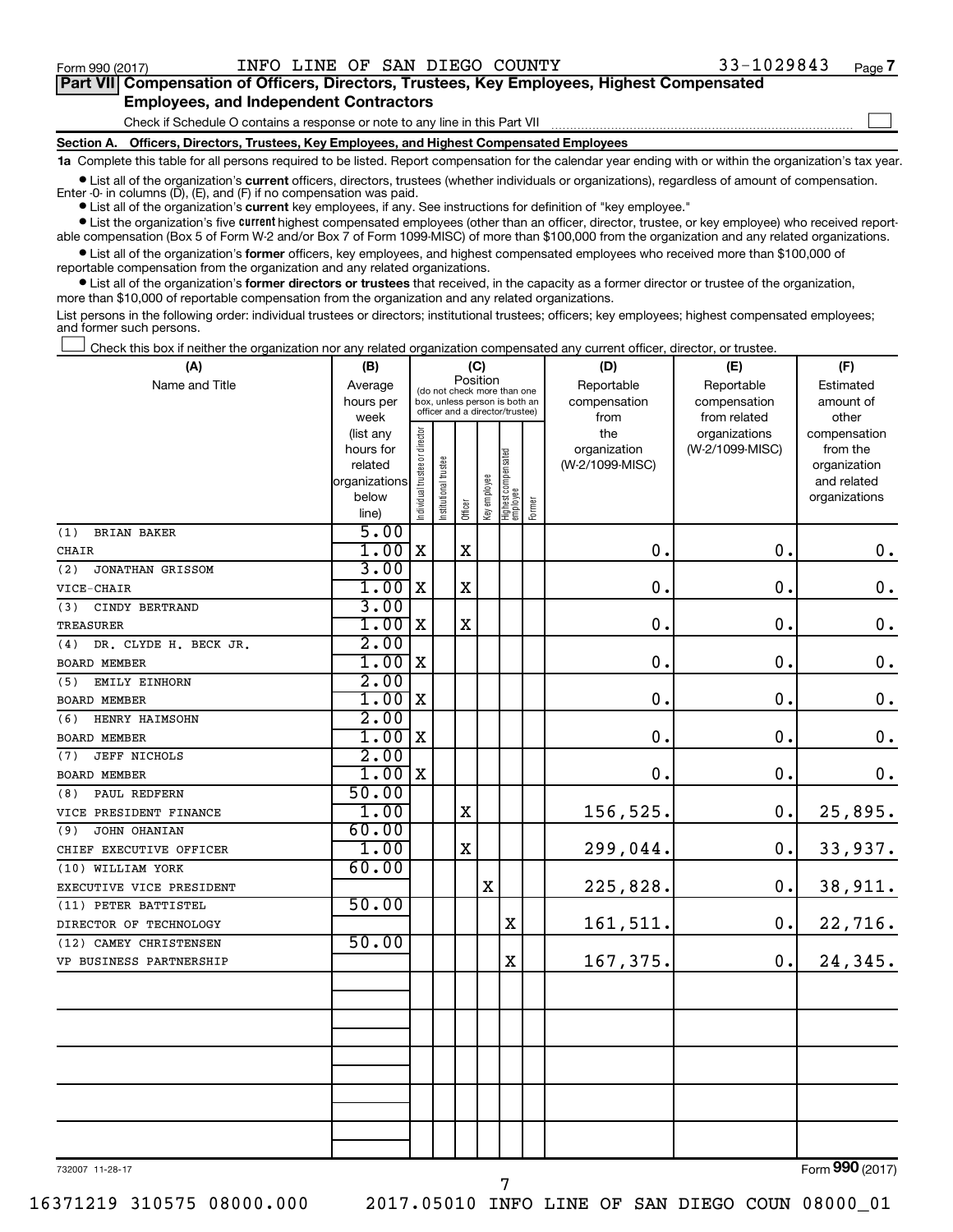|   | INFO LINE OF SAN DIEGO COUNTY<br>Form 990 (2017)                                                                                                                                                                                                       |                                                         |                                |                       |                 |              |                                                                                                 |        |                                                  | 33-1029843                                                         |                        |                     | Page 8                                                   |    |
|---|--------------------------------------------------------------------------------------------------------------------------------------------------------------------------------------------------------------------------------------------------------|---------------------------------------------------------|--------------------------------|-----------------------|-----------------|--------------|-------------------------------------------------------------------------------------------------|--------|--------------------------------------------------|--------------------------------------------------------------------|------------------------|---------------------|----------------------------------------------------------|----|
|   | <b>Part VII</b><br>Section A. Officers, Directors, Trustees, Key Employees, and Highest Compensated Employees (continued)                                                                                                                              |                                                         |                                |                       |                 |              |                                                                                                 |        |                                                  |                                                                    |                        |                     |                                                          |    |
|   | (A)<br>Name and title                                                                                                                                                                                                                                  | (B)<br>Average<br>hours per<br>week<br>(list any        |                                |                       | (C)<br>Position |              | (do not check more than one<br>box, unless person is both an<br>officer and a director/trustee) |        | (D)<br>Reportable<br>compensation<br>from<br>the | (E)<br>Reportable<br>compensation<br>from related<br>organizations |                        |                     | (F)<br>Estimated<br>amount of<br>other<br>compensation   |    |
|   |                                                                                                                                                                                                                                                        | hours for<br>related<br>organizations<br>below<br>line) | Individual trustee or director | Institutional trustee | Officer         | Key employee | Highest compensated<br>  employee                                                               | Former | organization<br>(W-2/1099-MISC)                  | (W-2/1099-MISC)                                                    |                        |                     | from the<br>organization<br>and related<br>organizations |    |
|   |                                                                                                                                                                                                                                                        |                                                         |                                |                       |                 |              |                                                                                                 |        |                                                  |                                                                    |                        |                     |                                                          |    |
|   |                                                                                                                                                                                                                                                        |                                                         |                                |                       |                 |              |                                                                                                 |        |                                                  |                                                                    |                        |                     |                                                          |    |
|   |                                                                                                                                                                                                                                                        |                                                         |                                |                       |                 |              |                                                                                                 |        |                                                  |                                                                    |                        |                     |                                                          |    |
|   |                                                                                                                                                                                                                                                        |                                                         |                                |                       |                 |              |                                                                                                 |        |                                                  |                                                                    |                        |                     |                                                          |    |
|   |                                                                                                                                                                                                                                                        |                                                         |                                |                       |                 |              |                                                                                                 |        |                                                  |                                                                    |                        |                     |                                                          |    |
|   |                                                                                                                                                                                                                                                        |                                                         |                                |                       |                 |              |                                                                                                 |        |                                                  |                                                                    |                        |                     |                                                          |    |
|   |                                                                                                                                                                                                                                                        |                                                         |                                |                       |                 |              |                                                                                                 |        |                                                  |                                                                    |                        |                     |                                                          |    |
|   |                                                                                                                                                                                                                                                        |                                                         |                                |                       |                 |              |                                                                                                 |        |                                                  |                                                                    |                        |                     |                                                          |    |
|   | 1b Sub-total                                                                                                                                                                                                                                           |                                                         |                                |                       |                 |              |                                                                                                 |        | 1,010,283.                                       |                                                                    | $\overline{0}$ .       |                     | 145,804.                                                 |    |
|   |                                                                                                                                                                                                                                                        |                                                         |                                |                       |                 |              |                                                                                                 |        | $\overline{0}$ .<br>1,010,283.                   |                                                                    | $\overline{0}$ .<br>σ. |                     | 145,804.                                                 | 0. |
| 2 | Total number of individuals (including but not limited to those listed above) who received more than \$100,000 of reportable<br>compensation from the organization $\blacktriangleright$                                                               |                                                         |                                |                       |                 |              |                                                                                                 |        |                                                  |                                                                    |                        |                     |                                                          | 5  |
| 3 | Did the organization list any former officer, director, or trustee, key employee, or highest compensated employee on                                                                                                                                   |                                                         |                                |                       |                 |              |                                                                                                 |        |                                                  |                                                                    |                        |                     | Yes                                                      | No |
|   | For any individual listed on line 1a, is the sum of reportable compensation and other compensation from the organization                                                                                                                               |                                                         |                                |                       |                 |              |                                                                                                 |        |                                                  |                                                                    |                        | 3                   |                                                          | x  |
| 5 | and related organizations greater than \$150,000? If "Yes," complete Schedule J for such individual<br>Did any person listed on line 1a receive or accrue compensation from any unrelated organization or individual for services                      |                                                         |                                |                       |                 |              |                                                                                                 |        |                                                  |                                                                    |                        | 4                   | х                                                        |    |
|   | rendered to the organization? If "Yes," complete Schedule J for such person<br><b>Section B. Independent Contractors</b>                                                                                                                               |                                                         |                                |                       |                 |              |                                                                                                 |        |                                                  |                                                                    |                        | 5                   |                                                          | x  |
| 1 | Complete this table for your five highest compensated independent contractors that received more than \$100,000 of compensation from<br>the organization. Report compensation for the calendar year ending with or within the organization's tax year. |                                                         |                                |                       |                 |              |                                                                                                 |        |                                                  |                                                                    |                        |                     |                                                          |    |
|   | (A)<br>Name and business address                                                                                                                                                                                                                       |                                                         |                                |                       |                 |              |                                                                                                 |        | (B)<br>Description of services                   |                                                                    |                        | (C)<br>Compensation |                                                          |    |
|   | MINH TRAN, 4523 DAVINCI STREET, SAN DIEGO,<br>CA 92130-2713                                                                                                                                                                                            |                                                         |                                |                       |                 |              |                                                                                                 |        |                                                  |                                                                    |                        |                     |                                                          |    |
|   |                                                                                                                                                                                                                                                        |                                                         |                                |                       |                 |              |                                                                                                 |        | ΙT<br>CONSULTANT                                 |                                                                    |                        |                     | 130,375.                                                 |    |
|   |                                                                                                                                                                                                                                                        |                                                         |                                |                       |                 |              |                                                                                                 |        |                                                  |                                                                    |                        |                     |                                                          |    |
|   |                                                                                                                                                                                                                                                        |                                                         |                                |                       |                 |              |                                                                                                 |        |                                                  |                                                                    |                        |                     |                                                          |    |
|   |                                                                                                                                                                                                                                                        |                                                         |                                |                       |                 |              |                                                                                                 |        |                                                  |                                                                    |                        |                     |                                                          |    |
| 2 | Total number of independent contractors (including but not limited to those listed above) who received more than<br>\$100,000 of compensation from the organization >                                                                                  |                                                         |                                |                       |                 | ı            |                                                                                                 |        |                                                  |                                                                    |                        |                     |                                                          |    |
|   |                                                                                                                                                                                                                                                        |                                                         |                                |                       |                 |              |                                                                                                 |        |                                                  |                                                                    |                        | Form 990 (2017)     |                                                          |    |

732008 11-28-17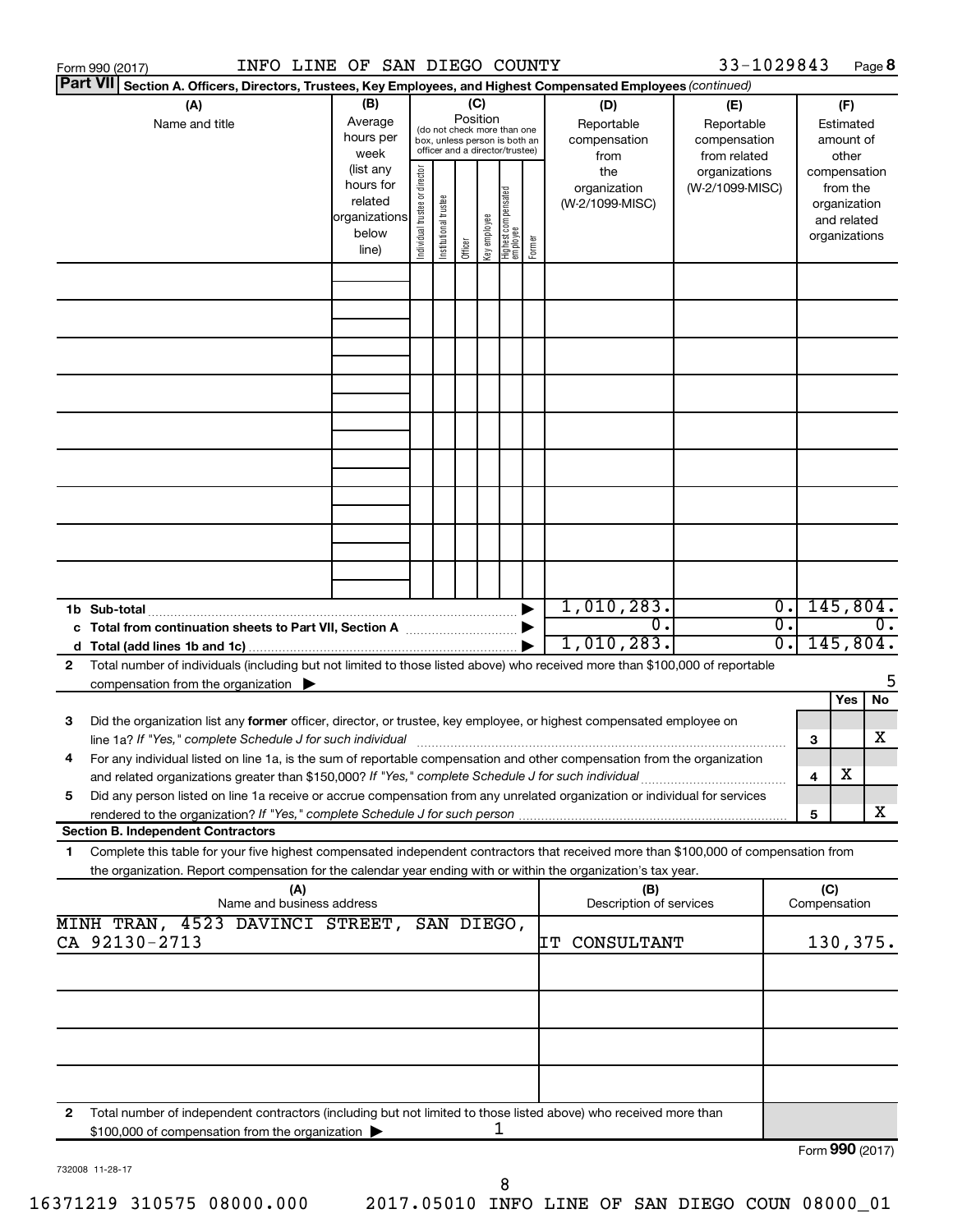|                                                           |     |     | Form 990 (2017)                                                            |                | INFO LINE OF SAN DIEGO COUNTY |               |                                          | 33-1029843                       | Page 9                                                               |
|-----------------------------------------------------------|-----|-----|----------------------------------------------------------------------------|----------------|-------------------------------|---------------|------------------------------------------|----------------------------------|----------------------------------------------------------------------|
| <b>Part VIII</b>                                          |     |     | <b>Statement of Revenue</b>                                                |                |                               |               |                                          |                                  |                                                                      |
|                                                           |     |     |                                                                            |                |                               |               |                                          |                                  |                                                                      |
|                                                           |     |     |                                                                            |                |                               | Total revenue | Related or<br>exempt function<br>revenue | Unrelated<br>business<br>revenue | (D)<br>Revenue excluded<br>from tax under<br>sections<br>$512 - 514$ |
|                                                           |     |     | 1 a Federated campaigns                                                    | 1a             | 68,432.                       |               |                                          |                                  |                                                                      |
| Contributions, Gifts, Grants<br>and Other Similar Amounts |     |     |                                                                            | 1b             |                               |               |                                          |                                  |                                                                      |
|                                                           |     |     |                                                                            | 1c             |                               |               |                                          |                                  |                                                                      |
|                                                           |     |     | d Related organizations                                                    | 1d             |                               |               |                                          |                                  |                                                                      |
|                                                           |     |     | e Government grants (contributions)                                        | 1e             |                               |               |                                          |                                  |                                                                      |
|                                                           |     |     | f All other contributions, gifts, grants, and                              |                |                               |               |                                          |                                  |                                                                      |
|                                                           |     |     | similar amounts not included above                                         | 1f             | 1,291,416.                    |               |                                          |                                  |                                                                      |
|                                                           |     |     | g Noncash contributions included in lines 1a-1f: \$                        |                |                               |               |                                          |                                  |                                                                      |
|                                                           |     |     |                                                                            |                | ▶                             | 1,359,848.    |                                          |                                  |                                                                      |
|                                                           |     |     |                                                                            |                | <b>Business Code</b>          |               |                                          |                                  |                                                                      |
|                                                           |     | 2 a | CONTRACT REVENUE                                                           |                | 900099                        | 10, 145, 903. | 10, 145, 903.                            |                                  |                                                                      |
|                                                           |     | b   | CIE SUMMIT                                                                 |                | 900099                        | 375,763.      | 375,763.                                 |                                  |                                                                      |
|                                                           |     |     | OTHER PROGRAM REVENUE                                                      |                | 900099                        | 18,989.       | 18,989.                                  |                                  |                                                                      |
| Program Service<br>Revenue                                |     | d   |                                                                            |                |                               |               |                                          |                                  |                                                                      |
|                                                           |     | е   |                                                                            |                |                               |               |                                          |                                  |                                                                      |
|                                                           |     |     | f All other program service revenue                                        |                |                               |               |                                          |                                  |                                                                      |
|                                                           |     |     |                                                                            |                | ►                             | 10,540,655.   |                                          |                                  |                                                                      |
|                                                           | 3   |     | Investment income (including dividends, interest, and                      |                |                               |               |                                          |                                  |                                                                      |
|                                                           |     |     |                                                                            |                |                               | 1,331.        |                                          |                                  | 1,331.                                                               |
|                                                           | 4   |     | Income from investment of tax-exempt bond proceeds                         |                |                               |               |                                          |                                  |                                                                      |
|                                                           | 5   |     |                                                                            |                |                               |               |                                          |                                  |                                                                      |
|                                                           |     |     |                                                                            | (i) Real       | (ii) Personal                 |               |                                          |                                  |                                                                      |
|                                                           |     |     | 6 a Gross rents                                                            | 108,400.       |                               |               |                                          |                                  |                                                                      |
|                                                           |     |     | <b>b</b> Less: rental expenses                                             | $\mathbf{0}$ . |                               |               |                                          |                                  |                                                                      |
|                                                           |     |     | <b>c</b> Rental income or (loss) $\ldots$                                  | 108,400.       |                               |               |                                          |                                  |                                                                      |
|                                                           |     |     |                                                                            |                | ▶                             | 108,400.      |                                          |                                  | 108,400.                                                             |
|                                                           |     |     | 7 a Gross amount from sales of                                             | (i) Securities | (ii) Other                    |               |                                          |                                  |                                                                      |
|                                                           |     |     | assets other than inventory                                                |                |                               |               |                                          |                                  |                                                                      |
|                                                           |     |     | <b>b</b> Less: cost or other basis                                         |                |                               |               |                                          |                                  |                                                                      |
|                                                           |     |     | and sales expenses                                                         |                |                               |               |                                          |                                  |                                                                      |
|                                                           |     |     |                                                                            |                |                               |               |                                          |                                  |                                                                      |
|                                                           |     |     |                                                                            |                |                               |               |                                          |                                  |                                                                      |
|                                                           |     |     | 8 a Gross income from fundraising events (not                              |                |                               |               |                                          |                                  |                                                                      |
| Other Revenue                                             |     |     | including \$<br><u> 1990 - John Barn Barn, amerikansk politiker</u>        | of             |                               |               |                                          |                                  |                                                                      |
|                                                           |     |     | contributions reported on line 1c). See                                    |                |                               |               |                                          |                                  |                                                                      |
|                                                           |     |     |                                                                            |                |                               |               |                                          |                                  |                                                                      |
|                                                           |     |     |                                                                            | $\mathbf b$    |                               |               |                                          |                                  |                                                                      |
|                                                           |     |     | c Net income or (loss) from fundraising events                             |                |                               |               |                                          |                                  |                                                                      |
|                                                           |     |     | 9 a Gross income from gaming activities. See                               |                |                               |               |                                          |                                  |                                                                      |
|                                                           |     |     |                                                                            |                |                               |               |                                          |                                  |                                                                      |
|                                                           |     |     |                                                                            |                |                               |               |                                          |                                  |                                                                      |
|                                                           |     |     | c Net income or (loss) from gaming activities                              |                | ▶                             |               |                                          |                                  |                                                                      |
|                                                           |     |     | 10 a Gross sales of inventory, less returns                                |                |                               |               |                                          |                                  |                                                                      |
|                                                           |     |     |                                                                            |                |                               |               |                                          |                                  |                                                                      |
|                                                           |     |     | <b>b</b> Less: cost of goods sold $\ldots$ <b>b</b>                        |                |                               |               |                                          |                                  |                                                                      |
|                                                           |     |     | c Net income or (loss) from sales of inventory                             |                |                               |               |                                          |                                  |                                                                      |
|                                                           |     |     | Miscellaneous Revenue                                                      |                | <b>Business Code</b>          |               |                                          |                                  |                                                                      |
|                                                           | 11a |     |                                                                            |                |                               |               |                                          |                                  |                                                                      |
|                                                           |     | b   | the control of the control of the control of the control of the control of |                |                               |               |                                          |                                  |                                                                      |
|                                                           |     | с   |                                                                            |                |                               |               |                                          |                                  |                                                                      |
|                                                           |     | d   |                                                                            |                |                               |               |                                          |                                  |                                                                      |
|                                                           |     |     |                                                                            |                |                               |               |                                          |                                  |                                                                      |
|                                                           | 12  |     |                                                                            |                |                               | 12,010,234.   | 10,540,655.                              | 0.                               | 109,731.                                                             |
| 732009 11-28-17                                           |     |     |                                                                            |                |                               |               |                                          |                                  | Form 990 (2017)                                                      |

16371219 310575 08000.000 2017.05010 INFO LINE OF SAN DIEGO COUN 08000\_01

9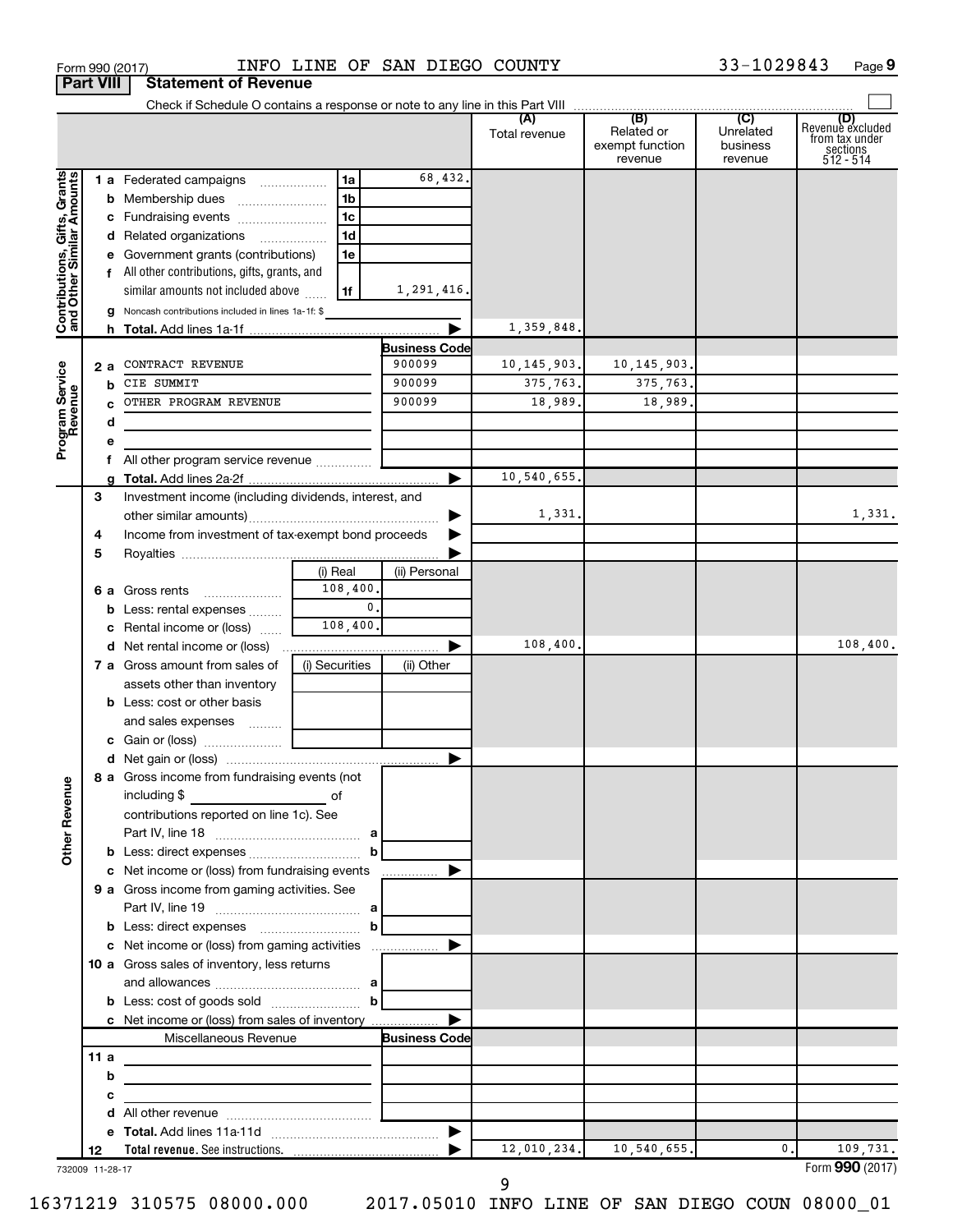**Part IX Statement of Functional Expenses**

Form 990 (2017)  $I$  info line of SAN DIEGO COUNTY  $33-1029843$  Page

|              | Section 501(c)(3) and 501(c)(4) organizations must complete all columns. All other organizations must complete column (A).                                                                                  |                       |                                    |                                    |                                |
|--------------|-------------------------------------------------------------------------------------------------------------------------------------------------------------------------------------------------------------|-----------------------|------------------------------------|------------------------------------|--------------------------------|
|              | Check if Schedule O contains a response or note to any line in this Part IX.                                                                                                                                |                       |                                    |                                    |                                |
|              | Do not include amounts reported on lines 6b,<br>7b, 8b, 9b, and 10b of Part VIII.                                                                                                                           | (A)<br>Total expenses | (B)<br>Program service<br>expenses | Management and<br>general expenses | (D)<br>Fundraising<br>expenses |
| 1.           | Grants and other assistance to domestic organizations                                                                                                                                                       |                       |                                    |                                    |                                |
|              | and domestic governments. See Part IV, line 21                                                                                                                                                              | 65,000.               | 65,000.                            |                                    |                                |
| $\mathbf{2}$ | Grants and other assistance to domestic                                                                                                                                                                     |                       |                                    |                                    |                                |
|              | individuals. See Part IV, line 22                                                                                                                                                                           |                       |                                    |                                    |                                |
| 3            | Grants and other assistance to foreign                                                                                                                                                                      |                       |                                    |                                    |                                |
|              | organizations, foreign governments, and foreign                                                                                                                                                             |                       |                                    |                                    |                                |
|              | individuals. See Part IV, lines 15 and 16                                                                                                                                                                   |                       |                                    |                                    |                                |
| 4            | Benefits paid to or for members                                                                                                                                                                             |                       |                                    |                                    |                                |
| 5            | Compensation of current officers, directors,                                                                                                                                                                |                       |                                    |                                    |                                |
|              | trustees, and key employees                                                                                                                                                                                 | 831,946.              | 396,209.                           | 371,453.                           | 64,284.                        |
| 6            | Compensation not included above, to disqualified                                                                                                                                                            |                       |                                    |                                    |                                |
|              | persons (as defined under section 4958(f)(1)) and                                                                                                                                                           |                       |                                    |                                    |                                |
|              | persons described in section 4958(c)(3)(B)                                                                                                                                                                  |                       |                                    |                                    |                                |
| 7            | Other salaries and wages                                                                                                                                                                                    | 5,954,510.            | 5,043,691.                         | 654,614.                           | 256, 205.                      |
| 8            | Pension plan accruals and contributions (include                                                                                                                                                            |                       |                                    |                                    |                                |
|              | section 401(k) and 403(b) employer contributions)                                                                                                                                                           | 128,867.<br>802,654.  | $\frac{103,297.}{643,393.}$        | $\frac{19,484}{121,356}$           | $\frac{6,086}{37,905}$         |
| 9            |                                                                                                                                                                                                             | 431,853.              | 346, 166.                          | 65, 293.                           | 20, 394.                       |
| 10           |                                                                                                                                                                                                             |                       |                                    |                                    |                                |
| 11           | Fees for services (non-employees):                                                                                                                                                                          |                       |                                    |                                    |                                |
| a            |                                                                                                                                                                                                             | 95,954.               | 80,962.                            | 12,485.                            | 2,507.                         |
| b            |                                                                                                                                                                                                             | 30,700.               |                                    | 30,700.                            |                                |
|              |                                                                                                                                                                                                             |                       |                                    |                                    |                                |
| d            |                                                                                                                                                                                                             |                       |                                    |                                    |                                |
|              | Professional fundraising services. See Part IV, line 17                                                                                                                                                     |                       |                                    |                                    |                                |
| f            | Investment management fees<br>g Other. (If line 11g amount exceeds 10% of line 25,                                                                                                                          |                       |                                    |                                    |                                |
|              | column (A) amount, list line 11g expenses on Sch O.)                                                                                                                                                        | 865,806.              | 794,988.                           | 53,840.                            | 16,978.                        |
|              |                                                                                                                                                                                                             | 22,811.               | 21,701.                            |                                    | 1,110.                         |
| 12<br>13     |                                                                                                                                                                                                             | 71,654.               | 64,307.                            | 5,990.                             | 1,357.                         |
| 14           |                                                                                                                                                                                                             |                       |                                    |                                    |                                |
| 15           |                                                                                                                                                                                                             |                       |                                    |                                    |                                |
| 16           |                                                                                                                                                                                                             | 660,521               | 604, 854.                          | 37, 195.                           | 18,472.                        |
| 17           |                                                                                                                                                                                                             | 82,075.               | 77,079.                            | 2,557.                             | 2,439.                         |
| 18           | Payments of travel or entertainment expenses                                                                                                                                                                |                       |                                    |                                    |                                |
|              | for any federal, state, or local public officials                                                                                                                                                           |                       |                                    |                                    |                                |
| 19           | Conferences, conventions, and meetings                                                                                                                                                                      |                       |                                    |                                    |                                |
| 20           | Interest                                                                                                                                                                                                    | 16,021                |                                    | 16,021.                            |                                |
| 21           |                                                                                                                                                                                                             |                       |                                    |                                    |                                |
| 22           | Depreciation, depletion, and amortization                                                                                                                                                                   | 207,686.              | 193,391.                           | 9,530.                             | 4,765.                         |
| 23           | Insurance                                                                                                                                                                                                   | 54,847.               |                                    | 54,847.                            |                                |
| 24           | Other expenses. Itemize expenses not covered<br>above. (List miscellaneous expenses in line 24e. If line<br>24e amount exceeds 10% of line 25, column (A)<br>amount, list line 24e expenses on Schedule O.) |                       |                                    |                                    |                                |
| a            | EQUIPMENT/MAINTENANCE                                                                                                                                                                                       | 614,010.              | 612, 163.                          | 1,495.                             | 352.                           |
| b            | <b>TELEPHONE</b>                                                                                                                                                                                            | 347, 361.             | 346,241.                           | О.                                 | 1,120.                         |
| C            | CIE SUMMIT EXPENSES                                                                                                                                                                                         | 234, 137.             | 234, 137.                          | 0.                                 | 0.                             |
| d            | DUES AND LICENSES                                                                                                                                                                                           | 83, 244.              | 54,570.                            | 22, 326.                           | 6,348.                         |
|              | e All other expenses                                                                                                                                                                                        | 79,505.               | 29,603.                            | 44,764.                            | 5,138.                         |
| 25           | Total functional expenses. Add lines 1 through 24e                                                                                                                                                          | 11,681,162.           | 9,711,752.                         | 1,523,950.                         | 445, 460.                      |
| 26           | Joint costs. Complete this line only if the organization                                                                                                                                                    |                       |                                    |                                    |                                |
|              | reported in column (B) joint costs from a combined                                                                                                                                                          |                       |                                    |                                    |                                |
|              | educational campaign and fundraising solicitation.                                                                                                                                                          |                       |                                    |                                    |                                |
|              | Check here $\blacktriangleright$<br>if following SOP 98-2 (ASC 958-720)                                                                                                                                     |                       |                                    |                                    |                                |

732010 11-28-17

Form (2017) **990**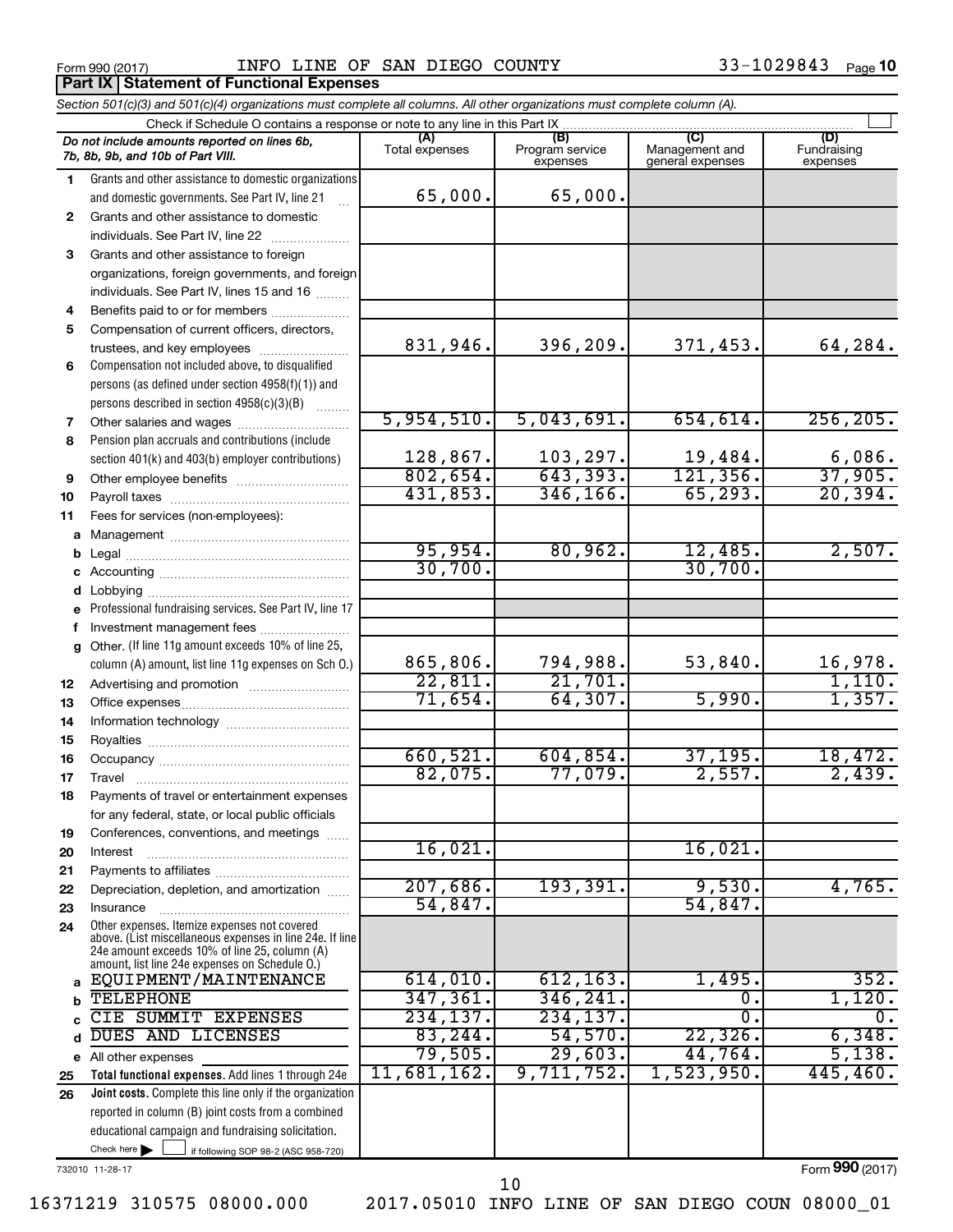16371219 310575 08000.000 2017.05010 INFO LINE OF SAN DIEGO COUN 08000\_01

# **Part X** | Balance Sheet

|          |                                                                                                                              |                               | (A)<br>Beginning of year |                 | (B)<br>End of year |
|----------|------------------------------------------------------------------------------------------------------------------------------|-------------------------------|--------------------------|-----------------|--------------------|
| 1        |                                                                                                                              |                               | 1,678,067.               | $\mathbf{1}$    | 842,741.           |
| 2        |                                                                                                                              |                               | 1,555,834.               | $\mathbf{2}$    | 1,057,165.         |
| з        |                                                                                                                              |                               |                          | 3               |                    |
| 4        |                                                                                                                              |                               | 1,831,753.               | $\overline{4}$  | 2,676,363.         |
| 5        | Loans and other receivables from current and former officers, directors,                                                     |                               |                          |                 |                    |
|          | trustees, key employees, and highest compensated employees. Complete                                                         |                               |                          |                 |                    |
|          | Part II of Schedule L                                                                                                        |                               |                          | 5               |                    |
| 6        | Loans and other receivables from other disqualified persons (as defined under                                                |                               |                          |                 |                    |
|          | section 4958(f)(1)), persons described in section 4958(c)(3)(B), and contributing                                            |                               |                          |                 |                    |
|          | employers and sponsoring organizations of section 501(c)(9) voluntary                                                        |                               |                          |                 |                    |
|          | employees' beneficiary organizations (see instr). Complete Part II of Sch L                                                  |                               |                          | 6               |                    |
| 7        |                                                                                                                              |                               |                          | $\overline{7}$  |                    |
| 8        |                                                                                                                              |                               |                          | 8               |                    |
| 9        | Prepaid expenses and deferred charges                                                                                        |                               | 54,038.                  | 9               | 283,072.           |
|          | <b>10a</b> Land, buildings, and equipment: cost or other                                                                     |                               |                          |                 |                    |
|          | basis. Complete Part VI of Schedule D  10a                                                                                   | $\frac{2,422,943.}{986,796.}$ |                          |                 |                    |
|          | 10 <sub>b</sub><br><b>b</b> Less: accumulated depreciation                                                                   |                               | 1,612,362.               | 10 <sub>c</sub> | 1,436,147.         |
| 11       |                                                                                                                              |                               |                          | 11              |                    |
| 12       |                                                                                                                              |                               |                          | 12              |                    |
| 13       |                                                                                                                              |                               |                          | 13              |                    |
| 14       |                                                                                                                              |                               | 66, 209.                 | 14<br>15        | 82,995.            |
| 15       |                                                                                                                              |                               | 6,798,263.               | 16              | 6,378,483.         |
| 16<br>17 |                                                                                                                              |                               | 831,133.                 | 17              | 798, 234.          |
| 18       |                                                                                                                              |                               |                          | 18              |                    |
| 19       |                                                                                                                              |                               | 669,970.                 | 19              | 10,837.            |
| 20       |                                                                                                                              |                               |                          | 20              |                    |
| 21       | Escrow or custodial account liability. Complete Part IV of Schedule D                                                        |                               |                          | 21              |                    |
| 22       | Loans and other payables to current and former officers, directors, trustees,                                                |                               |                          |                 |                    |
|          | key employees, highest compensated employees, and disqualified persons.                                                      |                               |                          |                 |                    |
|          |                                                                                                                              |                               |                          | 22              |                    |
| 23       | Secured mortgages and notes payable to unrelated third parties                                                               |                               | 559,954.                 | 23              | 503, 134.          |
| 24       | Unsecured notes and loans payable to unrelated third parties                                                                 |                               |                          | 24              |                    |
| 25       | Other liabilities (including federal income tax, payables to related third                                                   |                               |                          |                 |                    |
|          | parties, and other liabilities not included on lines 17-24). Complete Part X of                                              |                               |                          |                 |                    |
|          | Schedule D                                                                                                                   |                               |                          | 25              |                    |
| 26       |                                                                                                                              |                               | 2,061,057.               | 26              | 1,312,205.         |
|          | Organizations that follow SFAS 117 (ASC 958), check here $\blacktriangleright \begin{array}{c} \boxed{X} \\ \end{array}$ and |                               |                          |                 |                    |
|          | complete lines 27 through 29, and lines 33 and 34.                                                                           |                               |                          |                 |                    |
| 27       |                                                                                                                              |                               | 4,074,481.               | 27              | 5,118,754.         |
| 28       |                                                                                                                              |                               | 662,725.                 | 28              | $-52,476.$         |
| 29       | Permanently restricted net assets                                                                                            |                               |                          | 29              |                    |
|          | Organizations that do not follow SFAS 117 (ASC 958), check here ▶ □                                                          |                               |                          |                 |                    |
|          | and complete lines 30 through 34.                                                                                            |                               |                          |                 |                    |
| 30       |                                                                                                                              |                               | 30                       |                 |                    |
| 31       | Paid-in or capital surplus, or land, building, or equipment fund                                                             |                               |                          | 31              |                    |
| 32       | Retained earnings, endowment, accumulated income, or other funds                                                             |                               |                          | 32              |                    |
| 33       |                                                                                                                              |                               | 4,737,206.               | 33              | 5,066,278.         |
| 34       |                                                                                                                              |                               | 6,798,263.               | 34              | 6,378,483.         |

Form (2017) **990**

**Assets**

**Liabilities**

**Net Assets or Fund Balances**

Net Assets or Fund Balances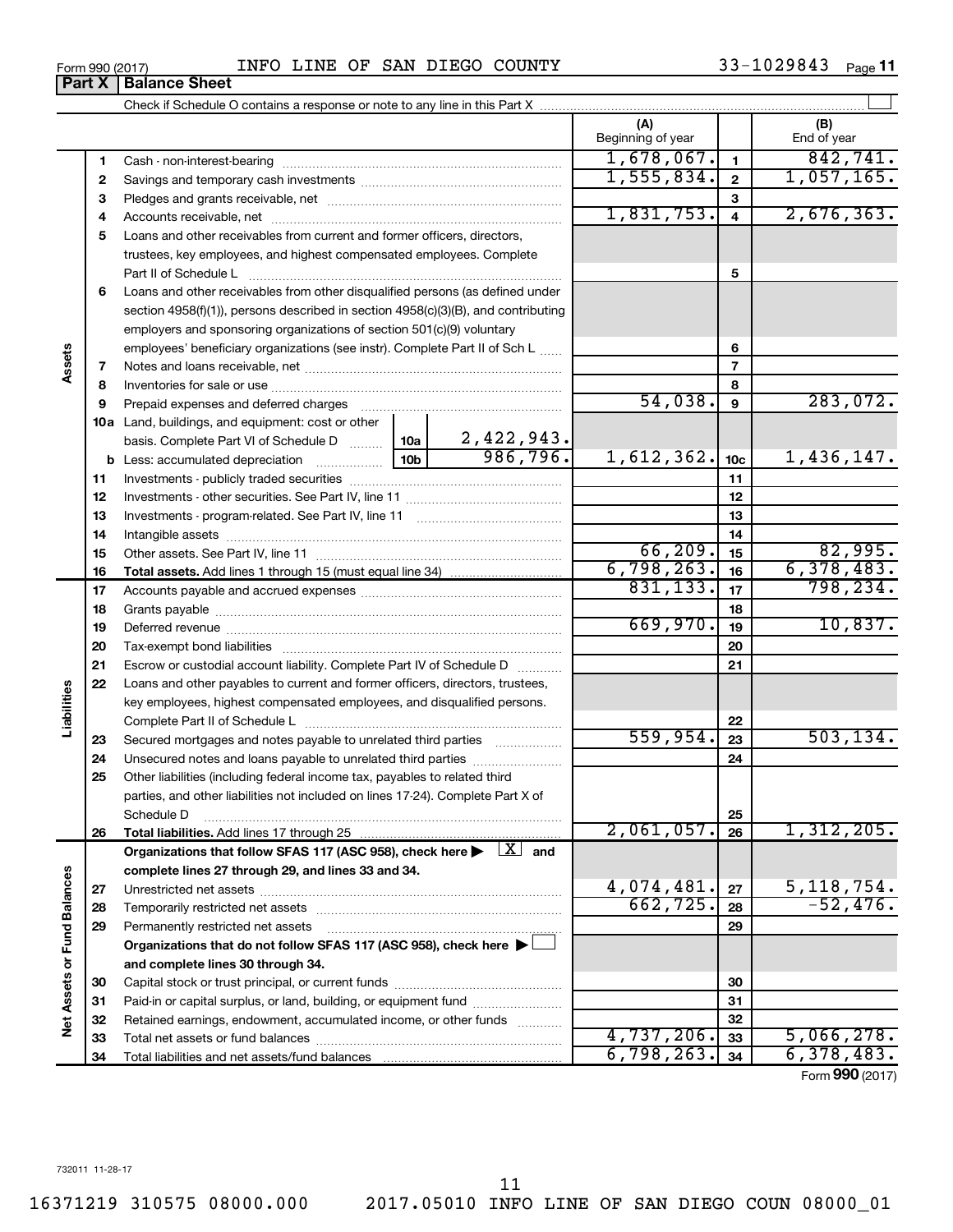|    | INFO LINE OF SAN DIEGO COUNTY<br>Form 990 (2017)                                                                                     |                         | 33-1029843     | Page 12             |
|----|--------------------------------------------------------------------------------------------------------------------------------------|-------------------------|----------------|---------------------|
|    | Part XI   Reconciliation of Net Assets                                                                                               |                         |                |                     |
|    | Check if Schedule O contains a response or note to any line in this Part XI                                                          |                         |                |                     |
|    |                                                                                                                                      |                         |                |                     |
| 1  |                                                                                                                                      | $\blacksquare$          | 12,010,234.    |                     |
| 2  |                                                                                                                                      | $\mathbf{2}$            | 11,681,162.    |                     |
| З  | Revenue less expenses. Subtract line 2 from line 1                                                                                   | 3                       |                | 329,072.            |
| 4  |                                                                                                                                      | $\overline{\mathbf{A}}$ |                | 4,737,206.          |
| 5  |                                                                                                                                      | 5                       |                |                     |
| 6  | Donated services and use of facilities                                                                                               | 6                       |                |                     |
| 7  | Investment expenses                                                                                                                  | $\overline{7}$          |                |                     |
| 8  | Prior period adjustments                                                                                                             | 8                       |                |                     |
| 9  |                                                                                                                                      | 9                       |                | $\overline{0}$ .    |
| 10 | Net assets or fund balances at end of year. Combine lines 3 through 9 (must equal Part X, line 33,                                   |                         |                |                     |
|    | column (B))                                                                                                                          | 10                      |                | 5,066,278.          |
|    | Part XII Financial Statements and Reporting                                                                                          |                         |                |                     |
|    |                                                                                                                                      |                         |                |                     |
|    |                                                                                                                                      |                         |                | No<br>Yes           |
| 1  | Accounting method used to prepare the Form 990: $\Box$ Cash $\Box X$ Accrual<br>Other<br><b>Contract</b>                             |                         |                |                     |
|    | If the organization changed its method of accounting from a prior year or checked "Other," explain in Schedule O.                    |                         |                |                     |
|    |                                                                                                                                      |                         | 2a             | x                   |
|    | If "Yes," check a box below to indicate whether the financial statements for the year were compiled or reviewed on a                 |                         |                |                     |
|    | separate basis, consolidated basis, or both:                                                                                         |                         |                |                     |
|    | Both consolidated and separate basis<br>Separate basis<br>Consolidated basis                                                         |                         |                |                     |
|    |                                                                                                                                      |                         | 2 <sub>b</sub> | х                   |
|    | If "Yes," check a box below to indicate whether the financial statements for the year were audited on a separate basis,              |                         |                |                     |
|    | consolidated basis, or both:                                                                                                         |                         |                |                     |
|    | $X$ Consolidated basis<br>Both consolidated and separate basis<br>Separate basis                                                     |                         |                |                     |
|    | c If "Yes" to line 2a or 2b, does the organization have a committee that assumes responsibility for oversight of the audit,          |                         |                |                     |
|    | review, or compilation of its financial statements and selection of an independent accountant?                                       |                         | 2c             | х                   |
|    | If the organization changed either its oversight process or selection process during the tax year, explain in Schedule O.            |                         |                |                     |
|    | 3a As a result of a federal award, was the organization required to undergo an audit or audits as set forth in the Single Audit      |                         |                |                     |
|    | Act and OMB Circular A-133?                                                                                                          |                         | 3a             | х                   |
|    | <b>b</b> If "Yes," did the organization undergo the required audit or audits? If the organization did not undergo the required audit |                         |                |                     |
|    |                                                                                                                                      |                         | 3b             | х                   |
|    |                                                                                                                                      |                         |                | $000 \text{ hours}$ |

Form (2017) **990**

732012 11-28-17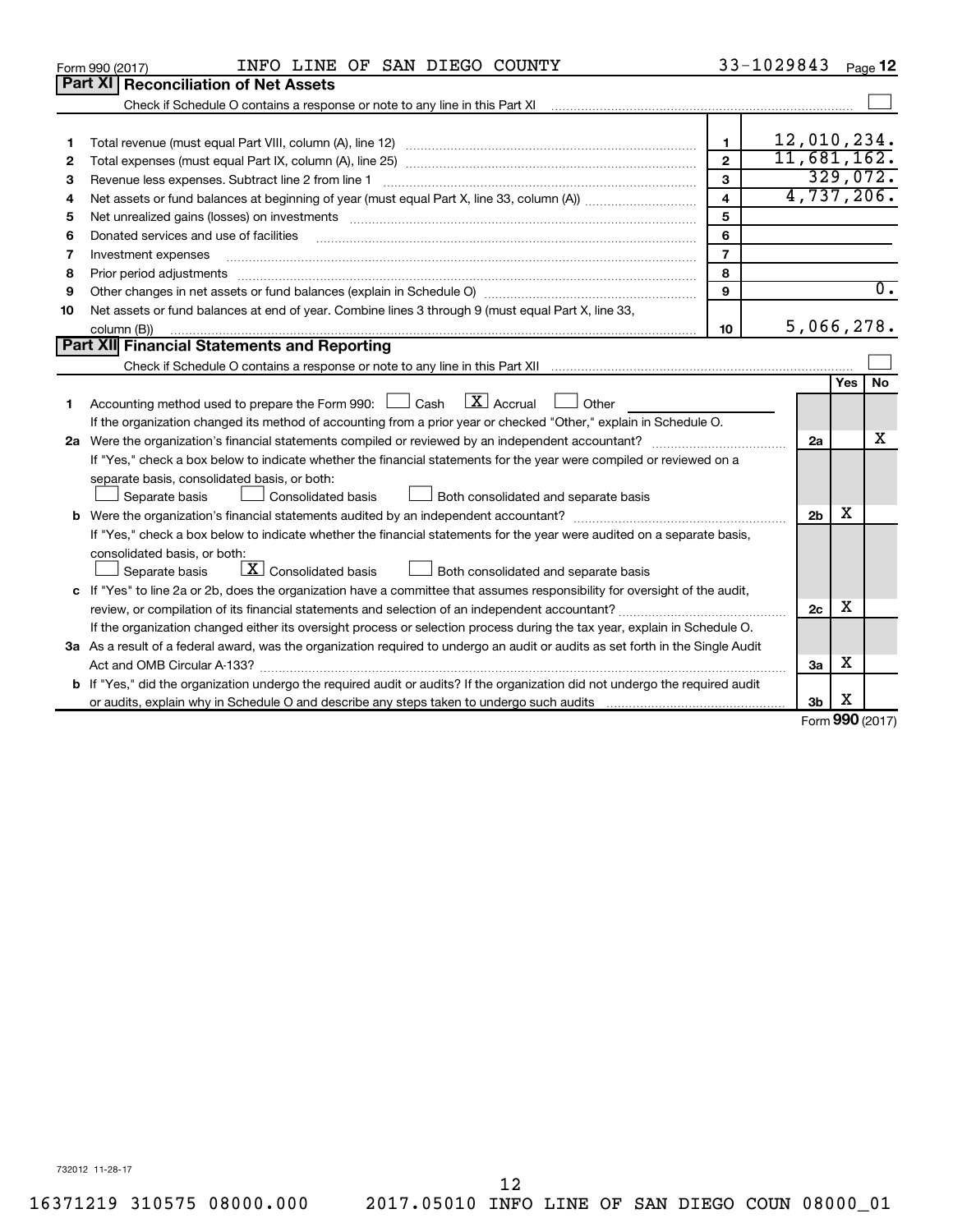| <b>SCHEDULE A</b> |  |
|-------------------|--|
|-------------------|--|

Department of the Treasury

# Form 990 or 990-EZ)<br>
Complete if the organization is a section 501(c)(3) organization or a section<br> **Public Charity Status and Public Support**

**4947(a)(1) nonexempt charitable trust.**

**| Attach to Form 990 or Form 990-EZ.** 

| on. |  |  | Open to Public | Inspection |  |
|-----|--|--|----------------|------------|--|
|     |  |  |                |            |  |

OMB No. 1545-0047

|       | Internal Revenue Service<br>Inspection<br>Go to www.irs.gov/Form990 for instructions and the latest information. |                                             |  |                                                                        |                                                                                                                                                                                                                                                                |                                                                |     |                            |  |                                       |
|-------|------------------------------------------------------------------------------------------------------------------|---------------------------------------------|--|------------------------------------------------------------------------|----------------------------------------------------------------------------------------------------------------------------------------------------------------------------------------------------------------------------------------------------------------|----------------------------------------------------------------|-----|----------------------------|--|---------------------------------------|
|       |                                                                                                                  | Name of the organization                    |  |                                                                        |                                                                                                                                                                                                                                                                |                                                                |     |                            |  | <b>Employer identification number</b> |
|       | Part I                                                                                                           |                                             |  |                                                                        | INFO LINE OF SAN DIEGO COUNTY<br>Reason for Public Charity Status (All organizations must complete this part.) See instructions.                                                                                                                               |                                                                |     |                            |  | 33-1029843                            |
|       |                                                                                                                  |                                             |  |                                                                        |                                                                                                                                                                                                                                                                |                                                                |     |                            |  |                                       |
|       |                                                                                                                  |                                             |  |                                                                        | The organization is not a private foundation because it is: (For lines 1 through 12, check only one box.)                                                                                                                                                      |                                                                |     |                            |  |                                       |
| 1     |                                                                                                                  |                                             |  |                                                                        | A church, convention of churches, or association of churches described in section 170(b)(1)(A)(i).                                                                                                                                                             |                                                                |     |                            |  |                                       |
| 2     |                                                                                                                  |                                             |  |                                                                        | A school described in section 170(b)(1)(A)(ii). (Attach Schedule E (Form 990 or 990-EZ).)                                                                                                                                                                      |                                                                |     |                            |  |                                       |
| 3     |                                                                                                                  |                                             |  |                                                                        | A hospital or a cooperative hospital service organization described in section 170(b)(1)(A)(iii).                                                                                                                                                              |                                                                |     |                            |  |                                       |
| 4     |                                                                                                                  |                                             |  |                                                                        | A medical research organization operated in conjunction with a hospital described in section 170(b)(1)(A)(iii). Enter the hospital's name,                                                                                                                     |                                                                |     |                            |  |                                       |
|       |                                                                                                                  | city, and state:                            |  |                                                                        |                                                                                                                                                                                                                                                                |                                                                |     |                            |  |                                       |
| 5     |                                                                                                                  |                                             |  |                                                                        | An organization operated for the benefit of a college or university owned or operated by a governmental unit described in                                                                                                                                      |                                                                |     |                            |  |                                       |
|       |                                                                                                                  |                                             |  | section 170(b)(1)(A)(iv). (Complete Part II.)                          |                                                                                                                                                                                                                                                                |                                                                |     |                            |  |                                       |
| 6     | X                                                                                                                |                                             |  |                                                                        | A federal, state, or local government or governmental unit described in section 170(b)(1)(A)(v).                                                                                                                                                               |                                                                |     |                            |  |                                       |
| 7     |                                                                                                                  |                                             |  |                                                                        | An organization that normally receives a substantial part of its support from a governmental unit or from the general public described in                                                                                                                      |                                                                |     |                            |  |                                       |
|       |                                                                                                                  |                                             |  | section 170(b)(1)(A)(vi). (Complete Part II.)                          |                                                                                                                                                                                                                                                                |                                                                |     |                            |  |                                       |
| 8     |                                                                                                                  |                                             |  |                                                                        | A community trust described in section 170(b)(1)(A)(vi). (Complete Part II.)                                                                                                                                                                                   |                                                                |     |                            |  |                                       |
| 9     |                                                                                                                  |                                             |  |                                                                        | An agricultural research organization described in section 170(b)(1)(A)(ix) operated in conjunction with a land-grant college                                                                                                                                  |                                                                |     |                            |  |                                       |
|       |                                                                                                                  |                                             |  |                                                                        | or university or a non-land-grant college of agriculture (see instructions). Enter the name, city, and state of the college or                                                                                                                                 |                                                                |     |                            |  |                                       |
|       |                                                                                                                  | university:                                 |  |                                                                        |                                                                                                                                                                                                                                                                |                                                                |     |                            |  |                                       |
| 10    |                                                                                                                  |                                             |  |                                                                        | An organization that normally receives: (1) more than 33 1/3% of its support from contributions, membership fees, and gross receipts from                                                                                                                      |                                                                |     |                            |  |                                       |
|       |                                                                                                                  |                                             |  |                                                                        | activities related to its exempt functions - subject to certain exceptions, and (2) no more than 33 1/3% of its support from gross investment                                                                                                                  |                                                                |     |                            |  |                                       |
|       |                                                                                                                  |                                             |  |                                                                        | income and unrelated business taxable income (less section 511 tax) from businesses acquired by the organization after June 30, 1975.                                                                                                                          |                                                                |     |                            |  |                                       |
|       |                                                                                                                  |                                             |  | See section 509(a)(2). (Complete Part III.)                            |                                                                                                                                                                                                                                                                |                                                                |     |                            |  |                                       |
| 11    |                                                                                                                  |                                             |  |                                                                        | An organization organized and operated exclusively to test for public safety. See section 509(a)(4).                                                                                                                                                           |                                                                |     |                            |  |                                       |
| 12    |                                                                                                                  |                                             |  |                                                                        | An organization organized and operated exclusively for the benefit of, to perform the functions of, or to carry out the purposes of one or                                                                                                                     |                                                                |     |                            |  |                                       |
|       |                                                                                                                  |                                             |  |                                                                        | more publicly supported organizations described in section 509(a)(1) or section 509(a)(2). See section 509(a)(3). Check the box in                                                                                                                             |                                                                |     |                            |  |                                       |
|       |                                                                                                                  |                                             |  |                                                                        | lines 12a through 12d that describes the type of supporting organization and complete lines 12e, 12f, and 12g.                                                                                                                                                 |                                                                |     |                            |  |                                       |
| а     |                                                                                                                  |                                             |  |                                                                        | Type I. A supporting organization operated, supervised, or controlled by its supported organization(s), typically by giving<br>the supported organization(s) the power to regularly appoint or elect a majority of the directors or trustees of the supporting |                                                                |     |                            |  |                                       |
|       |                                                                                                                  |                                             |  | organization. You must complete Part IV, Sections A and B.             |                                                                                                                                                                                                                                                                |                                                                |     |                            |  |                                       |
| b     |                                                                                                                  |                                             |  |                                                                        | Type II. A supporting organization supervised or controlled in connection with its supported organization(s), by having                                                                                                                                        |                                                                |     |                            |  |                                       |
|       |                                                                                                                  |                                             |  |                                                                        | control or management of the supporting organization vested in the same persons that control or manage the supported                                                                                                                                           |                                                                |     |                            |  |                                       |
|       |                                                                                                                  |                                             |  | organization(s). You must complete Part IV, Sections A and C.          |                                                                                                                                                                                                                                                                |                                                                |     |                            |  |                                       |
| с     |                                                                                                                  |                                             |  |                                                                        | Type III functionally integrated. A supporting organization operated in connection with, and functionally integrated with,                                                                                                                                     |                                                                |     |                            |  |                                       |
|       |                                                                                                                  |                                             |  |                                                                        | its supported organization(s) (see instructions). You must complete Part IV, Sections A, D, and E.                                                                                                                                                             |                                                                |     |                            |  |                                       |
| d     |                                                                                                                  |                                             |  |                                                                        | Type III non-functionally integrated. A supporting organization operated in connection with its supported organization(s)                                                                                                                                      |                                                                |     |                            |  |                                       |
|       |                                                                                                                  |                                             |  |                                                                        | that is not functionally integrated. The organization generally must satisfy a distribution requirement and an attentiveness                                                                                                                                   |                                                                |     |                            |  |                                       |
|       |                                                                                                                  |                                             |  |                                                                        | requirement (see instructions). You must complete Part IV, Sections A and D, and Part V.                                                                                                                                                                       |                                                                |     |                            |  |                                       |
| е     |                                                                                                                  |                                             |  |                                                                        | Check this box if the organization received a written determination from the IRS that it is a Type I, Type II, Type III                                                                                                                                        |                                                                |     |                            |  |                                       |
|       |                                                                                                                  |                                             |  |                                                                        | functionally integrated, or Type III non-functionally integrated supporting organization.                                                                                                                                                                      |                                                                |     |                            |  |                                       |
| f     |                                                                                                                  | Enter the number of supported organizations |  |                                                                        |                                                                                                                                                                                                                                                                |                                                                |     |                            |  |                                       |
|       |                                                                                                                  |                                             |  | Provide the following information about the supported organization(s). |                                                                                                                                                                                                                                                                |                                                                |     |                            |  |                                       |
|       |                                                                                                                  | (i) Name of supported                       |  | (ii) $EIN$                                                             | (iii) Type of organization<br>(described on lines 1-10                                                                                                                                                                                                         | (iv) Is the organization listed<br>in your governing document? |     | (v) Amount of monetary     |  | (vi) Amount of other                  |
|       |                                                                                                                  | organization                                |  |                                                                        | above (see instructions))                                                                                                                                                                                                                                      | Yes                                                            | No. | support (see instructions) |  | support (see instructions)            |
|       |                                                                                                                  |                                             |  |                                                                        |                                                                                                                                                                                                                                                                |                                                                |     |                            |  |                                       |
|       |                                                                                                                  |                                             |  |                                                                        |                                                                                                                                                                                                                                                                |                                                                |     |                            |  |                                       |
|       |                                                                                                                  |                                             |  |                                                                        |                                                                                                                                                                                                                                                                |                                                                |     |                            |  |                                       |
|       |                                                                                                                  |                                             |  |                                                                        |                                                                                                                                                                                                                                                                |                                                                |     |                            |  |                                       |
|       |                                                                                                                  |                                             |  |                                                                        |                                                                                                                                                                                                                                                                |                                                                |     |                            |  |                                       |
|       |                                                                                                                  |                                             |  |                                                                        |                                                                                                                                                                                                                                                                |                                                                |     |                            |  |                                       |
|       |                                                                                                                  |                                             |  |                                                                        |                                                                                                                                                                                                                                                                |                                                                |     |                            |  |                                       |
|       |                                                                                                                  |                                             |  |                                                                        |                                                                                                                                                                                                                                                                |                                                                |     |                            |  |                                       |
|       |                                                                                                                  |                                             |  |                                                                        |                                                                                                                                                                                                                                                                |                                                                |     |                            |  |                                       |
|       |                                                                                                                  |                                             |  |                                                                        |                                                                                                                                                                                                                                                                |                                                                |     |                            |  |                                       |
| Total |                                                                                                                  |                                             |  |                                                                        |                                                                                                                                                                                                                                                                |                                                                |     |                            |  |                                       |

LHA For Paperwork Reduction Act Notice, see the Instructions for Form 990 or 990-EZ. 732021 10-06-17 Schedule A (Form 990 or 990-EZ) 2017 13

16371219 310575 08000.000 2017.05010 INFO LINE OF SAN DIEGO COUN 08000\_01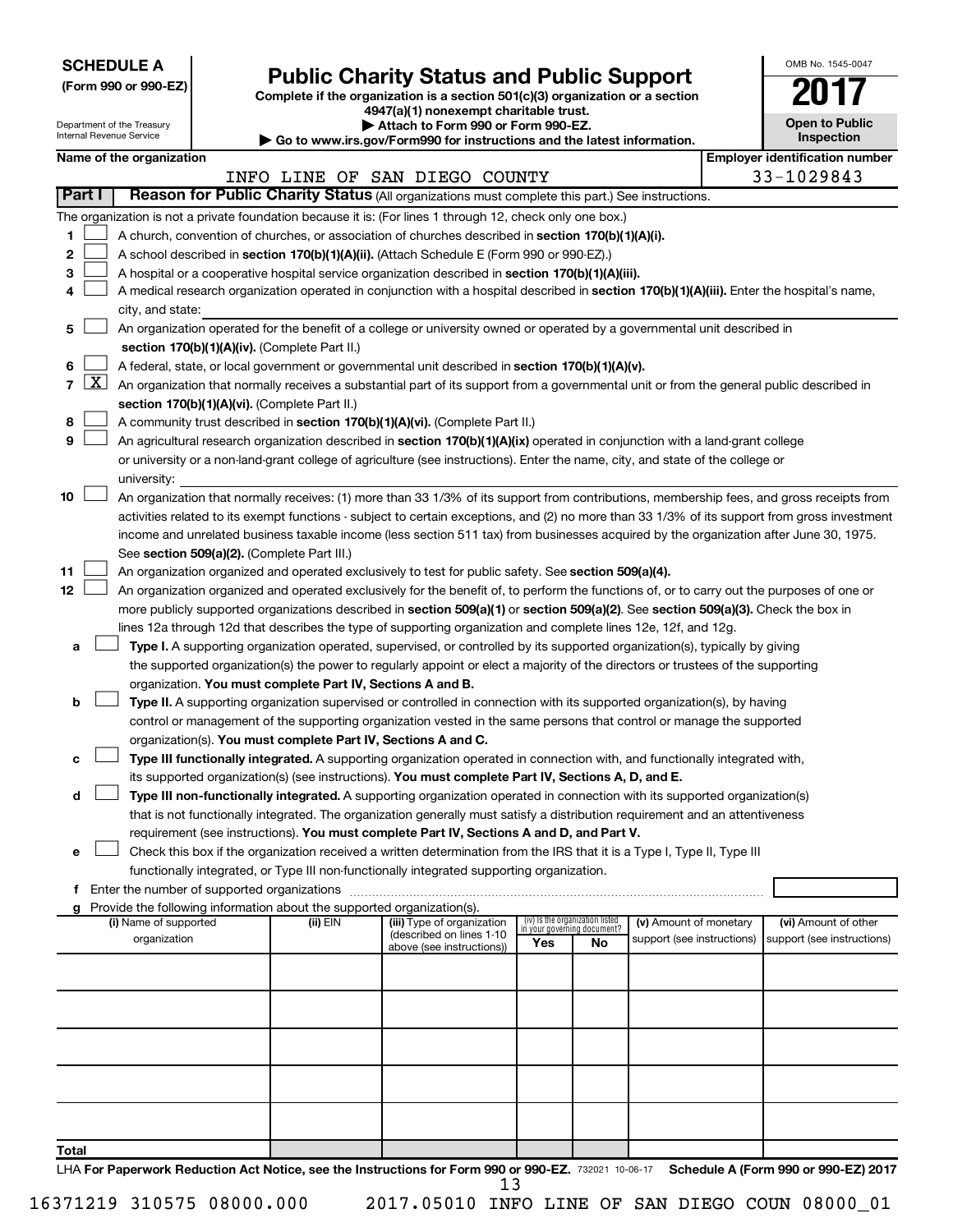### Schedule A (Form 990 or 990-EZ) 2017 INFO LINE OF SAN DIEGO COUNTY  $33-1029843$  Page

33-1029843 Page 2

(Complete only if you checked the box on line 5, 7, or 8 of Part I or if the organization failed to qualify under Part III. If the organization fails to qualify under the tests listed below, please complete Part III.) **Part II** | Support Schedule for Organizations Described in Sections 170(b)(1)(A)(iv) and 170(b)(1)(A)(vi)

|    | <b>Section A. Public Support</b>                                                                                                           |                     |          |                       |            |                                      |              |
|----|--------------------------------------------------------------------------------------------------------------------------------------------|---------------------|----------|-----------------------|------------|--------------------------------------|--------------|
|    | Calendar year (or fiscal year beginning in)                                                                                                | (a) 2013            | (b) 2014 | $(c)$ 2015            | $(d)$ 2016 | (e) 2017                             | (f) Total    |
|    | 1 Gifts, grants, contributions, and                                                                                                        |                     |          |                       |            |                                      |              |
|    | membership fees received. (Do not                                                                                                          |                     |          |                       |            |                                      |              |
|    | include any "unusual grants.")                                                                                                             | 1712075.            | 712,500. | 1590396.              | 859,453.   | 1359848.                             | 6234272.     |
|    | 2 Tax revenues levied for the organ-                                                                                                       |                     |          |                       |            |                                      |              |
|    | ization's benefit and either paid to                                                                                                       |                     |          |                       |            |                                      |              |
|    | or expended on its behalf                                                                                                                  |                     |          |                       |            |                                      |              |
|    | 3 The value of services or facilities                                                                                                      |                     |          |                       |            |                                      |              |
|    | furnished by a governmental unit to                                                                                                        |                     |          |                       |            |                                      |              |
|    | the organization without charge                                                                                                            |                     |          |                       |            |                                      |              |
|    | 4 Total. Add lines 1 through 3                                                                                                             | 1712075.            | 712,500. | 1590396.              | 859, 453.  | 1359848.                             | 6234272.     |
|    | 5 The portion of total contributions                                                                                                       |                     |          |                       |            |                                      |              |
|    | by each person (other than a                                                                                                               |                     |          |                       |            |                                      |              |
|    | governmental unit or publicly                                                                                                              |                     |          |                       |            |                                      |              |
|    | supported organization) included                                                                                                           |                     |          |                       |            |                                      |              |
|    | on line 1 that exceeds 2% of the                                                                                                           |                     |          |                       |            |                                      |              |
|    | amount shown on line 11,                                                                                                                   |                     |          |                       |            |                                      |              |
|    | column (f)                                                                                                                                 |                     |          |                       |            |                                      | 1763335.     |
|    | 6 Public support. Subtract line 5 from line 4.                                                                                             |                     |          |                       |            |                                      | 4470937.     |
|    | <b>Section B. Total Support</b>                                                                                                            |                     |          |                       |            |                                      |              |
|    | Calendar year (or fiscal year beginning in)                                                                                                | (a) 2013<br>1712075 | (b) 2014 | $\frac{c}{1590396}$ . | $(d)$ 2016 | (e) 2017                             | (f) Total    |
|    | <b>7</b> Amounts from line 4                                                                                                               |                     | 712,500. |                       | 859,453.   | 1359848.                             | 6234272.     |
| 8  | Gross income from interest,                                                                                                                |                     |          |                       |            |                                      |              |
|    | dividends, payments received on                                                                                                            |                     |          |                       |            |                                      |              |
|    | securities loans, rents, royalties,                                                                                                        |                     |          |                       |            |                                      |              |
|    | and income from similar sources                                                                                                            | 755.                | 1,233.   | 31,522.               | 100, 243.  | 109,731.                             | 243,484.     |
|    | <b>9</b> Net income from unrelated business                                                                                                |                     |          |                       |            |                                      |              |
|    | activities, whether or not the                                                                                                             |                     |          |                       |            |                                      |              |
|    | business is regularly carried on                                                                                                           |                     |          |                       |            |                                      |              |
|    | 10 Other income. Do not include gain                                                                                                       |                     |          |                       |            |                                      |              |
|    | or loss from the sale of capital                                                                                                           |                     |          |                       |            |                                      |              |
|    | assets (Explain in Part VI.)                                                                                                               |                     |          |                       |            |                                      |              |
|    | 11 Total support. Add lines 7 through 10                                                                                                   |                     |          |                       |            |                                      | 6477756.     |
|    | <b>12</b> Gross receipts from related activities, etc. (see instructions)                                                                  |                     |          |                       |            | 12                                   | 47,340,897.  |
|    | 13 First five years. If the Form 990 is for the organization's first, second, third, fourth, or fifth tax year as a section 501(c)(3)      |                     |          |                       |            |                                      |              |
|    | organization, check this box and stop here<br><b>Section C. Computation of Public Support Percentage</b>                                   |                     |          |                       |            |                                      |              |
|    |                                                                                                                                            |                     |          |                       |            |                                      | 69.02        |
|    | 14 Public support percentage for 2017 (line 6, column (f) divided by line 11, column (f))                                                  |                     |          |                       |            | 14                                   | %<br>68.57   |
|    |                                                                                                                                            |                     |          |                       |            | 15                                   | $\%$         |
|    | 16a 33 1/3% support test - 2017. If the organization did not check the box on line 13, and line 14 is 33 1/3% or more, check this box and  |                     |          |                       |            |                                      | $\mathbf{x}$ |
|    | stop here. The organization qualifies as a publicly supported organization manufaction manufacture or the organization                     |                     |          |                       |            |                                      |              |
|    | b 33 1/3% support test - 2016. If the organization did not check a box on line 13 or 16a, and line 15 is 33 1/3% or more, check this box   |                     |          |                       |            |                                      |              |
|    | 17a 10% -facts-and-circumstances test - 2017. If the organization did not check a box on line 13, 16a, or 16b, and line 14 is 10% or more, |                     |          |                       |            |                                      |              |
|    | and if the organization meets the "facts-and-circumstances" test, check this box and stop here. Explain in Part VI how the organization    |                     |          |                       |            |                                      |              |
|    | meets the "facts-and-circumstances" test. The organization qualifies as a publicly supported organization <i>manumumumumum</i>             |                     |          |                       |            |                                      |              |
|    | b 10% -facts-and-circumstances test - 2016. If the organization did not check a box on line 13, 16a, 16b, or 17a, and line 15 is 10% or    |                     |          |                       |            |                                      |              |
|    | more, and if the organization meets the "facts-and-circumstances" test, check this box and stop here. Explain in Part VI how the           |                     |          |                       |            |                                      |              |
|    | organization meets the "facts-and-circumstances" test. The organization qualifies as a publicly supported organization                     |                     |          |                       |            |                                      |              |
| 18 | Private foundation. If the organization did not check a box on line 13, 16a, 16b, 17a, or 17b, check this box and see instructions         |                     |          |                       |            |                                      |              |
|    |                                                                                                                                            |                     |          |                       |            | Schedule A (Form 990 or 990-EZ) 2017 |              |

732022 10-06-17

16371219 310575 08000.000 2017.05010 INFO LINE OF SAN DIEGO COUN 08000\_01 14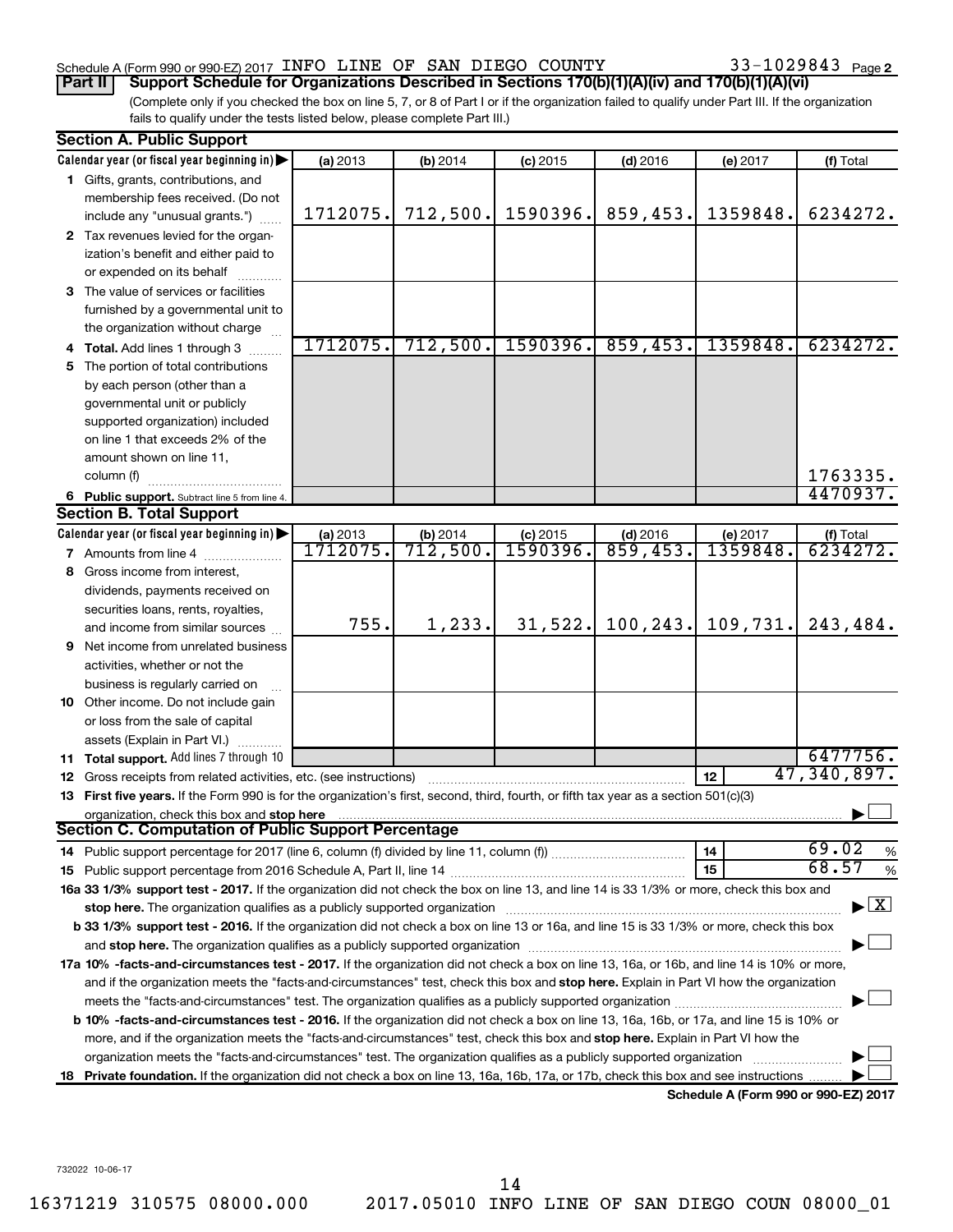#### Schedule A (Form 990 or 990-EZ) 2017 INFO LINE OF SAN DIEGO COUNTY  $33-1029843$  Page **Part III | Support Schedule for Organizations Described in Section 509(a)(2)**

(Complete only if you checked the box on line 10 of Part I or if the organization failed to qualify under Part II. If the organization fails to qualify under the tests listed below, please complete Part II.)

| <b>Section A. Public Support</b>                                                                                                                                                                                                    |          |          |            |            |          |                                      |
|-------------------------------------------------------------------------------------------------------------------------------------------------------------------------------------------------------------------------------------|----------|----------|------------|------------|----------|--------------------------------------|
| Calendar year (or fiscal year beginning in)                                                                                                                                                                                         | (a) 2013 | (b) 2014 | $(c)$ 2015 | $(d)$ 2016 | (e) 2017 | (f) Total                            |
| 1 Gifts, grants, contributions, and                                                                                                                                                                                                 |          |          |            |            |          |                                      |
| membership fees received. (Do not                                                                                                                                                                                                   |          |          |            |            |          |                                      |
| include any "unusual grants.")                                                                                                                                                                                                      |          |          |            |            |          |                                      |
| 2 Gross receipts from admissions,<br>merchandise sold or services per-<br>formed, or facilities furnished in<br>any activity that is related to the<br>organization's tax-exempt purpose                                            |          |          |            |            |          |                                      |
| 3 Gross receipts from activities that                                                                                                                                                                                               |          |          |            |            |          |                                      |
| are not an unrelated trade or bus-                                                                                                                                                                                                  |          |          |            |            |          |                                      |
| iness under section 513                                                                                                                                                                                                             |          |          |            |            |          |                                      |
| 4 Tax revenues levied for the organ-                                                                                                                                                                                                |          |          |            |            |          |                                      |
| ization's benefit and either paid to<br>or expended on its behalf                                                                                                                                                                   |          |          |            |            |          |                                      |
| 5 The value of services or facilities                                                                                                                                                                                               |          |          |            |            |          |                                      |
| furnished by a governmental unit to                                                                                                                                                                                                 |          |          |            |            |          |                                      |
| the organization without charge                                                                                                                                                                                                     |          |          |            |            |          |                                      |
| 6 Total. Add lines 1 through 5                                                                                                                                                                                                      |          |          |            |            |          |                                      |
| 7a Amounts included on lines 1, 2, and                                                                                                                                                                                              |          |          |            |            |          |                                      |
| 3 received from disqualified persons                                                                                                                                                                                                |          |          |            |            |          |                                      |
| <b>b</b> Amounts included on lines 2 and 3 received<br>from other than disqualified persons that<br>exceed the greater of \$5,000 or 1% of the<br>amount on line 13 for the year                                                    |          |          |            |            |          |                                      |
| c Add lines 7a and 7b                                                                                                                                                                                                               |          |          |            |            |          |                                      |
| 8 Public support. (Subtract line 7c from line 6.)                                                                                                                                                                                   |          |          |            |            |          |                                      |
| <b>Section B. Total Support</b>                                                                                                                                                                                                     |          |          |            |            |          |                                      |
| Calendar year (or fiscal year beginning in)                                                                                                                                                                                         | (a) 2013 | (b) 2014 | $(c)$ 2015 | $(d)$ 2016 | (e) 2017 | (f) Total                            |
| 9 Amounts from line 6                                                                                                                                                                                                               |          |          |            |            |          |                                      |
| <b>10a</b> Gross income from interest,<br>dividends, payments received on<br>securities loans, rents, royalties,<br>and income from similar sources                                                                                 |          |          |            |            |          |                                      |
| <b>b</b> Unrelated business taxable income<br>(less section 511 taxes) from businesses<br>acquired after June 30, 1975                                                                                                              |          |          |            |            |          |                                      |
| c Add lines 10a and 10b                                                                                                                                                                                                             |          |          |            |            |          |                                      |
| <b>11</b> Net income from unrelated business<br>activities not included in line 10b.<br>whether or not the business is<br>regularly carried on                                                                                      |          |          |            |            |          |                                      |
| 12 Other income. Do not include gain<br>or loss from the sale of capital<br>assets (Explain in Part VI.)                                                                                                                            |          |          |            |            |          |                                      |
| <b>13</b> Total support. (Add lines 9, 10c, 11, and 12.)                                                                                                                                                                            |          |          |            |            |          |                                      |
| 14 First five years. If the Form 990 is for the organization's first, second, third, fourth, or fifth tax year as a section 501(c)(3) organization,                                                                                 |          |          |            |            |          |                                      |
| check this box and stop here <b>contractly contractly and stop here</b> contractly and stop here contractly and stop here contractly and stop here contractly and stop here contractly and stop here contractly and stop here contr |          |          |            |            |          |                                      |
| Section C. Computation of Public Support Percentage                                                                                                                                                                                 |          |          |            |            |          |                                      |
|                                                                                                                                                                                                                                     |          |          |            |            | 15       | ℅                                    |
| 16 Public support percentage from 2016 Schedule A, Part III, line 15                                                                                                                                                                |          |          |            |            | 16       | %                                    |
| Section D. Computation of Investment Income Percentage                                                                                                                                                                              |          |          |            |            |          |                                      |
|                                                                                                                                                                                                                                     |          |          |            |            | 17       | %                                    |
| 18 Investment income percentage from 2016 Schedule A, Part III, line 17                                                                                                                                                             |          |          |            |            | 18       | %                                    |
| 19a 33 1/3% support tests - 2017. If the organization did not check the box on line 14, and line 15 is more than 33 1/3%, and line 17 is not                                                                                        |          |          |            |            |          |                                      |
| more than 33 1/3%, check this box and stop here. The organization qualifies as a publicly supported organization                                                                                                                    |          |          |            |            |          |                                      |
| <b>b 33 1/3% support tests - 2016.</b> If the organization did not check a box on line 14 or line 19a, and line 16 is more than 33 1/3%, and                                                                                        |          |          |            |            |          |                                      |
| line 18 is not more than 33 1/3%, check this box and stop here. The organization qualifies as a publicly supported organization                                                                                                     |          |          |            |            |          |                                      |
|                                                                                                                                                                                                                                     |          |          |            |            |          |                                      |
| 732023 10-06-17                                                                                                                                                                                                                     |          |          |            |            |          | Schedule A (Form 990 or 990-EZ) 2017 |
|                                                                                                                                                                                                                                     |          |          | 15         |            |          |                                      |

16371219 310575 08000.000 2017.05010 INFO LINE OF SAN DIEGO COUN 08000\_01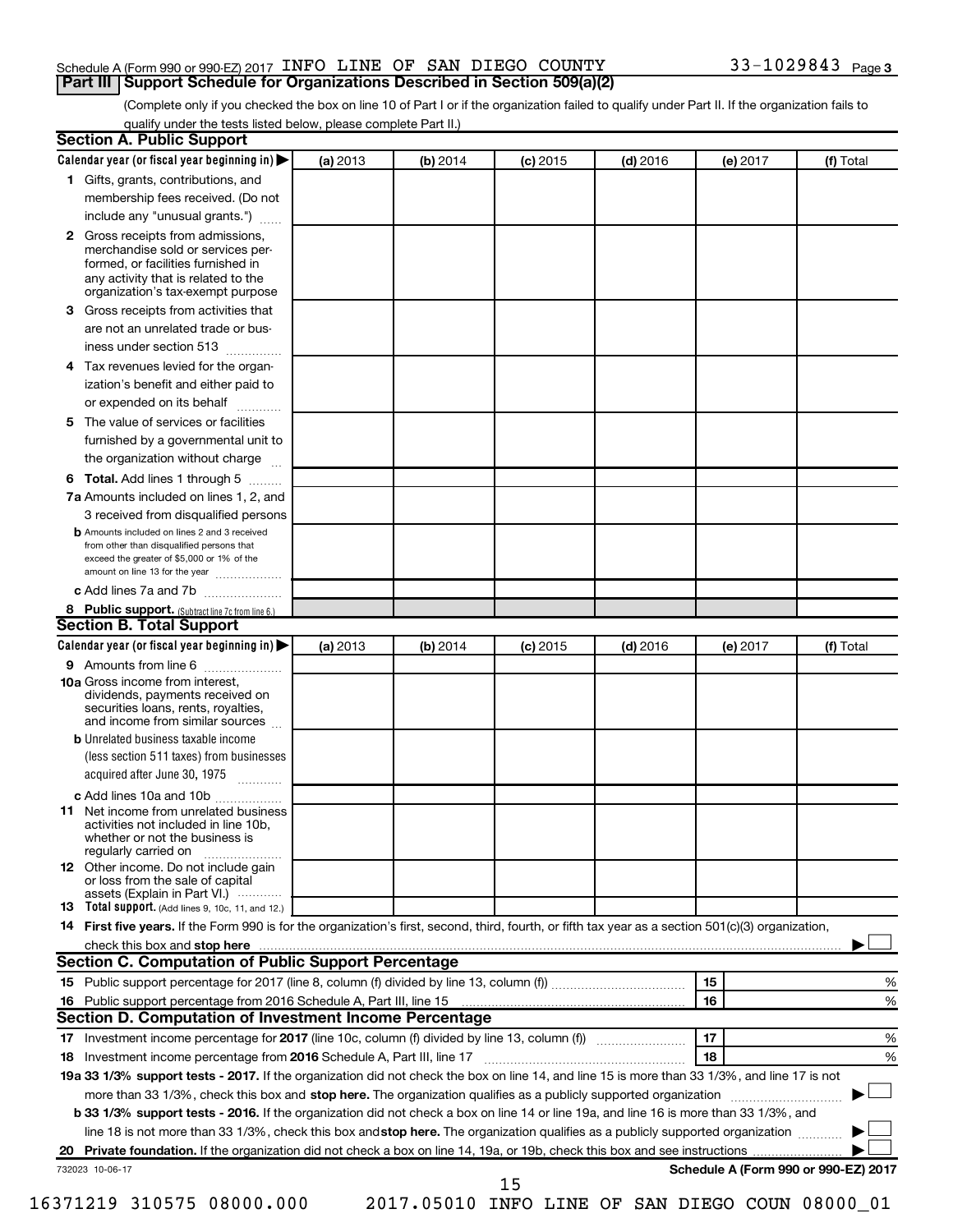### Schedule A (Form 990 or 990-EZ) 2017 INFO LINE OF SAN DIEGO COUNTY  $33-1029843$  Page

### 33-1029843 Page 4

**1**

**2**

**3a**

**3b**

**3c**

**4a**

**4b**

**4c**

**5a**

**5b 5c**

**6**

**7**

**8**

**9a**

**9b**

**9c**

**10a**

**10b**

**Yes No**

## **Part IV Supporting Organizations**

(Complete only if you checked a box in line 12 on Part I. If you checked 12a of Part I, complete Sections A and B. If you checked 12b of Part I, complete Sections A and C. If you checked 12c of Part I, complete Sections A, D, and E. If you checked 12d of Part I, complete Sections A and D, and complete Part V.)

#### **Section A. All Supporting Organizations**

- **1** Are all of the organization's supported organizations listed by name in the organization's governing documents? If "No," describe in Part VI how the supported organizations are designated. If designated by *class or purpose, describe the designation. If historic and continuing relationship, explain.*
- **2** Did the organization have any supported organization that does not have an IRS determination of status under section 509(a)(1) or (2)? If "Yes," explain in Part **VI** how the organization determined that the supported *organization was described in section 509(a)(1) or (2).*
- **3a** Did the organization have a supported organization described in section 501(c)(4), (5), or (6)? If "Yes," answer *(b) and (c) below.*
- **b** Did the organization confirm that each supported organization qualified under section 501(c)(4), (5), or (6) and satisfied the public support tests under section 509(a)(2)? If "Yes," describe in Part VI when and how the *organization made the determination.*
- **c** Did the organization ensure that all support to such organizations was used exclusively for section 170(c)(2)(B) purposes? If "Yes," explain in Part VI what controls the organization put in place to ensure such use.
- **4 a** *If* Was any supported organization not organized in the United States ("foreign supported organization")? *"Yes," and if you checked 12a or 12b in Part I, answer (b) and (c) below.*
- **b** Did the organization have ultimate control and discretion in deciding whether to make grants to the foreign supported organization? If "Yes," describe in Part VI how the organization had such control and discretion *despite being controlled or supervised by or in connection with its supported organizations.*
- **c** Did the organization support any foreign supported organization that does not have an IRS determination under sections 501(c)(3) and 509(a)(1) or (2)? If "Yes," explain in Part VI what controls the organization used *to ensure that all support to the foreign supported organization was used exclusively for section 170(c)(2)(B) purposes.*
- **5a** Did the organization add, substitute, or remove any supported organizations during the tax year? If "Yes," answer (b) and (c) below (if applicable). Also, provide detail in **Part VI,** including (i) the names and EIN *numbers of the supported organizations added, substituted, or removed; (ii) the reasons for each such action; (iii) the authority under the organization's organizing document authorizing such action; and (iv) how the action was accomplished (such as by amendment to the organizing document).*
- **b Type I or Type II only.** Was any added or substituted supported organization part of a class already designated in the organization's organizing document?
- **c Substitutions only.**  Was the substitution the result of an event beyond the organization's control?
- **6** Did the organization provide support (whether in the form of grants or the provision of services or facilities) to **Part VI.** support or benefit one or more of the filing organization's supported organizations? If "Yes," provide detail in anyone other than (i) its supported organizations, (ii) individuals that are part of the charitable class benefited by one or more of its supported organizations, or (iii) other supporting organizations that also
- **7** Did the organization provide a grant, loan, compensation, or other similar payment to a substantial contributor regard to a substantial contributor? If "Yes," complete Part I of Schedule L (Form 990 or 990-EZ). (defined in section 4958(c)(3)(C)), a family member of a substantial contributor, or a 35% controlled entity with
- **8** Did the organization make a loan to a disqualified person (as defined in section 4958) not described in line 7? *If "Yes," complete Part I of Schedule L (Form 990 or 990-EZ).*
- **9 a** Was the organization controlled directly or indirectly at any time during the tax year by one or more in section 509(a)(1) or (2))? If "Yes," provide detail in **Part VI.** disqualified persons as defined in section 4946 (other than foundation managers and organizations described
- **b** Did one or more disqualified persons (as defined in line 9a) hold a controlling interest in any entity in which the supporting organization had an interest? If "Yes," provide detail in Part VI.
- **c** Did a disqualified person (as defined in line 9a) have an ownership interest in, or derive any personal benefit from, assets in which the supporting organization also had an interest? If "Yes," provide detail in Part VI.
- **10 a** Was the organization subject to the excess business holdings rules of section 4943 because of section supporting organizations)? If "Yes," answer 10b below. 4943(f) (regarding certain Type II supporting organizations, and all Type III non-functionally integrated
	- **b** Did the organization have any excess business holdings in the tax year? (Use Schedule C, Form 4720, to *determine whether the organization had excess business holdings.)*

732024 10-06-17

**Schedule A (Form 990 or 990-EZ) 2017**

16371219 310575 08000.000 2017.05010 INFO LINE OF SAN DIEGO COUN 08000\_01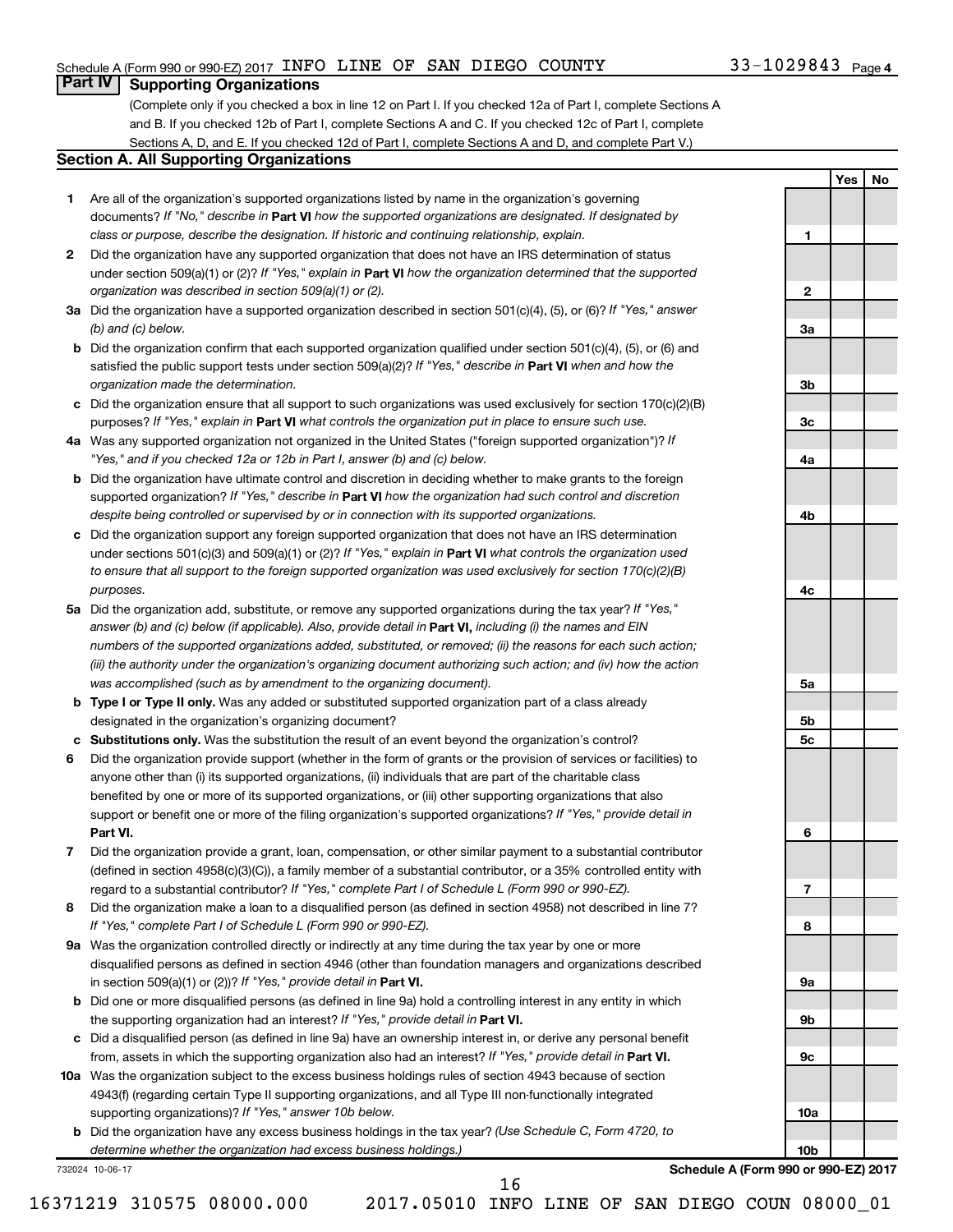#### Schedule A (Form 990 or 990-EZ) 2017 INFO LINE OF SAN DIEGO COUNTY 35-TUZ9843 Page INFO LINE OF SAN DIEGO COUNTY 33-1029843

|              | <b>Part IV</b>  | <b>Supporting Organizations (continued)</b>                                                                                     |                 |     |    |
|--------------|-----------------|---------------------------------------------------------------------------------------------------------------------------------|-----------------|-----|----|
|              |                 |                                                                                                                                 |                 | Yes | No |
| 11           |                 | Has the organization accepted a gift or contribution from any of the following persons?                                         |                 |     |    |
| а            |                 | A person who directly or indirectly controls, either alone or together with persons described in (b) and (c)                    |                 |     |    |
|              |                 | below, the governing body of a supported organization?                                                                          | 11a             |     |    |
|              |                 | <b>b</b> A family member of a person described in (a) above?                                                                    | 11 <sub>b</sub> |     |    |
|              |                 | c A 35% controlled entity of a person described in (a) or (b) above? If "Yes" to a, b, or c, provide detail in Part VI.         | 11c             |     |    |
|              |                 | <b>Section B. Type I Supporting Organizations</b>                                                                               |                 |     |    |
|              |                 |                                                                                                                                 |                 | Yes | No |
| 1.           |                 | Did the directors, trustees, or membership of one or more supported organizations have the power to                             |                 |     |    |
|              |                 |                                                                                                                                 |                 |     |    |
|              |                 | regularly appoint or elect at least a majority of the organization's directors or trustees at all times during the              |                 |     |    |
|              |                 | tax year? If "No," describe in Part VI how the supported organization(s) effectively operated, supervised, or                   |                 |     |    |
|              |                 | controlled the organization's activities. If the organization had more than one supported organization,                         |                 |     |    |
|              |                 | describe how the powers to appoint and/or remove directors or trustees were allocated among the supported                       |                 |     |    |
|              |                 | organizations and what conditions or restrictions, if any, applied to such powers during the tax year.                          | 1               |     |    |
| 2            |                 | Did the organization operate for the benefit of any supported organization other than the supported                             |                 |     |    |
|              |                 | organization(s) that operated, supervised, or controlled the supporting organization? If "Yes," explain in                      |                 |     |    |
|              |                 | Part VI how providing such benefit carried out the purposes of the supported organization(s) that operated,                     |                 |     |    |
|              |                 | supervised, or controlled the supporting organization.                                                                          | $\mathbf{2}$    |     |    |
|              |                 | <b>Section C. Type II Supporting Organizations</b>                                                                              |                 |     |    |
|              |                 |                                                                                                                                 |                 | Yes | No |
| 1.           |                 | Were a majority of the organization's directors or trustees during the tax year also a majority of the directors                |                 |     |    |
|              |                 | or trustees of each of the organization's supported organization(s)? If "No," describe in Part VI how control                   |                 |     |    |
|              |                 | or management of the supporting organization was vested in the same persons that controlled or managed                          |                 |     |    |
|              |                 | the supported organization(s).                                                                                                  | 1               |     |    |
|              |                 | <b>Section D. All Type III Supporting Organizations</b>                                                                         |                 |     |    |
|              |                 |                                                                                                                                 |                 | Yes | No |
| 1            |                 | Did the organization provide to each of its supported organizations, by the last day of the fifth month of the                  |                 |     |    |
|              |                 | organization's tax year, (i) a written notice describing the type and amount of support provided during the prior tax           |                 |     |    |
|              |                 | year, (ii) a copy of the Form 990 that was most recently filed as of the date of notification, and (iii) copies of the          |                 |     |    |
|              |                 | organization's governing documents in effect on the date of notification, to the extent not previously provided?                | 1               |     |    |
| $\mathbf{2}$ |                 | Were any of the organization's officers, directors, or trustees either (i) appointed or elected by the supported                |                 |     |    |
|              |                 | organization(s) or (ii) serving on the governing body of a supported organization? If "No," explain in Part VI how              |                 |     |    |
|              |                 | the organization maintained a close and continuous working relationship with the supported organization(s).                     | $\mathbf{2}$    |     |    |
| 3            |                 | By reason of the relationship described in (2), did the organization's supported organizations have a                           |                 |     |    |
|              |                 | significant voice in the organization's investment policies and in directing the use of the organization's                      |                 |     |    |
|              |                 | income or assets at all times during the tax year? If "Yes," describe in Part VI the role the organization's                    |                 |     |    |
|              |                 | supported organizations played in this regard.                                                                                  | з               |     |    |
|              |                 | Section E. Type III Functionally Integrated Supporting Organizations                                                            |                 |     |    |
| 1            |                 | Check the box next to the method that the organization used to satisfy the Integral Part Test during the yealsee instructions). |                 |     |    |
|              |                 | The organization satisfied the Activities Test. Complete line 2 below.                                                          |                 |     |    |
| a            |                 |                                                                                                                                 |                 |     |    |
| b            |                 | The organization is the parent of each of its supported organizations. Complete line 3 below.                                   |                 |     |    |
| c            |                 | The organization supported a governmental entity. Describe in Part VI how you supported a government entity (see instructions). |                 |     |    |
| 2            |                 | Activities Test. Answer (a) and (b) below.                                                                                      |                 | Yes | No |
| а            |                 | Did substantially all of the organization's activities during the tax year directly further the exempt purposes of              |                 |     |    |
|              |                 | the supported organization(s) to which the organization was responsive? If "Yes," then in Part VI identify                      |                 |     |    |
|              |                 | those supported organizations and explain how these activities directly furthered their exempt purposes,                        |                 |     |    |
|              |                 | how the organization was responsive to those supported organizations, and how the organization determined                       |                 |     |    |
|              |                 | that these activities constituted substantially all of its activities.                                                          | 2a              |     |    |
| b            |                 | Did the activities described in (a) constitute activities that, but for the organization's involvement, one or more             |                 |     |    |
|              |                 | of the organization's supported organization(s) would have been engaged in? If "Yes," explain in Part VI the                    |                 |     |    |
|              |                 | reasons for the organization's position that its supported organization(s) would have engaged in these                          |                 |     |    |
|              |                 | activities but for the organization's involvement.                                                                              | 2b              |     |    |
| з            |                 | Parent of Supported Organizations. Answer (a) and (b) below.                                                                    |                 |     |    |
| а            |                 | Did the organization have the power to regularly appoint or elect a majority of the officers, directors, or                     |                 |     |    |
|              |                 | trustees of each of the supported organizations? Provide details in Part VI.                                                    | За              |     |    |
|              |                 | <b>b</b> Did the organization exercise a substantial degree of direction over the policies, programs, and activities of each    |                 |     |    |
|              |                 | of its supported organizations? If "Yes," describe in Part VI the role played by the organization in this regard.               | 3b              |     |    |
|              | 732025 10-06-17 | Schedule A (Form 990 or 990-EZ) 2017                                                                                            |                 |     |    |
|              |                 | 17                                                                                                                              |                 |     |    |

16371219 310575 08000.000 2017.05010 INFO LINE OF SAN DIEGO COUN 08000\_01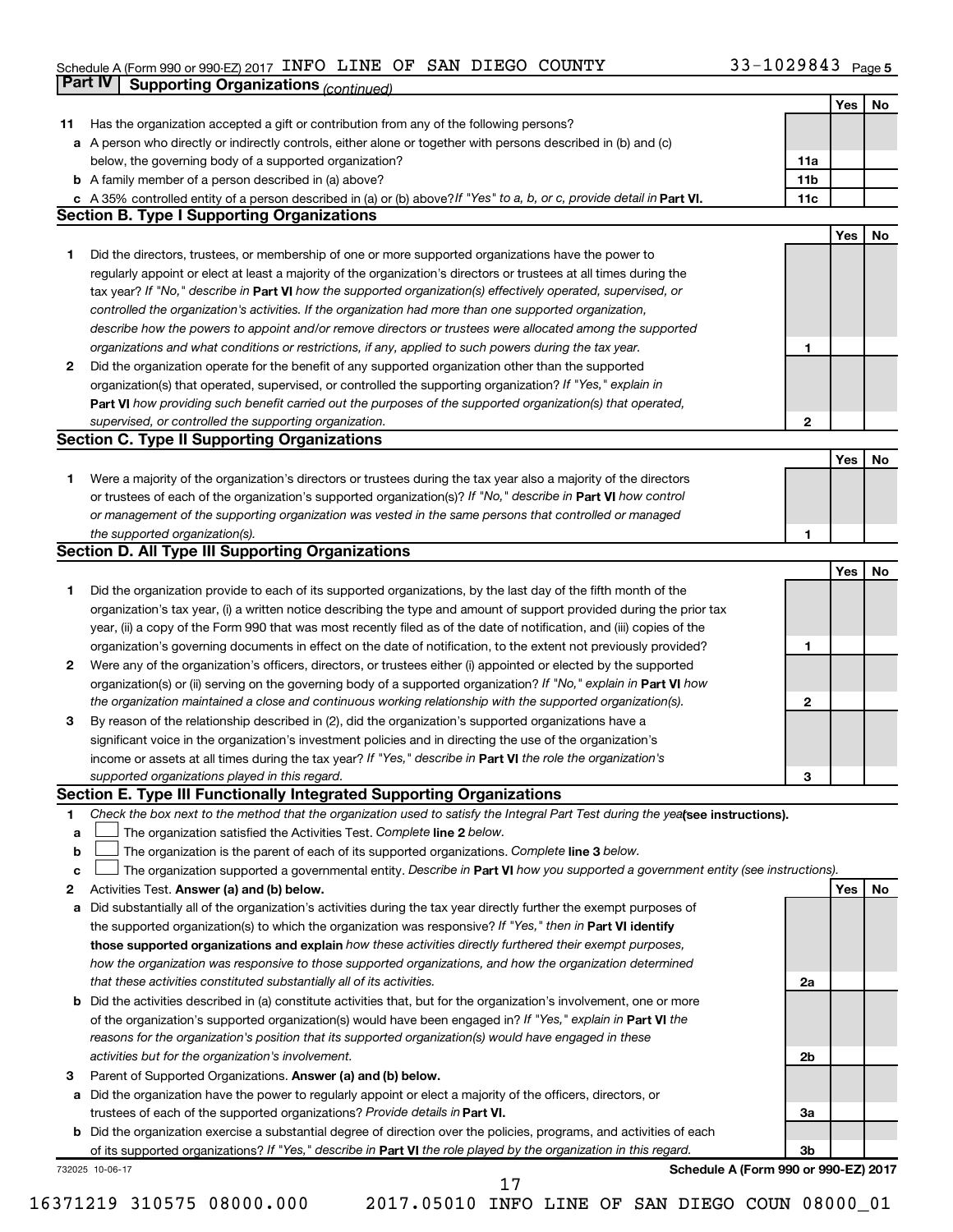### Schedule A (Form 990 or 990-EZ) 2017 INFO LINE OF SAN DIEGO COUNTY  $33-1029843$  Page **Part V Type III Non-Functionally Integrated 509(a)(3) Supporting Organizations**

### 1 **Letter on See instructions.** All Check here if the organization satisfied the Integral Part Test as a qualifying trust on Nov. 20, 1970 (explain in Part VI.) See instructions. All other Type III non-functionally integrated supporting organizations must complete Sections A through E.

|   | Section A - Adjusted Net Income                                              |                | (A) Prior Year | (B) Current Year<br>(optional) |
|---|------------------------------------------------------------------------------|----------------|----------------|--------------------------------|
| 1 | Net short-term capital gain                                                  | $\blacksquare$ |                |                                |
| 2 | Recoveries of prior-year distributions                                       | $\mathbf{2}$   |                |                                |
| 3 | Other gross income (see instructions)                                        | 3              |                |                                |
| 4 | Add lines 1 through 3                                                        | 4              |                |                                |
| 5 | Depreciation and depletion                                                   | 5              |                |                                |
| 6 | Portion of operating expenses paid or incurred for production or             |                |                |                                |
|   | collection of gross income or for management, conservation, or               |                |                |                                |
|   | maintenance of property held for production of income (see instructions)     | 6              |                |                                |
| 7 | Other expenses (see instructions)                                            | $\overline{7}$ |                |                                |
| 8 | Adjusted Net Income (subtract lines 5, 6, and 7 from line 4)                 | 8              |                |                                |
|   | <b>Section B - Minimum Asset Amount</b>                                      |                | (A) Prior Year | (B) Current Year<br>(optional) |
| 1 | Aggregate fair market value of all non-exempt-use assets (see                |                |                |                                |
|   | instructions for short tax year or assets held for part of year):            |                |                |                                |
|   | a Average monthly value of securities                                        | 1a             |                |                                |
|   | <b>b</b> Average monthly cash balances                                       | 1 <sub>b</sub> |                |                                |
|   | c Fair market value of other non-exempt-use assets                           | 1c             |                |                                |
|   | <b>d</b> Total (add lines 1a, 1b, and 1c)                                    | 1d             |                |                                |
|   | <b>e</b> Discount claimed for blockage or other                              |                |                |                                |
|   | factors (explain in detail in Part VI):                                      |                |                |                                |
| 2 | Acquisition indebtedness applicable to non-exempt-use assets                 | $\mathbf{2}$   |                |                                |
| З | Subtract line 2 from line 1d                                                 | 3              |                |                                |
| 4 | Cash deemed held for exempt use. Enter 1-1/2% of line 3 (for greater amount, |                |                |                                |
|   | see instructions)                                                            | 4              |                |                                |
| 5 | Net value of non-exempt-use assets (subtract line 4 from line 3)             | 5              |                |                                |
| 6 | Multiply line 5 by .035                                                      | 6              |                |                                |
| 7 | Recoveries of prior-year distributions                                       | $\overline{7}$ |                |                                |
| 8 | <b>Minimum Asset Amount (add line 7 to line 6)</b>                           | 8              |                |                                |
|   | <b>Section C - Distributable Amount</b>                                      |                |                | <b>Current Year</b>            |
| 1 | Adjusted net income for prior year (from Section A, line 8, Column A)        | $\mathbf{1}$   |                |                                |
| 2 | Enter 85% of line 1                                                          | $\mathbf{2}$   |                |                                |
| 3 | Minimum asset amount for prior year (from Section B, line 8, Column A)       | 3              |                |                                |
| 4 | Enter greater of line 2 or line 3                                            | 4              |                |                                |
| 5 | Income tax imposed in prior year                                             | 5              |                |                                |
| 6 | Distributable Amount. Subtract line 5 from line 4, unless subject to         |                |                |                                |
|   | emergency temporary reduction (see instructions)                             | 6              |                |                                |
|   |                                                                              |                |                |                                |

**7** Check here if the current year is the organization's first as a non-functionally integrated Type III supporting organization (see instructions).

**Schedule A (Form 990 or 990-EZ) 2017**

732026 10-06-17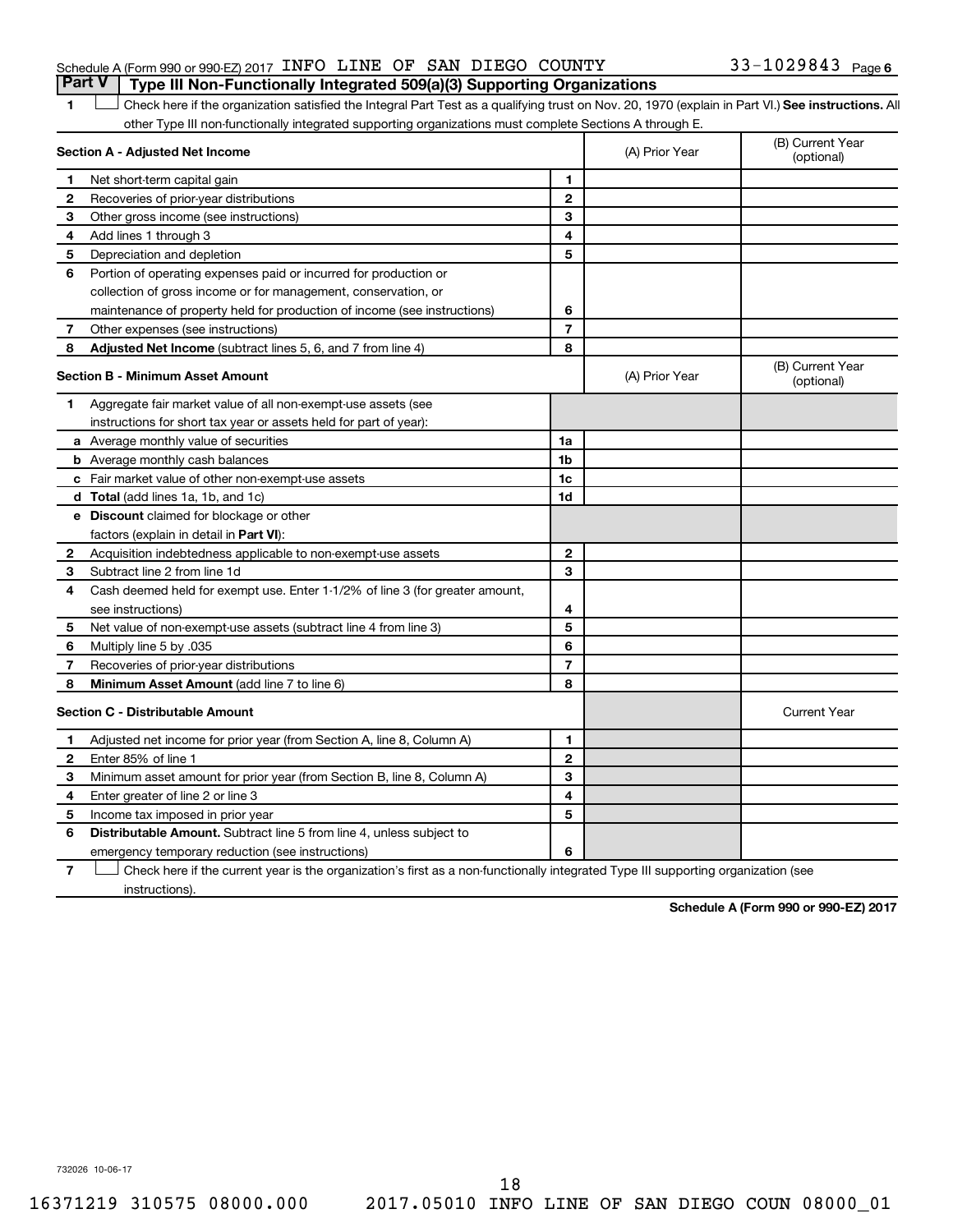#### Schedule A (Form 990 or 990-EZ) 2017 INFO LINE OF SAN DIEGO COUNTY 35-TUZ9843 Page INFO LINE OF SAN DIEGO COUNTY 33-1029843

| <b>Part V</b> | Type III Non-Functionally Integrated 509(a)(3) Supporting Organizations (continued)        |                             |                                       |                                         |  |  |  |  |
|---------------|--------------------------------------------------------------------------------------------|-----------------------------|---------------------------------------|-----------------------------------------|--|--|--|--|
|               | <b>Section D - Distributions</b>                                                           |                             |                                       | <b>Current Year</b>                     |  |  |  |  |
| 1             | Amounts paid to supported organizations to accomplish exempt purposes                      |                             |                                       |                                         |  |  |  |  |
| 2             | Amounts paid to perform activity that directly furthers exempt purposes of supported       |                             |                                       |                                         |  |  |  |  |
|               | organizations, in excess of income from activity                                           |                             |                                       |                                         |  |  |  |  |
| 3             | Administrative expenses paid to accomplish exempt purposes of supported organizations      |                             |                                       |                                         |  |  |  |  |
| 4             | Amounts paid to acquire exempt-use assets                                                  |                             |                                       |                                         |  |  |  |  |
| 5             | Qualified set-aside amounts (prior IRS approval required)                                  |                             |                                       |                                         |  |  |  |  |
| 6             | Other distributions (describe in Part VI). See instructions.                               |                             |                                       |                                         |  |  |  |  |
| 7             | Total annual distributions. Add lines 1 through 6.                                         |                             |                                       |                                         |  |  |  |  |
| 8             | Distributions to attentive supported organizations to which the organization is responsive |                             |                                       |                                         |  |  |  |  |
|               | (provide details in Part VI). See instructions.                                            |                             |                                       |                                         |  |  |  |  |
| 9             | Distributable amount for 2017 from Section C, line 6                                       |                             |                                       |                                         |  |  |  |  |
| 10            | Line 8 amount divided by line 9 amount                                                     |                             |                                       |                                         |  |  |  |  |
|               |                                                                                            | (i)                         | (ii)                                  | (iii)                                   |  |  |  |  |
|               | Section E - Distribution Allocations (see instructions)                                    | <b>Excess Distributions</b> | <b>Underdistributions</b><br>Pre-2017 | <b>Distributable</b><br>Amount for 2017 |  |  |  |  |
| 1             | Distributable amount for 2017 from Section C, line 6                                       |                             |                                       |                                         |  |  |  |  |
| $\mathbf{2}$  | Underdistributions, if any, for years prior to 2017 (reason-                               |                             |                                       |                                         |  |  |  |  |
|               | able cause required- explain in Part VI). See instructions.                                |                             |                                       |                                         |  |  |  |  |
| 3             | Excess distributions carryover, if any, to 2017                                            |                             |                                       |                                         |  |  |  |  |
| a             |                                                                                            |                             |                                       |                                         |  |  |  |  |
|               | <b>b</b> From 2013                                                                         |                             |                                       |                                         |  |  |  |  |
|               | c From 2014                                                                                |                             |                                       |                                         |  |  |  |  |
|               | d From 2015                                                                                |                             |                                       |                                         |  |  |  |  |
|               | e From 2016                                                                                |                             |                                       |                                         |  |  |  |  |
|               | f Total of lines 3a through e                                                              |                             |                                       |                                         |  |  |  |  |
|               | <b>g</b> Applied to underdistributions of prior years                                      |                             |                                       |                                         |  |  |  |  |
|               | <b>h</b> Applied to 2017 distributable amount                                              |                             |                                       |                                         |  |  |  |  |
|               | Carryover from 2012 not applied (see instructions)                                         |                             |                                       |                                         |  |  |  |  |
|               | Remainder. Subtract lines 3g, 3h, and 3i from 3f.                                          |                             |                                       |                                         |  |  |  |  |
| 4             | Distributions for 2017 from Section D,                                                     |                             |                                       |                                         |  |  |  |  |
|               | $line 7$ :                                                                                 |                             |                                       |                                         |  |  |  |  |
|               | a Applied to underdistributions of prior years                                             |                             |                                       |                                         |  |  |  |  |
|               | <b>b</b> Applied to 2017 distributable amount                                              |                             |                                       |                                         |  |  |  |  |
| с             | Remainder. Subtract lines 4a and 4b from 4.                                                |                             |                                       |                                         |  |  |  |  |
| 5             | Remaining underdistributions for years prior to 2017, if                                   |                             |                                       |                                         |  |  |  |  |
|               | any. Subtract lines 3g and 4a from line 2. For result greater                              |                             |                                       |                                         |  |  |  |  |
|               | than zero, explain in Part VI. See instructions.                                           |                             |                                       |                                         |  |  |  |  |
| 6             | Remaining underdistributions for 2017. Subtract lines 3h                                   |                             |                                       |                                         |  |  |  |  |
|               | and 4b from line 1. For result greater than zero, explain in                               |                             |                                       |                                         |  |  |  |  |
|               | <b>Part VI.</b> See instructions.                                                          |                             |                                       |                                         |  |  |  |  |
| $\mathbf{7}$  | Excess distributions carryover to 2018. Add lines 3j                                       |                             |                                       |                                         |  |  |  |  |
|               | and 4c.                                                                                    |                             |                                       |                                         |  |  |  |  |
| 8             | Breakdown of line 7:                                                                       |                             |                                       |                                         |  |  |  |  |
|               | a Excess from 2013                                                                         |                             |                                       |                                         |  |  |  |  |
|               | <b>b</b> Excess from 2014                                                                  |                             |                                       |                                         |  |  |  |  |
|               | c Excess from 2015                                                                         |                             |                                       |                                         |  |  |  |  |
|               | d Excess from 2016                                                                         |                             |                                       |                                         |  |  |  |  |
|               | e Excess from 2017                                                                         |                             |                                       |                                         |  |  |  |  |

**Schedule A (Form 990 or 990-EZ) 2017**

732027 10-06-17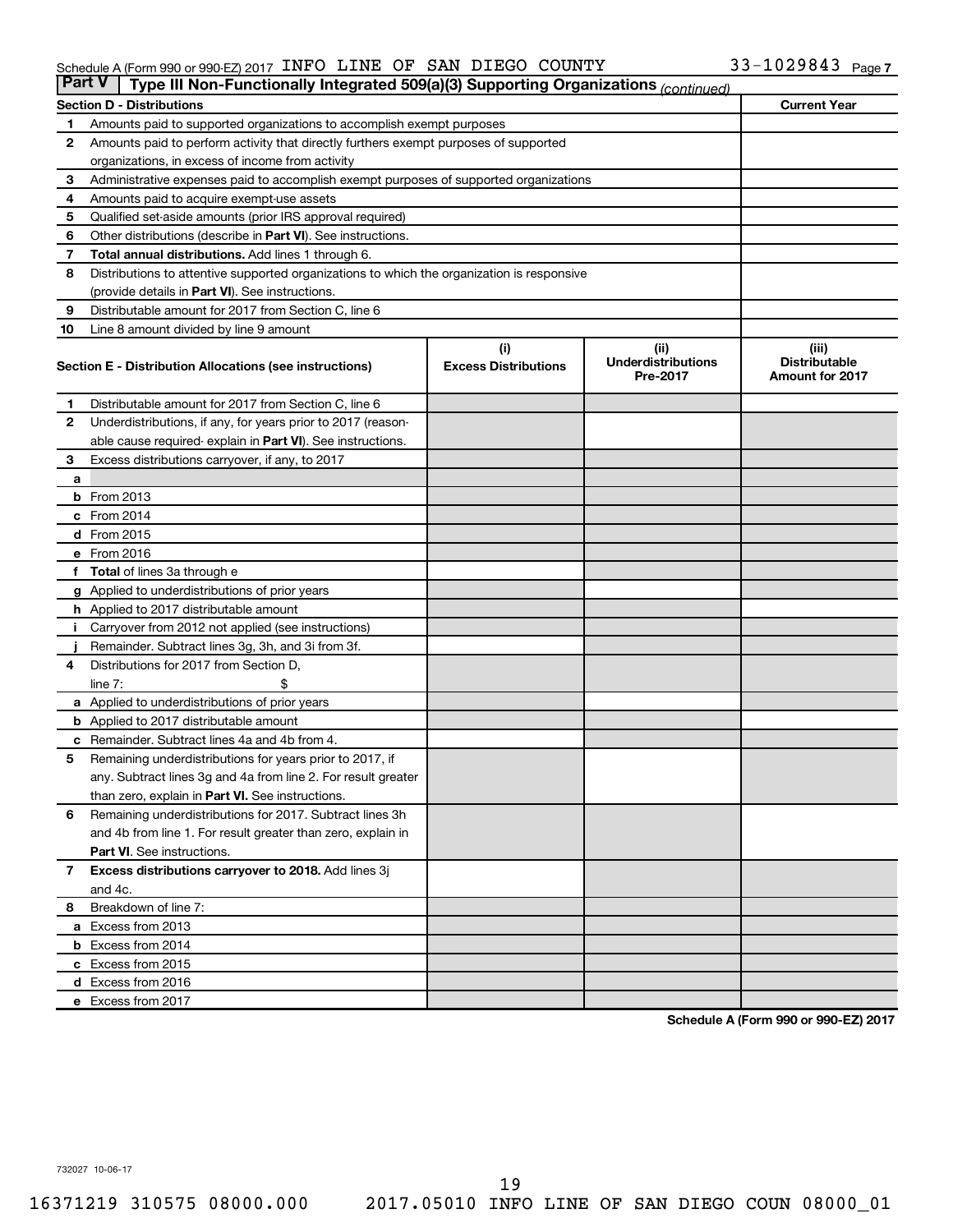| Part VI         | Schedule A (Form 990 or 990-EZ) 2017 INFO LINE OF SAN DIEGO COUNTY<br>Supplemental Information. Provide the explanations required by Part II, line 10; Part II, line 17a or 17b; Part III, line 12;                                                                                                                                                                 |  |    |  |                                                 | 33-1029843 Page 8 |
|-----------------|---------------------------------------------------------------------------------------------------------------------------------------------------------------------------------------------------------------------------------------------------------------------------------------------------------------------------------------------------------------------|--|----|--|-------------------------------------------------|-------------------|
|                 | Part IV, Section A, lines 1, 2, 3b, 3c, 4b, 4c, 5a, 6, 9a, 9b, 9c, 11a, 11b, and 11c; Part IV, Section B, lines 1 and 2; Part IV, Section C,<br>line 1; Part IV, Section D, lines 2 and 3; Part IV, Section E, lines 1c, 2a, 2b,<br>Section D, lines 5, 6, and 8; and Part V, Section E, lines 2, 5, and 6. Also complete this part for any additional information. |  |    |  |                                                 |                   |
|                 | (See instructions.)                                                                                                                                                                                                                                                                                                                                                 |  |    |  |                                                 |                   |
|                 |                                                                                                                                                                                                                                                                                                                                                                     |  |    |  |                                                 |                   |
|                 |                                                                                                                                                                                                                                                                                                                                                                     |  |    |  |                                                 |                   |
|                 |                                                                                                                                                                                                                                                                                                                                                                     |  |    |  |                                                 |                   |
|                 |                                                                                                                                                                                                                                                                                                                                                                     |  |    |  |                                                 |                   |
|                 |                                                                                                                                                                                                                                                                                                                                                                     |  |    |  |                                                 |                   |
|                 |                                                                                                                                                                                                                                                                                                                                                                     |  |    |  |                                                 |                   |
|                 |                                                                                                                                                                                                                                                                                                                                                                     |  |    |  |                                                 |                   |
|                 |                                                                                                                                                                                                                                                                                                                                                                     |  |    |  |                                                 |                   |
|                 |                                                                                                                                                                                                                                                                                                                                                                     |  |    |  |                                                 |                   |
|                 |                                                                                                                                                                                                                                                                                                                                                                     |  |    |  |                                                 |                   |
|                 |                                                                                                                                                                                                                                                                                                                                                                     |  |    |  |                                                 |                   |
|                 |                                                                                                                                                                                                                                                                                                                                                                     |  |    |  |                                                 |                   |
|                 |                                                                                                                                                                                                                                                                                                                                                                     |  |    |  |                                                 |                   |
|                 |                                                                                                                                                                                                                                                                                                                                                                     |  |    |  |                                                 |                   |
|                 |                                                                                                                                                                                                                                                                                                                                                                     |  |    |  |                                                 |                   |
|                 |                                                                                                                                                                                                                                                                                                                                                                     |  |    |  |                                                 |                   |
|                 |                                                                                                                                                                                                                                                                                                                                                                     |  |    |  |                                                 |                   |
|                 |                                                                                                                                                                                                                                                                                                                                                                     |  |    |  |                                                 |                   |
|                 |                                                                                                                                                                                                                                                                                                                                                                     |  |    |  |                                                 |                   |
|                 |                                                                                                                                                                                                                                                                                                                                                                     |  |    |  |                                                 |                   |
|                 |                                                                                                                                                                                                                                                                                                                                                                     |  |    |  |                                                 |                   |
|                 |                                                                                                                                                                                                                                                                                                                                                                     |  |    |  |                                                 |                   |
|                 |                                                                                                                                                                                                                                                                                                                                                                     |  |    |  |                                                 |                   |
|                 |                                                                                                                                                                                                                                                                                                                                                                     |  |    |  |                                                 |                   |
|                 |                                                                                                                                                                                                                                                                                                                                                                     |  |    |  |                                                 |                   |
|                 |                                                                                                                                                                                                                                                                                                                                                                     |  |    |  |                                                 |                   |
|                 |                                                                                                                                                                                                                                                                                                                                                                     |  |    |  |                                                 |                   |
|                 |                                                                                                                                                                                                                                                                                                                                                                     |  |    |  |                                                 |                   |
|                 |                                                                                                                                                                                                                                                                                                                                                                     |  |    |  |                                                 |                   |
|                 |                                                                                                                                                                                                                                                                                                                                                                     |  |    |  |                                                 |                   |
|                 |                                                                                                                                                                                                                                                                                                                                                                     |  |    |  |                                                 |                   |
|                 |                                                                                                                                                                                                                                                                                                                                                                     |  |    |  |                                                 |                   |
|                 |                                                                                                                                                                                                                                                                                                                                                                     |  |    |  |                                                 |                   |
|                 |                                                                                                                                                                                                                                                                                                                                                                     |  |    |  |                                                 |                   |
|                 |                                                                                                                                                                                                                                                                                                                                                                     |  |    |  |                                                 |                   |
| 732028 10-06-17 |                                                                                                                                                                                                                                                                                                                                                                     |  | 20 |  | Schedule A (Form 990 or 990-EZ) 2017            |                   |
|                 | 16371219 310575 08000.000                                                                                                                                                                                                                                                                                                                                           |  |    |  | 2017.05010 INFO LINE OF SAN DIEGO COUN 08000_01 |                   |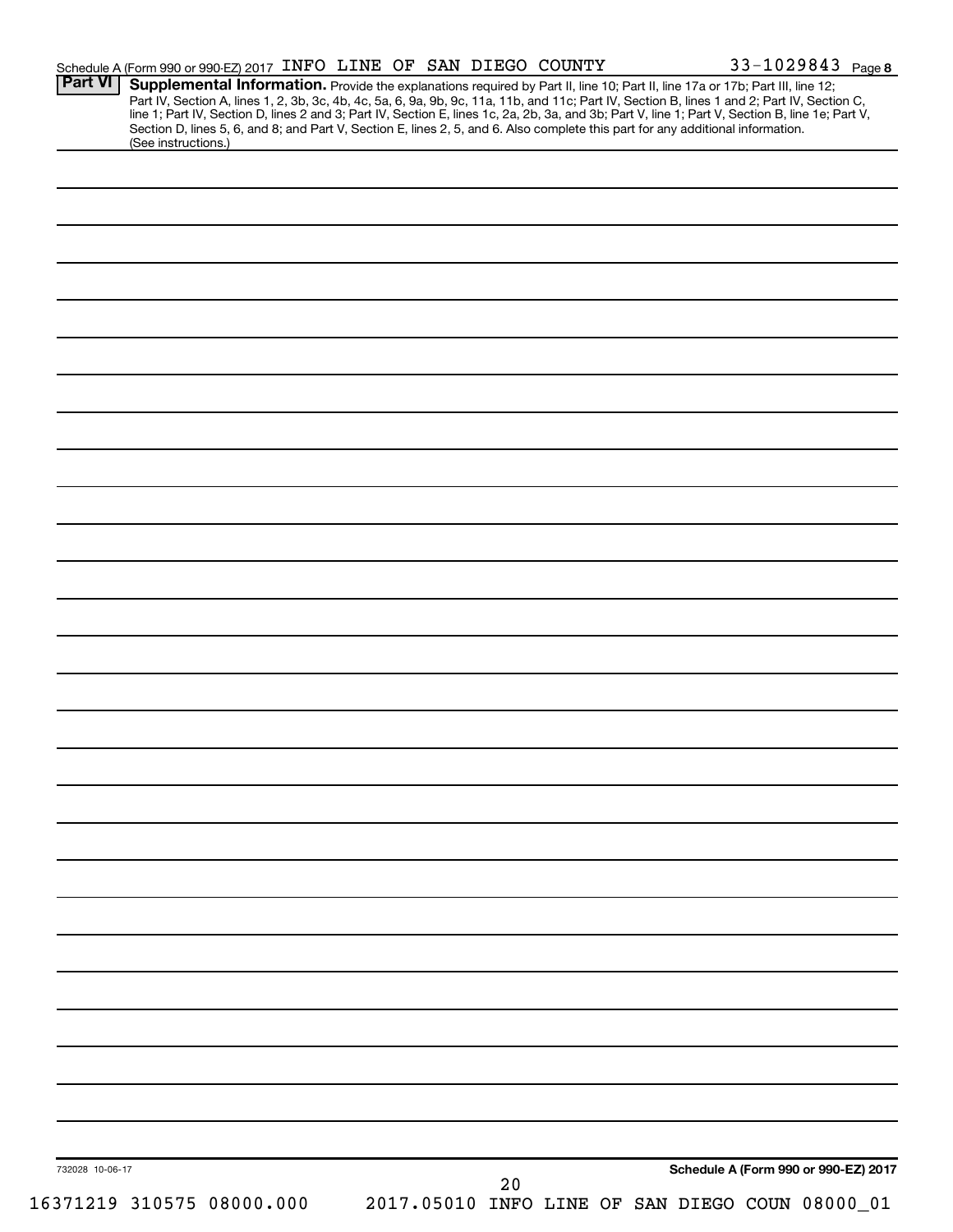# **Identification of Excess Contributions IDENTIFY Schedule A Included on Part II, Line 5** *Contributions* **2017**

## **\*\* Do Not File \*\* \*\*\* Not Open to Public Inspection \*\*\***

| <b>Contributor's Name</b>                                 | <b>Total</b><br><b>Contributions</b> | <b>Excess</b><br><b>Contributions</b> |
|-----------------------------------------------------------|--------------------------------------|---------------------------------------|
| ALLIANCE - PF                                             | 1,177,065.                           | 1,047,510.                            |
| SEMPRA ENERGY FOUNDATION -PF                              | 343,045.                             | 213,490.                              |
| PARKER FOUNDATION -PF                                     | 150,000.                             | 20,445.                               |
| SCHULTZ FAMILY FOUNDATION                                 | 500,000.                             | 370, 445.                             |
| STIEFEL BEHNER CHARITABLE FUND                            | 241,000.                             | 111,445.                              |
|                                                           |                                      |                                       |
|                                                           |                                      |                                       |
|                                                           |                                      |                                       |
|                                                           |                                      |                                       |
|                                                           |                                      |                                       |
|                                                           |                                      |                                       |
|                                                           |                                      |                                       |
|                                                           |                                      |                                       |
|                                                           |                                      |                                       |
|                                                           |                                      |                                       |
|                                                           |                                      |                                       |
|                                                           |                                      |                                       |
|                                                           |                                      |                                       |
|                                                           |                                      |                                       |
|                                                           |                                      |                                       |
|                                                           |                                      |                                       |
|                                                           |                                      |                                       |
|                                                           |                                      |                                       |
| Total Excess Contributions to Schedule A, Part II, Line 5 |                                      | 1,763,335.                            |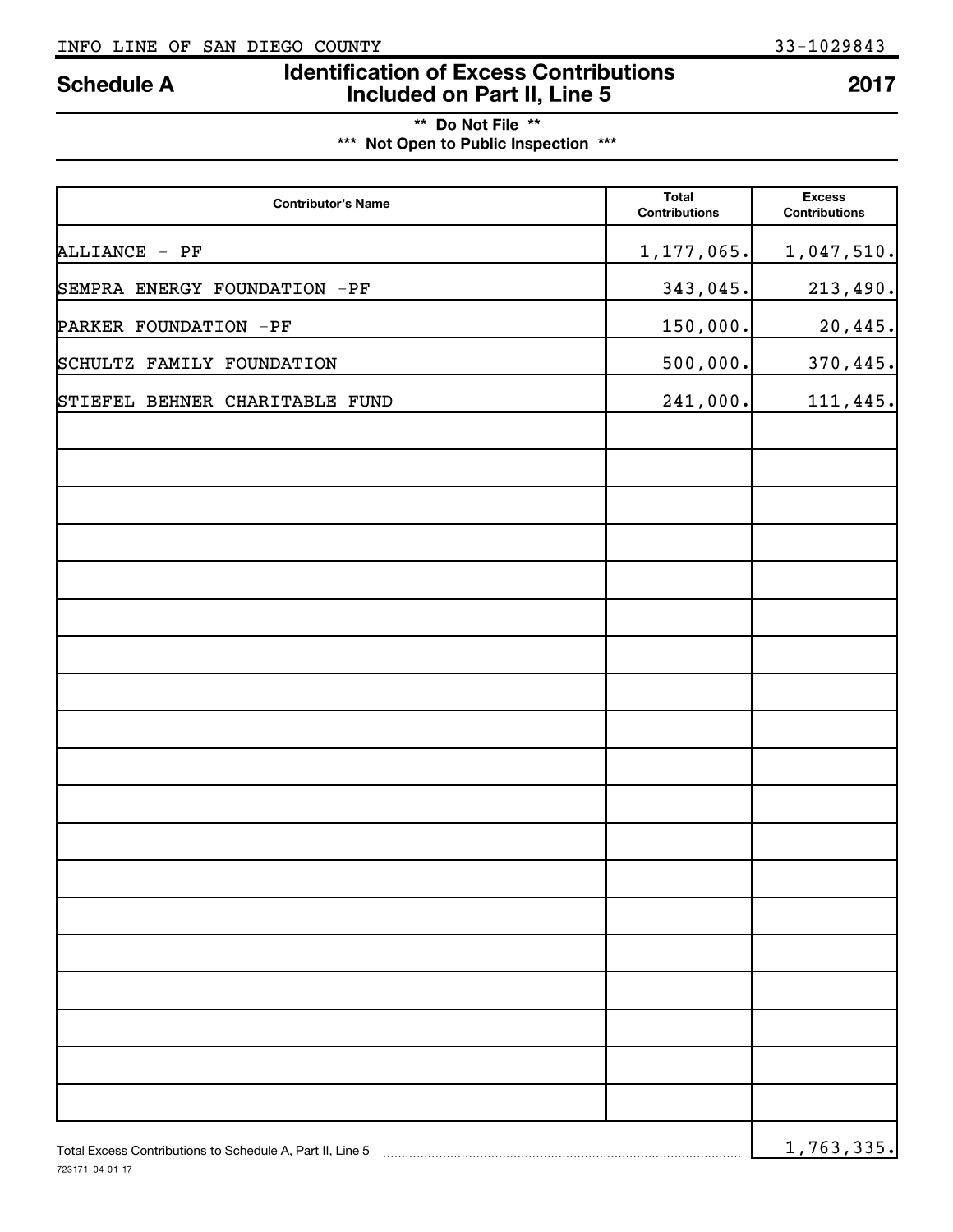# **Schedule B Schedule of Contributors**

**or 990-PF) | Attach to Form 990, Form 990-EZ, or Form 990-PF. | Go to www.irs.gov/Form990 for the latest information.** OMB No. 1545-0047

**2017**

**Employer identification number** 

|                                                                                                                                           | INFO LINE<br>OF<br>SAN DIEGO<br>COUNTY                                      | 33-1029843 |  |  |  |  |
|-------------------------------------------------------------------------------------------------------------------------------------------|-----------------------------------------------------------------------------|------------|--|--|--|--|
| Organization type (check one):                                                                                                            |                                                                             |            |  |  |  |  |
| Filers of:                                                                                                                                | Section:                                                                    |            |  |  |  |  |
| Form 990 or 990-EZ                                                                                                                        | $\boxed{\mathbf{X}}$ 501(c)( 3) (enter number) organization                 |            |  |  |  |  |
|                                                                                                                                           | $4947(a)(1)$ nonexempt charitable trust not treated as a private foundation |            |  |  |  |  |
|                                                                                                                                           | 527 political organization                                                  |            |  |  |  |  |
| Form 990-PF                                                                                                                               | 501(c)(3) exempt private foundation                                         |            |  |  |  |  |
|                                                                                                                                           | 4947(a)(1) nonexempt charitable trust treated as a private foundation       |            |  |  |  |  |
|                                                                                                                                           | 501(c)(3) taxable private foundation                                        |            |  |  |  |  |
|                                                                                                                                           |                                                                             |            |  |  |  |  |
| Check if your organization is covered by the General Rule or a Special Rule.                                                              |                                                                             |            |  |  |  |  |
| Note: Only a section 501(c)(7), (8), or (10) organization can check boxes for both the General Rule and a Special Rule. See instructions. |                                                                             |            |  |  |  |  |

#### **General Rule**

 $\begin{array}{c} \hline \end{array}$ 

For an organization filing Form 990, 990-EZ, or 990-PF that received, during the year, contributions totaling \$5,000 or more (in money or property) from any one contributor. Complete Parts I and II. See instructions for determining a contributor's total contributions.

#### **Special Rules**

any one contributor, during the year, total contributions of the greater of (1) \$5,000; or (2) 2% of the amount on (i) Form 990, Part VIII, line 1h;  $\boxed{\text{X}}$  For an organization described in section 501(c)(3) filing Form 990 or 990-EZ that met the 33 1/3% support test of the regulations under sections 509(a)(1) and 170(b)(1)(A)(vi), that checked Schedule A (Form 990 or 990-EZ), Part II, line 13, 16a, or 16b, and that received from or (ii) Form 990-EZ, line 1. Complete Parts I and II.

year, total contributions of more than \$1,000 *exclusively* for religious, charitable, scientific, literary, or educational purposes, or for For an organization described in section 501(c)(7), (8), or (10) filing Form 990 or 990-EZ that received from any one contributor, during the the prevention of cruelty to children or animals. Complete Parts I, II, and III.  $\begin{array}{c} \hline \end{array}$ 

purpose. Don't complete any of the parts unless the General Rule applies to this organization because it received nonexclusively year, contributions exclusively for religious, charitable, etc., purposes, but no such contributions totaled more than \$1,000. If this box is checked, enter here the total contributions that were received during the year for an exclusively religious, charitable, etc., For an organization described in section 501(c)(7), (8), or (10) filing Form 990 or 990-EZ that received from any one contributor, during the religious, charitable, etc., contributions totaling \$5,000 or more during the year  $\ldots$  $\ldots$  $\ldots$  $\ldots$  $\ldots$  $\ldots$  $\begin{array}{c} \hline \end{array}$ 

**Caution:**  An organization that isn't covered by the General Rule and/or the Special Rules doesn't file Schedule B (Form 990, 990-EZ, or 990-PF),  **must** but it answer "No" on Part IV, line 2, of its Form 990; or check the box on line H of its Form 990-EZ or on its Form 990-PF, Part I, line 2, to certify that it doesn't meet the filing requirements of Schedule B (Form 990, 990-EZ, or 990-PF).

LHA For Paperwork Reduction Act Notice, see the instructions for Form 990, 990-EZ, or 990-PF. Schedule B (Form 990, 990-EZ, or 990-PF) (2017)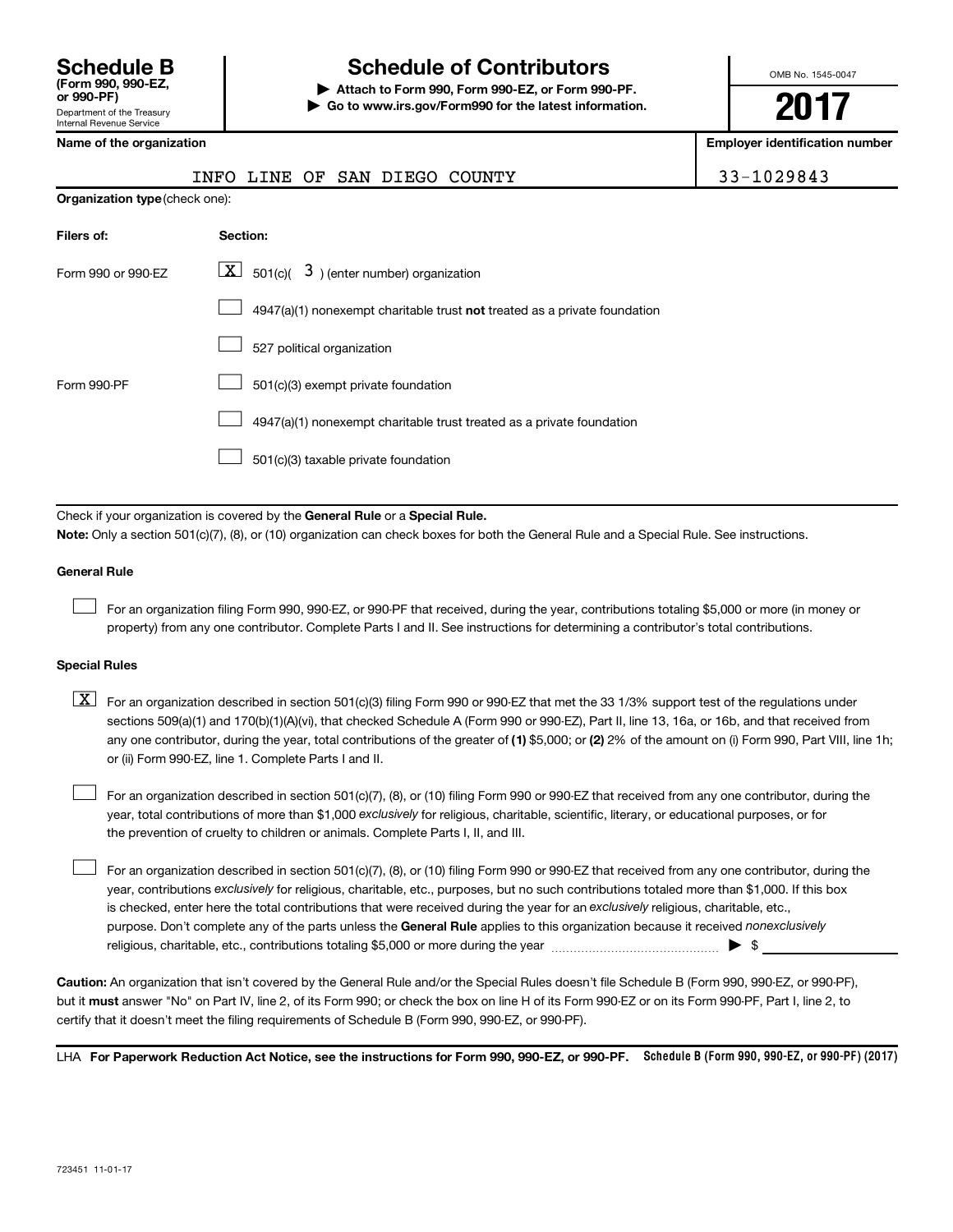#### Schedule B (Form 990, 990-EZ, or 990-PF) (2017)

| X |  $\begin{array}{c} \hline \end{array}$  $\begin{array}{c} \hline \end{array}$ 

 $\overline{\mathbf{x}}$  $\begin{array}{c} \hline \end{array}$  $\begin{array}{c} \hline \end{array}$ 

 $\boxed{\textbf{X}}$  $\begin{array}{c} \hline \end{array}$  $\begin{array}{c} \hline \end{array}$ 

 $\boxed{\textbf{X}}$  $\begin{array}{c} \hline \end{array}$  $\begin{array}{c} \hline \end{array}$ 

 $\boxed{\textbf{X}}$  $\begin{array}{c} \hline \end{array}$  $\begin{array}{c} \hline \end{array}$ 

 $\boxed{\textbf{X}}$  $\begin{array}{c} \hline \end{array}$  $\begin{array}{c} \hline \end{array}$ 

723452 11-01-17 **Name of organization Employer identification number Schedule B (Form 990, 990-EZ, or 990-PF) (2017) (a) No. (b) Name, address, and ZIP + 4 (c) Total contributions (d) Type of contribution Person Payroll Noncash (a) No. (b) Name, address, and ZIP + 4 (c) Total contributions (d) Type of contribution Person Payroll Noncash (a) No. (b) Name, address, and ZIP + 4 (c) Total contributions (d) Type of contribution Person Payroll Noncash (a) No. (b) Name, address, and ZIP + 4 (c) Total contributions (d) Type of contribution Person Payroll Noncash (a) No. (b) Name, address, and ZIP + 4 (c) Total contributions (d) Type of contribution Person Payroll Noncash (a) No. (b) Name, address, and ZIP + 4 (c) Total contributions (d) Type of contribution Person Payroll Noncash** Part I Contributors (see instructions). Use duplicate copies of Part I if additional space is needed. \$ (Complete Part II for noncash contributions.) \$ (Complete Part II for noncash contributions.) \$ (Complete Part II for noncash contributions.) \$ (Complete Part II for noncash contributions.) \$ (Complete Part II for noncash contributions.) \$ (Complete Part II for noncash contributions.) INFO LINE OF SAN DIEGO COUNTY 33-1029843 1 | SCHULTZ FAMILY FOUNDATION 4209 21ST AVE W STE  $401$   $| \text{ } \text{s}$  500,000. SEATTLE, WA 98199 2 | STIEFEL BEHNER CHARITABLE FUND 809 SAN ANTONIO PLACE 241,000. SAN DIEGO, CA 92106 3 | SEMPRA ENERGY FOUNDATION (SDGE) 101 ASH STREET 80,000. SAN DIEGO, CA 92101 4 | ELDER HELP OF SAN DIEGO  $3860$  CALLE FORTUNADA, SUITE  $101$   $\qquad \qquad$   $\qquad \qquad$  70,800. SAN DIEGO, CA 92123 5 CALIFORNIA EMERGING TECHNOLOGY FUND X  $414$  13TH STREET B  $\vert \text{s}$  50,000. OAKLAND, CA 94612 6 FIELDSTONE FOUNDATION X 14 CORPORATE PLAZA DRIVE, SUITE 100 | \$47,500. NEWPORT BEACH, CA 92660

22

16371219 310575 08000.000 2017.05010 INFO LINE OF SAN DIEGO COUN 08000\_01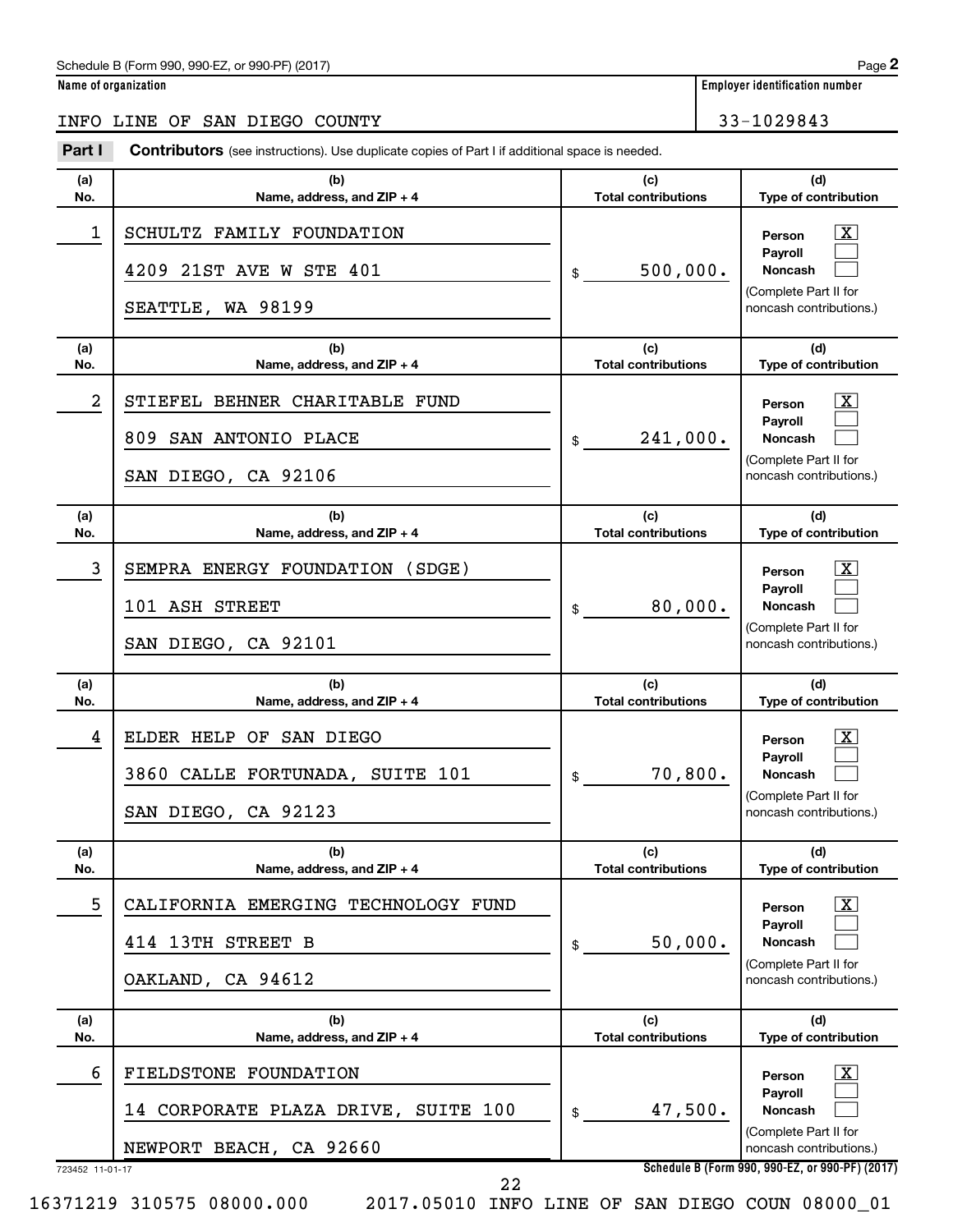#### Schedule B (Form 990, 990-EZ, or 990-PF) (2017)

**Name of organization Employer identification number**

|                 | INFO LINE OF SAN DIEGO COUNTY                                                                         |                                   | 33-1029843                                                                                                                                 |
|-----------------|-------------------------------------------------------------------------------------------------------|-----------------------------------|--------------------------------------------------------------------------------------------------------------------------------------------|
| Part I          | <b>Contributors</b> (see instructions). Use duplicate copies of Part I if additional space is needed. |                                   |                                                                                                                                            |
| (a)<br>No.      | (b)<br>Name, address, and ZIP + 4                                                                     | (c)<br><b>Total contributions</b> | (d)<br>Type of contribution                                                                                                                |
| 7               | NACO RESEARCH FOUNDATION<br>660 NORTH CAPITOL STREET NW                                               | 42,667.                           | $\boxed{\textbf{X}}$<br>Person<br>Payroll<br>Noncash                                                                                       |
|                 | WASHINGTON, DC 20001                                                                                  | \$                                | (Complete Part II for<br>noncash contributions.)                                                                                           |
| (a)<br>No.      | (b)<br>Name, address, and ZIP + 4                                                                     | (c)<br><b>Total contributions</b> | (d)<br>Type of contribution                                                                                                                |
| 8               | <b>SDG&amp;E</b><br>P.O. BOX 25111<br>SANTA ANA, CA 92799                                             | 78,000.<br>\$                     | $\boxed{\textbf{X}}$<br>Person<br>Payroll<br>Noncash<br>(Complete Part II for<br>noncash contributions.)                                   |
| (a)<br>No.      | (b)<br>Name, address, and ZIP + 4                                                                     | (c)<br><b>Total contributions</b> | (d)<br>Type of contribution                                                                                                                |
| 9               | UNITED WAY WORLDWIDE<br>701 N. FAIRFAX STREET<br>ALEXANDRIA, VA 22314                                 | 63,432.<br>\$                     | $\boxed{\textbf{X}}$<br>Person<br>Payroll<br>Noncash<br>(Complete Part II for<br>noncash contributions.)                                   |
| (a)<br>No.      | (b)<br>Name, address, and ZIP + 4                                                                     | (c)<br><b>Total contributions</b> | (d)<br>Type of contribution                                                                                                                |
| 10              | <b>CHIP</b><br>5095 MURPHY CANYON ROAD 105<br>SAN DIEGO, CA 92123                                     | 53,256.<br>\$                     | $\boxed{\textbf{X}}$<br>Person<br>Payroll<br><b>Noncash</b><br>(Complete Part II for<br>noncash contributions.)                            |
| (a)<br>No.      | (b)<br>Name, address, and ZIP + 4                                                                     | (c)<br><b>Total contributions</b> | (d)<br>Type of contribution                                                                                                                |
|                 |                                                                                                       | \$                                | Person<br>Payroll<br><b>Noncash</b><br>(Complete Part II for<br>noncash contributions.)                                                    |
| (a)<br>No.      | (b)<br>Name, address, and ZIP + 4                                                                     | (c)<br><b>Total contributions</b> | (d)<br>Type of contribution                                                                                                                |
|                 |                                                                                                       | \$                                | Person<br>Payroll<br><b>Noncash</b><br>(Complete Part II for<br>noncash contributions.)<br>Schedule B (Form 990, 990-EZ, or 990-PF) (2017) |
| 723452 11-01-17 | 23                                                                                                    |                                   |                                                                                                                                            |

16371219 310575 08000.000 2017.05010 INFO LINE OF SAN DIEGO COUN 08000\_01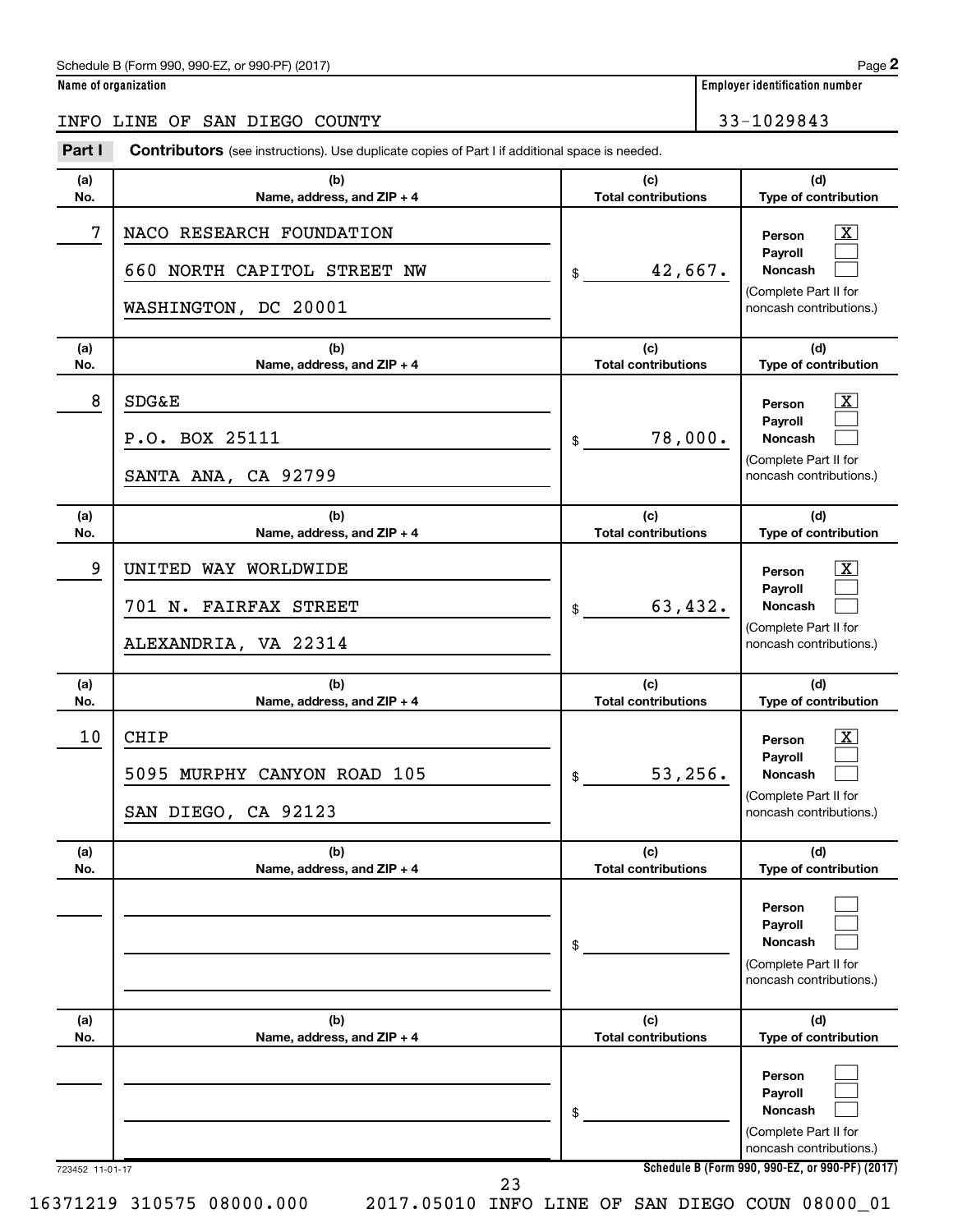# INFO LINE OF SAN DIEGO COUNTY 33-1029843

Part II Noncash Property (see instructions). Use duplicate copies of Part II if additional space is needed.

| (a)<br>No.<br>from<br>Part I | (b)<br>Description of noncash property given | (c)<br>FMV (or estimate)<br>(See instructions.) | (d)<br>Date received                            |
|------------------------------|----------------------------------------------|-------------------------------------------------|-------------------------------------------------|
|                              |                                              | \$                                              |                                                 |
| (a)<br>No.<br>from<br>Part I | (b)<br>Description of noncash property given | (c)<br>FMV (or estimate)<br>(See instructions.) | (d)<br>Date received                            |
|                              |                                              | \$                                              |                                                 |
| (a)<br>No.<br>from<br>Part I | (b)<br>Description of noncash property given | (c)<br>FMV (or estimate)<br>(See instructions.) | (d)<br>Date received                            |
|                              |                                              | \$                                              |                                                 |
| (a)<br>No.<br>from<br>Part I | (b)<br>Description of noncash property given | (c)<br>FMV (or estimate)<br>(See instructions.) | (d)<br>Date received                            |
|                              |                                              | \$                                              |                                                 |
| (a)<br>No.<br>from<br>Part I | (b)<br>Description of noncash property given | (c)<br>FMV (or estimate)<br>(See instructions.) | (d)<br>Date received                            |
|                              |                                              | \$                                              |                                                 |
| (a)<br>No.<br>from<br>Part I | (b)<br>Description of noncash property given | (c)<br>FMV (or estimate)<br>(See instructions.) | (d)<br>Date received                            |
| 723453 11-01-17              |                                              | \$                                              | Schedule B (Form 990, 990-EZ, or 990-PF) (2017) |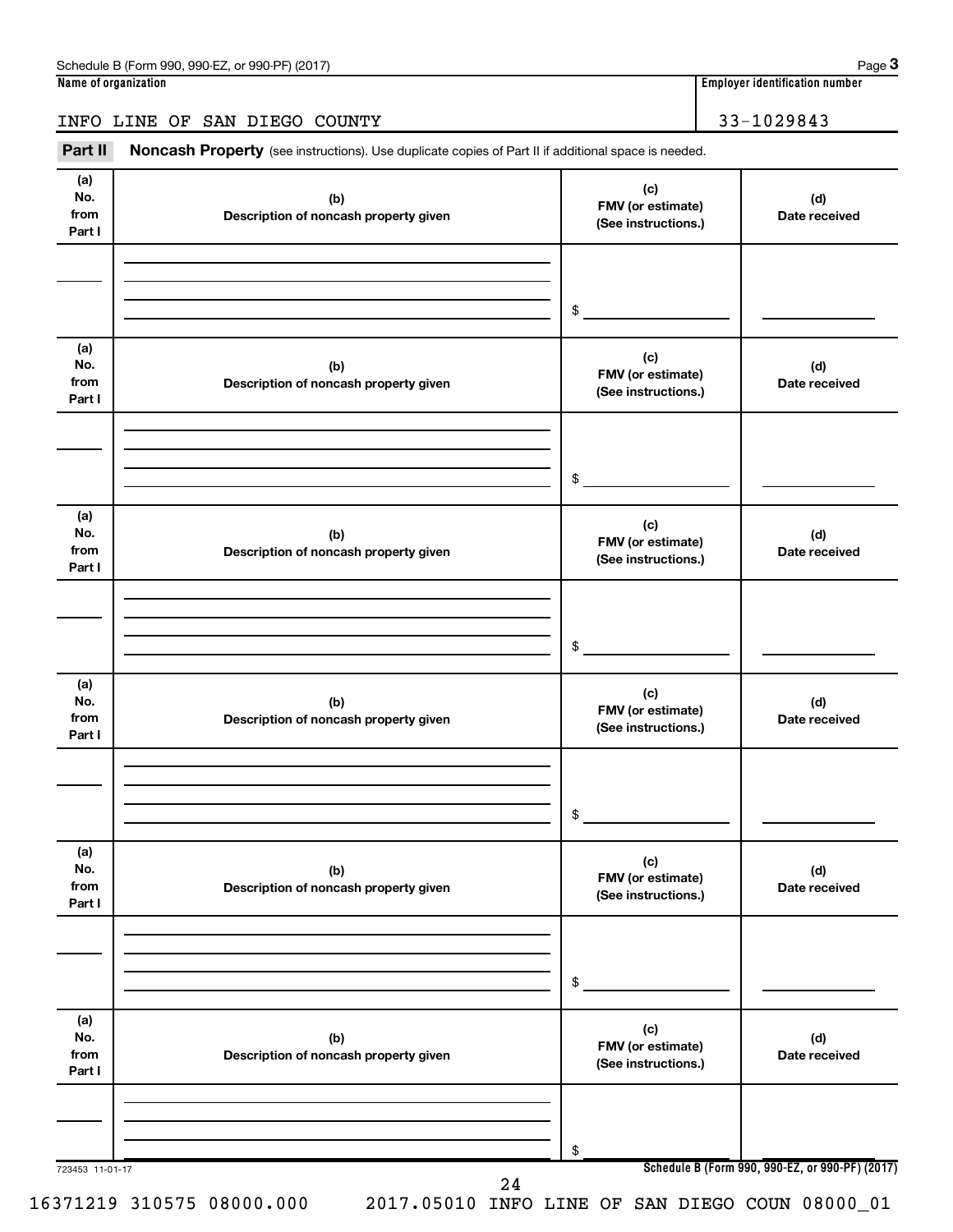| Part III                  | the year from any one contributor. Complete columns (a) through (e) and the following line entry. For organizations<br>completing Part III, enter the total of exclusively religious, charitable, etc., contributions of \$1,000 or less for the year. (Enter this info. once.) |                      | Exclusively religious, charitable, etc., contributions to organizations described in section 501(c)(7), (8), or (10) that total more than \$1,000 for |
|---------------------------|---------------------------------------------------------------------------------------------------------------------------------------------------------------------------------------------------------------------------------------------------------------------------------|----------------------|-------------------------------------------------------------------------------------------------------------------------------------------------------|
| (a) No.<br>from           | Use duplicate copies of Part III if additional space is needed.<br>(b) Purpose of gift                                                                                                                                                                                          | (c) Use of gift      | (d) Description of how gift is held                                                                                                                   |
| Part I                    |                                                                                                                                                                                                                                                                                 |                      |                                                                                                                                                       |
|                           |                                                                                                                                                                                                                                                                                 | (e) Transfer of gift |                                                                                                                                                       |
|                           | Transferee's name, address, and $ZIP + 4$                                                                                                                                                                                                                                       |                      | Relationship of transferor to transferee                                                                                                              |
| (a) No.<br>from<br>Part I | (b) Purpose of gift                                                                                                                                                                                                                                                             | (c) Use of gift      | (d) Description of how gift is held                                                                                                                   |
|                           | Transferee's name, address, and ZIP + 4                                                                                                                                                                                                                                         | (e) Transfer of gift | Relationship of transferor to transferee                                                                                                              |
| (a) No.<br>from<br>Part I | (b) Purpose of gift                                                                                                                                                                                                                                                             | (c) Use of gift      | (d) Description of how gift is held                                                                                                                   |
|                           |                                                                                                                                                                                                                                                                                 | (e) Transfer of gift |                                                                                                                                                       |
|                           | Transferee's name, address, and ZIP + 4                                                                                                                                                                                                                                         |                      | Relationship of transferor to transferee                                                                                                              |
| (a) No.<br>from<br>Part I | (b) Purpose of gift                                                                                                                                                                                                                                                             | (c) Use of gift      | (d) Description of how gift is held                                                                                                                   |
|                           |                                                                                                                                                                                                                                                                                 | (e) Transfer of gift |                                                                                                                                                       |
|                           | Transferee's name, address, and ZIP + 4                                                                                                                                                                                                                                         |                      | Relationship of transferor to transferee                                                                                                              |
|                           |                                                                                                                                                                                                                                                                                 |                      |                                                                                                                                                       |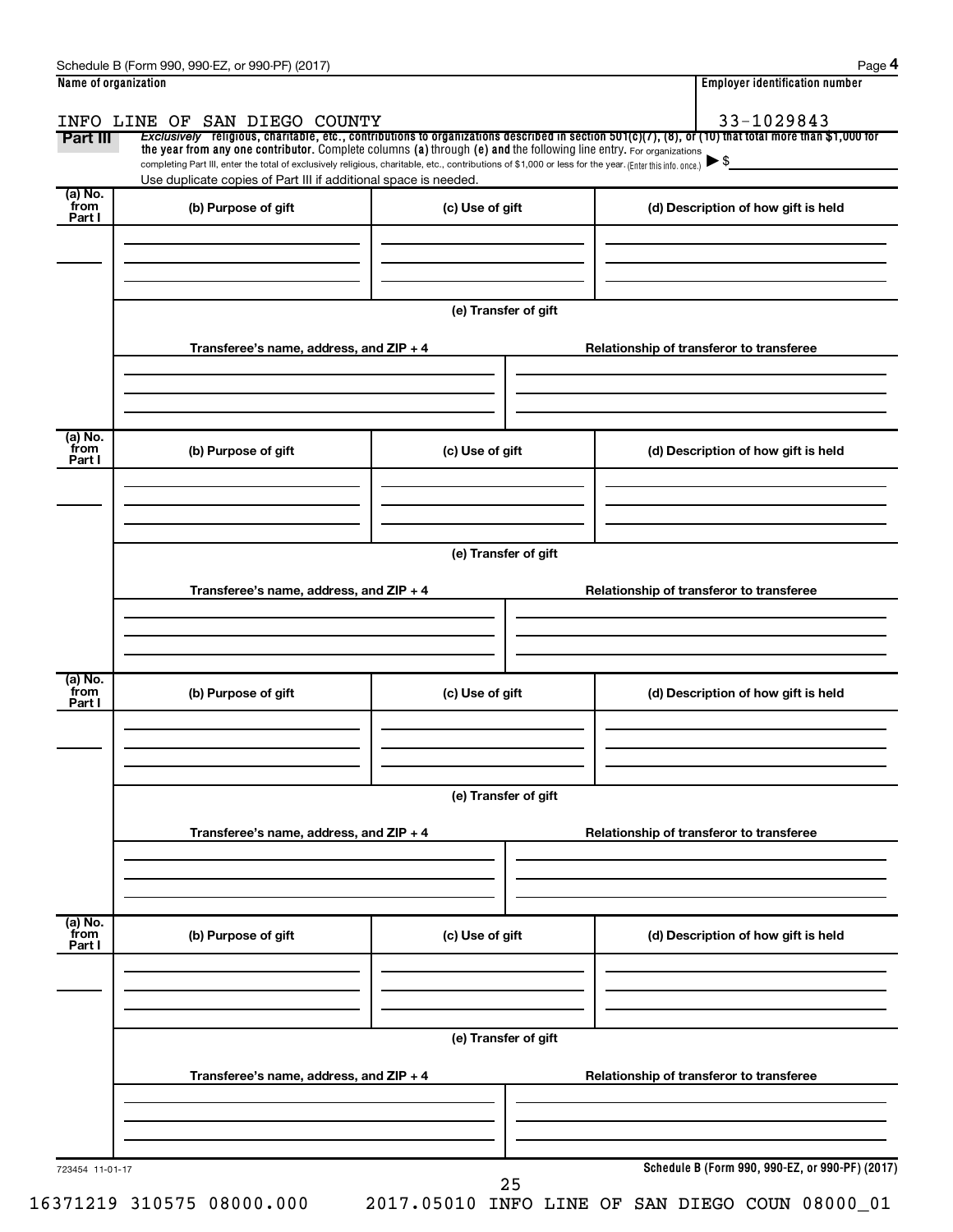| <b>SCHEDULE D</b> |
|-------------------|
|-------------------|

Department of the Treasury Internal Revenue Service

# **SCHEDULE D Supplemental Financial Statements**<br> **Form 990 2017**<br> **Part IV** line 6.7.8.9.10, 11a, 11b, 11c, 11d, 11e, 11f, 12a, or 12b

**(Form 990) | Complete if the organization answered "Yes" on Form 990, Part IV, line 6, 7, 8, 9, 10, 11a, 11b, 11c, 11d, 11e, 11f, 12a, or 12b.**

**| Attach to Form 990. |Go to www.irs.gov/Form990 for instructions and the latest information.**



**Name of the organization Employer identification number**

|         | INFO LINE OF SAN DIEGO COUNTY                                                                                                                                                                                                 |                                                    | 33-1029843                      |
|---------|-------------------------------------------------------------------------------------------------------------------------------------------------------------------------------------------------------------------------------|----------------------------------------------------|---------------------------------|
| Part I  | Organizations Maintaining Donor Advised Funds or Other Similar Funds or Accounts. Complete if the                                                                                                                             |                                                    |                                 |
|         | organization answered "Yes" on Form 990, Part IV, line 6.                                                                                                                                                                     |                                                    |                                 |
|         |                                                                                                                                                                                                                               | (a) Donor advised funds                            | (b) Funds and other accounts    |
| 1       |                                                                                                                                                                                                                               |                                                    |                                 |
| 2       | Aggregate value of contributions to (during year)                                                                                                                                                                             |                                                    |                                 |
| з       | Aggregate value of grants from (during year)                                                                                                                                                                                  |                                                    |                                 |
| 4       |                                                                                                                                                                                                                               |                                                    |                                 |
| 5       | Did the organization inform all donors and donor advisors in writing that the assets held in donor advised funds                                                                                                              |                                                    |                                 |
|         |                                                                                                                                                                                                                               |                                                    | Yes<br>No                       |
| 6       | Did the organization inform all grantees, donors, and donor advisors in writing that grant funds can be used only                                                                                                             |                                                    |                                 |
|         | for charitable purposes and not for the benefit of the donor or donor advisor, or for any other purpose conferring                                                                                                            |                                                    |                                 |
|         |                                                                                                                                                                                                                               |                                                    | Yes<br>No                       |
| Part II | Conservation Easements. Complete if the organization answered "Yes" on Form 990, Part IV, line 7.                                                                                                                             |                                                    |                                 |
| 1       | Purpose(s) of conservation easements held by the organization (check all that apply).                                                                                                                                         |                                                    |                                 |
|         | Preservation of land for public use (e.g., recreation or education)                                                                                                                                                           | Preservation of a historically important land area |                                 |
|         | Protection of natural habitat                                                                                                                                                                                                 | Preservation of a certified historic structure     |                                 |
|         | Preservation of open space                                                                                                                                                                                                    |                                                    |                                 |
|         |                                                                                                                                                                                                                               |                                                    |                                 |
| 2       | Complete lines 2a through 2d if the organization held a qualified conservation contribution in the form of a conservation easement on the last                                                                                |                                                    | Held at the End of the Tax Year |
|         | day of the tax year.                                                                                                                                                                                                          |                                                    |                                 |
| а       |                                                                                                                                                                                                                               |                                                    | 2a                              |
| b       |                                                                                                                                                                                                                               |                                                    | 2 <sub>b</sub>                  |
|         |                                                                                                                                                                                                                               |                                                    | 2c                              |
|         | d Number of conservation easements included in (c) acquired after 7/25/06, and not on a historic structure                                                                                                                    |                                                    |                                 |
|         | listed in the National Register [11, 1200] and the National Register [11, 1200] and the National Register [11, 1200] and the National Register [11, 1200] and the National Register [11, 1200] and the National Register [11, |                                                    | 2d                              |
| 3       | Number of conservation easements modified, transferred, released, extinguished, or terminated by the organization during the tax                                                                                              |                                                    |                                 |
|         | year                                                                                                                                                                                                                          |                                                    |                                 |
| 4       | Number of states where property subject to conservation easement is located >                                                                                                                                                 |                                                    |                                 |
| 5       | Does the organization have a written policy regarding the periodic monitoring, inspection, handling of                                                                                                                        |                                                    |                                 |
|         | violations, and enforcement of the conservation easements it holds?                                                                                                                                                           |                                                    | Yes<br><b>No</b>                |
| 6       | Staff and volunteer hours devoted to monitoring, inspecting, handling of violations, and enforcing conservation easements during the year                                                                                     |                                                    |                                 |
|         |                                                                                                                                                                                                                               |                                                    |                                 |
| 7       | Amount of expenses incurred in monitoring, inspecting, handling of violations, and enforcing conservation easements during the year                                                                                           |                                                    |                                 |
|         | ▶ \$                                                                                                                                                                                                                          |                                                    |                                 |
| 8       | Does each conservation easement reported on line 2(d) above satisfy the requirements of section 170(h)(4)(B)(i)                                                                                                               |                                                    |                                 |
|         |                                                                                                                                                                                                                               |                                                    | Yes<br><b>No</b>                |
| 9       | In Part XIII, describe how the organization reports conservation easements in its revenue and expense statement, and balance sheet, and                                                                                       |                                                    |                                 |
|         | include, if applicable, the text of the footnote to the organization's financial statements that describes the organization's accounting for                                                                                  |                                                    |                                 |
|         | conservation easements.                                                                                                                                                                                                       |                                                    |                                 |
|         | Organizations Maintaining Collections of Art, Historical Treasures, or Other Similar Assets.<br>Part III                                                                                                                      |                                                    |                                 |
|         | Complete if the organization answered "Yes" on Form 990, Part IV, line 8.                                                                                                                                                     |                                                    |                                 |
|         | 1a If the organization elected, as permitted under SFAS 116 (ASC 958), not to report in its revenue statement and balance sheet works of art,                                                                                 |                                                    |                                 |
|         | historical treasures, or other similar assets held for public exhibition, education, or research in furtherance of public service, provide, in Part XIII,                                                                     |                                                    |                                 |
|         | the text of the footnote to its financial statements that describes these items.                                                                                                                                              |                                                    |                                 |
|         | <b>b</b> If the organization elected, as permitted under SFAS 116 (ASC 958), to report in its revenue statement and balance sheet works of art, historical                                                                    |                                                    |                                 |
|         | treasures, or other similar assets held for public exhibition, education, or research in furtherance of public service, provide the following amounts                                                                         |                                                    |                                 |
|         | relating to these items:                                                                                                                                                                                                      |                                                    |                                 |
|         |                                                                                                                                                                                                                               |                                                    | $\frac{1}{2}$                   |
|         | (ii) Assets included in Form 990, Part X                                                                                                                                                                                      |                                                    | $\triangleright$ \$             |
| 2       | If the organization received or held works of art, historical treasures, or other similar assets for financial gain, provide                                                                                                  |                                                    |                                 |
|         | the following amounts required to be reported under SFAS 116 (ASC 958) relating to these items:                                                                                                                               |                                                    |                                 |
| a       |                                                                                                                                                                                                                               |                                                    | \$                              |
|         |                                                                                                                                                                                                                               |                                                    | $\blacktriangleright$ s         |
|         | LHA For Paperwork Reduction Act Notice, see the Instructions for Form 990.                                                                                                                                                    |                                                    | Schedule D (Form 990) 2017      |
|         | 732051 10-09-17                                                                                                                                                                                                               |                                                    |                                 |

26

16371219 310575 08000.000 2017.05010 INFO LINE OF SAN DIEGO COUN 08000\_01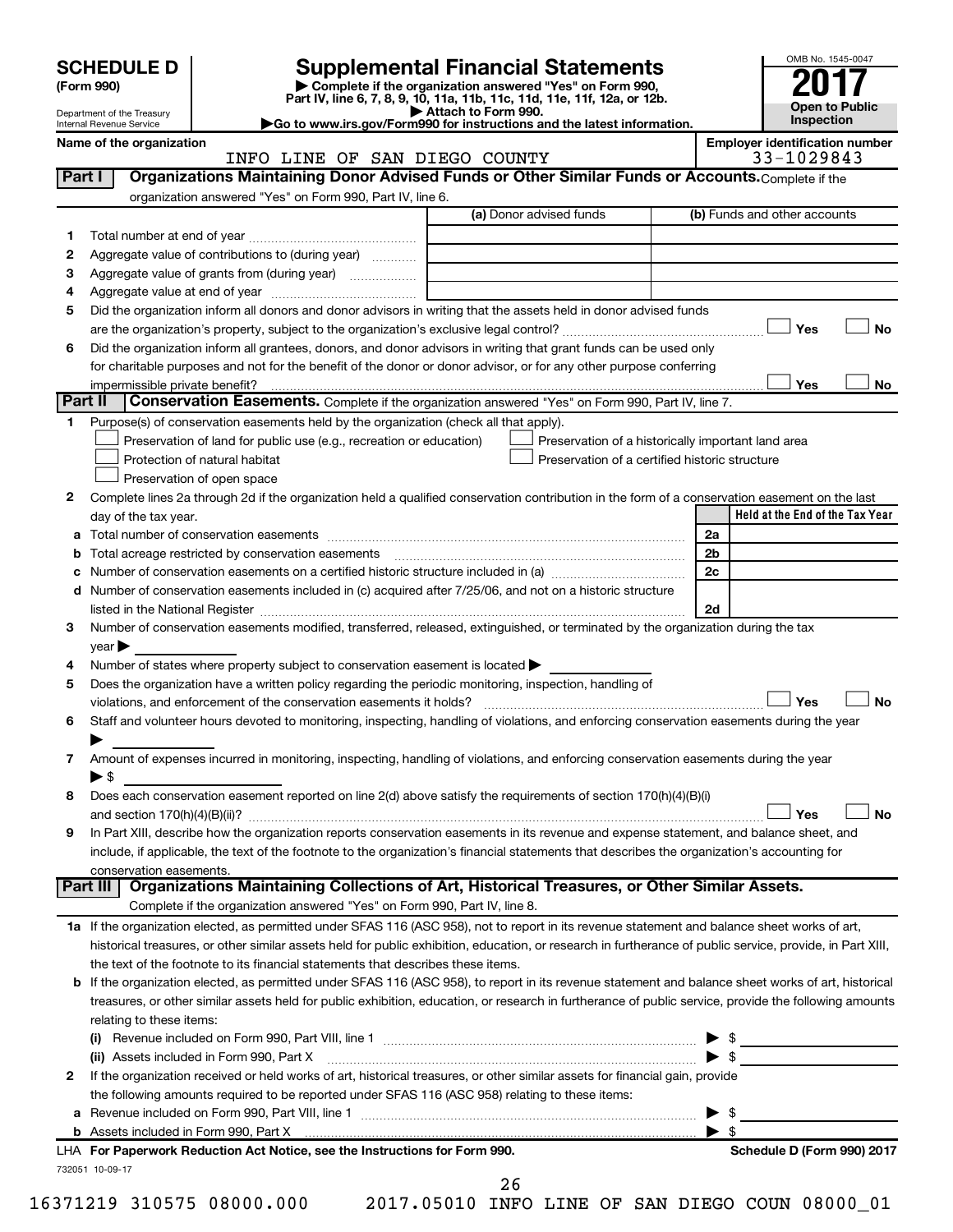|               | Schedule D (Form 990) 2017                                                                                                                                                                                                          | INFO LINE OF SAN DIEGO COUNTY |   |                |                                                                                                                                                                                                                               |                 | 33-1029843 Page 2 |                |          |    |
|---------------|-------------------------------------------------------------------------------------------------------------------------------------------------------------------------------------------------------------------------------------|-------------------------------|---|----------------|-------------------------------------------------------------------------------------------------------------------------------------------------------------------------------------------------------------------------------|-----------------|-------------------|----------------|----------|----|
|               | Part III<br>Organizations Maintaining Collections of Art, Historical Treasures, or Other Similar Assets (continued)                                                                                                                 |                               |   |                |                                                                                                                                                                                                                               |                 |                   |                |          |    |
| 3             | Using the organization's acquisition, accession, and other records, check any of the following that are a significant use of its collection items                                                                                   |                               |   |                |                                                                                                                                                                                                                               |                 |                   |                |          |    |
|               | (check all that apply):                                                                                                                                                                                                             |                               |   |                |                                                                                                                                                                                                                               |                 |                   |                |          |    |
| a             | Public exhibition                                                                                                                                                                                                                   |                               |   |                | Loan or exchange programs                                                                                                                                                                                                     |                 |                   |                |          |    |
| b             | Scholarly research                                                                                                                                                                                                                  |                               |   |                | Other and the contract of the contract of the contract of the contract of the contract of the contract of the contract of the contract of the contract of the contract of the contract of the contract of the contract of the |                 |                   |                |          |    |
| с             | Preservation for future generations                                                                                                                                                                                                 |                               |   |                |                                                                                                                                                                                                                               |                 |                   |                |          |    |
| 4             | Provide a description of the organization's collections and explain how they further the organization's exempt purpose in Part XIII.                                                                                                |                               |   |                |                                                                                                                                                                                                                               |                 |                   |                |          |    |
| 5             | During the year, did the organization solicit or receive donations of art, historical treasures, or other similar assets                                                                                                            |                               |   |                |                                                                                                                                                                                                                               |                 |                   |                |          |    |
|               |                                                                                                                                                                                                                                     |                               |   |                |                                                                                                                                                                                                                               |                 |                   | Yes            |          | No |
|               | Part IV<br><b>Escrow and Custodial Arrangements.</b> Complete if the organization answered "Yes" on Form 990, Part IV, line 9, or                                                                                                   |                               |   |                |                                                                                                                                                                                                                               |                 |                   |                |          |    |
|               | reported an amount on Form 990, Part X, line 21.                                                                                                                                                                                    |                               |   |                |                                                                                                                                                                                                                               |                 |                   |                |          |    |
|               | 1a Is the organization an agent, trustee, custodian or other intermediary for contributions or other assets not included                                                                                                            |                               |   |                |                                                                                                                                                                                                                               |                 |                   |                |          |    |
|               | on Form 990, Part X? [11] matter contracts and contracts and contracts are contracted and contracts are contracted and contract and contract of the contract of the contract of the contract of the contract of the contract o      |                               |   |                |                                                                                                                                                                                                                               |                 |                   | Yes            |          | No |
|               | b If "Yes," explain the arrangement in Part XIII and complete the following table:                                                                                                                                                  |                               |   |                |                                                                                                                                                                                                                               |                 |                   |                |          |    |
|               |                                                                                                                                                                                                                                     |                               |   |                |                                                                                                                                                                                                                               |                 |                   | Amount         |          |    |
|               | c Beginning balance <b>communications</b> and the contract of the contract of the contract of the contract of the contract of the contract of the contract of the contract of the contract of the contract of the contract of the c |                               |   |                |                                                                                                                                                                                                                               | 1c<br>1d        |                   |                |          |    |
|               | d Additions during the year manufactured and an intervention of a distribution of the year manufactured and an                                                                                                                      |                               |   |                |                                                                                                                                                                                                                               | 1e              |                   |                |          |    |
|               | e Distributions during the year manufactured and an intervention of the year manufactured by the state of the                                                                                                                       |                               |   |                |                                                                                                                                                                                                                               | 1f              |                   |                |          |    |
|               | 2a Did the organization include an amount on Form 990, Part X, line 21, for escrow or custodial account liability?                                                                                                                  |                               |   |                |                                                                                                                                                                                                                               |                 |                   | Yes            |          | No |
|               |                                                                                                                                                                                                                                     |                               |   |                |                                                                                                                                                                                                                               |                 |                   |                |          |    |
| <b>Part V</b> | Endowment Funds. Complete if the organization answered "Yes" on Form 990, Part IV, line 10.                                                                                                                                         |                               |   |                |                                                                                                                                                                                                                               |                 |                   |                |          |    |
|               |                                                                                                                                                                                                                                     | (a) Current year              |   | (b) Prior year | (c) Two years back $\vert$ (d) Three years back $\vert$ (e) Four years back                                                                                                                                                   |                 |                   |                |          |    |
|               | 1a Beginning of year balance                                                                                                                                                                                                        |                               |   |                |                                                                                                                                                                                                                               |                 |                   |                |          |    |
| b             |                                                                                                                                                                                                                                     |                               |   |                |                                                                                                                                                                                                                               |                 |                   |                |          |    |
|               | Net investment earnings, gains, and losses                                                                                                                                                                                          |                               |   |                |                                                                                                                                                                                                                               |                 |                   |                |          |    |
|               |                                                                                                                                                                                                                                     |                               |   |                |                                                                                                                                                                                                                               |                 |                   |                |          |    |
|               | e Other expenditures for facilities                                                                                                                                                                                                 |                               |   |                |                                                                                                                                                                                                                               |                 |                   |                |          |    |
|               |                                                                                                                                                                                                                                     |                               |   |                |                                                                                                                                                                                                                               |                 |                   |                |          |    |
|               | f Administrative expenses                                                                                                                                                                                                           |                               |   |                |                                                                                                                                                                                                                               |                 |                   |                |          |    |
| g             |                                                                                                                                                                                                                                     |                               |   |                |                                                                                                                                                                                                                               |                 |                   |                |          |    |
| 2             | Provide the estimated percentage of the current year end balance (line 1g, column (a)) held as:                                                                                                                                     |                               |   |                |                                                                                                                                                                                                                               |                 |                   |                |          |    |
| а             | Board designated or quasi-endowment                                                                                                                                                                                                 |                               | % |                |                                                                                                                                                                                                                               |                 |                   |                |          |    |
|               | <b>b</b> Permanent endowment $\blacktriangleright$                                                                                                                                                                                  | %                             |   |                |                                                                                                                                                                                                                               |                 |                   |                |          |    |
|               | <b>c</b> Temporarily restricted endowment $\blacktriangleright$                                                                                                                                                                     | ℅                             |   |                |                                                                                                                                                                                                                               |                 |                   |                |          |    |
|               | The percentages on lines 2a, 2b, and 2c should equal 100%.                                                                                                                                                                          |                               |   |                |                                                                                                                                                                                                                               |                 |                   |                |          |    |
|               | 3a Are there endowment funds not in the possession of the organization that are held and administered for the organization                                                                                                          |                               |   |                |                                                                                                                                                                                                                               |                 |                   |                |          |    |
|               | by:                                                                                                                                                                                                                                 |                               |   |                |                                                                                                                                                                                                                               |                 |                   |                | Yes      | No |
|               | (i)                                                                                                                                                                                                                                 |                               |   |                |                                                                                                                                                                                                                               |                 |                   | 3a(i)          |          |    |
|               |                                                                                                                                                                                                                                     |                               |   |                |                                                                                                                                                                                                                               |                 |                   | 3a(ii)         |          |    |
| 4             | Describe in Part XIII the intended uses of the organization's endowment funds.                                                                                                                                                      |                               |   |                |                                                                                                                                                                                                                               |                 |                   | 3b             |          |    |
|               | Land, Buildings, and Equipment.<br><b>Part VI</b>                                                                                                                                                                                   |                               |   |                |                                                                                                                                                                                                                               |                 |                   |                |          |    |
|               | Complete if the organization answered "Yes" on Form 990, Part IV, line 11a. See Form 990, Part X, line 10.                                                                                                                          |                               |   |                |                                                                                                                                                                                                                               |                 |                   |                |          |    |
|               | Description of property                                                                                                                                                                                                             | (a) Cost or other             |   |                | (b) Cost or other                                                                                                                                                                                                             | (c) Accumulated |                   | (d) Book value |          |    |
|               |                                                                                                                                                                                                                                     | basis (investment)            |   |                | basis (other)                                                                                                                                                                                                                 | depreciation    |                   |                |          |    |
|               |                                                                                                                                                                                                                                     |                               |   |                |                                                                                                                                                                                                                               |                 |                   |                |          |    |
|               |                                                                                                                                                                                                                                     |                               |   |                |                                                                                                                                                                                                                               |                 |                   |                |          |    |
|               |                                                                                                                                                                                                                                     |                               |   |                | 1,362,655.                                                                                                                                                                                                                    | 310, 198.       |                   | 1,052,457.     |          |    |
|               |                                                                                                                                                                                                                                     |                               |   |                | $1,060,288$ .                                                                                                                                                                                                                 | 676,598.        |                   |                | 383,690. |    |
|               |                                                                                                                                                                                                                                     |                               |   |                |                                                                                                                                                                                                                               |                 |                   |                |          |    |
|               | Total. Add lines 1a through 1e. (Column (d) must equal Form 990, Part X, column (B), line 10c.)                                                                                                                                     |                               |   |                |                                                                                                                                                                                                                               |                 | ▶                 | 1,436,147.     |          |    |
|               |                                                                                                                                                                                                                                     |                               |   |                |                                                                                                                                                                                                                               |                 |                   |                |          |    |

**Schedule D (Form 990) 2017**

732052 10-09-17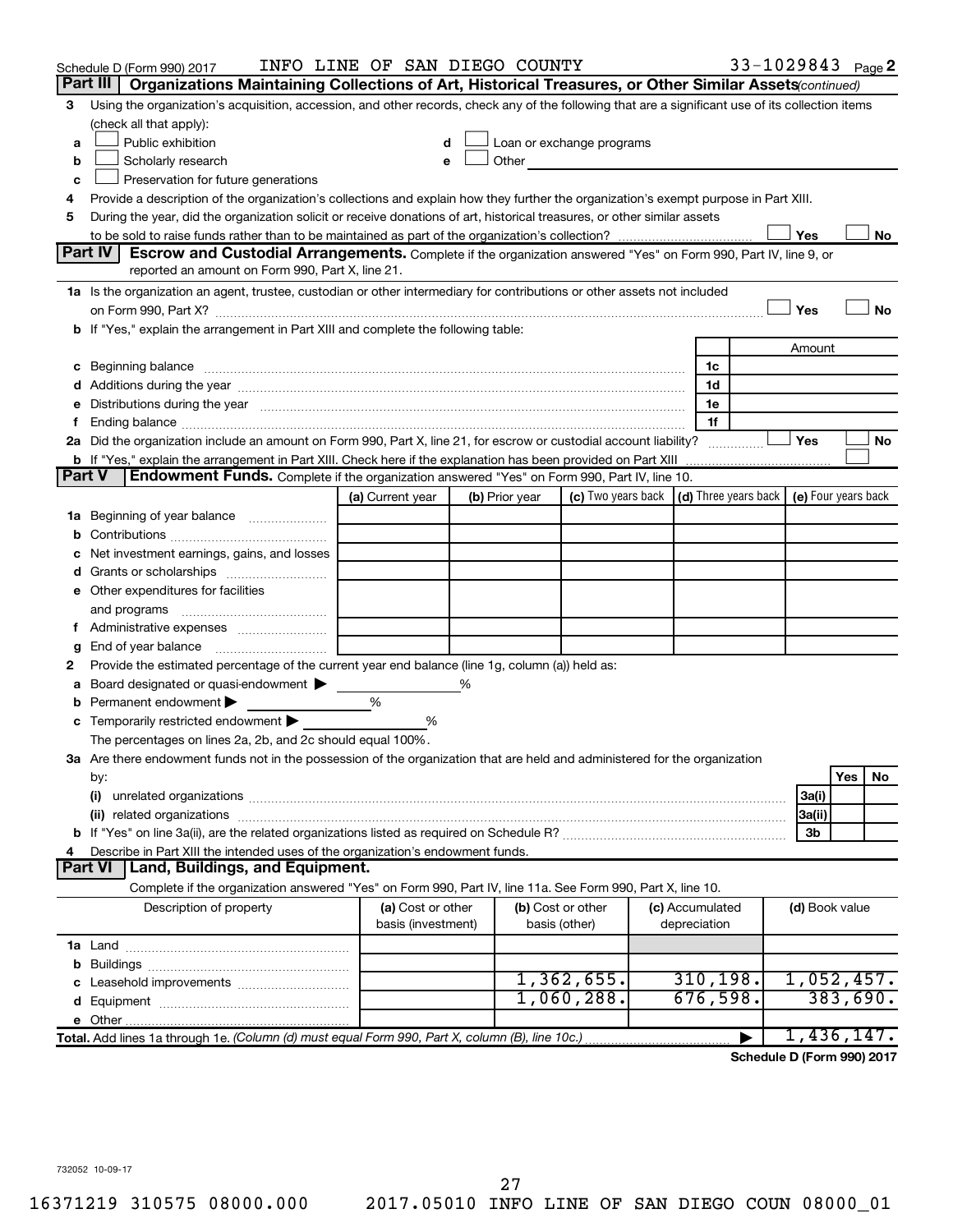|  | Schedule D (Form 990) 2017 | INFO LINE OF SAN DIEGO COUNTY |  |  |  |  | 33-1029843 | Page $3$ |
|--|----------------------------|-------------------------------|--|--|--|--|------------|----------|
|--|----------------------------|-------------------------------|--|--|--|--|------------|----------|

| Complete if the organization answered "Yes" on Form 990, Part IV, line 11b. See Form 990, Part X, line 12.<br>(a) Description of security or category (including name of security)             | (b) Book value  |                | (c) Method of valuation: Cost or end-of-year market value |
|------------------------------------------------------------------------------------------------------------------------------------------------------------------------------------------------|-----------------|----------------|-----------------------------------------------------------|
| (1) Financial derivatives                                                                                                                                                                      |                 |                |                                                           |
|                                                                                                                                                                                                |                 |                |                                                           |
| $(3)$ Other                                                                                                                                                                                    |                 |                |                                                           |
| (A)                                                                                                                                                                                            |                 |                |                                                           |
| (B)                                                                                                                                                                                            |                 |                |                                                           |
| (C)                                                                                                                                                                                            |                 |                |                                                           |
| (D)                                                                                                                                                                                            |                 |                |                                                           |
| (E)                                                                                                                                                                                            |                 |                |                                                           |
| (F)                                                                                                                                                                                            |                 |                |                                                           |
| (G)                                                                                                                                                                                            |                 |                |                                                           |
| (H)                                                                                                                                                                                            |                 |                |                                                           |
| Total. (Col. (b) must equal Form 990, Part X, col. (B) line 12.) $\blacktriangleright$                                                                                                         |                 |                |                                                           |
| Part VIII Investments - Program Related.                                                                                                                                                       |                 |                |                                                           |
| Complete if the organization answered "Yes" on Form 990, Part IV, line 11c. See Form 990, Part X, line 13.                                                                                     |                 |                |                                                           |
| (a) Description of investment                                                                                                                                                                  | (b) Book value  |                | (c) Method of valuation: Cost or end-of-year market value |
| (1)                                                                                                                                                                                            |                 |                |                                                           |
| (2)                                                                                                                                                                                            |                 |                |                                                           |
| (3)                                                                                                                                                                                            |                 |                |                                                           |
| (4)                                                                                                                                                                                            |                 |                |                                                           |
| (5)                                                                                                                                                                                            |                 |                |                                                           |
| (6)                                                                                                                                                                                            |                 |                |                                                           |
| (7)                                                                                                                                                                                            |                 |                |                                                           |
| (8)                                                                                                                                                                                            |                 |                |                                                           |
| (9)                                                                                                                                                                                            |                 |                |                                                           |
|                                                                                                                                                                                                |                 |                |                                                           |
| <b>Other Assets.</b>                                                                                                                                                                           |                 |                |                                                           |
| Complete if the organization answered "Yes" on Form 990, Part IV, line 11d. See Form 990, Part X, line 15.                                                                                     | (a) Description |                | (b) Book value                                            |
| (1)                                                                                                                                                                                            |                 |                |                                                           |
| (2)                                                                                                                                                                                            |                 |                |                                                           |
| (3)                                                                                                                                                                                            |                 |                |                                                           |
| (4)                                                                                                                                                                                            |                 |                |                                                           |
| (5)                                                                                                                                                                                            |                 |                |                                                           |
| (6)                                                                                                                                                                                            |                 |                |                                                           |
| (7)                                                                                                                                                                                            |                 |                |                                                           |
| (8)                                                                                                                                                                                            |                 |                |                                                           |
| (9)                                                                                                                                                                                            |                 |                |                                                           |
| <b>Other Liabilities.</b>                                                                                                                                                                      |                 |                |                                                           |
|                                                                                                                                                                                                |                 |                |                                                           |
| Complete if the organization answered "Yes" on Form 990, Part IV, line 11e or 11f. See Form 990, Part X, line 25.<br>(a) Description of liability                                              |                 | (b) Book value |                                                           |
| (1)                                                                                                                                                                                            |                 |                |                                                           |
| Federal income taxes                                                                                                                                                                           |                 |                |                                                           |
| (2)                                                                                                                                                                                            |                 |                |                                                           |
| (3)<br>(4)                                                                                                                                                                                     |                 |                |                                                           |
|                                                                                                                                                                                                |                 |                |                                                           |
| (5)                                                                                                                                                                                            |                 |                |                                                           |
| (6)                                                                                                                                                                                            |                 |                |                                                           |
| Total. (Col. (b) must equal Form 990, Part X, col. (B) line 13.) $\blacktriangleright$<br>Part IX<br>Total. (Column (b) must equal Form 990, Part X, col. (B) line 15.)<br>Part X<br>1.<br>(7) |                 |                |                                                           |
| (8)<br>(9)                                                                                                                                                                                     |                 |                |                                                           |
| Total. (Column (b) must equal Form 990, Part X, col. (B) line 25.)                                                                                                                             |                 |                |                                                           |

**Schedule D (Form 990) 2017**

732053 10-09-17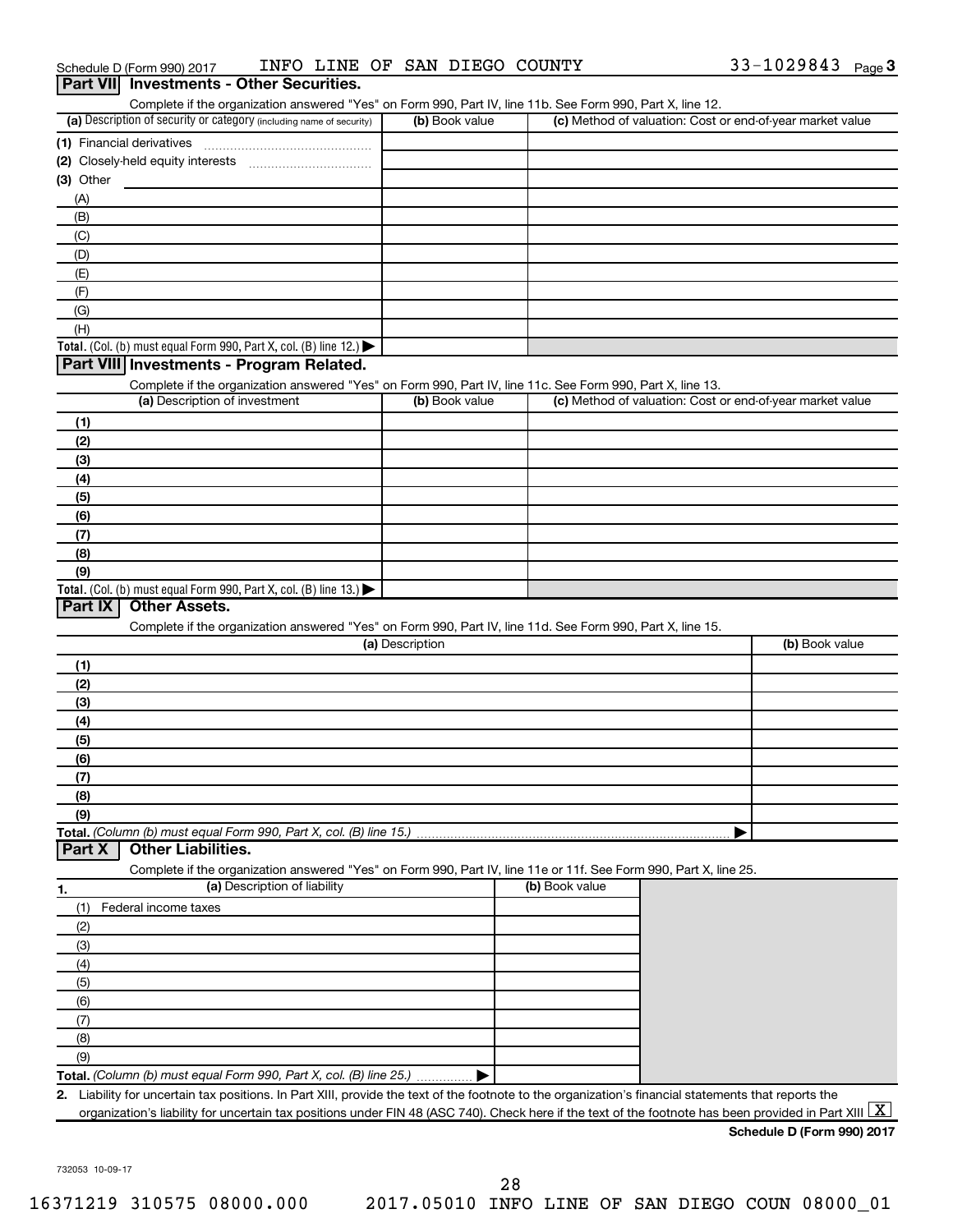| INFO LINE OF SAN DIEGO COUNTY<br>Schedule D (Form 990) 2017                                                                                                                                                                        |                | 33-1029843 $_{Page 4}$ |
|------------------------------------------------------------------------------------------------------------------------------------------------------------------------------------------------------------------------------------|----------------|------------------------|
| Part XI<br>Reconciliation of Revenue per Audited Financial Statements With Revenue per Return.                                                                                                                                     |                |                        |
| Complete if the organization answered "Yes" on Form 990, Part IV, line 12a.                                                                                                                                                        |                |                        |
| Total revenue, gains, and other support per audited financial statements<br>1<br>and a complete the contract of the complete of the complete of the complete of the complete of the complete of                                    | $\blacksquare$ | 11,776,097.            |
| Amounts included on line 1 but not on Form 990, Part VIII, line 12:<br>2                                                                                                                                                           |                |                        |
| 2a<br>Net unrealized gains (losses) on investments [111] [12] matter and the unrealized gains (losses) on investments<br>a                                                                                                         |                |                        |
| 2 <sub>b</sub>                                                                                                                                                                                                                     |                |                        |
| 2 <sub>c</sub><br>c                                                                                                                                                                                                                |                |                        |
| 2d<br>Other (Describe in Part XIII.) <b>Construction Construction</b> Chern Construction Chern Chern Chern Chern Chern Chern<br>d                                                                                                  |                |                        |
| Add lines 2a through 2d<br>e                                                                                                                                                                                                       | 2e             | 0.                     |
| 3                                                                                                                                                                                                                                  | 3              | 11,776,097.            |
| Amounts included on Form 990. Part VIII. line 12, but not on line 1:<br>4                                                                                                                                                          |                |                        |
| l 4a                                                                                                                                                                                                                               |                |                        |
| 234, 137.<br>4 <sub>b</sub>                                                                                                                                                                                                        |                |                        |
| Add lines 4a and 4b<br>c.                                                                                                                                                                                                          | 4c             | 234,137.               |
|                                                                                                                                                                                                                                    | $5^{\circ}$    | 12,010,234.            |
| Part XII   Reconciliation of Expenses per Audited Financial Statements With Expenses per Return.                                                                                                                                   |                |                        |
| Complete if the organization answered "Yes" on Form 990, Part IV, line 12a.                                                                                                                                                        |                |                        |
| 1                                                                                                                                                                                                                                  |                | 11,446,574.            |
| Amounts included on line 1 but not on Form 990, Part IX, line 25:<br>2                                                                                                                                                             |                |                        |
| 2a<br>a                                                                                                                                                                                                                            |                |                        |
| 2 <sub>b</sub><br>b                                                                                                                                                                                                                |                |                        |
| 2c                                                                                                                                                                                                                                 |                |                        |
| $-451.$<br>2d<br>d                                                                                                                                                                                                                 |                |                        |
| e Add lines 2a through 2d <b>contained a control and a control and a</b> control and a control and a control and a control and a control and a control and a control and a control and a control and a control and a control and a | 2e             | $-451.$                |
| з                                                                                                                                                                                                                                  | $\mathbf{a}$   | 11,447,025.            |
| Amounts included on Form 990, Part IX, line 25, but not on line 1:<br>4                                                                                                                                                            |                |                        |
| 4a<br>a                                                                                                                                                                                                                            |                |                        |
| 234, 137.<br>4 <sub>b</sub>                                                                                                                                                                                                        |                |                        |
|                                                                                                                                                                                                                                    |                |                        |
| c Add lines 4a and 4b                                                                                                                                                                                                              | 4c             | 234,137.               |
| Part XIII Supplemental Information.                                                                                                                                                                                                | 5              | 11,681,162.            |

Provide the descriptions required for Part II, lines 3, 5, and 9; Part III, lines 1a and 4; Part IV, lines 1b and 2b; Part V, line 4; Part X, line 2; Part XI, lines 2d and 4b; and Part XII, lines 2d and 4b. Also complete this part to provide any additional information.

PART X, LINE 2:

|  |  |  |                                                       |  |  | THE ORGANIZATION FOLLOWS THE PROVISIONS OF UNCERTAIN TAX POSITIONS AS     |  |
|--|--|--|-------------------------------------------------------|--|--|---------------------------------------------------------------------------|--|
|  |  |  |                                                       |  |  | ADDRESSED IN FASB ACCOUNTING STANDARDS CODIFICATION. THE ORGANIZATION     |  |
|  |  |  |                                                       |  |  | RECOGNIZES ACCRUED INTEREST AND PENALTIES ASSOCIATED WITH UNCERTAIN TAX   |  |
|  |  |  |                                                       |  |  | POSITIONS AS PART OF THE INCOME TAX PROVISION, WHEN APPLICABLE. THERE ARE |  |
|  |  |  |                                                       |  |  | NO AMOUNTS ACCRUED IN THE FINANCIAL STATEMENTS RELATED TO UNCERTAIN TAX   |  |
|  |  |  | POSITIONS FOR THE YEARS ENDED JUNE 30, 2018 AND 2017. |  |  |                                                                           |  |
|  |  |  |                                                       |  |  |                                                                           |  |

PART XI, LINE 4B - OTHER ADJUSTMENTS:

## SUMMIT PROGRAM EXPENSES NETTED WITH REVENUES 234,137.

|                           |  |  | PART XII, LINE 2D - OTHER ADJUSTMENTS:          |    |  |  |                            |  |
|---------------------------|--|--|-------------------------------------------------|----|--|--|----------------------------|--|
| 732054 10-09-17           |  |  |                                                 |    |  |  | Schedule D (Form 990) 2017 |  |
|                           |  |  |                                                 | 29 |  |  |                            |  |
| 16371219 310575 08000.000 |  |  | 2017.05010 INFO LINE OF SAN DIEGO COUN 08000 01 |    |  |  |                            |  |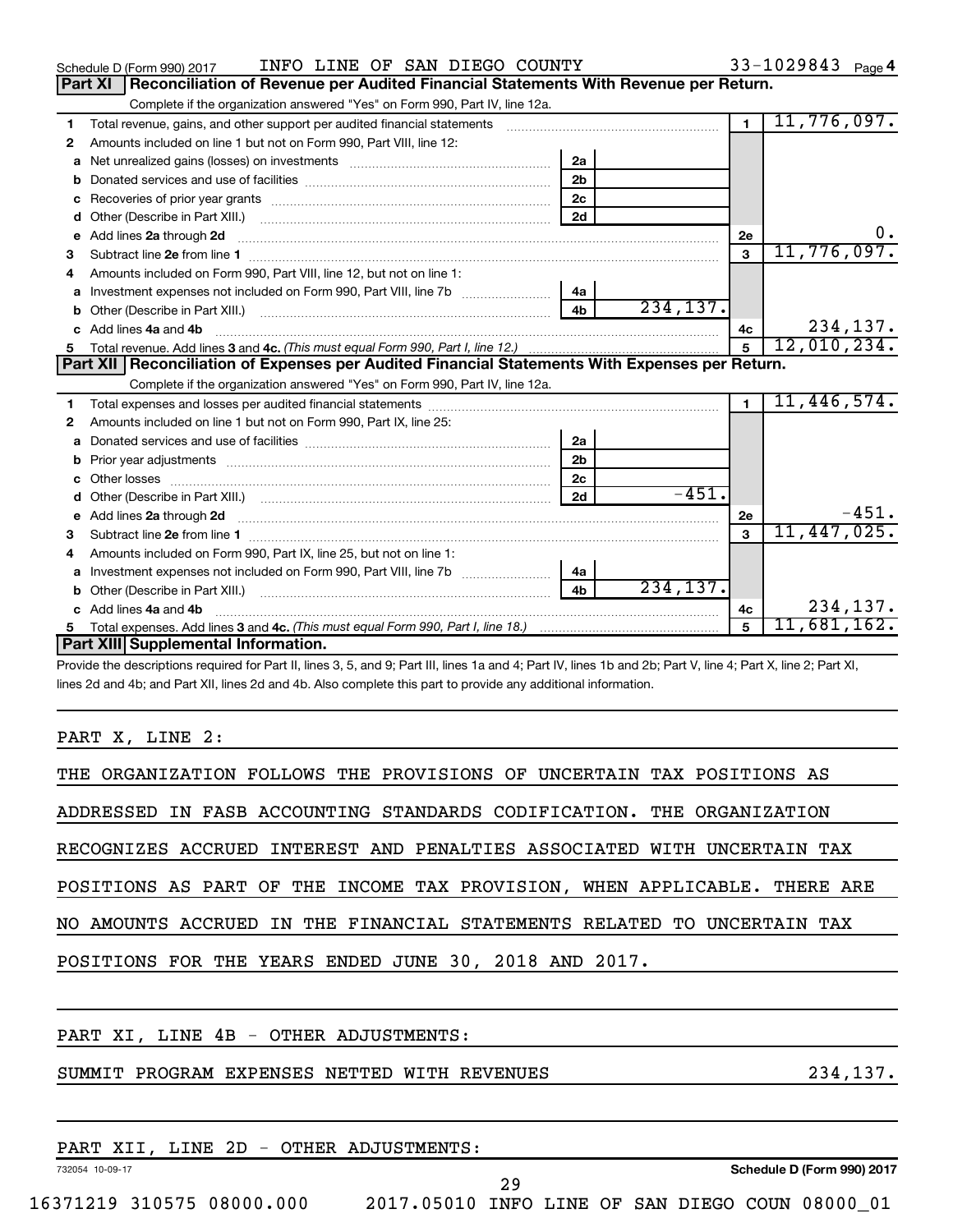| INFO LINE OF SAN DIEGO COUNTY<br>Schedule D (Form 990) 2017<br>Part XIII Supplemental Information (continued) | 33-1029843 Page 5                                             |
|---------------------------------------------------------------------------------------------------------------|---------------------------------------------------------------|
| EXPENSES OF RELATED ORGANIZATION PER CONSOLIDATED GAAP                                                        |                                                               |
| <b>STATEMENTS</b>                                                                                             | 69,549.                                                       |
| ELIMINATING ENTRIES PER CONSOLIDATED GAAP STATEMENTS                                                          | $-70,000.$                                                    |
| TOTAL TO SCHEDULE D, PART XII, LINE 2D                                                                        | $-451.$<br><u> 1989 - Johann Barn, amerikansk politiker (</u> |
| PART XII, LINE 4B - OTHER ADJUSTMENTS:                                                                        |                                                               |
| SUMMIT PROGRAM EXPENSES NETTED WITH REVENUES                                                                  | 234,137.                                                      |
|                                                                                                               |                                                               |
|                                                                                                               |                                                               |
|                                                                                                               |                                                               |
|                                                                                                               |                                                               |
|                                                                                                               |                                                               |
|                                                                                                               |                                                               |
|                                                                                                               |                                                               |
|                                                                                                               |                                                               |
|                                                                                                               |                                                               |
|                                                                                                               |                                                               |
|                                                                                                               |                                                               |
|                                                                                                               |                                                               |
|                                                                                                               |                                                               |
| 732055 10-09-17                                                                                               | Schedule D (Form 990) 2017                                    |
| 30<br>16371219 310575 08000.000                                                                               | 2017.05010 INFO LINE OF SAN DIEGO COUN 08000_01               |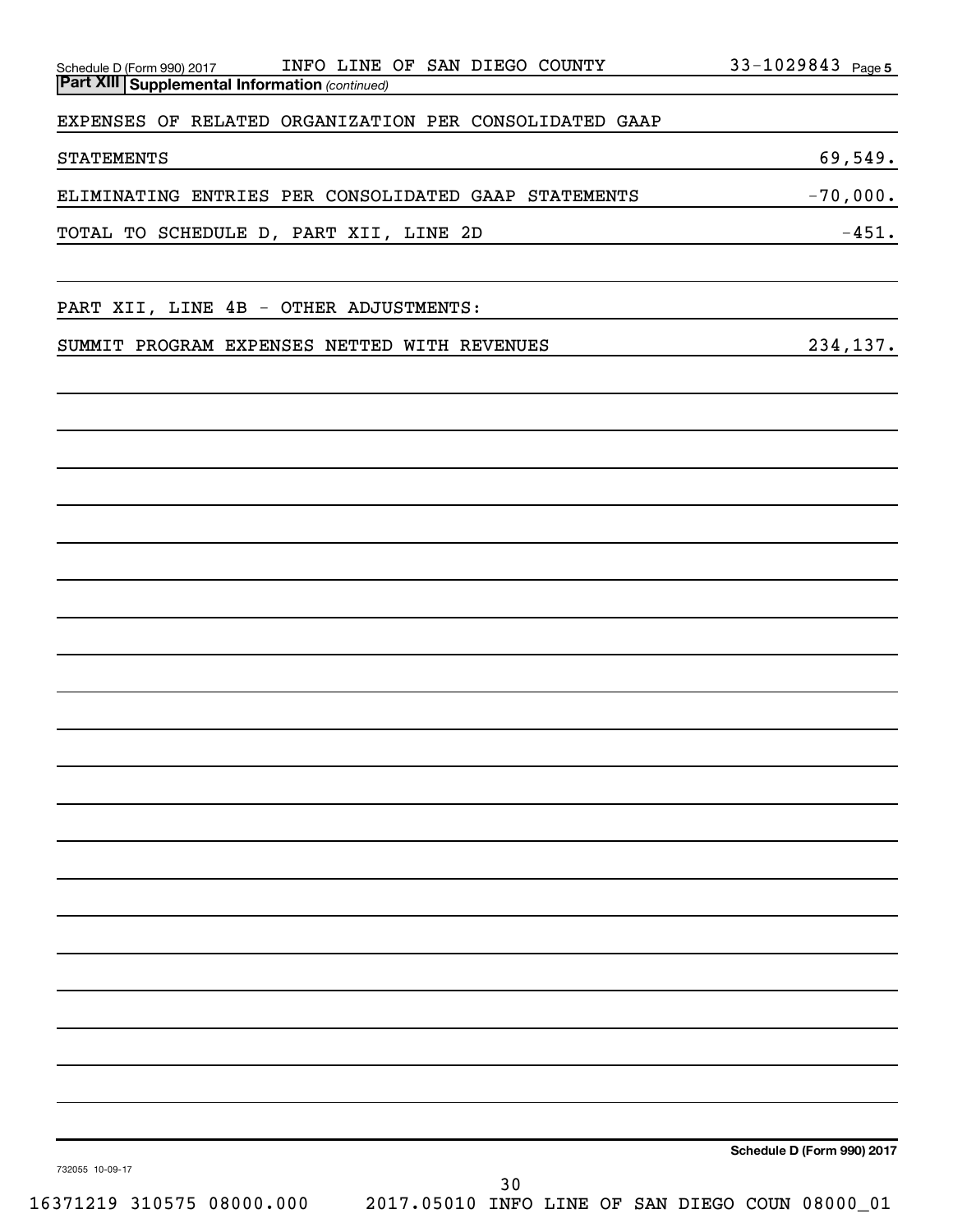| <b>SCHEDULE1</b><br>(Form 990)                                                              |                                                                                                                                                                                                                                            |                 | Complete if the organization answered "Yes" on Form 990, Part IV, line 21 or 22.<br>Governments, and Individuals in the United States<br>Grants and Other Assistance to Organizations, |                                                                              |                                         |                                                                |                                          | OMB No. 1545-0047                            |
|---------------------------------------------------------------------------------------------|--------------------------------------------------------------------------------------------------------------------------------------------------------------------------------------------------------------------------------------------|-----------------|----------------------------------------------------------------------------------------------------------------------------------------------------------------------------------------|------------------------------------------------------------------------------|-----------------------------------------|----------------------------------------------------------------|------------------------------------------|----------------------------------------------|
| Department of the Treasury<br>Internal Revenue Service                                      |                                                                                                                                                                                                                                            |                 |                                                                                                                                                                                        | Go to www.irs.gov/Form990 for the latest information.<br>Attach to Form 990. |                                         |                                                                |                                          | Open to Public<br>Inspection                 |
| Name of the organization                                                                    | INFO LINE                                                                                                                                                                                                                                  | <b>NAS</b><br>ð | <b>COUNTY</b><br>DEEGO                                                                                                                                                                 |                                                                              |                                         |                                                                |                                          | Employer identification number<br>33-1029843 |
| Part I                                                                                      | General Information on Grants and Assistance                                                                                                                                                                                               |                 |                                                                                                                                                                                        |                                                                              |                                         |                                                                |                                          |                                              |
|                                                                                             | Does the organization maintain records to substantiate the amount of the grants or assistance, the grantees' eligibility for the grants or assistance, and the selection                                                                   |                 |                                                                                                                                                                                        |                                                                              |                                         |                                                                |                                          |                                              |
|                                                                                             | criteria used to award the grants or assistance?                                                                                                                                                                                           |                 |                                                                                                                                                                                        |                                                                              |                                         |                                                                |                                          | $\frac{1}{2}$<br>$\mathbf{X}$<br><b>Yes</b>  |
| Part II<br>Ν                                                                                | Describe in Part IV the organization's procedures for monitoring the use                                                                                                                                                                   |                 |                                                                                                                                                                                        | of grant funds in the United States.                                         |                                         |                                                                |                                          |                                              |
|                                                                                             | Grants and Other Assistance to Domestic Organizations and Domestic Governments. Complete if the organization answered "Yes" on Form 990, Part IV, line 21, for any<br>recipient that received more than \$5,000. Part II can be duplicated |                 |                                                                                                                                                                                        | if additional space is needed                                                |                                         |                                                                |                                          |                                              |
|                                                                                             | 1 (a) Name and address of organization<br>or government                                                                                                                                                                                    | NEI (q)         | (c) IRC section<br>(if applicable)                                                                                                                                                     | (d) Amount of<br>cash grant                                                  | (e) Amount of<br>assistance<br>non-cash | valuation (book,<br>FMV, appraisal,<br>(f) Method of<br>other) | noncash assistance<br>(g) Description of | (h) Purpose of grant<br>or assistance        |
| COMMUNITY INFORMATION EXCHANGE<br>CALLE FORTUNADA 101<br>92123<br>CA.<br>SAN DIEGO,<br>3860 |                                                                                                                                                                                                                                            | 46-3270349      | 501(C)(3)                                                                                                                                                                              | 65,000                                                                       | $\dot{\circ}$                           |                                                                |                                          | GENERAL SUPPORT                              |
|                                                                                             |                                                                                                                                                                                                                                            |                 |                                                                                                                                                                                        |                                                                              |                                         |                                                                |                                          |                                              |
|                                                                                             |                                                                                                                                                                                                                                            |                 |                                                                                                                                                                                        |                                                                              |                                         |                                                                |                                          |                                              |
|                                                                                             |                                                                                                                                                                                                                                            |                 |                                                                                                                                                                                        |                                                                              |                                         |                                                                |                                          |                                              |
|                                                                                             |                                                                                                                                                                                                                                            |                 |                                                                                                                                                                                        |                                                                              |                                         |                                                                |                                          |                                              |
|                                                                                             |                                                                                                                                                                                                                                            |                 |                                                                                                                                                                                        |                                                                              |                                         |                                                                |                                          |                                              |
| ∾                                                                                           | Enter total number of section 501(c)(3) and government organizations listed in the line 1 table                                                                                                                                            |                 |                                                                                                                                                                                        |                                                                              |                                         |                                                                |                                          |                                              |
| ო                                                                                           | Enter total number of other organizations listed in the line 1 table                                                                                                                                                                       |                 |                                                                                                                                                                                        |                                                                              |                                         |                                                                |                                          |                                              |
| $H_{\perp}$                                                                                 | For Paperwork Reduction Act Notice, see the Instructions for Form                                                                                                                                                                          |                 | 990                                                                                                                                                                                    |                                                                              |                                         |                                                                |                                          | Schedule I (Form 990) (2017)                 |

Í LHA For Paperwo

732101 11-01-17 732101 11-01-17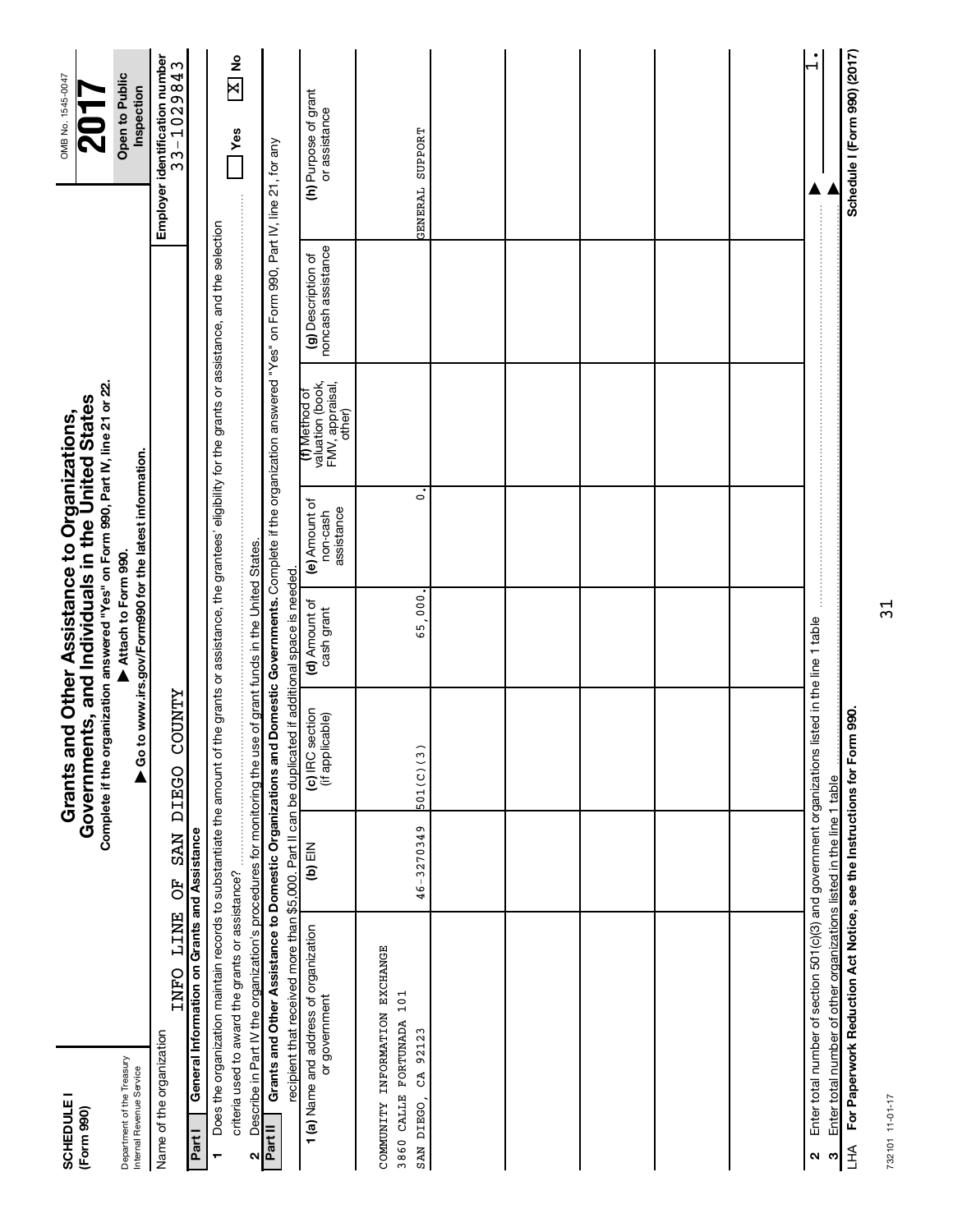| Page 2<br>33-1029843                                                                                                                                                                                                                                                                          | (f) Description of noncash assistance<br>(e) Method of valuation<br>(book, FMV, appraisal, other) |            |  |  |                                                                                                                                                      |  |  |  |
|-----------------------------------------------------------------------------------------------------------------------------------------------------------------------------------------------------------------------------------------------------------------------------------------------|---------------------------------------------------------------------------------------------------|------------|--|--|------------------------------------------------------------------------------------------------------------------------------------------------------|--|--|--|
|                                                                                                                                                                                                                                                                                               | (d) Amount of non-<br>cash assistance<br>(c) Amount of<br>cash grant                              |            |  |  |                                                                                                                                                      |  |  |  |
| XLNOO OSEIG NES                                                                                                                                                                                                                                                                               | (b) Number of                                                                                     | recipients |  |  |                                                                                                                                                      |  |  |  |
| Crants and Other Assistance to Domestic Individuals. Complete if the organization answered "Yes" on Form 990, Part IV, line 22.<br>Grants and Other Assistance to Domestic Individuals. Complete if the organization answered "Ye<br>INFO LINE OF<br>Schedule I (Form 990) (2017)<br>Part III | Part III can be duplicated if additional space is needed.<br>(a) Type of grant or assistance      |            |  |  | Supplemental Information. Provide the information required in Part I, line 2; Part III, column (b); and any other additional information.<br>Part IV |  |  |  |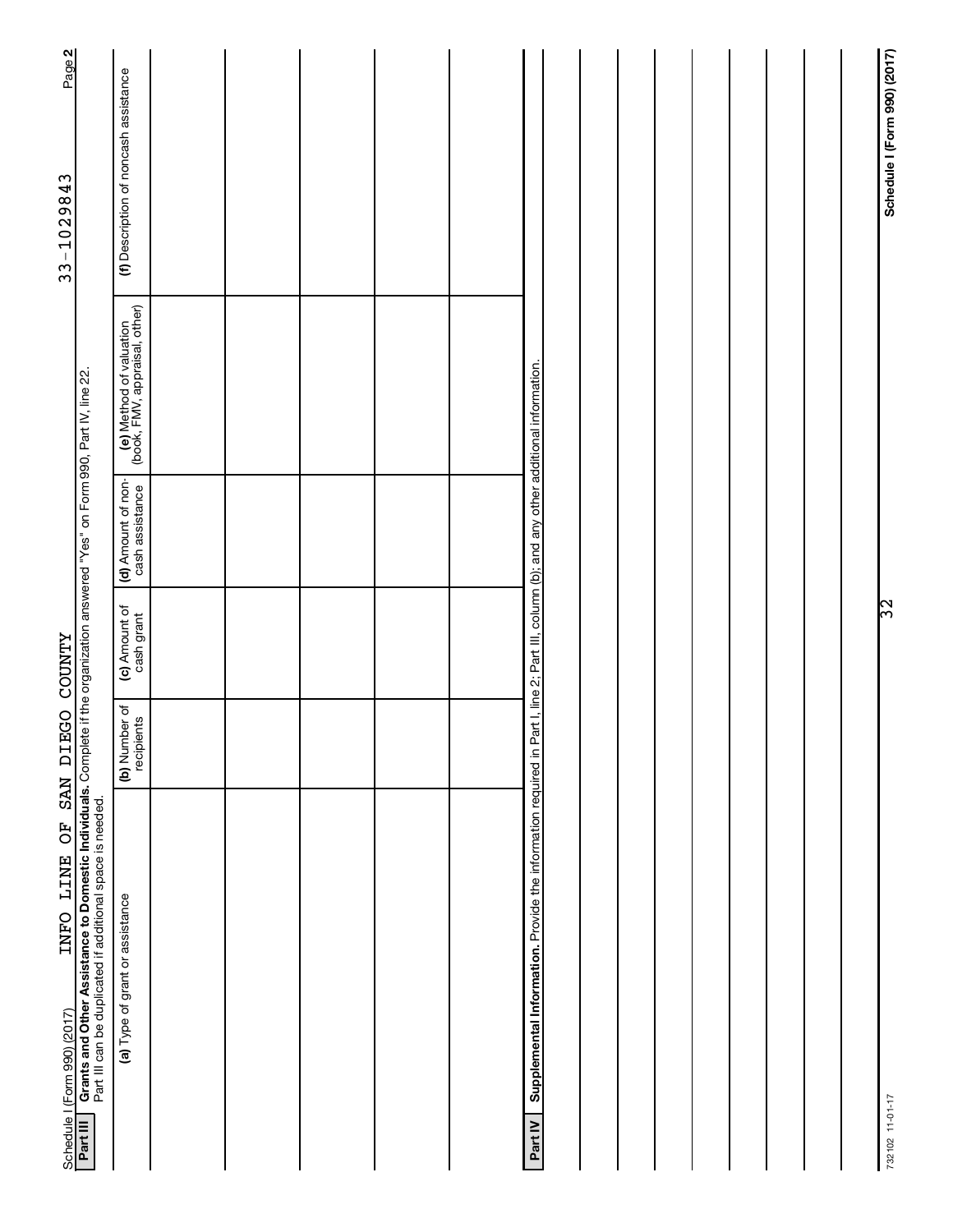|    | <b>Compensation Information</b><br><b>SCHEDULE J</b>                                                                                                    |                                       | OMB No. 1545-0047     |     |                         |
|----|---------------------------------------------------------------------------------------------------------------------------------------------------------|---------------------------------------|-----------------------|-----|-------------------------|
|    | (Form 990)<br>For certain Officers, Directors, Trustees, Key Employees, and Highest                                                                     |                                       |                       |     |                         |
|    | <b>Compensated Employees</b>                                                                                                                            |                                       |                       |     |                         |
|    | Complete if the organization answered "Yes" on Form 990, Part IV, line 23.<br>Attach to Form 990.                                                       |                                       | <b>Open to Public</b> |     |                         |
|    | Department of the Treasury<br>Go to www.irs.gov/Form990 for instructions and the latest information.<br>Internal Revenue Service                        |                                       | Inspection            |     |                         |
|    | Name of the organization                                                                                                                                | <b>Employer identification number</b> |                       |     |                         |
|    | INFO LINE OF SAN DIEGO COUNTY                                                                                                                           | 33-1029843                            |                       |     |                         |
|    | <b>Questions Regarding Compensation</b><br>Part I                                                                                                       |                                       |                       |     |                         |
|    |                                                                                                                                                         |                                       |                       | Yes | No                      |
|    | Check the appropriate box(es) if the organization provided any of the following to or for a person listed on Form 990,                                  |                                       |                       |     |                         |
|    | Part VII, Section A, line 1a. Complete Part III to provide any relevant information regarding these items.                                              |                                       |                       |     |                         |
|    | First-class or charter travel<br>Housing allowance or residence for personal use                                                                        |                                       |                       |     |                         |
|    | Payments for business use of personal residence<br>Travel for companions                                                                                |                                       |                       |     |                         |
|    | Health or social club dues or initiation fees<br>Tax indemnification and gross-up payments                                                              |                                       |                       |     |                         |
|    | Discretionary spending account<br>Personal services (such as, maid, chauffeur, chef)                                                                    |                                       |                       |     |                         |
|    |                                                                                                                                                         |                                       |                       |     |                         |
|    | <b>b</b> If any of the boxes on line 1a are checked, did the organization follow a written policy regarding payment or                                  |                                       |                       |     |                         |
|    |                                                                                                                                                         |                                       | 1b                    |     | х                       |
| 2  | Did the organization require substantiation prior to reimbursing or allowing expenses incurred by all directors,                                        |                                       |                       |     |                         |
|    |                                                                                                                                                         |                                       | $\mathbf{2}$          |     | х                       |
|    |                                                                                                                                                         |                                       |                       |     |                         |
| З  | Indicate which, if any, of the following the filing organization used to establish the compensation of the organization's                               |                                       |                       |     |                         |
|    | CEO/Executive Director. Check all that apply. Do not check any boxes for methods used by a related organization to                                      |                                       |                       |     |                         |
|    | establish compensation of the CEO/Executive Director, but explain in Part III.                                                                          |                                       |                       |     |                         |
|    | $ \mathbf{X} $ Compensation committee<br>$X$ Written employment contract                                                                                |                                       |                       |     |                         |
|    | $\boxed{\textbf{X}}$ Independent compensation consultant<br>$ \mathbf{X} $ Compensation survey or study                                                 |                                       |                       |     |                         |
|    | $ \mathbf{X} $ Form 990 of other organizations<br>$\vert \mathbf{X} \vert$ Approval by the board or compensation committee                              |                                       |                       |     |                         |
|    |                                                                                                                                                         |                                       |                       |     |                         |
|    | During the year, did any person listed on Form 990, Part VII, Section A, line 1a, with respect to the filing<br>organization or a related organization: |                                       |                       |     |                         |
| а  | Receive a severance payment or change-of-control payment?                                                                                               |                                       | 4a                    |     | х                       |
| b  |                                                                                                                                                         |                                       | 4b                    |     | $\overline{\textbf{x}}$ |
| с  |                                                                                                                                                         |                                       | 4c                    |     | $\overline{\textbf{x}}$ |
|    | If "Yes" to any of lines 4a-c, list the persons and provide the applicable amounts for each item in Part III.                                           |                                       |                       |     |                         |
|    |                                                                                                                                                         |                                       |                       |     |                         |
|    | Only section 501(c)(3), 501(c)(4), and 501(c)(29) organizations must complete lines 5-9.                                                                |                                       |                       |     |                         |
|    | For persons listed on Form 990, Part VII, Section A, line 1a, did the organization pay or accrue any compensation                                       |                                       |                       |     |                         |
|    | contingent on the revenues of:                                                                                                                          |                                       |                       |     |                         |
| a  |                                                                                                                                                         |                                       | 5а                    |     | х                       |
|    |                                                                                                                                                         |                                       | 5b                    |     | $\overline{\texttt{x}}$ |
|    | If "Yes" on line 5a or 5b, describe in Part III.                                                                                                        |                                       |                       |     |                         |
| 6. | For persons listed on Form 990, Part VII, Section A, line 1a, did the organization pay or accrue any compensation                                       |                                       |                       |     |                         |
|    | contingent on the net earnings of:                                                                                                                      |                                       |                       |     |                         |
| a  |                                                                                                                                                         |                                       | 6a                    |     | х                       |
|    |                                                                                                                                                         |                                       | 6b                    |     | $\overline{\texttt{x}}$ |
|    | If "Yes" on line 6a or 6b, describe in Part III.                                                                                                        |                                       |                       |     |                         |
|    | 7 For persons listed on Form 990, Part VII, Section A, line 1a, did the organization provide any nonfixed payments                                      |                                       |                       |     |                         |
|    |                                                                                                                                                         |                                       | 7                     |     | x                       |
| 8  | Were any amounts reported on Form 990, Part VII, paid or accrued pursuant to a contract that was subject to the                                         |                                       |                       |     |                         |
|    |                                                                                                                                                         |                                       | 8                     |     | х                       |
| 9  | If "Yes" on line 8, did the organization also follow the rebuttable presumption procedure described in                                                  |                                       |                       |     |                         |
|    |                                                                                                                                                         |                                       | 9                     |     |                         |
|    | LHA For Paperwork Reduction Act Notice, see the Instructions for Form 990.                                                                              | Schedule J (Form 990) 2017            |                       |     |                         |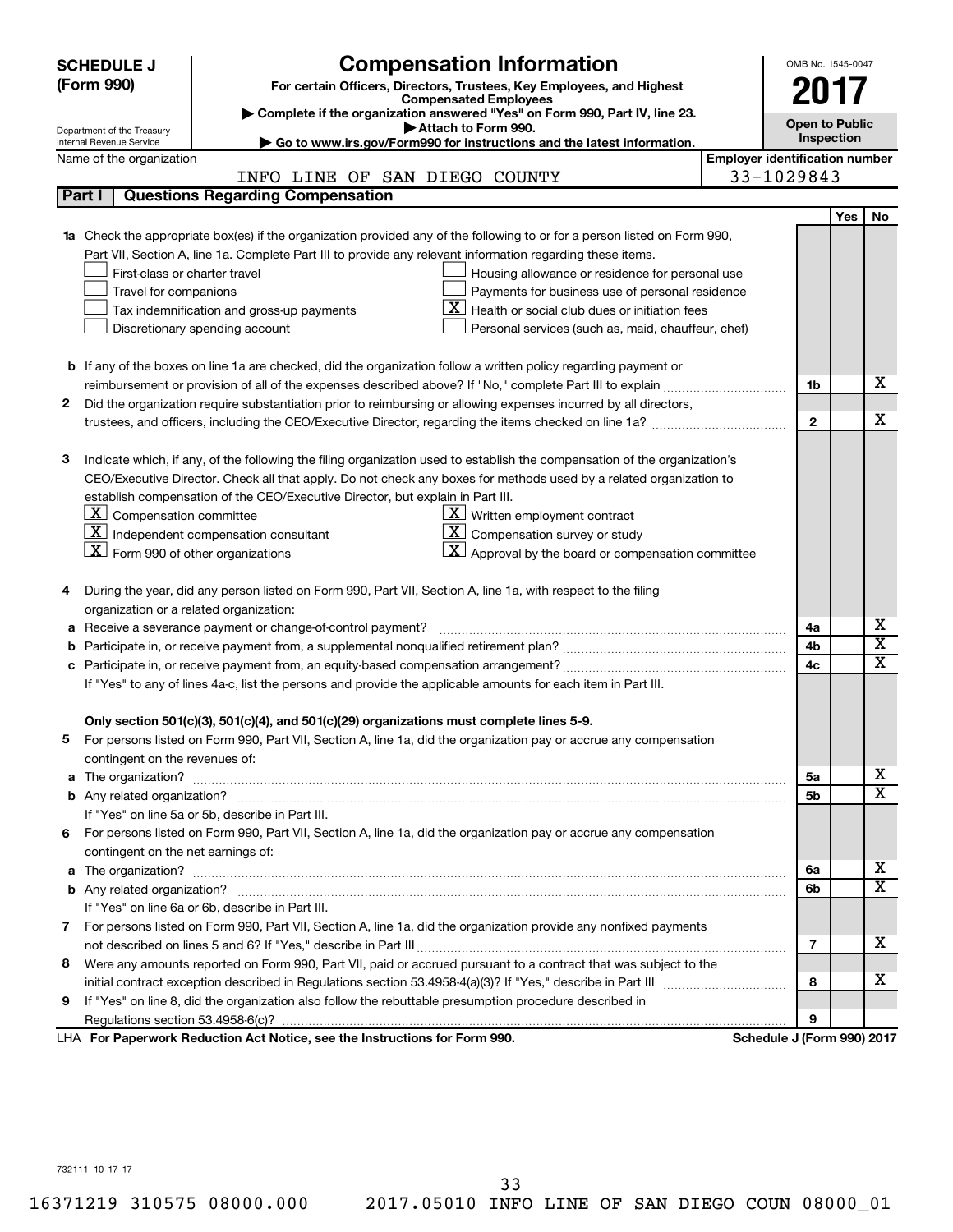| INFO LINE<br>Schedule J (Form 990) 2017                                                                                                                                                                                                                                          |                      | <b>IG MAS</b><br>50                     | <b>ZAMOOD</b><br>EGO                      |                                           | 33-1029843                              |                         |                                                                   | Page 2                                                     |
|----------------------------------------------------------------------------------------------------------------------------------------------------------------------------------------------------------------------------------------------------------------------------------|----------------------|-----------------------------------------|-------------------------------------------|-------------------------------------------|-----------------------------------------|-------------------------|-------------------------------------------------------------------|------------------------------------------------------------|
| Officers, Directors, Trustees, Key Employees, and Highest Compensated Employees. Use duplicate copies if additional space is needed<br>Part II                                                                                                                                   |                      |                                         |                                           |                                           |                                         |                         |                                                                   |                                                            |
| For each individual whose compensation must be reported on Schedule J, report compensation from the organization on row (i) and from related organizations, described in the instructions, on row (ii).<br>Do not list any individuals that aren't listed on Form 990, Part VII. |                      |                                         |                                           |                                           |                                         |                         |                                                                   |                                                            |
| Note: The sum of columns (B)(i)-(iii) for each listed individual must equal the total amount of Form 990, Part VII, Section A, line 1a, applicable column (D) and (E) amounts for that individual.                                                                               |                      |                                         |                                           |                                           |                                         |                         |                                                                   |                                                            |
|                                                                                                                                                                                                                                                                                  |                      | (B) Breakdown of W-2                    |                                           | and/or 1099-MISC compensation             | (C) Retirement and                      | (D) Nontaxable          | Total of columns<br>⊕                                             | (F) Compensation                                           |
| (A) Name and Title                                                                                                                                                                                                                                                               |                      | compensation<br>(i) Base                | compensation<br>(ii) Bonus &<br>incentive | reportable<br>compensation<br>(iii) Other | other deferred<br>compensation          | benefits                | $(\square)(i)$                                                    | reported as deferred<br>on prior Form 990<br>in column (B) |
| PAUL REDFERN<br>(1)                                                                                                                                                                                                                                                              | $\widehat{=}$        | $\overline{55}$<br>141                  | 000,<br>$-15$                             | $\circ$                                   | $\bullet$<br>$\frac{615}{21}$<br>ო      | 676<br>N                | $\overline{420}$<br>182                                           |                                                            |
| PRESIDENT FINANCE<br>VICE                                                                                                                                                                                                                                                        | $\widehat{\equiv}$   | $\dot{\circ}$                           | $\dot{\circ}$                             | $\dot{\circ}$                             | $\overline{\bullet}$                    | $\dot{\circ}$           | $\overline{\phantom{0}}$                                          |                                                            |
| <b>JOHN OHANIAN</b><br>$\frac{2}{2}$                                                                                                                                                                                                                                             | $\widehat{=}$        | 044.<br>253                             | $\overline{000}$<br>$\overline{9}$        | $\overline{\bullet}$                      | $\bullet$<br>667<br>$\overline{15}$     | 270.<br>$\overline{18}$ | 981<br>$\frac{2}{3}$                                              | 6666                                                       |
| CHIEF EXECUTIVE OFFICER                                                                                                                                                                                                                                                          | $\widehat{\epsilon}$ | $\circ$                                 | $\overline{\vphantom{h}}$                 | $\overline{\vphantom{h}}$                 | $\bullet$<br>0                          | $\overline{\bullet}$    | 0                                                                 |                                                            |
| WILLIAM YORK<br>$\binom{3}{3}$                                                                                                                                                                                                                                                   | $\widehat{=}$        | 28.<br>$\infty$<br>$\frac{190}{ }$      | 000.<br>55                                | $\dot{\circ}$                             | $\overline{000}$ .<br>$\overline{24}$   | 911.<br>14<br>1         | 739.<br>264                                                       | $ \dot{\circ} $                                            |
| EXECUTIVE VICE PRESIDENT                                                                                                                                                                                                                                                         | ε                    | 0                                       | $\circ$                                   | $\circ$                                   | $\bullet$<br>$\circ$                    | ٠<br>$\circ$            | ٠<br>0                                                            |                                                            |
| PETER BATTISTEL<br>(4)                                                                                                                                                                                                                                                           | $\widehat{=}$        | 11.<br>ഥ<br>141<br>1                    | $\overline{000}$ .<br>$\overline{0}$      | ြ                                         | 300.<br>$\infty$                        | <b>416.</b><br>4        | 227.<br>$\overline{184}$                                          | $ \cdot $                                                  |
| DIRECTOR OF TECHNOLOGY                                                                                                                                                                                                                                                           | $\widehat{\epsilon}$ | $\overline{\dot{\circ}}$                | $\dot{\circ}$                             | $\dot{\circ}$                             | $\overline{\bullet}$                    | $\dot{\circ}$           |                                                                   |                                                            |
| CAMEY CHRISTENSEN<br>$(5)$                                                                                                                                                                                                                                                       | $\widehat{=}$        | .<br>ما<br>L<br>ന<br>2<br>$\frac{5}{1}$ | $\overline{10}$<br>0<br>ِصا<br>I          | $\overline{\circ}$                        | $-519$<br>r<br>$\overline{\phantom{0}}$ | 700.<br>G               | $\overline{0}$<br>r<br>$\overline{5}$<br>$\overline{\phantom{0}}$ | 。                                                          |
| VP BUSINESS PARTNERSHIP                                                                                                                                                                                                                                                          | €                    | 0                                       | 0                                         | 0                                         | $\circ$                                 | 0                       | 0                                                                 | 10                                                         |
|                                                                                                                                                                                                                                                                                  | $\widehat{=}$        |                                         |                                           |                                           |                                         |                         |                                                                   |                                                            |
|                                                                                                                                                                                                                                                                                  | $\widehat{\epsilon}$ |                                         |                                           |                                           |                                         |                         |                                                                   |                                                            |
|                                                                                                                                                                                                                                                                                  | $\widehat{=}$        |                                         |                                           |                                           |                                         |                         |                                                                   |                                                            |
|                                                                                                                                                                                                                                                                                  | $\widehat{\epsilon}$ |                                         |                                           |                                           |                                         |                         |                                                                   |                                                            |
|                                                                                                                                                                                                                                                                                  | $\widehat{=}$        |                                         |                                           |                                           |                                         |                         |                                                                   |                                                            |
|                                                                                                                                                                                                                                                                                  | $\widehat{=}$        |                                         |                                           |                                           |                                         |                         |                                                                   |                                                            |
|                                                                                                                                                                                                                                                                                  | $\widehat{=}$        |                                         |                                           |                                           |                                         |                         |                                                                   |                                                            |
|                                                                                                                                                                                                                                                                                  | $\widehat{\epsilon}$ |                                         |                                           |                                           |                                         |                         |                                                                   |                                                            |
|                                                                                                                                                                                                                                                                                  | $\widehat{=}$        |                                         |                                           |                                           |                                         |                         |                                                                   |                                                            |
|                                                                                                                                                                                                                                                                                  | $\widehat{\epsilon}$ |                                         |                                           |                                           |                                         |                         |                                                                   |                                                            |
|                                                                                                                                                                                                                                                                                  | $\widehat{=}$        |                                         |                                           |                                           |                                         |                         |                                                                   |                                                            |
|                                                                                                                                                                                                                                                                                  | $\widehat{\epsilon}$ |                                         |                                           |                                           |                                         |                         |                                                                   |                                                            |
|                                                                                                                                                                                                                                                                                  | $\widehat{=}$        |                                         |                                           |                                           |                                         |                         |                                                                   |                                                            |
|                                                                                                                                                                                                                                                                                  | $\widehat{\equiv}$   |                                         |                                           |                                           |                                         |                         |                                                                   |                                                            |
|                                                                                                                                                                                                                                                                                  | $\widehat{=}$        |                                         |                                           |                                           |                                         |                         |                                                                   |                                                            |
|                                                                                                                                                                                                                                                                                  | (ii)                 |                                         |                                           |                                           |                                         |                         |                                                                   |                                                            |
|                                                                                                                                                                                                                                                                                  | $\widehat{=}$        |                                         |                                           |                                           |                                         |                         |                                                                   |                                                            |
|                                                                                                                                                                                                                                                                                  | $\widehat{\equiv}$   |                                         |                                           |                                           |                                         |                         |                                                                   |                                                            |
|                                                                                                                                                                                                                                                                                  | $\widehat{=}$        |                                         |                                           |                                           |                                         |                         |                                                                   |                                                            |
|                                                                                                                                                                                                                                                                                  | €                    |                                         |                                           |                                           |                                         |                         |                                                                   |                                                            |
|                                                                                                                                                                                                                                                                                  | $\widehat{=}$        |                                         |                                           |                                           |                                         |                         |                                                                   |                                                            |
|                                                                                                                                                                                                                                                                                  | ε                    |                                         |                                           |                                           |                                         |                         |                                                                   |                                                            |
|                                                                                                                                                                                                                                                                                  |                      |                                         |                                           |                                           |                                         |                         |                                                                   | Schedule J (Form 990) 2017                                 |

Schedule J (Form 990) 2017 Page

INFO LINE OF SAN DIEGO COUNTY

 $33 - 1029843$ 

34

732112 10-17-17 732112 10-17-17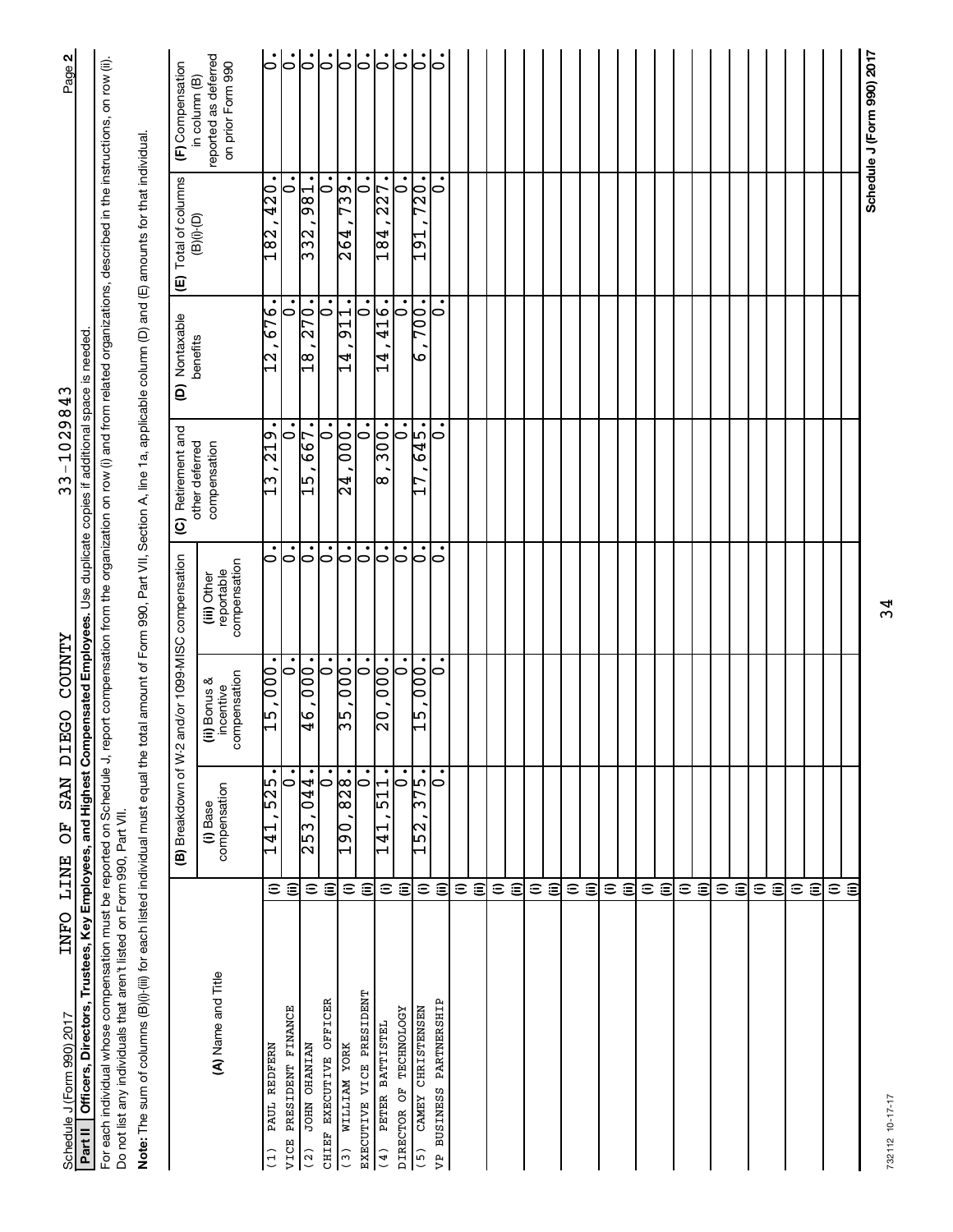| EGO COUNTY<br>E<br><b>NAS</b><br>FO<br>LINE<br><b>TNFO</b><br>Part III Supplemental Information<br>Schedule J (Form 990) 2017                                                                                  | 33-1029843                 | Page 3 |
|----------------------------------------------------------------------------------------------------------------------------------------------------------------------------------------------------------------|----------------------------|--------|
| Provide the information, explanation, or descriptions required for Part I, lines 1a, 1b, 3, 4a, 4b, 4a, 5b, 5a, 5b, 6a, 6b, 7, and 8, and for Part II. Also complete this part for any additional information. |                            |        |
| $1A$ :<br>LINE<br>$\ddot{+}$<br><b>PART</b>                                                                                                                                                                    |                            |        |
| Ą<br><b>AT</b><br>DENT ARE PROVIDED MEMBERSHIP<br>PRESI<br>EXECUTIVE VICE<br>PRESIDENT/CEO AND                                                                                                                 |                            |        |
| PURPOSES.<br><b>BUSINESS</b><br>FOR NETWORKING AND<br>CLUB                                                                                                                                                     |                            |        |
|                                                                                                                                                                                                                |                            |        |
|                                                                                                                                                                                                                |                            |        |
|                                                                                                                                                                                                                |                            |        |
|                                                                                                                                                                                                                |                            |        |
|                                                                                                                                                                                                                |                            |        |
|                                                                                                                                                                                                                |                            |        |
|                                                                                                                                                                                                                |                            |        |
|                                                                                                                                                                                                                |                            |        |
|                                                                                                                                                                                                                |                            |        |
|                                                                                                                                                                                                                |                            |        |
|                                                                                                                                                                                                                |                            |        |
|                                                                                                                                                                                                                |                            |        |
|                                                                                                                                                                                                                |                            |        |
|                                                                                                                                                                                                                |                            |        |
|                                                                                                                                                                                                                |                            |        |
|                                                                                                                                                                                                                |                            |        |
|                                                                                                                                                                                                                | Schedule J (Form 990) 2017 |        |

35

732113 10-17-17 732113 10-17-17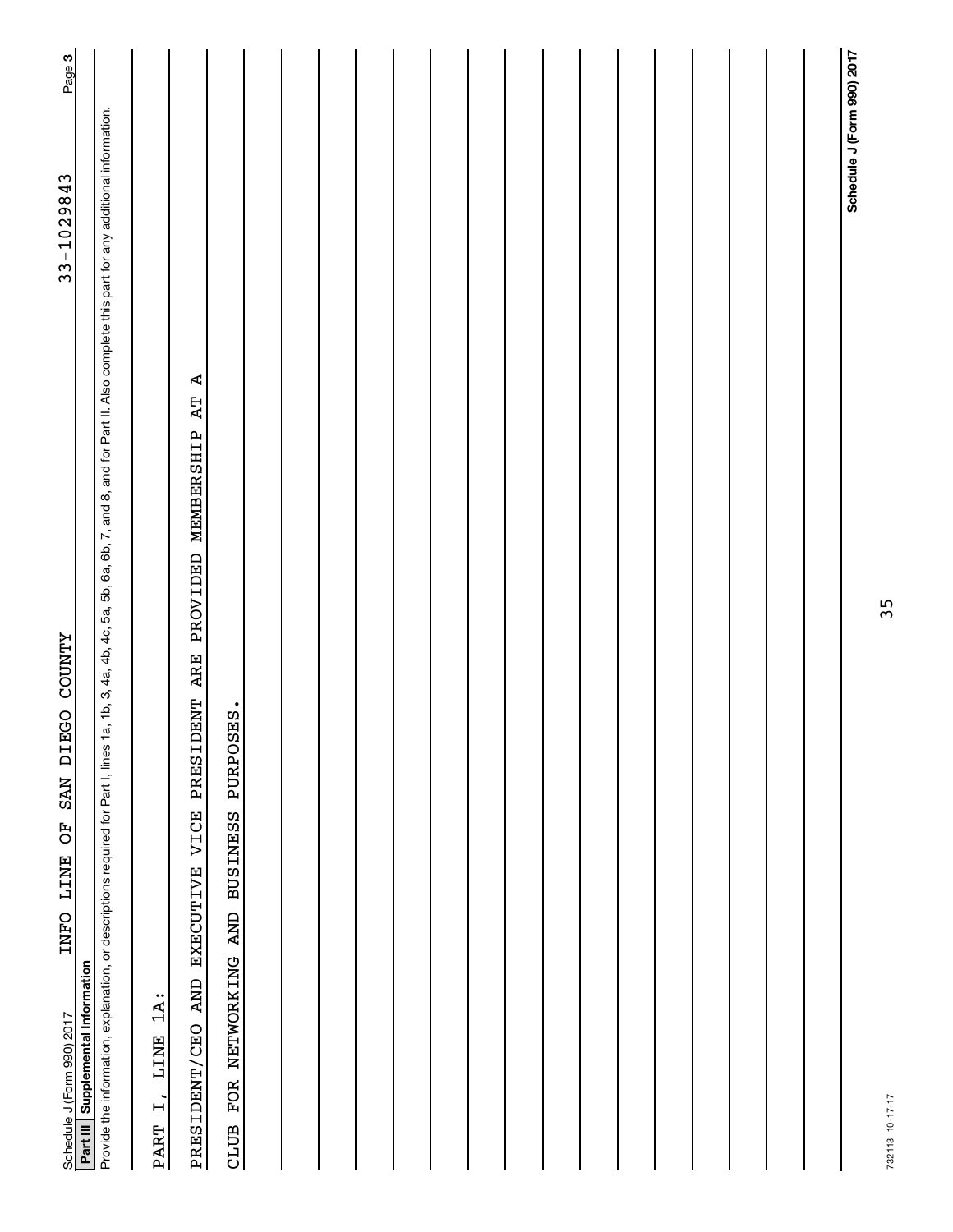**(Form 990 or 990-EZ)**

**Complete to provide information for responses to specific questions on SCHEDULE O Supplemental Information to Form 990 or 990-EZ** <br>(Form 990 or 990-EZ) Complete to provide information for responses to specific questions on

**Form 990 or 990-EZ or to provide any additional information. | Attach to Form 990 or 990-EZ. | Go to www.irs.gov/Form990 for the latest information.**



Department of the Treasury Internal Revenue Service Name of the organization

INFO LINE OF SAN DIEGO COUNTY 33-1029843

**Employer identification number**

FORM 990, PART III, LINE 4A, PROGRAM SERVICE ACCOMPLISHMENTS:

STAFF MATCH CLIENT'S NEEDS WITH AVAILABLE COMMUNITY RESOURCES AND WORK

WITH CLIENT AND 2-1-1'S COMMUNITY PARTNERS TO ENSURE CLIENTS RECEIVES

THE SUPPORT NECESSARY TO MEET THEIR NEEDS TO IMPROVE THEIR QUALITY OF

LIFE. FOR LOCAL NONPROFITS, COMMUNITY-BASED AGENCIES AND GOVERNMENTAL

ENTITIES, 2-1-1 ALLEVIATES ADMINISTRATIVE BURDENS AND INCREASES

EFFICIENCIES AND CAN REDUCE COSTS ASSOCIATED WITH MANAGING INFORMATION

AND REFERRAL SERVICES, ALLOWING AFFILIATED ORGANIZATIONS TO FOCUS ON

SERVING, RATHER THAN FINDING CLIENTS. IN ADDITION, 2-1-1 IS A TRUSTED

DATA PROVIDER TO HELP LOCAL GOVERNMENT, BUSINESS AND NONPROFIT LEADERS

MAKE INFORMED FUNDING AND PLANNING DECISIONS.

2-1-1 PROGRAMS AND SERVICES, INCLUDING FOLLOWING HIGHLIGHTS: HEALTH NAVIGATION: 2-1-1'S HEALTH NAVIGATION PROGRAM SERVES AS A SINGLE ACCESS POINT FOR CARE COORDINATION FOR SAN DIEGANS IN NEED OF SUPPORT AND ADVOCACY. 2-1-1 HEALTH NAVIGATORS ADDRESS SOCIAL DETERMINANTS OF HEALTH(SDOH) BY CONNECTING, EMPOWERING AND EDUCATING CLIENTS WITH HEALTH NEEDS. THIS PROGRAM IS SPECIFIC TO THOSE EXPERIENCING ISSUES IN ACCESSING CARE AND/OR MANAGING COMPLEX HEALTH NEEDS AND CONDITIONS. USING HEALTH COACHING AND MOTIVATIONAL INTERVIEWING, 2-1-1 HEALTH NAVIGATORS CREATE GOALS AND CARE PLANS WHICH COULD INCLUDE ESTABLISHING A MEDICAL HOME, ACCESSING PRESCRIPTION ASSISTANCE PROGRAMS, PROGRAM ENROLLMENT ASSISTANCE, AND ACCESSING RESOURCES THROUGH 2-1-1'S DATABASE. HEALTH NAVIGATORS FOLLOW UP WITH CLIENTS OVER A PERIOD OF SEVERAL WEEKS OR MONTHS TO ENSURE ACCESS TO SERVICES.

732211 09-07-17 LHA For Paperwork Reduction Act Notice, see the Instructions for Form 990 or 990-EZ. Schedule O (Form 990 or 990-EZ) (2017)

16371219 310575 08000.000 2017.05010 INFO LINE OF SAN DIEGO COUN 08000\_01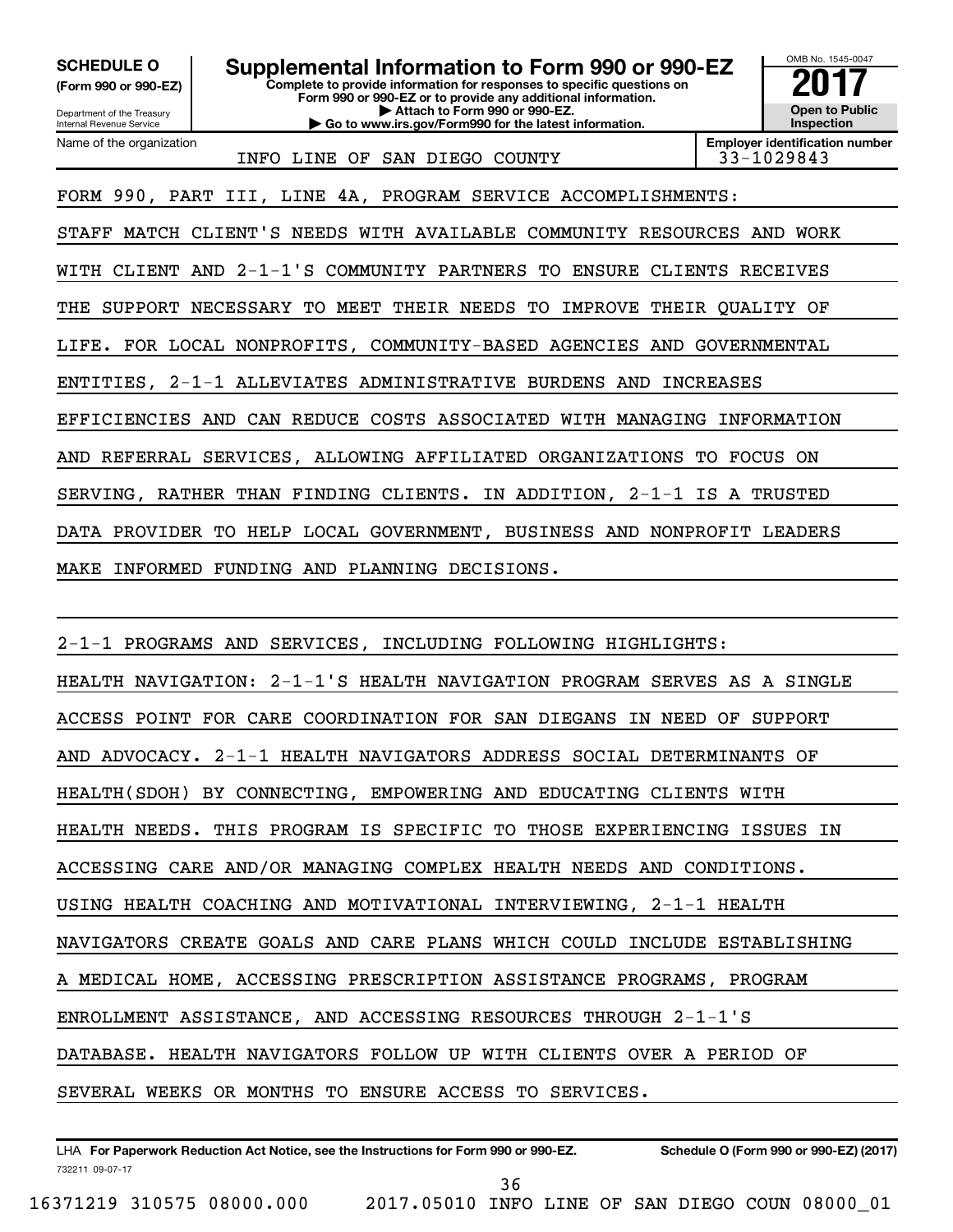| Schedule O (Form 990 or 990-EZ) (2017)                                  | Page 2                                              |
|-------------------------------------------------------------------------|-----------------------------------------------------|
| Name of the organization<br>INFO LINE OF SAN DIEGO COUNTY               | <b>Employer identification number</b><br>33-1029843 |
| MILITARY AND VETERANS PROGRAM: 2-1-1 SAN DIEGO'S MILITARY AND VETERANS  |                                                     |
| PROGRAM PROVIDES SUPPORT AND STREAMLINED SERVICES TO MILITARY MEMBERS,  |                                                     |
| VETERANS AND THEIR LOVED ONES TO FACILITATE ACCESS TO CRITICAL SERVICES |                                                     |
| IN THE COMMUNITY TO ENSURE THEY ARE BUILDING STRONG AND SUSTAINABLE     |                                                     |
| LIVES. THE PROGRAM PROVIDES IN-DEPTH NAVIGATION TO HELP FAMILIES        |                                                     |
| OVERCOME BARRIERS AND ACCESS CRITICAL BEHAVIORAL HEALTH, FINANCIAL,     |                                                     |
| COMMUNITY AND SPECIALIZED MILITARY AND VETERAN SERVICES. 2-1-1 MILITARY |                                                     |
| AND VETERAN PROGRAM STAFF HAVE BEEN IN THE MILITARY AND UNDERSTAND THE  |                                                     |
| RIGORS OF MILITARY AND MILITARY FAMILY LIFE, THEY PROVIDE PEER-TO PEER  |                                                     |
| MENTAL HEALTH PREVENTION AND EARLY INTERVENTION SERVICES TO CLIENTS.    |                                                     |
| DISASTER RESPONSE: WORKING CLOSELY WITH THE COUNTY OF SAN DIEGO OFFICE  |                                                     |
| OF EMERGENCY SERVICES AND MANY LOCAL MUNICIPALITIES AND FIRST           |                                                     |
| REPONDERS, 2-1-1 PROVIDES PUBLIC INFORMATION TO THE COMMUNITY DURING    |                                                     |
| DISASTER AND EMERGENCY RESPONSE. BY LEVERAGING THE 2-1-1 DIALING CODE,  |                                                     |
| WE PROVIDE RUMOR CONTROL, TREND REPORTING AND INVALUABLE DATA           |                                                     |
| COLLECTION AND REPORTING TO THE COUNTY, REPORT ON COMMUNITY UNMET       |                                                     |
| NEEDS, AND ACT AS THE CENTRAL COMMUNICATIONS POINT FOR OTHER COMMUNITY  |                                                     |
| AGENCIES AND NON-GOVERNMENTAL ORGANIZATIONS.                            |                                                     |
| IN-REACH AND EDUCATION: 2-1-1 SAN DIEGO ELIMINATES PHYSICAL,            |                                                     |
| LINGUISTIC, AND DIGITAL BARRIERS, AND CONNECTS WITH THOUSANDS OF        |                                                     |
| CLIENTS EACH DAY. WE LEVERAGE OUR ABILITY TO REACH A LARGE NUMBER OF    |                                                     |
| INDIVIDUALS TO CONDUCT TARGETED OUTREACH AND EDUCATION CAMPAIGNS ABOUT  |                                                     |
| FREE OR LOW-COST PROGRAMS THAT MAY POTENTIALLY BENEFIT CLIENTS. 2-1-1   |                                                     |
| HAS COORDINATED, IMPLEMENTED AND PROVIDED IN-REACH AND EDUCATION        |                                                     |
| ACTIVITIES TARGETING LOW-INCOME FAMILIES IN SAN DIEGO FOR A NUMBER OF   |                                                     |
| PROGRAMS.                                                               |                                                     |
| THE PROGRAMS INCLUDE SAN DIEGO GAS & ELECTRIC CARE OUTREACH AND         |                                                     |
| ENROLLMENT, CAL EITC OUTREACH AND EDUCATION; CALFRESH - OUTREACH,       |                                                     |
| 732212 09-07-17<br>37                                                   | Schedule O (Form 990 or 990-EZ) (2017)              |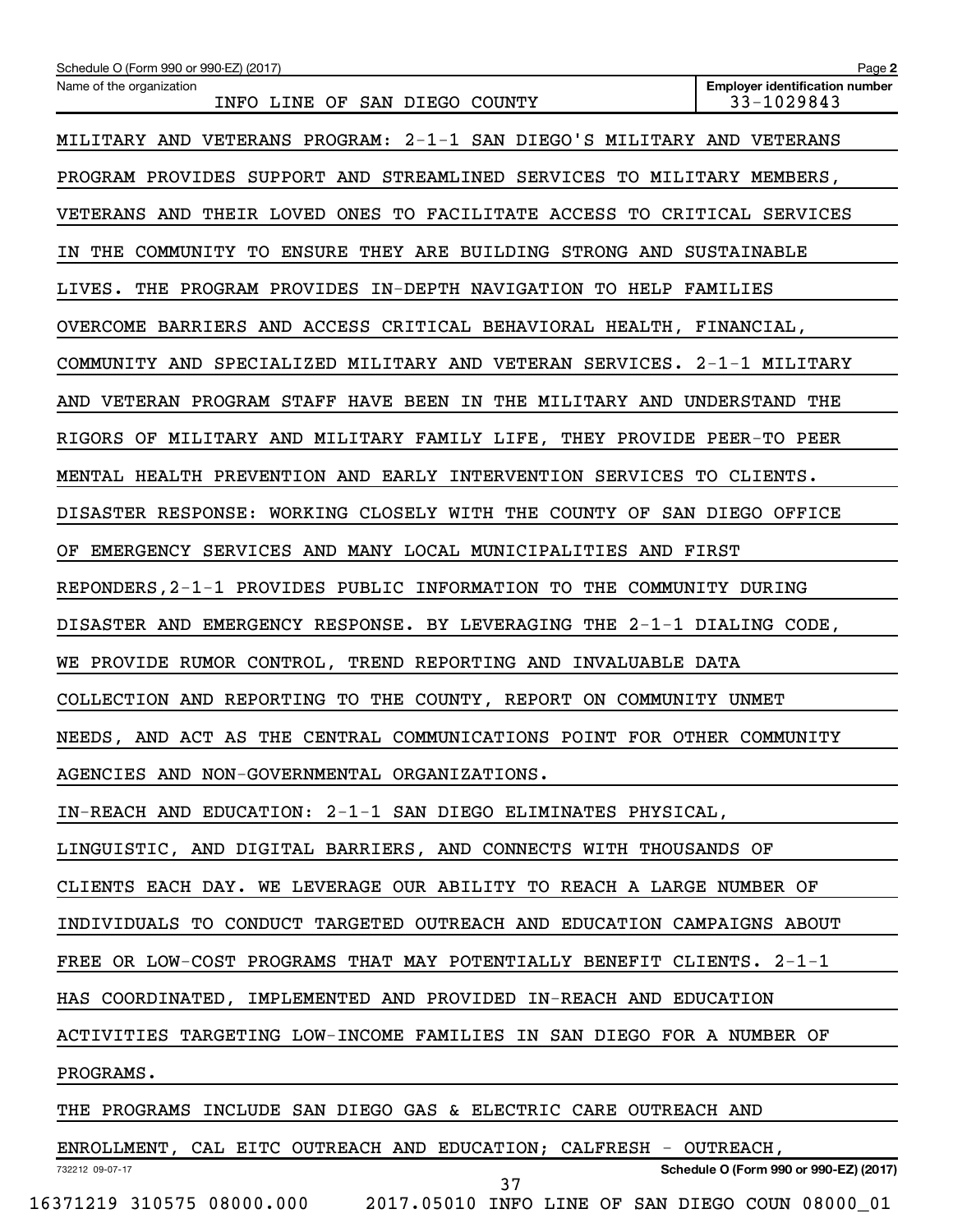| Schedule O (Form 990 or 990-EZ) (2017) | Page |
|----------------------------------------|------|
|                                        |      |

Name of the organization

INFO LINE OF SAN DIEGO COUNTY 33-1029843

**2 Employer identification number**

EDUCATE, PRE-SCREEN & EMPOWER; AND MEDI-CAL OUTREACH, EDUCATION AND

RECERTIFICATION.

FORM 990, PART VI, SECTION B, LINE 11B:

2-1-1'S FINANCE COMMITTEE REVIEWS THE FORM 990 AT THEIR MONTHLY MEETING AND APPROVES IT FOR FILING. THE BOARD OF DIRECTORS IS NOTIFIED BY THE FINANCE COMMITTEE CHAIR AT THE FOLLOWING BOARD MEETING.

FORM 990, PART VI, SECTION B, LINE 12C:

THE CEO MEETS WITH EACH MEMBER ANNUALLY AND ANY CONFLICTS OR POTENTIAL

CONFLICTS ARE DISCUSSED AT THAT TIME.

FORM 990, PART VI, SECTION B, LINE 15:

COMPENSATION FOR THE CEO IS RESEARCHED, BY USING ANNUAL SURVEYS AND

ESTABLISHED BY THE BOARD EXECUTIVE COMMITTEE. THE CEO IS PROVIDED WITH AN

ANNUAL PERFORMANCE REVIEW TO DETERMINE IF A MERIT INCREASE IS WARRANTED.

THE BOARD EXECUTIVE COMMITTEE DECIDES THE FINAL SALARY FOR THE CEO.

FORM 990, PART VI, SECTION C, LINE 19:

THE ORGANIZATION'S 990 AND FINANCIALS ARE POSTED ON THE 2-1-1 WEBSITE. THE ORGANIZATION'S GOVERNING DOCUMENTS, CONFLICT OF INTEREST AND FORM 1023 ARE

AVAILABLE UPON REQUEST.

732212 09-07-17

**Schedule O (Form 990 or 990-EZ) (2017)**

16371219 310575 08000.000 2017.05010 INFO LINE OF SAN DIEGO COUN 08000\_01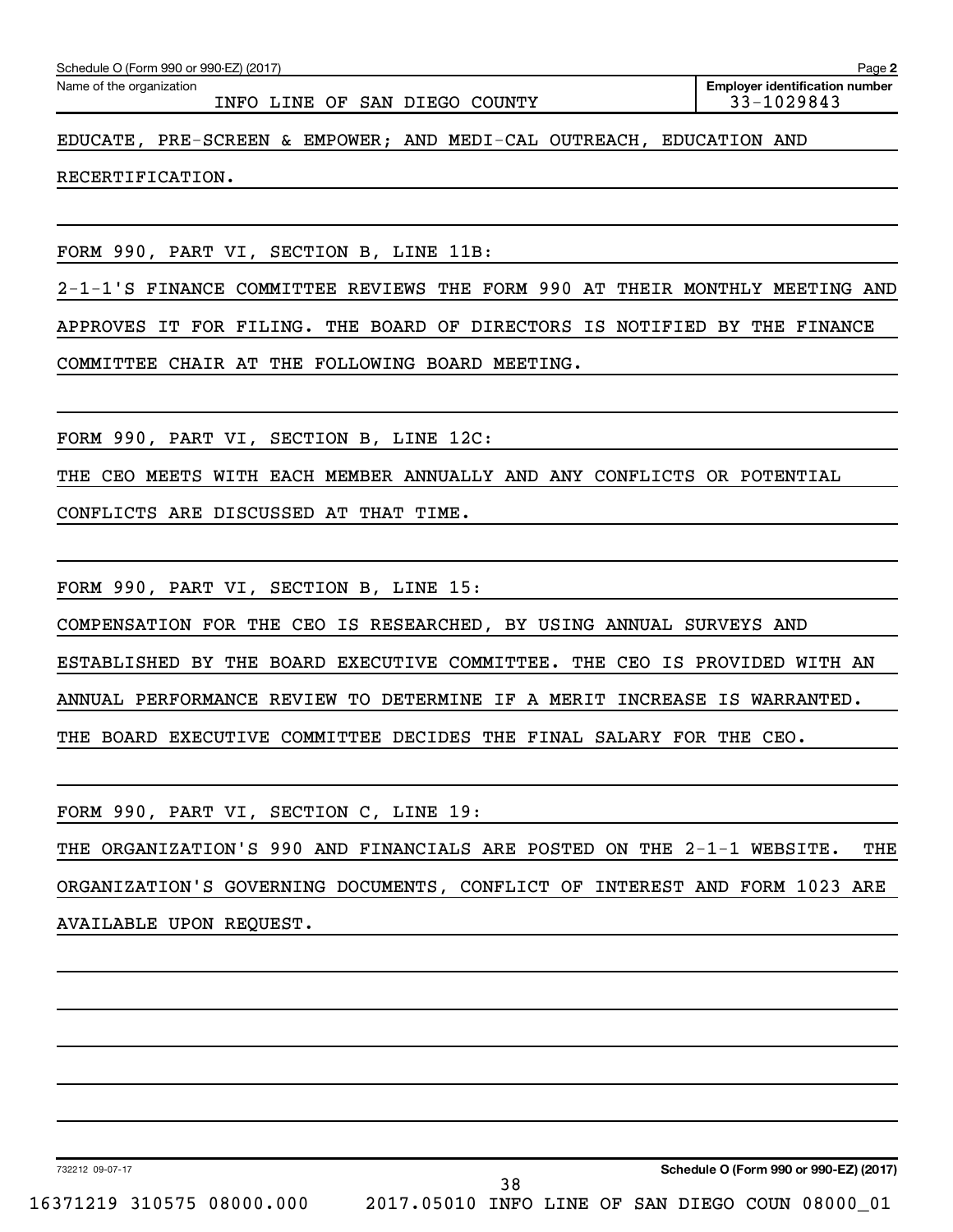| <b>SCHEDULER</b><br>(Form 990)                                                                                                                                                                                                       | Complete if the organization answered "Yes" on Form 990, Part IV, line 33, 34, 35b, 36, or 37.<br>Related Organizations and Unrelated Partnerships |                                                              |                                                  |                                                                              |                                                                            | OMB No. 1545-0047<br><b>201</b>                                        |
|--------------------------------------------------------------------------------------------------------------------------------------------------------------------------------------------------------------------------------------|----------------------------------------------------------------------------------------------------------------------------------------------------|--------------------------------------------------------------|--------------------------------------------------|------------------------------------------------------------------------------|----------------------------------------------------------------------------|------------------------------------------------------------------------|
| Department of the Treasury<br>Internal Revenue Service                                                                                                                                                                               | ▶ Go to www.irs.gov/Form990 for instructions and the latest information.                                                                           | Attach to Form 990.                                          |                                                  |                                                                              |                                                                            | Open to Public<br>Inspection                                           |
| FO<br><b>LINE</b><br><b>TNFO</b><br>Name of the organization                                                                                                                                                                         | <b>COUNTY</b><br>DEEGO<br><b>NAS</b>                                                                                                               |                                                              |                                                  |                                                                              | Employer identification number<br>33-1029843                               |                                                                        |
| Identification of Disregarded Entities. Complete if the organization answered "Yes" on Form 990, Part IV, line 33.<br>Part I                                                                                                         |                                                                                                                                                    |                                                              |                                                  |                                                                              |                                                                            |                                                                        |
| Name, address, and EIN (if applicable)<br>of disregarded entity<br>ම                                                                                                                                                                 | Primary activity<br>$\widehat{\mathbf{e}}$                                                                                                         | Legal domicile (state or<br>foreign country)<br>$\mathbf{c}$ | Total income<br>$\widehat{\mathbf{c}}$           | End-of-year assets<br>$\mathbf{e}$                                           |                                                                            | Direct controlling<br>entity<br>$\boldsymbol{\epsilon}$                |
|                                                                                                                                                                                                                                      |                                                                                                                                                    |                                                              |                                                  |                                                                              |                                                                            |                                                                        |
|                                                                                                                                                                                                                                      |                                                                                                                                                    |                                                              |                                                  |                                                                              |                                                                            |                                                                        |
|                                                                                                                                                                                                                                      |                                                                                                                                                    |                                                              |                                                  |                                                                              |                                                                            |                                                                        |
|                                                                                                                                                                                                                                      |                                                                                                                                                    |                                                              |                                                  |                                                                              |                                                                            |                                                                        |
| <b>Identification of Related Tax-Exempt Organizations.</b> Complete if the organization answered "Yes" on Form 990, Part IV, line 34, because it had one or more related tax-exempt<br>organizations during the tax year.<br>Part II |                                                                                                                                                    |                                                              |                                                  |                                                                              |                                                                            |                                                                        |
| Name, address, and EIN<br>of related organization<br>$\widehat{\mathbf{e}}$                                                                                                                                                          | Primary activity<br>$\widehat{\mathbf{e}}$                                                                                                         | Legal domicile (state or<br>foreign country)<br>$\mathbf{c}$ | Exempt Code<br>section<br>$\widehat{\mathbf{c}}$ | status (if section<br>Public charity<br>501(c)(3))<br>$\widehat{\mathbf{e}}$ | Direct controlling<br>entity<br>$\epsilon$                                 | Section $\mathbf{S}^{12}$ (b)(13)<br>ş<br>controlled<br>entity?<br>Yes |
| 46-3270349<br>$\mathsf I$<br><b>EXCHANGE</b><br>INFORMATION<br>92123<br>3860 CALLE FORTUNADA<br>ය<br>COMMUNITY<br>SAN DIEGO                                                                                                          | SUPPORT INFORMATION<br><b>EXCHANGE</b>                                                                                                             | CALIFORNIA                                                   | 501(C)(3)                                        | 퓞                                                                            | DIEGO COUNTY DBA<br><b>SAN</b><br>SAN DIEGO<br>INFO LINE OF<br>$2 - 1 - 1$ | X                                                                      |
|                                                                                                                                                                                                                                      |                                                                                                                                                    |                                                              |                                                  |                                                                              |                                                                            |                                                                        |
|                                                                                                                                                                                                                                      |                                                                                                                                                    |                                                              |                                                  |                                                                              |                                                                            |                                                                        |
|                                                                                                                                                                                                                                      |                                                                                                                                                    |                                                              |                                                  |                                                                              |                                                                            |                                                                        |
| For Paperwork Reduction Act Notice, see the Instructions for Form 990.                                                                                                                                                               |                                                                                                                                                    |                                                              |                                                  |                                                                              |                                                                            | Schedule R (Form 990) 2017                                             |

732161 09-11-17 732161 09-11-17 LHA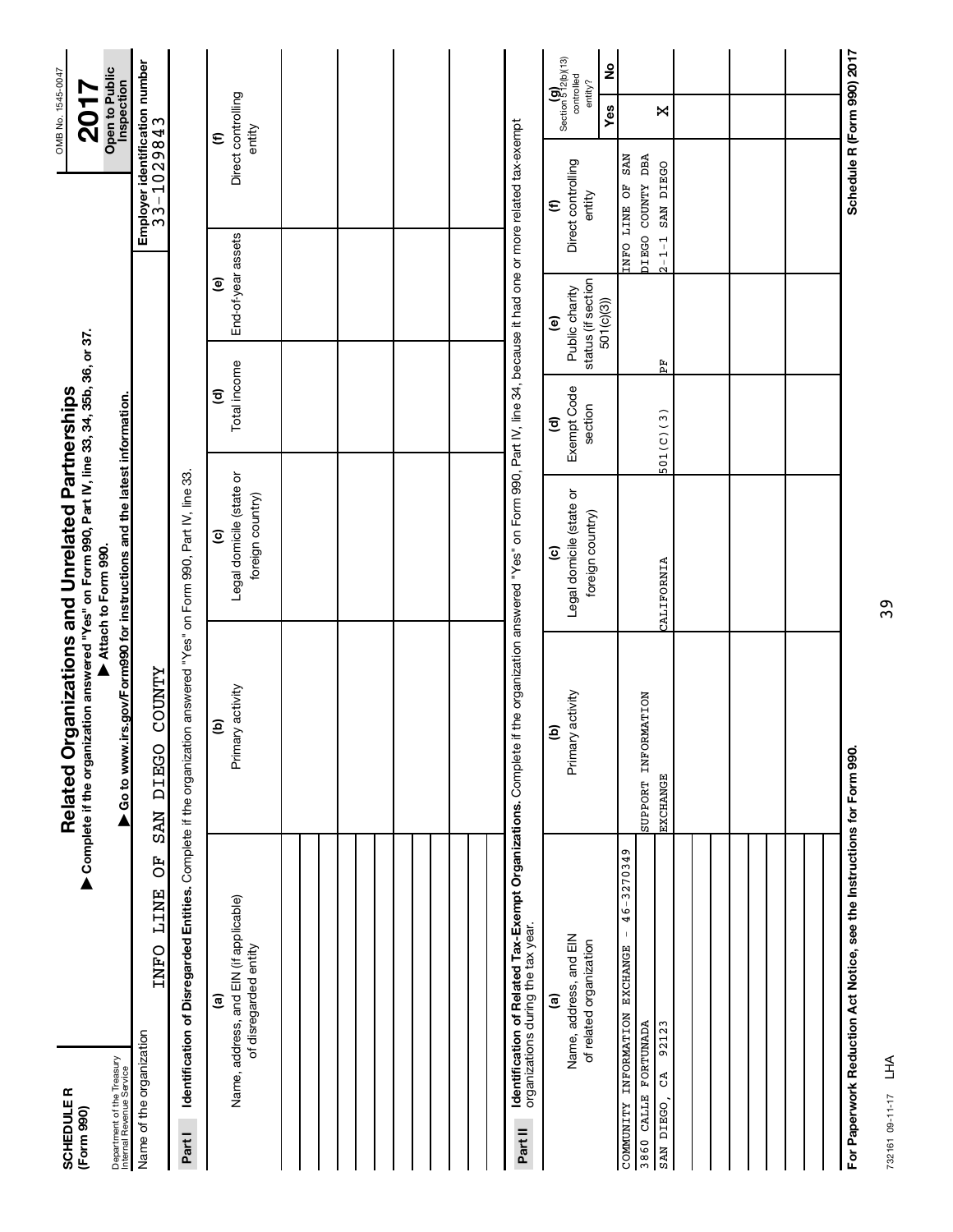| Ξ                                                                                                                                                                                                                                                                                           |                                                                                                                                                                                                                                                                                                                                                  |     |  |                                                                                                                                                                                                                                                                                 |                                                                                                                                                                                                                                                                                                                                                                                                                                                     |                                 |  |                            |
|---------------------------------------------------------------------------------------------------------------------------------------------------------------------------------------------------------------------------------------------------------------------------------------------|--------------------------------------------------------------------------------------------------------------------------------------------------------------------------------------------------------------------------------------------------------------------------------------------------------------------------------------------------|-----|--|---------------------------------------------------------------------------------------------------------------------------------------------------------------------------------------------------------------------------------------------------------------------------------|-----------------------------------------------------------------------------------------------------------------------------------------------------------------------------------------------------------------------------------------------------------------------------------------------------------------------------------------------------------------------------------------------------------------------------------------------------|---------------------------------|--|----------------------------|
| YesNo<br>э                                                                                                                                                                                                                                                                                  |                                                                                                                                                                                                                                                                                                                                                  |     |  | Ξ                                                                                                                                                                                                                                                                               |                                                                                                                                                                                                                                                                                                                                                                                                                                                     |                                 |  | Schedule R (Form 990) 2017 |
| Code V-UBI<br>Ξ                                                                                                                                                                                                                                                                             |                                                                                                                                                                                                                                                                                                                                                  |     |  | Share of<br>$\widehat{\mathbf{e}}$                                                                                                                                                                                                                                              |                                                                                                                                                                                                                                                                                                                                                                                                                                                     |                                 |  |                            |
| $\frac{6}{5}$                                                                                                                                                                                                                                                                               |                                                                                                                                                                                                                                                                                                                                                  |     |  |                                                                                                                                                                                                                                                                                 |                                                                                                                                                                                                                                                                                                                                                                                                                                                     |                                 |  |                            |
|                                                                                                                                                                                                                                                                                             |                                                                                                                                                                                                                                                                                                                                                  |     |  | $\bm{\epsilon}$                                                                                                                                                                                                                                                                 |                                                                                                                                                                                                                                                                                                                                                                                                                                                     |                                 |  |                            |
|                                                                                                                                                                                                                                                                                             |                                                                                                                                                                                                                                                                                                                                                  |     |  |                                                                                                                                                                                                                                                                                 |                                                                                                                                                                                                                                                                                                                                                                                                                                                     |                                 |  |                            |
|                                                                                                                                                                                                                                                                                             |                                                                                                                                                                                                                                                                                                                                                  |     |  |                                                                                                                                                                                                                                                                                 |                                                                                                                                                                                                                                                                                                                                                                                                                                                     |                                 |  |                            |
| $\bm{\epsilon}$                                                                                                                                                                                                                                                                             |                                                                                                                                                                                                                                                                                                                                                  |     |  |                                                                                                                                                                                                                                                                                 |                                                                                                                                                                                                                                                                                                                                                                                                                                                     |                                 |  |                            |
|                                                                                                                                                                                                                                                                                             |                                                                                                                                                                                                                                                                                                                                                  |     |  |                                                                                                                                                                                                                                                                                 |                                                                                                                                                                                                                                                                                                                                                                                                                                                     |                                 |  |                            |
|                                                                                                                                                                                                                                                                                             |                                                                                                                                                                                                                                                                                                                                                  |     |  | $\widehat{\mathbf{c}}$                                                                                                                                                                                                                                                          |                                                                                                                                                                                                                                                                                                                                                                                                                                                     |                                 |  |                            |
| ම                                                                                                                                                                                                                                                                                           |                                                                                                                                                                                                                                                                                                                                                  |     |  |                                                                                                                                                                                                                                                                                 |                                                                                                                                                                                                                                                                                                                                                                                                                                                     |                                 |  | $\overline{0}$             |
|                                                                                                                                                                                                                                                                                             |                                                                                                                                                                                                                                                                                                                                                  |     |  | $\widehat{\mathbf{c}}$                                                                                                                                                                                                                                                          |                                                                                                                                                                                                                                                                                                                                                                                                                                                     |                                 |  |                            |
| entity<br>$\widehat{\mathbf{c}}$                                                                                                                                                                                                                                                            |                                                                                                                                                                                                                                                                                                                                                  |     |  | ව                                                                                                                                                                                                                                                                               |                                                                                                                                                                                                                                                                                                                                                                                                                                                     |                                 |  |                            |
| Legal<br>domicile<br>(state or<br>foreign<br>country)<br>$\widehat{\mathbf{c}}$                                                                                                                                                                                                             |                                                                                                                                                                                                                                                                                                                                                  |     |  |                                                                                                                                                                                                                                                                                 |                                                                                                                                                                                                                                                                                                                                                                                                                                                     |                                 |  |                            |
| Primary activity<br>ê                                                                                                                                                                                                                                                                       |                                                                                                                                                                                                                                                                                                                                                  |     |  |                                                                                                                                                                                                                                                                                 |                                                                                                                                                                                                                                                                                                                                                                                                                                                     |                                 |  |                            |
| Name, address, and EIN<br>of related organization<br>$\widehat{\mathbf{e}}$                                                                                                                                                                                                                 |                                                                                                                                                                                                                                                                                                                                                  |     |  | $\widehat{\mathbf{e}}$                                                                                                                                                                                                                                                          |                                                                                                                                                                                                                                                                                                                                                                                                                                                     |                                 |  | 732162 09-11-17            |
| Page 2<br>I <b>dentification of Related Organizations Taxable as a Partnership.</b> Complete if the organization answered "Yes" on Form 990, Part IV, line 34, because it had one or more related<br>organizations treated as a partnership durin<br>Schedule R (Form 990) 2017<br>Part III | General or Percentage<br>managing<br>partner? Ownership<br>amount in box<br>20 of Schedule<br>K-1 (Form 1065)<br>Disproportionate<br>allocations?<br>ε<br>end-of-year<br>assets<br>Share of<br>ම<br>Share of total<br>income<br>Predominant income<br>(related, unrelated,<br>excluded from tax under<br>sections 512-514)<br>Direct controlling | Yes |  | on or Trust. Complete if the organization answered "Yes" on Form 990, Part IV, line 34, because it had one or more related<br>Identification of Related Organizations Taxable as a Corporati<br>organizations treated as a corporation or trust during the tax year.<br>Part IV | $\begin{array}{c} \textbf{(i)}\\ \text{Section}\\ 512 \text{(b)(13)}\\ \text{continued}\\ \text{continued}\\ \text{continued}\\ \text{entity?} \end{array}$<br>Percentage<br>end-of-year<br>assets<br>Share of total<br>income<br>Type of entity<br>(C corp, S corp,<br>or trust)<br>$\widehat{\mathbf{e}}$<br>Direct controlling<br>entity<br>Legal domicile<br>(state or<br>Primary activity<br>Name, address, and EIN<br>of related organization | 2<br>Yes<br>foreign<br>country) |  |                            |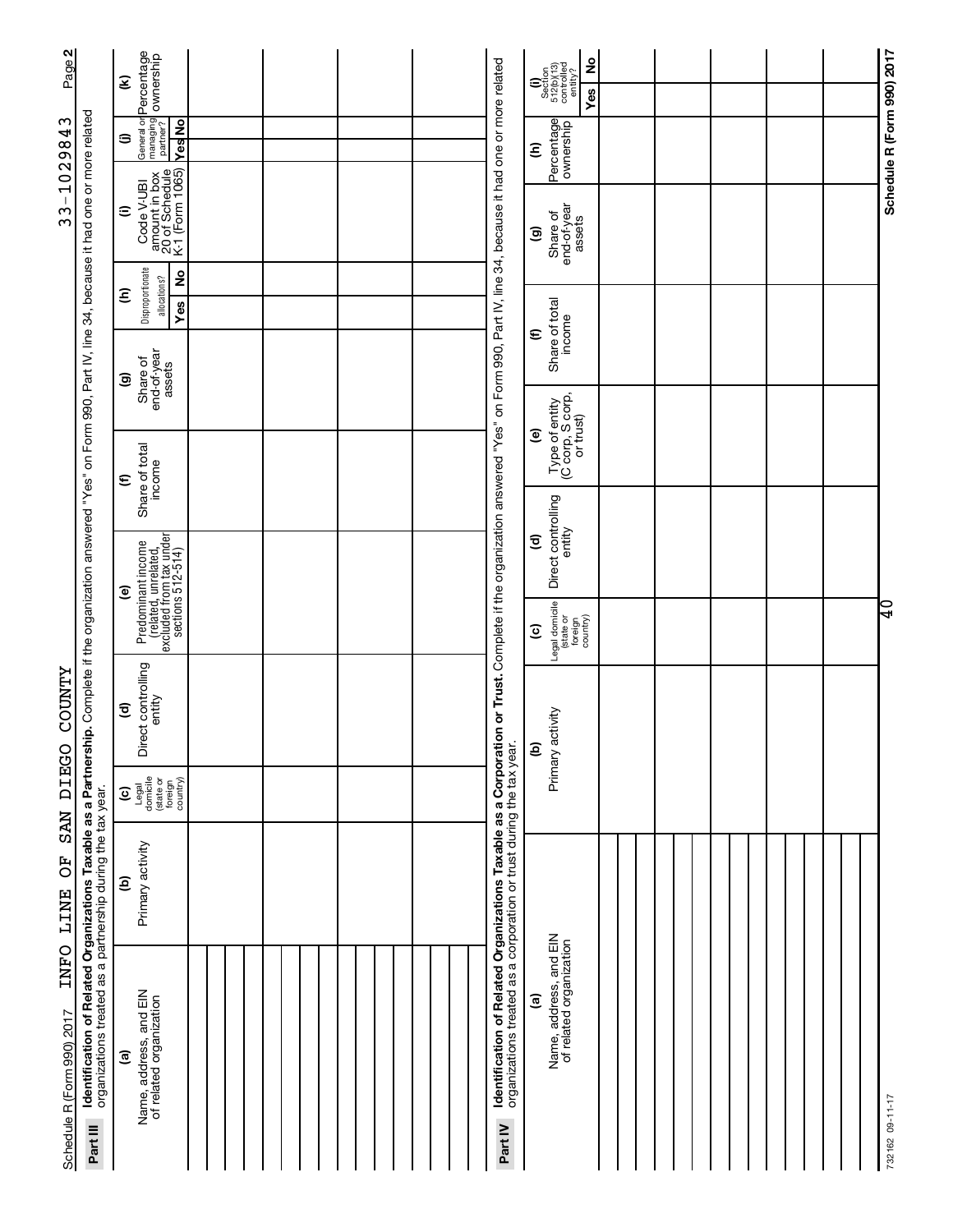ကု|

Part V Transactions With Related Organizations. Complete if the organization answered "Yes" on Form 990, Part IV, line 34, 35b, or 36. Complete if the organization answered "Yes" on Form 990, Part IV, line 34, 35b, or 36. **Part V Transactions With Related Organizations.** 

| Note: Complete line 1 if any entity is listed in Parts II, III, or IV of this schedule.                                                                                                           |                                |                                                                            |                                            |                                 | Yes | ş     |
|---------------------------------------------------------------------------------------------------------------------------------------------------------------------------------------------------|--------------------------------|----------------------------------------------------------------------------|--------------------------------------------|---------------------------------|-----|-------|
| During the tax year, did the organization engage in any of the following                                                                                                                          |                                | transactions with one or more related organizations listed in Parts II-IV? |                                            |                                 |     |       |
| Receipt of (i) interest, (ii) annuities, (iii) royalties, or (iv) rent from a controlled entity<br>Ø                                                                                              |                                |                                                                            |                                            | $\frac{1}{2}$                   |     | K     |
| Gift, grant, or capital contribution to related organization(s)<br>ء                                                                                                                              |                                |                                                                            |                                            | 윾                               | ×   |       |
| Gift, grant, or capital contribution from related organization(s)<br>ပ                                                                                                                            |                                |                                                                            |                                            | $\frac{1}{2}$                   |     |       |
| Ō                                                                                                                                                                                                 |                                |                                                                            |                                            | $\overline{c}$                  |     | x x   |
| Loans or loan guarantees to or for related organization(s)                                                                                                                                        |                                |                                                                            |                                            |                                 |     |       |
| $\bullet$                                                                                                                                                                                         |                                |                                                                            |                                            | $\overset{\bullet}{\mathbf{r}}$ |     |       |
|                                                                                                                                                                                                   |                                |                                                                            |                                            |                                 |     |       |
| Dividends from related organization(s)                                                                                                                                                            |                                |                                                                            |                                            | ÷                               |     | x x x |
| Sale of assets to related organization(s)<br>ත                                                                                                                                                    |                                |                                                                            |                                            | ە+                              |     |       |
| ᅌ                                                                                                                                                                                                 |                                |                                                                            |                                            | ≑                               |     |       |
| Purchase of assets from related organization(s)                                                                                                                                                   |                                |                                                                            |                                            |                                 |     |       |
| Exchange of assets with related organization(s)                                                                                                                                                   |                                |                                                                            |                                            | Ŧ                               |     |       |
| Lease of facilities, equipment, or other assets to related organization(s)                                                                                                                        |                                |                                                                            |                                            | Ξ                               |     |       |
| Lease of facilities, equipment, or other assets from related organization(s)<br>×                                                                                                                 |                                |                                                                            |                                            | ¥                               |     | X     |
|                                                                                                                                                                                                   |                                |                                                                            |                                            |                                 |     |       |
| Performance of services or membership or fundraising solicitations for                                                                                                                            | related organization(s)        |                                                                            |                                            | $\equiv$                        | ×   |       |
| Performance of services or membership or fundraising solicitations by<br>E                                                                                                                        | related organization(s)        |                                                                            |                                            | $\mathbf{m}$                    |     | ×     |
| Sharing of facilities, equipment, mailing lists, or other assets with related organization(s)<br>c                                                                                                |                                |                                                                            |                                            | ÷                               | X   |       |
| Sharing of paid employees with related organization(s)<br>$\circ$                                                                                                                                 |                                |                                                                            |                                            | ۽                               | ⋈   |       |
|                                                                                                                                                                                                   |                                |                                                                            |                                            |                                 |     |       |
| Reimbursement paid to related organization(s) for expenses<br>$\overline{\mathbf{c}}$                                                                                                             |                                |                                                                            |                                            | $\frac{\mathsf{o}}{\mathsf{r}}$ | ×   |       |
|                                                                                                                                                                                                   |                                |                                                                            |                                            |                                 |     | K     |
| Reimbursement paid by related organization(s) for expenses<br>$\sigma$                                                                                                                            |                                |                                                                            |                                            | $\frac{1}{2}$                   |     |       |
|                                                                                                                                                                                                   |                                |                                                                            |                                            |                                 |     |       |
| Other transfer of cash or property to related organization(s)<br>L                                                                                                                                |                                |                                                                            |                                            | ÷                               |     | ×∣×   |
| Other transfer of cash or property from related organization(s)<br>U)                                                                                                                             |                                |                                                                            |                                            | $\frac{5}{10}$                  |     |       |
| If the answer to any of the above is "Yes," see the instructions for information on who must complete this line, including covered relationships and transaction thresholds.<br>$\mathbf{\Omega}$ |                                |                                                                            |                                            |                                 |     |       |
| Name of related organization<br>$\widehat{\mathbf{e}}$                                                                                                                                            | Transaction<br>type (a-s)<br>ê | Amount involved<br>$\widehat{\mathbf{c}}$                                  | Method of determining amount involved<br>₫ |                                 |     |       |
| <b>EXCHANGE</b><br>INFORMATION<br><b>THE MONDATION</b>                                                                                                                                            | $\mathbf{a}$                   | 65,000.                                                                    | CASH                                       |                                 |     |       |
| ହ                                                                                                                                                                                                 |                                |                                                                            |                                            |                                 |     |       |
| ඔ                                                                                                                                                                                                 |                                |                                                                            |                                            |                                 |     |       |
| $\mathbf{\hat{z}}$                                                                                                                                                                                |                                |                                                                            |                                            |                                 |     |       |
| ම                                                                                                                                                                                                 |                                |                                                                            |                                            |                                 |     |       |
| <u>ତ୍ର</u>                                                                                                                                                                                        |                                |                                                                            |                                            |                                 |     |       |
| 732163 09-11-17                                                                                                                                                                                   | $\mathbf{1}$                   |                                                                            | Schedule R (Form 990) 2017                 |                                 |     |       |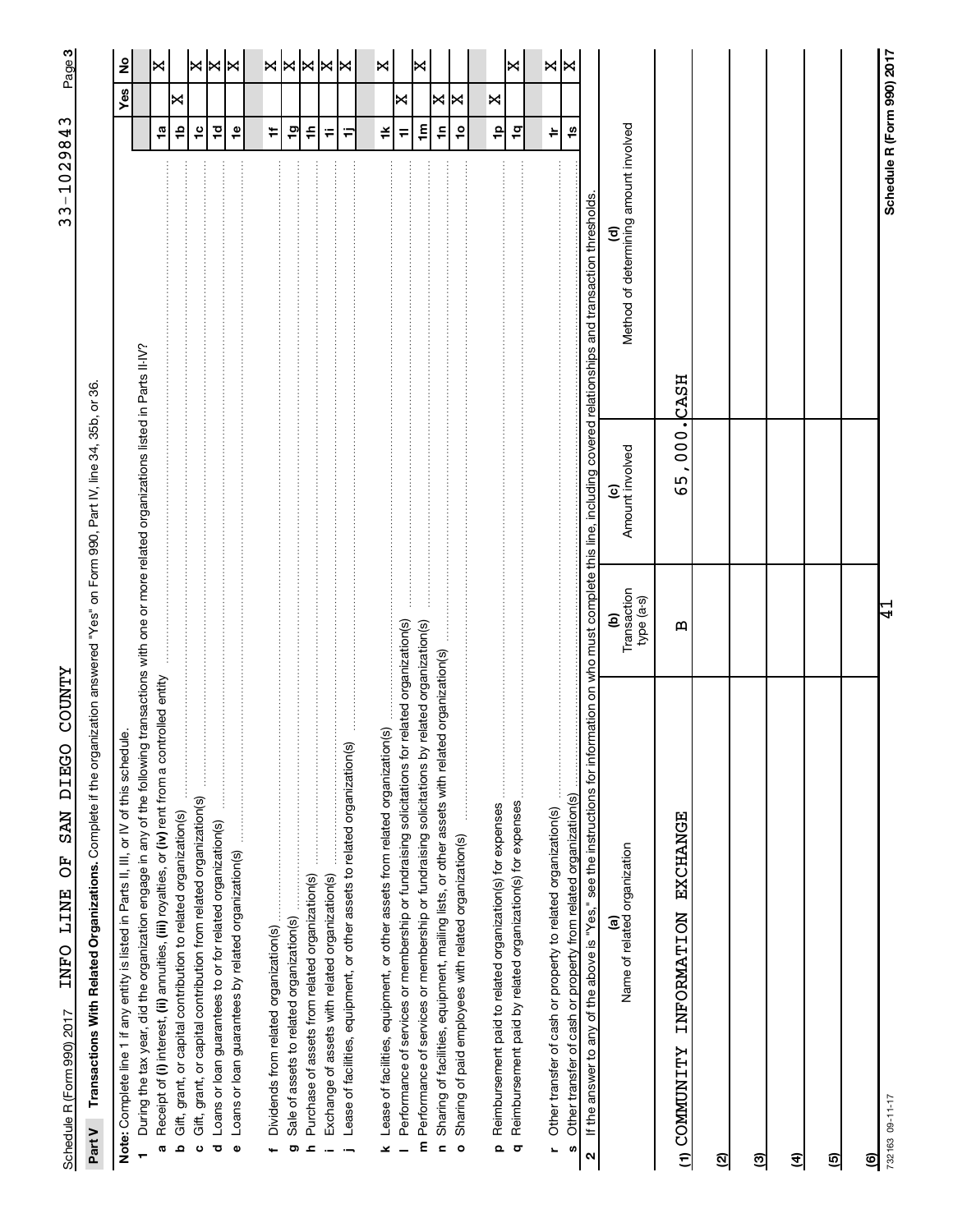| 4<br>Page <sup>1</sup>     |                                                                                                                                        |                                                                                                                                                                                                                                                                                                                          | Ξ                       | General or <mark>Percentage</mark><br>D managing<br>partner? Ownership                                                                                                                                        |  |  |  |  |  |  |  |  |  |  |  |  |  |  |  |  | Schedule R (Form 990) 2017 |
|----------------------------|----------------------------------------------------------------------------------------------------------------------------------------|--------------------------------------------------------------------------------------------------------------------------------------------------------------------------------------------------------------------------------------------------------------------------------------------------------------------------|-------------------------|---------------------------------------------------------------------------------------------------------------------------------------------------------------------------------------------------------------|--|--|--|--|--|--|--|--|--|--|--|--|--|--|--|--|----------------------------|
| S                          |                                                                                                                                        |                                                                                                                                                                                                                                                                                                                          | э                       | <b>Ves</b> No                                                                                                                                                                                                 |  |  |  |  |  |  |  |  |  |  |  |  |  |  |  |  |                            |
| 102984                     |                                                                                                                                        |                                                                                                                                                                                                                                                                                                                          |                         |                                                                                                                                                                                                               |  |  |  |  |  |  |  |  |  |  |  |  |  |  |  |  |                            |
| $3 - 7$                    |                                                                                                                                        |                                                                                                                                                                                                                                                                                                                          | $\widehat{=}$           | $\begin{array}{ l } \hline \text{Code V-UBI} & \text{e} \\ \hline \text{amount in box 20} & \text{m} \\ \hline \text{C} & \text{Sthedule K-1} \\ \hline \text{C} & \text{C} & \text{C} \\ \hline \end{array}$ |  |  |  |  |  |  |  |  |  |  |  |  |  |  |  |  |                            |
|                            |                                                                                                                                        |                                                                                                                                                                                                                                                                                                                          | Ξ                       | Dispropor-<br>tionate<br>allocations?<br><b>Yes</b> No                                                                                                                                                        |  |  |  |  |  |  |  |  |  |  |  |  |  |  |  |  |                            |
|                            |                                                                                                                                        |                                                                                                                                                                                                                                                                                                                          | $\widehat{\mathbf{e}}$  | end-of-year<br>Share of<br>assets                                                                                                                                                                             |  |  |  |  |  |  |  |  |  |  |  |  |  |  |  |  |                            |
|                            |                                                                                                                                        |                                                                                                                                                                                                                                                                                                                          | $\boldsymbol{\epsilon}$ | Share of<br>income<br>total                                                                                                                                                                                   |  |  |  |  |  |  |  |  |  |  |  |  |  |  |  |  |                            |
|                            |                                                                                                                                        |                                                                                                                                                                                                                                                                                                                          |                         | $\begin{array}{c} \textbf{(e)}\\ \texttt{Area all}\\ \texttt{Partness} \\ 501(0)(3)\\ 0.095.7 \end{array}$<br>Yes No                                                                                          |  |  |  |  |  |  |  |  |  |  |  |  |  |  |  |  |                            |
|                            |                                                                                                                                        |                                                                                                                                                                                                                                                                                                                          |                         |                                                                                                                                                                                                               |  |  |  |  |  |  |  |  |  |  |  |  |  |  |  |  |                            |
|                            |                                                                                                                                        |                                                                                                                                                                                                                                                                                                                          | $\widehat{\mathbf{c}}$  | Predominant income<br>(related, unrelated,<br>excluded from tax under<br>sections 512-514)                                                                                                                    |  |  |  |  |  |  |  |  |  |  |  |  |  |  |  |  |                            |
| <b>ZLNDOO</b>              |                                                                                                                                        |                                                                                                                                                                                                                                                                                                                          | $\widehat{\mathbf{e}}$  | (state or foreign<br>Legal domicile<br>country)                                                                                                                                                               |  |  |  |  |  |  |  |  |  |  |  |  |  |  |  |  |                            |
| SAN DIEGO<br>TNFO LINE OF  |                                                                                                                                        |                                                                                                                                                                                                                                                                                                                          | ව                       | Primary activity                                                                                                                                                                                              |  |  |  |  |  |  |  |  |  |  |  |  |  |  |  |  |                            |
| Schedule R (Form 990) 2017 | Unrelated Organizations Taxable as a Partnership. Complete if the organization answered "Yes" on Form 990, Part IV, line 37<br>Part VI | Provide the following information for each entity taxed as a partnership through which the organization conducted more than five percent of its activities (measured by total assets or gross revenue)<br>that was not a related organization. See instructions regarding exclusion for certain investment partnerships. | <u>ි</u>                | Name, address, and EIN<br>of entity                                                                                                                                                                           |  |  |  |  |  |  |  |  |  |  |  |  |  |  |  |  |                            |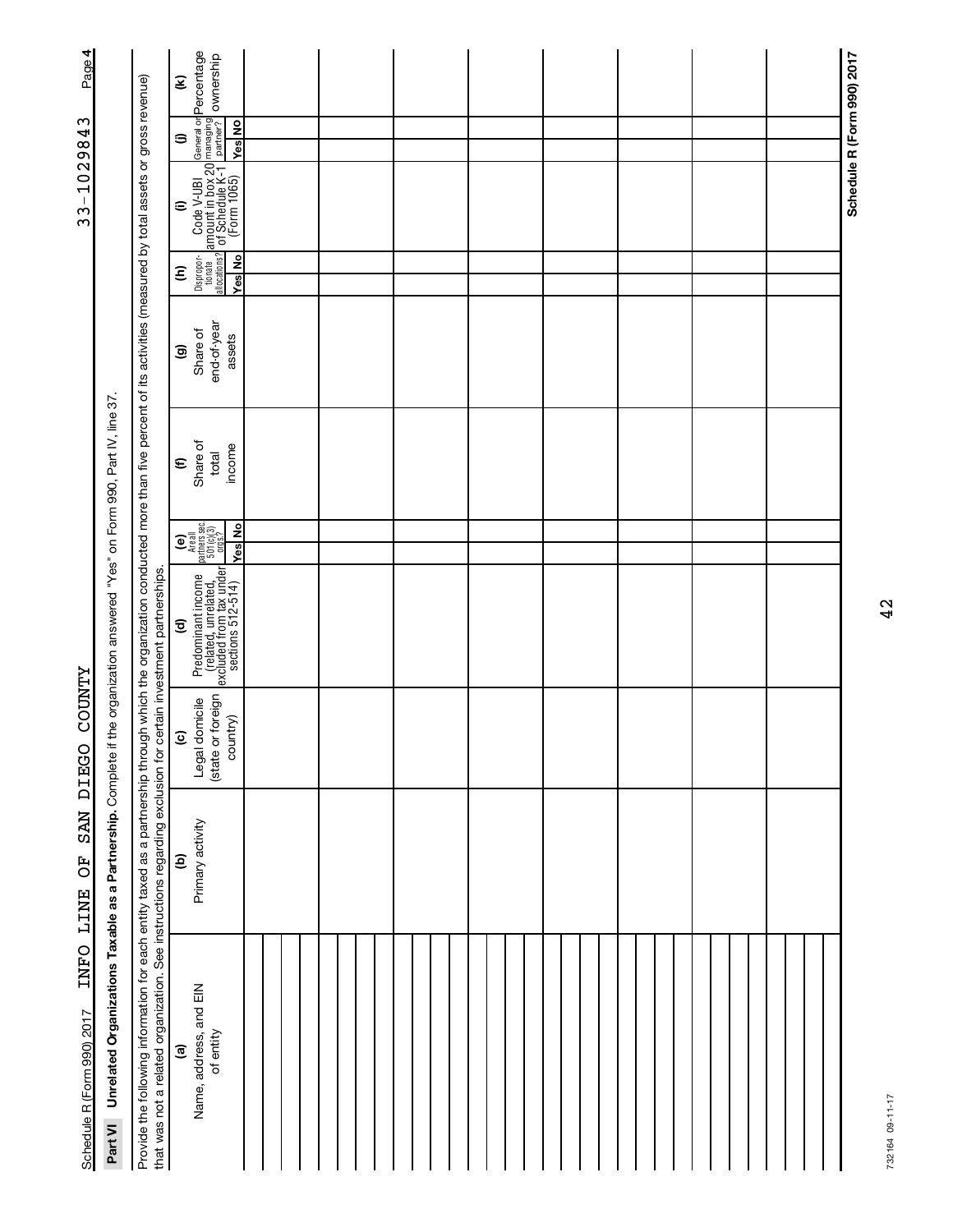**Part VII Supplemental Information.**

Provide additional information for responses to questions on Schedule R. See instructions.

| 732165 09-11-17 |                           |  |  |                                                 |    |  |  | Schedule R (Form 990) 2017 |
|-----------------|---------------------------|--|--|-------------------------------------------------|----|--|--|----------------------------|
|                 |                           |  |  |                                                 | 43 |  |  |                            |
|                 | 16371219 310575 08000.000 |  |  | 2017.05010 INFO LINE OF SAN DIEGO COUN 08000_01 |    |  |  |                            |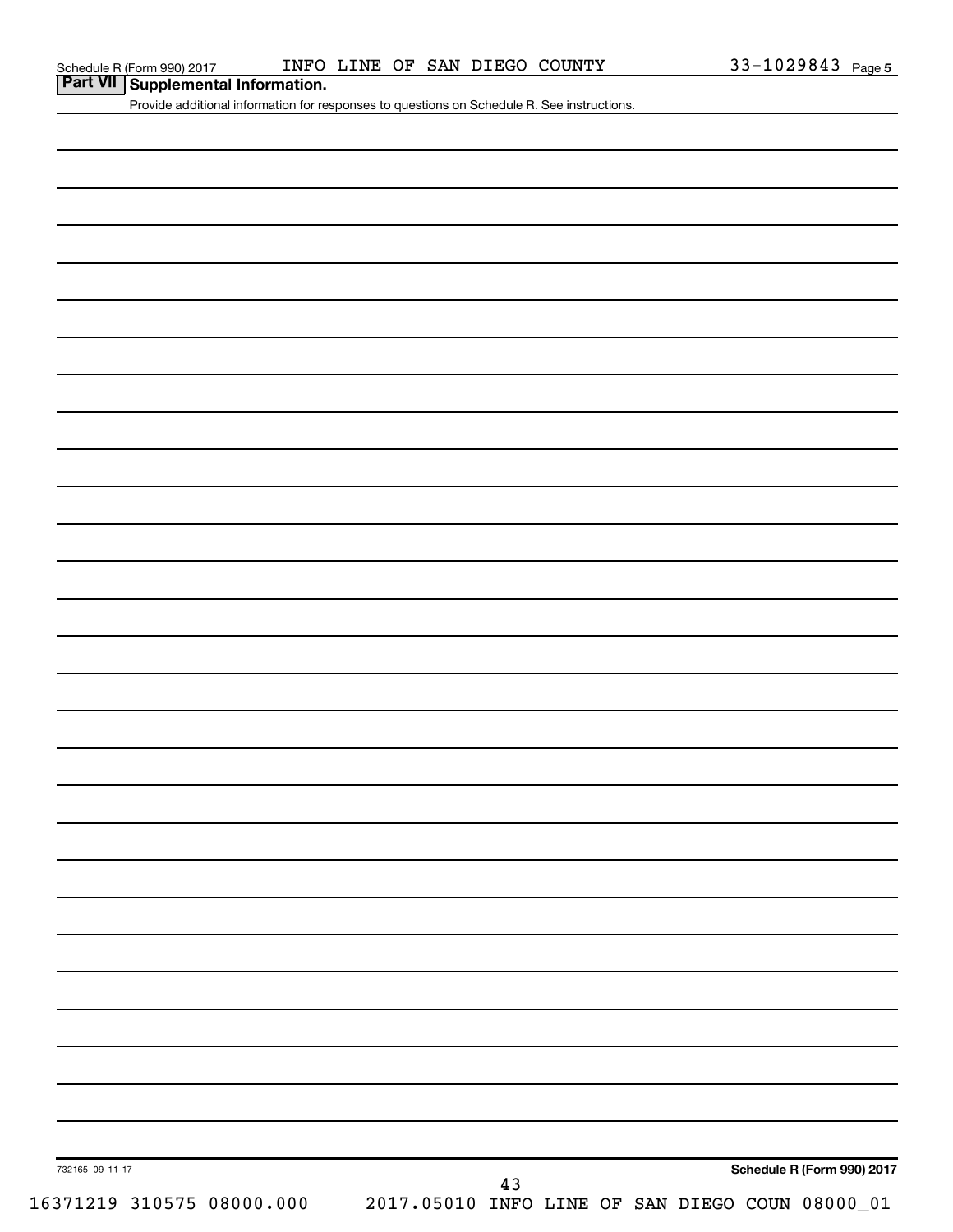# (Rev. January 2017) **Cxempt Organization Return** and the No. 1545-1709 Form **8868** Application for Automatic Extension of Time To File an<br>**Exempt Organization Beturn**<br>Frempt Organization Beturn

Department of the Treasury Internal Revenue Service

**| File a separate application for each return.**

**Information about Form 8868 and its instructions is at www.irs.gov/form8868.** 

Electronic filing (e-file). You can electronically file Form 8868 to request a 6-month automatic extension of time to file any of the filing of this form, visit www.irs.gov/efile, click on Charities & Non-Profits, and click on e-file for Charities and Non-Profits. forms listed below with the exception of Form 8870, Information Return for Transfers Associated With Certain Personal Benefit Contracts, for which an extension request must be sent to the IRS in paper format (see instructions). For more details on the electronic

## **Automatic 6-Month Extension of Time.** Only submit original (no copies needed).

All corporations required to file an income tax return other than Form 990-T (including 1120-C filers), partnerships, REMICs, and trusts must use Form 7004 to request an extension of time to file income tax returns.

|                                                |                                                                                                                                                                                                                                                                                                                                                                                                                                                                                                                                                                                                                                                                                                                                                             |        |                                                                         |              | Enter filer's identifying number         |                                         |
|------------------------------------------------|-------------------------------------------------------------------------------------------------------------------------------------------------------------------------------------------------------------------------------------------------------------------------------------------------------------------------------------------------------------------------------------------------------------------------------------------------------------------------------------------------------------------------------------------------------------------------------------------------------------------------------------------------------------------------------------------------------------------------------------------------------------|--------|-------------------------------------------------------------------------|--------------|------------------------------------------|-----------------------------------------|
| Type or<br>print                               | Name of exempt organization or other filer, see instructions.                                                                                                                                                                                                                                                                                                                                                                                                                                                                                                                                                                                                                                                                                               |        |                                                                         |              |                                          | Employer identification number (EIN) or |
|                                                | INFO LINE OF SAN DIEGO COUNTY                                                                                                                                                                                                                                                                                                                                                                                                                                                                                                                                                                                                                                                                                                                               |        |                                                                         |              | 33-1029843                               |                                         |
| File by the<br>due date for<br>filing your     | Number, street, and room or suite no. If a P.O. box, see instructions.<br>3860 CALLE FORTUNADA, NO. 101                                                                                                                                                                                                                                                                                                                                                                                                                                                                                                                                                                                                                                                     |        |                                                                         |              | Social security number (SSN)             |                                         |
| return. See<br>instructions.                   | City, town or post office, state, and ZIP code. For a foreign address, see instructions.<br>SAN DIEGO, CA<br>92123                                                                                                                                                                                                                                                                                                                                                                                                                                                                                                                                                                                                                                          |        |                                                                         |              |                                          |                                         |
|                                                | Enter the Return Code for the return that this application is for (file a separate application for each return)                                                                                                                                                                                                                                                                                                                                                                                                                                                                                                                                                                                                                                             |        |                                                                         |              |                                          | 0<br>1                                  |
| <b>Application</b>                             |                                                                                                                                                                                                                                                                                                                                                                                                                                                                                                                                                                                                                                                                                                                                                             | Return | Application                                                             |              |                                          | Return                                  |
| Is For                                         |                                                                                                                                                                                                                                                                                                                                                                                                                                                                                                                                                                                                                                                                                                                                                             | Code   | <b>Is For</b>                                                           |              |                                          | Code                                    |
|                                                | Form 990 or Form 990-EZ                                                                                                                                                                                                                                                                                                                                                                                                                                                                                                                                                                                                                                                                                                                                     | 01     | Form 990-T (corporation)                                                |              |                                          | 07                                      |
| Form 990-BL                                    |                                                                                                                                                                                                                                                                                                                                                                                                                                                                                                                                                                                                                                                                                                                                                             | 02     | Form 1041-A                                                             |              |                                          | 08                                      |
|                                                | Form 4720 (individual)                                                                                                                                                                                                                                                                                                                                                                                                                                                                                                                                                                                                                                                                                                                                      | 03     | Form 4720 (other than individual)                                       |              |                                          | 09                                      |
| Form 990-PF                                    |                                                                                                                                                                                                                                                                                                                                                                                                                                                                                                                                                                                                                                                                                                                                                             | 04     | Form 5227                                                               |              |                                          | 10                                      |
|                                                | Form 990-T (sec. 401(a) or 408(a) trust)                                                                                                                                                                                                                                                                                                                                                                                                                                                                                                                                                                                                                                                                                                                    | 05     | Form 6069                                                               |              |                                          | 11                                      |
|                                                | Form 990-T (trust other than above)<br>DENICE WRITESEL                                                                                                                                                                                                                                                                                                                                                                                                                                                                                                                                                                                                                                                                                                      | 06     | Form 8870                                                               |              |                                          | 12                                      |
| $box \blacktriangleright$<br>1<br>$\mathbf{2}$ | Telephone No. $\triangleright$ 858-300-1300<br>If this is for a Group Return, enter the organization's four digit Group Exemption Number (GEN) [If this is for the whole group, check this<br>If it is for part of the group, check this box $\blacktriangleright$ and attach a list with the names and EINs of all members the extension is for.<br>I request an automatic 6-month extension of time until<br>for the organization named above. The extension is for the organization's return for:<br>$\!\!\!\Box$ calendar year<br>or<br>$\blacktriangleright$ $\boxed{\text{X}}$ tax year beginning JUL 1, 2017 , and ending JUN 30, 2018<br>If the tax year entered in line 1 is for less than 12 months, check reason:<br>Change in accounting period |        | Fax No. $\triangleright$ 858-300-1301<br>MAY 15, 2019<br>Initial return | Final return | , to file the exempt organization return |                                         |
| За                                             | If this application is for Forms 990-BL, 990-PF, 990-T, 4720, or 6069, enter the tentative tax, less any                                                                                                                                                                                                                                                                                                                                                                                                                                                                                                                                                                                                                                                    |        |                                                                         |              |                                          |                                         |
|                                                | nonrefundable credits. See instructions.                                                                                                                                                                                                                                                                                                                                                                                                                                                                                                                                                                                                                                                                                                                    |        |                                                                         | За           | \$                                       | 0.                                      |
| b                                              | If this application is for Forms 990-PF, 990-T, 4720, or 6069, enter any refundable credits and                                                                                                                                                                                                                                                                                                                                                                                                                                                                                                                                                                                                                                                             |        |                                                                         |              |                                          |                                         |
|                                                | estimated tax payments made. Include any prior year overpayment allowed as a credit.                                                                                                                                                                                                                                                                                                                                                                                                                                                                                                                                                                                                                                                                        |        |                                                                         | 3b           | \$                                       | 0.                                      |
| c                                              | Balance due. Subtract line 3b from line 3a. Include your payment with this form, if required,                                                                                                                                                                                                                                                                                                                                                                                                                                                                                                                                                                                                                                                               |        |                                                                         |              |                                          |                                         |
|                                                | by using EFTPS (Electronic Federal Tax Payment System). See instructions.                                                                                                                                                                                                                                                                                                                                                                                                                                                                                                                                                                                                                                                                                   |        |                                                                         | 3c           |                                          | $0$ .                                   |
| instructions.<br>LHA                           | Caution: If you are going to make an electronic funds withdrawal (direct debit) with this Form 8868, see Form 8453-EO and Form 8879-EO for payment<br>For Privacy Act and Paperwork Reduction Act Notice, see instructions.                                                                                                                                                                                                                                                                                                                                                                                                                                                                                                                                 |        |                                                                         |              |                                          | Form 8868 (Rev. 1-2017)                 |

723841 04-01-17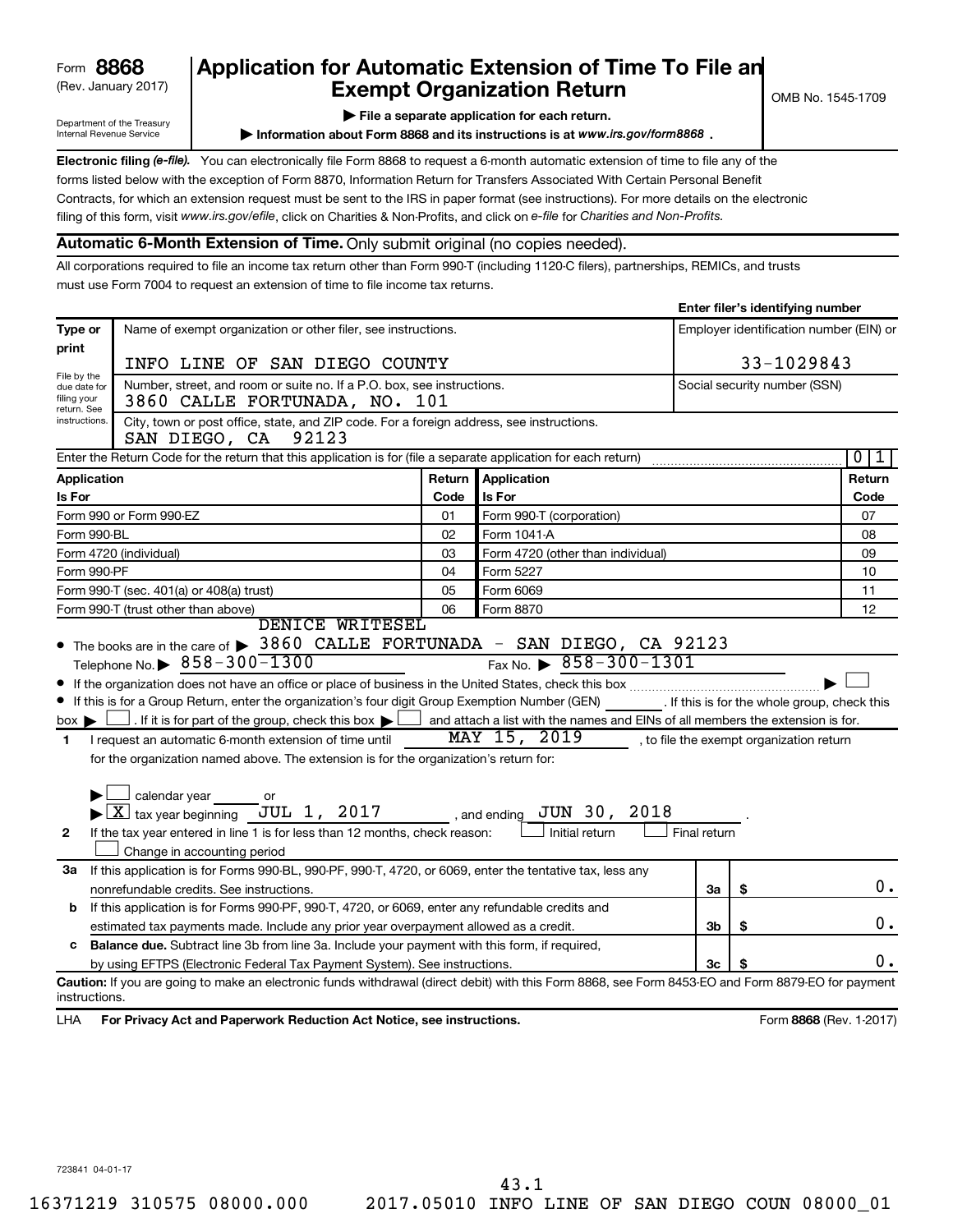# TAXABLE YEAR **California Exempt Organization California Exempt Organization 2017 Annual Information Return 199**

|                   | 07/01/2017<br>, and ending (mm/dd/yyyy)<br>Calendar Year 2017 or fiscal year beginning (mm/dd/yyyy)                                                                                                                                                                                             |              |                               |                | 06/30/2018                       |
|-------------------|-------------------------------------------------------------------------------------------------------------------------------------------------------------------------------------------------------------------------------------------------------------------------------------------------|--------------|-------------------------------|----------------|----------------------------------|
|                   | Corporation/Organization name                                                                                                                                                                                                                                                                   |              | California corporation number |                |                                  |
|                   | INFO LINE OF SAN DIEGO COUNTY                                                                                                                                                                                                                                                                   |              | 2470382                       |                |                                  |
|                   |                                                                                                                                                                                                                                                                                                 |              |                               |                |                                  |
|                   | Additional information. See instructions.                                                                                                                                                                                                                                                       | <b>FEIN</b>  |                               |                |                                  |
|                   |                                                                                                                                                                                                                                                                                                 |              | 33-1029843                    |                |                                  |
|                   | Street address (suite or room)                                                                                                                                                                                                                                                                  |              | PMB no.                       |                |                                  |
|                   | 3860 CALLE FORTUNADA, NO. 101                                                                                                                                                                                                                                                                   |              |                               |                |                                  |
| City              |                                                                                                                                                                                                                                                                                                 | <b>State</b> | ZIP code                      |                |                                  |
|                   | SAN DIEGO                                                                                                                                                                                                                                                                                       | CA           | 92123                         |                |                                  |
|                   | Foreign province/state/county<br>Foreign country name                                                                                                                                                                                                                                           |              | Foreign postal code           |                |                                  |
|                   |                                                                                                                                                                                                                                                                                                 |              |                               |                |                                  |
| A                 | Yes $X$ No<br>J If exempt under R&TC Section 23701d, has the organization                                                                                                                                                                                                                       |              |                               |                |                                  |
|                   | Yes $\boxed{\mathbf{X}}$ No                                                                                                                                                                                                                                                                     |              |                               |                | Yes $X$ No                       |
| В                 | engaged in political activities? See instructions.  ● L                                                                                                                                                                                                                                         |              |                               |                |                                  |
| C                 | Yes $X$ No<br>K Is the organization exempt under R&TC Section 23701g? $\bullet$                                                                                                                                                                                                                 |              |                               |                | Yes $X_{0}$                      |
| D                 | If "Yes," enter the gross receipts from nonmember sources \$<br>Final Information Return?                                                                                                                                                                                                       |              |                               |                |                                  |
|                   | Surrendered (Withdrawn) Merged/Reorganized<br>L If organization is exempt under R&TC Section 23701d<br>Dissolved                                                                                                                                                                                |              |                               |                |                                  |
|                   | and meets the filing fee exception, check box. No filing<br>Enter date: $(mm/dd/yyyy)$                                                                                                                                                                                                          |              |                               |                |                                  |
| Е                 | Check accounting method: (1) $\Box$ Cash (2) $\Box$ Accrual (3)<br>Other                                                                                                                                                                                                                        |              |                               |                |                                  |
| F                 | Federal return filed? (1) $\bullet$ $\Box$ 990T(2) $\bullet$ $\Box$ 990PF (3) $\bullet$ $\Box$ Sch H(990)<br><b>M</b> Is the organization a Limited Liability Company? $\Box$                                                                                                                   |              |                               |                | Yes $\boxed{\mathbf{X}}$ No      |
|                   | $(4)$ X Other 990 series<br>N Did the organization file Form 100 or Form 109 to                                                                                                                                                                                                                 |              |                               |                |                                  |
| G                 | Yes $\boxed{\mathbf{X}}$ No                                                                                                                                                                                                                                                                     |              |                               |                | $Yes$ $\overline{\mathbf{X}}$ No |
| н                 | $\boxed{\text{X}}$ No<br>Yes<br><b>0</b> Is the organization under audit by the IRS or has the                                                                                                                                                                                                  |              |                               |                |                                  |
|                   | If "Yes," what is the parent's name?                                                                                                                                                                                                                                                            |              |                               |                | Yes $\boxed{\mathbf{X}}$ No      |
|                   |                                                                                                                                                                                                                                                                                                 |              |                               |                | $X_{\text{No}}$<br>Yes           |
| $\mathbf{I}$      | Did the organization have any changes to its guidelines<br>Date filed with IRS <u>contract and the set of the set of the set of the set of the set of the set of the set of the set of the set of the set of the set of the set of the set of the set of the set of the set of the set of t</u> |              |                               |                |                                  |
|                   | Yes $\boxed{\mathbf{X}}$ No                                                                                                                                                                                                                                                                     |              |                               |                |                                  |
| Part I            | Complete Part I unless not required to file this form. See General Information B and C.                                                                                                                                                                                                         |              |                               |                |                                  |
|                   |                                                                                                                                                                                                                                                                                                 |              |                               | 1              | $10,650,386.$ 00                 |
|                   | Gross dues and assessments from members and affiliates [111] contains and according the substitution of the substitution of the substitution of the substitution of the substitution of the substitution of the substitution o<br>2                                                             |              |                               | $\overline{2}$ | 00                               |
|                   |                                                                                                                                                                                                                                                                                                 |              |                               | $\mathbf{3}$   | 1,359,848.00                     |
| Receipts          | Gross contributions, gifts, grants, and similar amounts received CHART TO TOTAL TOTAL TOTAL TOTAL TOTAL TOTAL TOTAL TOTAL TOTAL TOTAL TOTAL TOTAL TOTAL TOTAL TOTAL TOTAL TOTAL TOTAL TOTAL TOTAL TOTAL TOTAL TOTAL TOTAL TOTA                                                                  |              |                               |                | $12,010,234.$ 00                 |
| and               |                                                                                                                                                                                                                                                                                                 |              |                               |                |                                  |
| Revenues          | Cost of goods sold<br>Cost or other basis, and sales expenses of assets sold<br>$\begin{bmatrix} \bullet & \bullet \\ \bullet & \bullet \end{bmatrix}$<br>$5 \mid$<br>5<br>$\overline{\phantom{a}}$ 6                                                                                           |              | 00                            |                |                                  |
|                   |                                                                                                                                                                                                                                                                                                 |              | 00                            |                |                                  |
|                   | Total costs. Add line 5 and line 6                                                                                                                                                                                                                                                              |              |                               | $\overline{7}$ | 00                               |
|                   |                                                                                                                                                                                                                                                                                                 |              |                               | 8              | $12,010,234.$ 00                 |
| <b>Expenses</b>   | Total expenses and disbursements. From Side 2, Part II, line 18<br>9                                                                                                                                                                                                                            |              | $\bullet$                     | 9              | $11,681,162.$ <sub>00</sub>      |
|                   | 10                                                                                                                                                                                                                                                                                              |              |                               | 10             | 329,072.00                       |
|                   | Total payments<br>11                                                                                                                                                                                                                                                                            |              |                               | 11             | 00                               |
|                   | 12                                                                                                                                                                                                                                                                                              |              |                               | 12             | 00                               |
|                   | 13                                                                                                                                                                                                                                                                                              |              |                               | 13             | 00                               |
| <b>Filing Fee</b> | 14                                                                                                                                                                                                                                                                                              |              |                               | 14             | 00                               |
|                   | 15                                                                                                                                                                                                                                                                                              |              |                               | 15             | 10.00                            |
|                   | Penalties and Interest. See General Information J<br>16                                                                                                                                                                                                                                         |              |                               | 16             | 00                               |
|                   | 17                                                                                                                                                                                                                                                                                              |              |                               | 17             | 10.00                            |
|                   | The penalties of perpiny, it declare that Thave examined this return, including accompanying schedules and statements, and to the best of my knowledge and belief,<br>It is true, correct, and complete. Declaration of preparer                                                                |              |                               |                |                                  |
| Sign              | Title                                                                                                                                                                                                                                                                                           | Date         |                               |                | ● Telephone                      |
| Here              | Signature<br>of officer<br>PRESIDENT & CE                                                                                                                                                                                                                                                       |              |                               |                |                                  |
|                   | Date                                                                                                                                                                                                                                                                                            |              |                               |                | $\bullet$ PTIN                   |
|                   | $\overset{\text{Prepare's}}{\text{signature}} \blacktriangleright \text{ELSA} \text{ A. ROMERO}$<br>12/19/18                                                                                                                                                                                    | Check if     | self-employed                 |                | P00485021                        |
|                   |                                                                                                                                                                                                                                                                                                 |              |                               |                | $\bullet$ FEIN                   |
| Paid              | Firm's name<br>(or yours,                                                                                                                                                                                                                                                                       |              |                               |                |                                  |
| Preparer's        | ALDRICH CPAS AND ADVISORS, LLP<br>if self-                                                                                                                                                                                                                                                      |              |                               |                | 93-0623286<br><b>•</b> Telephone |
| Use Only          | 5946 PRIESTLY DRIVE, SUITE 200<br>employed)<br>and address                                                                                                                                                                                                                                      |              |                               |                |                                  |
|                   | CARLSBAD, CA 92008                                                                                                                                                                                                                                                                              |              |                               |                | (760)<br>$431 - 8440$            |
|                   |                                                                                                                                                                                                                                                                                                 |              | $\bullet$ $\boxed{\text{X}}$  | Yes            | <b>No</b>                        |
|                   |                                                                                                                                                                                                                                                                                                 |              |                               |                |                                  |

022 3651174

П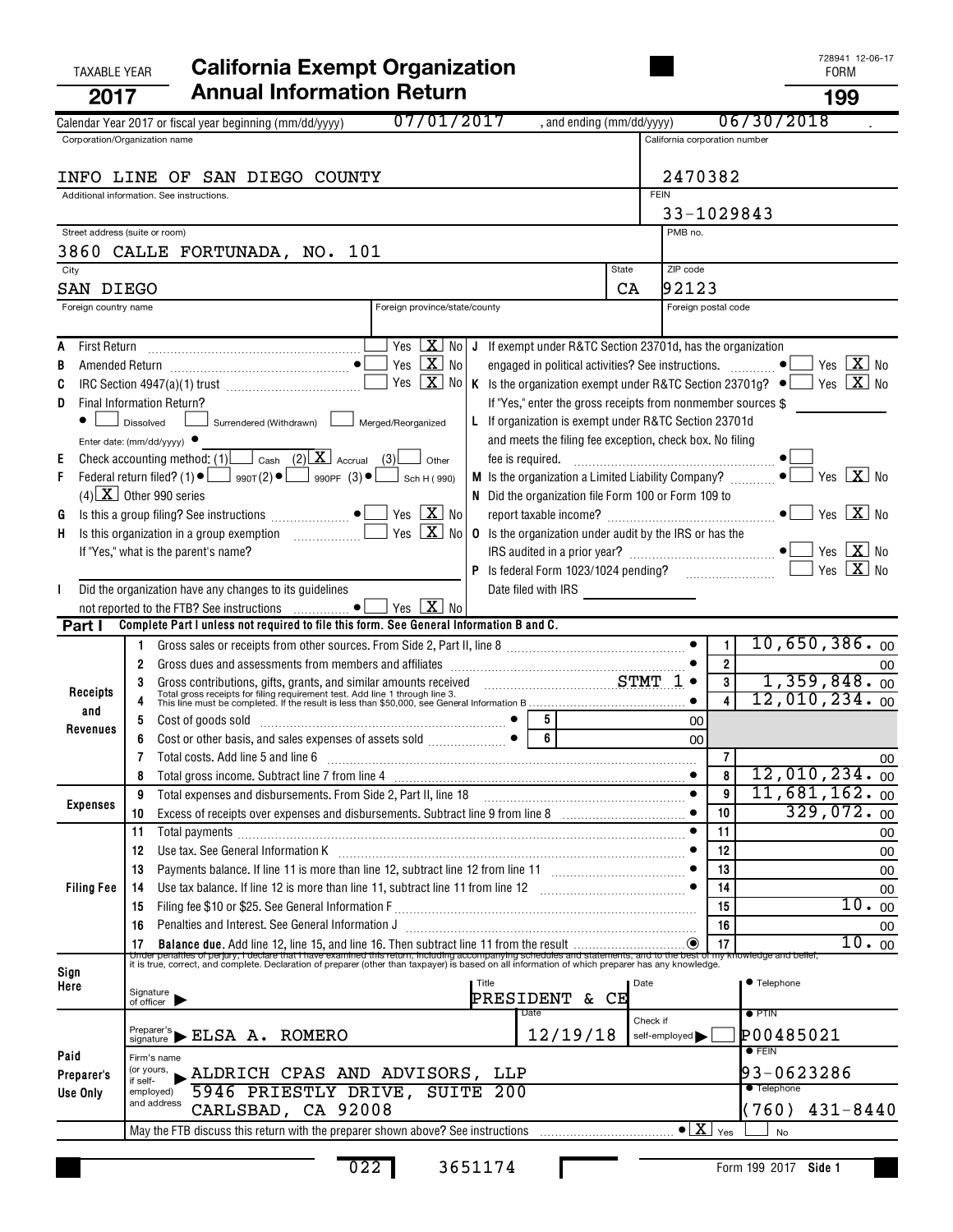## INFO LINE OF SAN DIEGO COUNTY 33-1029843

**Organizations with gross receipts of more than \$50,000 and private foundations regardless of amount of gross receipts - complete Part II or furnish substitute information. Part II**

|                           |    | 1 Gross sales or receipts from all business activities. See instructions [11, 11] Gross sales or receipts from all business activities. See instructions [11] Gross sales or receipts from all business activities. See instru                                                                 |                                                                                                        |                                                |            | $\mathbf{1}$<br>00                       |
|---------------------------|----|------------------------------------------------------------------------------------------------------------------------------------------------------------------------------------------------------------------------------------------------------------------------------------------------|--------------------------------------------------------------------------------------------------------|------------------------------------------------|------------|------------------------------------------|
|                           |    |                                                                                                                                                                                                                                                                                                |                                                                                                        |                                                |            | 1,331.00<br>$\overline{2}$               |
|                           |    |                                                                                                                                                                                                                                                                                                |                                                                                                        |                                                |            | 3<br>00<br>108,400.00                    |
| Receipts                  |    |                                                                                                                                                                                                                                                                                                |                                                                                                        |                                                |            | 4<br>5                                   |
| from<br>Other             | 5. |                                                                                                                                                                                                                                                                                                |                                                                                                        |                                                |            | 00<br>6                                  |
| <b>Sources</b>            | 7  | Other income                                                                                                                                                                                                                                                                                   | SEE STATEMENT 2 .                                                                                      |                                                |            | 00<br>10, 540, 655.00<br>$\overline{7}$  |
|                           | 8  | Total gross sales or receipts from other sources. Add line 1 through line 7. Enter here and on Side 1, Part I, line 1                                                                                                                                                                          |                                                                                                        |                                                |            | 10,650,386.00<br>$\overline{\mathbf{8}}$ |
|                           |    | 9 Contributions, gifts, grants, and similar amounts paid Materian Materian STATEMENT 3                                                                                                                                                                                                         |                                                                                                        |                                                |            | 65,000.00<br>9                           |
|                           |    |                                                                                                                                                                                                                                                                                                |                                                                                                        |                                                |            | 10<br>00                                 |
|                           |    |                                                                                                                                                                                                                                                                                                |                                                                                                        |                                                | $\bullet$  | 831,946.00<br>11                         |
|                           |    | 12 Other salaries and wages <b>continuum contract and manufactures</b> and wages                                                                                                                                                                                                               |                                                                                                        |                                                |            | 5,954,510.00<br>12                       |
| <b>Expenses</b>           |    |                                                                                                                                                                                                                                                                                                |                                                                                                        |                                                |            | 16,021.00<br>13                          |
| and                       |    |                                                                                                                                                                                                                                                                                                |                                                                                                        |                                                |            | 431,853.00<br>14                         |
| Disburse-                 |    |                                                                                                                                                                                                                                                                                                |                                                                                                        |                                                |            | 660, 521.00<br>15                        |
| ments                     |    | 16 Depreciation and depletion (See instructions)<br>17 Other Expenses and Disbursements<br>2015 - SEE STATEMENT 5                                                                                                                                                                              |                                                                                                        |                                                |            | 207,686.00<br>16                         |
|                           |    |                                                                                                                                                                                                                                                                                                |                                                                                                        |                                                |            | 3,513,625.00<br>17                       |
|                           |    | 18 Total expenses and disbursements. Add line 9 through line 17. Enter here and on Side 1, Part I, line 9                                                                                                                                                                                      |                                                                                                        |                                                |            | $18\vert 11,681,162.00$                  |
| <b>Schedule L</b>         |    | <b>Balance Sheet</b>                                                                                                                                                                                                                                                                           | Beginning of taxable year                                                                              |                                                |            | End of taxable year                      |
| Assets                    |    |                                                                                                                                                                                                                                                                                                | (a)                                                                                                    | (b)                                            | (c)        | (d)                                      |
|                           |    |                                                                                                                                                                                                                                                                                                |                                                                                                        | 3, 233, 901.<br>1,831,753.                     |            | 1,899,906.<br>$\bullet$<br>2,676,363.    |
|                           |    |                                                                                                                                                                                                                                                                                                |                                                                                                        |                                                |            |                                          |
|                           |    |                                                                                                                                                                                                                                                                                                |                                                                                                        |                                                |            |                                          |
|                           |    | 5 Federal and state government obligations                                                                                                                                                                                                                                                     |                                                                                                        |                                                |            |                                          |
|                           |    | Investments in other bonds                                                                                                                                                                                                                                                                     |                                                                                                        |                                                |            |                                          |
|                           |    |                                                                                                                                                                                                                                                                                                |                                                                                                        |                                                |            |                                          |
| 8 Mortgage loans          |    |                                                                                                                                                                                                                                                                                                |                                                                                                        |                                                |            |                                          |
| 9 Other investments       |    |                                                                                                                                                                                                                                                                                                |                                                                                                        |                                                |            |                                          |
|                           |    |                                                                                                                                                                                                                                                                                                | 2,391,473.                                                                                             |                                                | 2,422,943. |                                          |
|                           |    | <b>b</b> Less accumulated depreciation <i></i>                                                                                                                                                                                                                                                 | 779, 111.                                                                                              | 1,612,362.                                     | 986, 796.  | 1,436,147.                               |
|                           |    |                                                                                                                                                                                                                                                                                                |                                                                                                        |                                                |            |                                          |
|                           |    |                                                                                                                                                                                                                                                                                                |                                                                                                        | 120, 247.                                      |            | 366,067.<br>$\bullet$                    |
|                           |    | 13 Total assets <b>manufactures 13</b> Total assets <b>13</b> Total assets <b>14</b> Total assets <b>14</b> Total and <b>14</b> Total and <b>14</b> Total and <b>14</b> Total and <b>14</b> Total and <b>14</b> Total and <b>14</b> Total and <b>14</b> Total and <b>14</b> Total and <b>1</b> |                                                                                                        | 6,798,263.                                     |            | 6,378,483.                               |
| Liabilities and net worth |    |                                                                                                                                                                                                                                                                                                |                                                                                                        |                                                |            |                                          |
|                           |    |                                                                                                                                                                                                                                                                                                |                                                                                                        | 831, 133.                                      |            | 798, 234.<br>$\bullet$                   |
|                           |    | 15 Contributions, gifts, or grants payable                                                                                                                                                                                                                                                     |                                                                                                        |                                                |            |                                          |
|                           |    |                                                                                                                                                                                                                                                                                                |                                                                                                        |                                                |            | ٠                                        |
|                           |    |                                                                                                                                                                                                                                                                                                |                                                                                                        | 559,954.                                       |            | 503, 134.                                |
|                           |    |                                                                                                                                                                                                                                                                                                |                                                                                                        | 669,970.                                       |            | 10,837.                                  |
|                           |    | 19 Capital stock or principal fund                                                                                                                                                                                                                                                             |                                                                                                        |                                                |            | $\bullet$                                |
|                           |    | 20 Paid-in or capital surplus. Attach reconciliation                                                                                                                                                                                                                                           |                                                                                                        |                                                |            | $\bullet$                                |
|                           |    | 21 Retained earnings or income fund                                                                                                                                                                                                                                                            |                                                                                                        | 4,737,206.<br>6,798,263.                       |            | 5,066,278.<br>$\bullet$<br>6,378,483.    |
| <b>Schedule M-1</b>       |    | 22 Total liabilities and net worth                                                                                                                                                                                                                                                             | Reconciliation of income per books with income per return                                              |                                                |            |                                          |
|                           |    |                                                                                                                                                                                                                                                                                                | Do not complete this schedule if the amount on Schedule L, line 13, column (d), is less than \$50,000. |                                                |            |                                          |
|                           |    |                                                                                                                                                                                                                                                                                                |                                                                                                        | 329, 072. 7 Income recorded on books this year |            |                                          |
|                           |    |                                                                                                                                                                                                                                                                                                |                                                                                                        |                                                |            |                                          |

| NEL INCONNE DEL DOOKS                                | <b>JAJ, VIZ.</b> | THEOTHE FECOLUGA ON DOOKS THIS YEAR         |          |
|------------------------------------------------------|------------------|---------------------------------------------|----------|
| 2 Federal income tax                                 |                  | not included in this return                 |          |
| <b>3</b> Excess of capital losses over capital gains |                  | Deductions in this return not charged<br>8. |          |
| 4 Income not recorded on books this year             |                  | against book income this year               |          |
| 5 Expenses recorded on books this year not           |                  | <b>9</b> Total. Add line 7 and line 8       |          |
| deducted in this return                              |                  | <b>10</b> Net income per return.            |          |
|                                                      | 329.072.         | Subtract line 9 from line 6                 | 329,072. |

022 3652174

П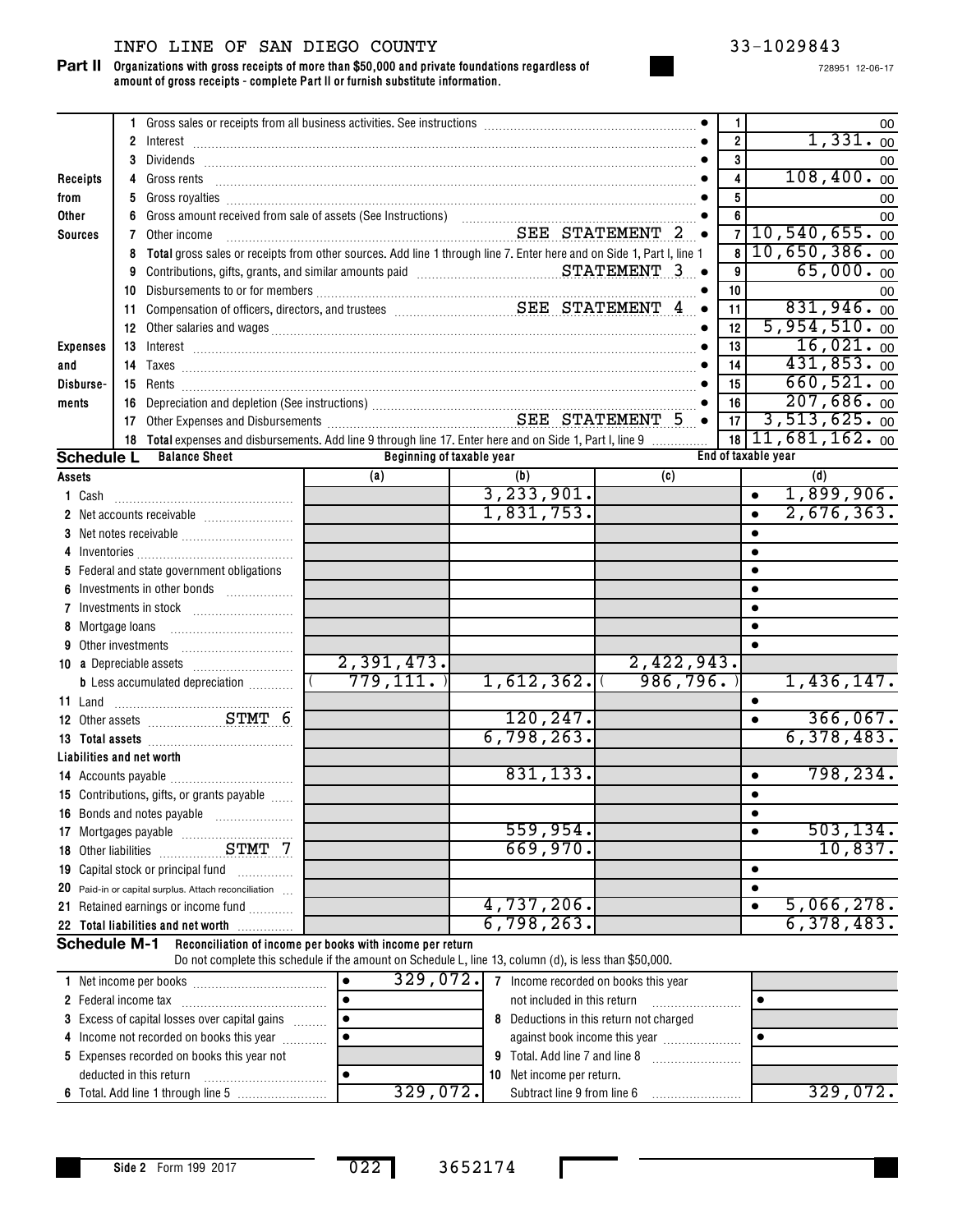| CA 199                                            | CASH CONTRIBUTIONS<br>INCLUDED ON PART I, LINE 3                             |                 | STATEMENT 1   |
|---------------------------------------------------|------------------------------------------------------------------------------|-----------------|---------------|
| CONTRIBUTOR'S NAME CONTRIBUTOR'S ADDRESS          |                                                                              | DATE OF<br>GIFT | <b>AMOUNT</b> |
| SCHULTZ FAMILY FOUNDATION 4209 21ST AVE W STE 401 | SEATTLE, WA 98199                                                            |                 | 500,000.      |
| <b>FUND</b>                                       | STIEFEL BEHNER CHARITABLE 809 SAN ANTONIO PLACE SAN<br>DIEGO, CA 92106       |                 | 241,000.      |
| (SDGE)                                            | SEMPRA ENERGY FOUNDATION 101 ASH STREET SAN DIEGO, CA<br>92101               |                 | 80,000.       |
| ELDER HELP OF SAN DIEGO                           | 3860 CALLE FORTUNADA, SUITE<br>101 SAN DIEGO, CA 92123                       |                 | 70,800.       |
| TECHNOLOGY FUND                                   | CALIFORNIA EMERGING 414 13TH STREET B OAKLAND, CA<br>94612                   |                 | 50,000.       |
| FIELDSTONE FOUNDATION                             | 14 CORPORATE PLAZA DRIVE,<br>SUITE 100 NEWPORT BEACH, CA<br>92660            |                 | 47,500.       |
|                                                   | NACO RESEARCH FOUNDATION 660 NORTH CAPITOL STREET NW<br>WASHINGTON, DC 20001 |                 | 42,667.       |
| <b>SDG&amp;E</b>                                  | P.O. BOX 25111 SANTA ANA, CA<br>92799                                        |                 | 78,000.       |
| UNITED WAY WORLDWIDE                              | 701 N. FAIRFAX STREET<br>ALEXANDRIA, VA 22314                                |                 | 63,432.       |
| <b>CHIP</b>                                       | 5095 MURPHY CANYON ROAD 105<br>SAN DIEGO, CA 92123                           |                 | 53,256.       |
| TOTAL INCLUDED ON LINE 3                          |                                                                              |                 | 1,226,655.    |
|                                                   |                                                                              |                 |               |

}}}}}}}}}}}}}}}}}}}}}}}}}}}}} }}}}}}}}}}

| CA 199                                                  | OTHER INCOME | 2<br><b>STATEMENT</b>                |
|---------------------------------------------------------|--------------|--------------------------------------|
| DESCRIPTION                                             |              | AMOUNT                               |
| CONTRACT REVENUE<br>OTHER PROGRAM REVENUE<br>CIE SUMMIT |              | 10, 145, 903.<br>18,989.<br>375,763. |
| TOTAL TO FORM 199, PART II, LINE 7                      |              | 10,540,655.                          |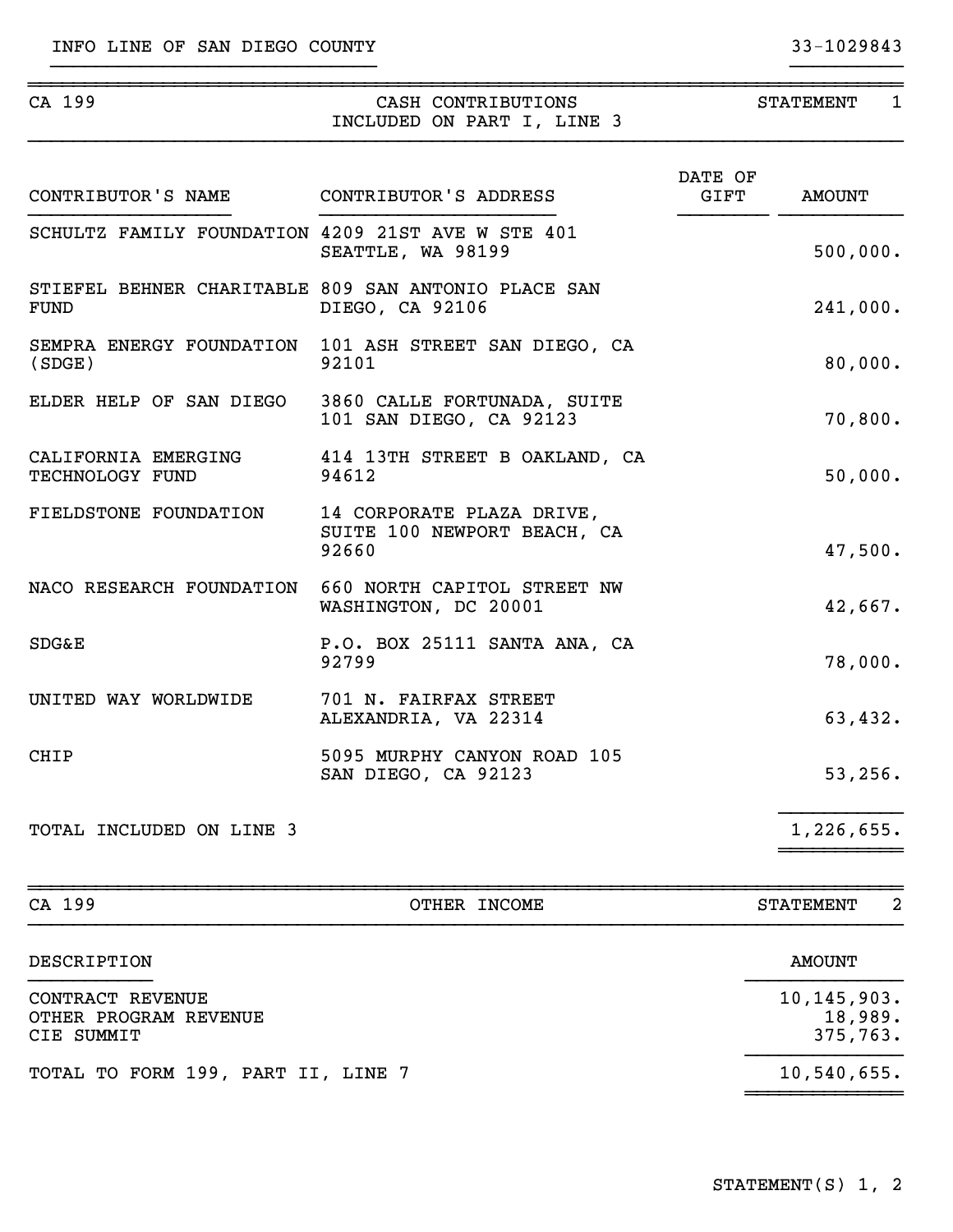| CA 199<br>CASH CONTRIBUTIONS, GIFTS, GRANTS<br>AND SIMILAR AMOUNTS PAID       |                                       |                                           |              | <b>STATEMENT</b> | 3     |
|-------------------------------------------------------------------------------|---------------------------------------|-------------------------------------------|--------------|------------------|-------|
| ACTIVITY CLASSIFICATION: GENERAL                                              |                                       |                                           |              |                  |       |
| DONEES NAME                                                                   | DONEES ADDRESS                        |                                           | RELATIONSHIP | <b>AMOUNT</b>    |       |
| COMMUNITY<br>INFORMATION EXCHANGE SAN DIEGO, CA 92123                         | 3860 CALLE FORTUNADA 101 - CONTROLLED |                                           | ENTITY       | 65,000.          |       |
|                                                                               | TOTAL FOR THIS ACTIVITY               |                                           |              | 65,000.          |       |
| TOTAL INCLUDED ON FORM 199, PART II, LINE 9                                   |                                       |                                           |              | 65,000.          |       |
| CA 199 COMPENSATION OF OFFICERS, DIRECTORS AND TRUSTEES                       |                                       |                                           |              | <b>STATEMENT</b> | 4     |
| NAME AND ADDRESS                                                              |                                       | <b>TITLE AND</b><br>AVERAGE HRS WORKED/WK |              | COMPENSATION     |       |
| <b>BRIAN BAKER</b><br>3860 CALLE FORTUNADA, NO. 101<br>SAN DIEGO, CA 92123    |                                       | <b>CHAIR</b><br>5.00                      |              |                  | $0$ . |
| JONATHAN GRISSOM<br>3860 CALLE FORTUNADA, NO. 101<br>SAN DIEGO, CA 92123      |                                       | VICE-CHAIR<br>3.00                        |              |                  | 0.    |
| CINDY BERTRAND<br>3860 CALLE FORTUNADA, NO. 101<br>SAN DIEGO, CA 92123        |                                       | TREASURER<br>3.00                         |              |                  | $0$ . |
| DR. CLYDE H. BECK JR.<br>3860 CALLE FORTUNADA, NO. 101<br>SAN DIEGO, CA 92123 |                                       | <b>BOARD MEMBER</b><br>2.00               |              |                  | $0$ . |

EMILY EINHORN 0. 3860 CALLE FORTUNADA, NO. 101 2.00 SAN DIEGO, CA 92123

HENRY HAIMSOHN 0. 3860 CALLE FORTUNADA, NO. 101 2.00 SAN DIEGO, CA 92123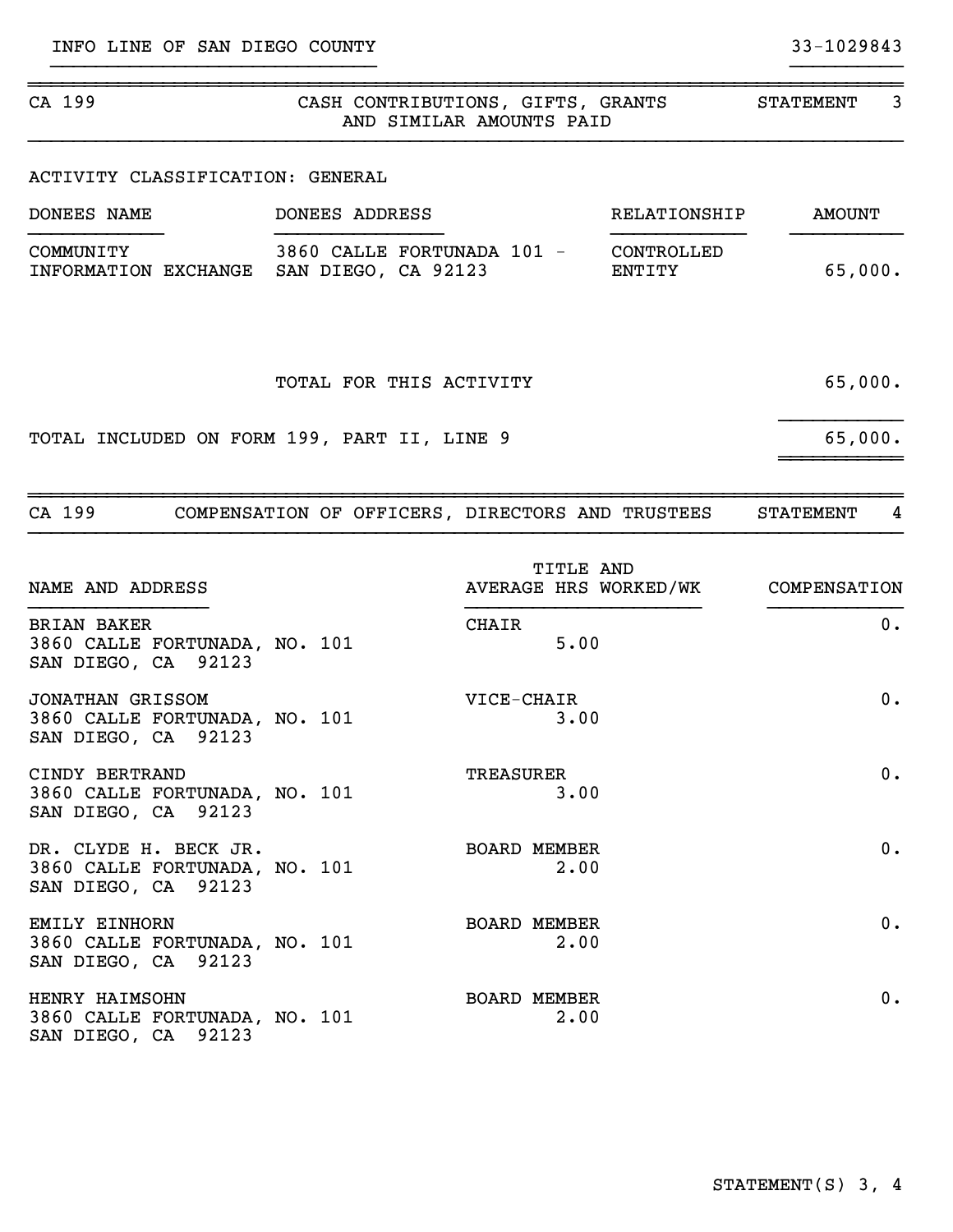| CA 199                                                                      | OTHER EXPENSES                    | 5<br><b>STATEMENT</b> |
|-----------------------------------------------------------------------------|-----------------------------------|-----------------------|
| TOTAL TO FORM 199, PART II, LINE 11                                         |                                   | 831,946.              |
| WILLIAM YORK<br>3860 CALLE FORTUNADA, NO. 101<br>SAN DIEGO, CA 92123        | EXECUTIVE VICE PRESIDENT<br>60.00 | 213, 283.             |
| JOHN OHANIAN<br>3860 CALLE FORTUNADA, NO. 101<br>SAN DIEGO, CA 92123        | CHIEF EXECUTIVE OFFICER<br>60.00  | 269,035.              |
| PAUL REDFERN<br>3860 CALLE FORTUNADA, NO. 101<br>SAN DIEGO, CA 92123        | VICE PRESIDENT FINANCE<br>50.00   | 349,628.              |
| <b>JEFF NICHOLS</b><br>3860 CALLE FORTUNADA, NO. 101<br>SAN DIEGO, CA 92123 | <b>BOARD MEMBER</b><br>2.00       | $0$ .                 |
| INFO LINE OF SAN DIEGO COUNTY                                               |                                   | 33-1029843            |

| DESCRIPTION                         | <b>AMOUNT</b> |
|-------------------------------------|---------------|
| EQUIPMENT/MAINTENANCE               | 614,010.      |
| <b>TELEPHONE</b>                    | 347,361.      |
| CIE SUMMIT EXPENSES                 | 234,137.      |
| DUES AND LICENSES                   | 83,244.       |
| PENSION PLAN CONTRIBUTIONS          | 128,867.      |
| OTHER EMPLOYEE BENEFITS             | 802,654.      |
| LEGAL FEES                          | 95,954.       |
| <b>ACCOUNTING FEES</b>              | 30,700.       |
| OTHER PROFESSIONAL FEES             | 865,806.      |
| ADVERTISING AND PROMOTION           | 22,811.       |
| OFFICE EXPENSES                     | 71,654.       |
| TRAVEL                              | 82,075.       |
| <b>INSURANCE</b>                    | 54,847.       |
| ALL OTHER<br>EXPENSES               | 79,505.       |
| TOTAL TO FORM 199, PART II, LINE 17 | 3,513,625.    |
|                                     |               |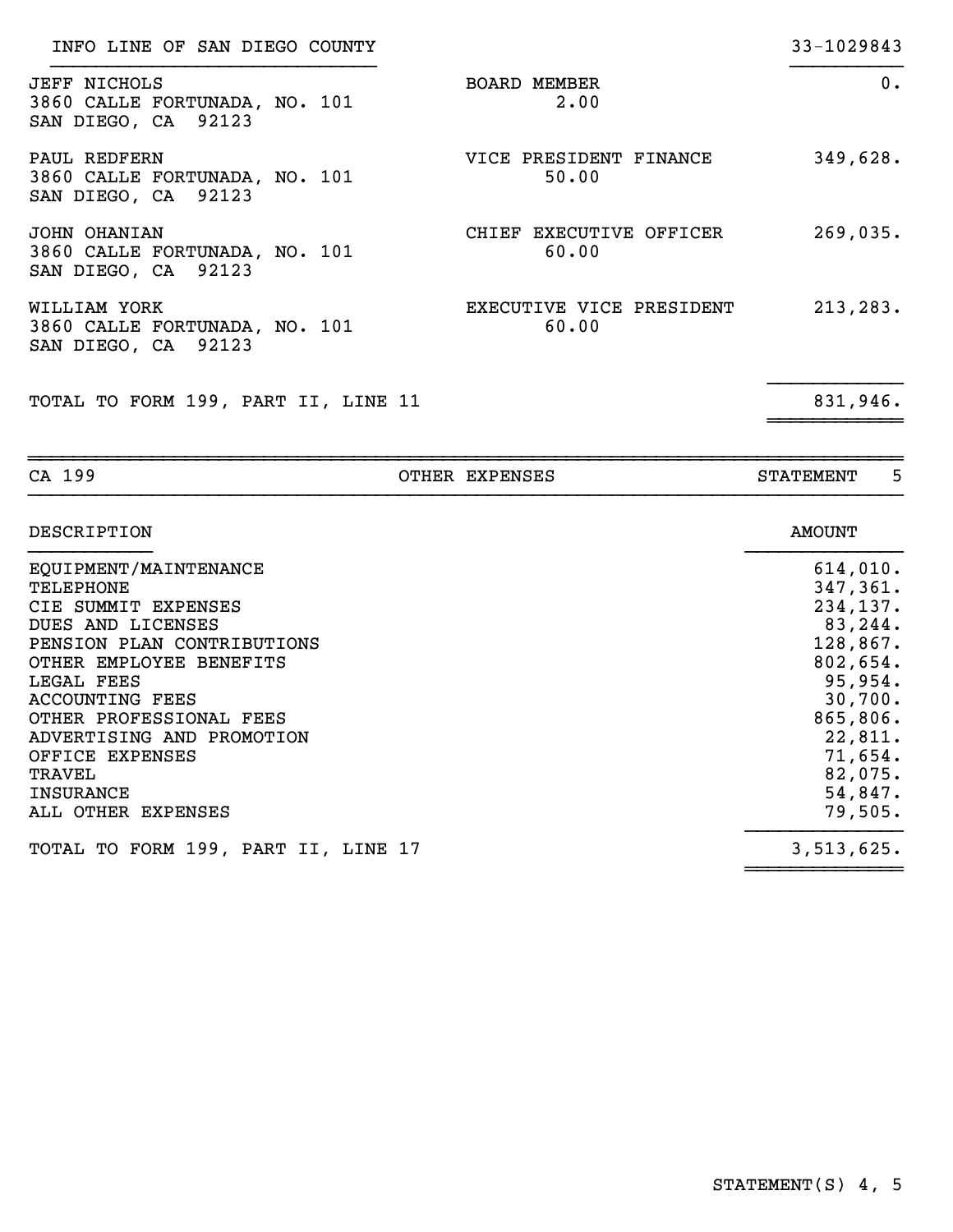INFO LINE OF SAN DIEGO COUNTY 33-1029843

| CA 199                                                   | OTHER ASSETS         |                        | <b>STATEMENT</b><br>6      |
|----------------------------------------------------------|----------------------|------------------------|----------------------------|
| DESCRIPTION                                              |                      | BEG. OF YEAR           | END OF YEAR                |
| PREPAID EXPENSES AND DEFERRED CHARGES<br><b>DEPOSITS</b> |                      | 54,038.<br>66,209.     | 283,072.<br>82,995.        |
| TOTAL TO FORM 199, SCHEDULE L, LINE 12                   |                      | 120,247.               | 366,067.                   |
| CA 199                                                   | OTHER LIABILITIES    |                        | <b>STATEMENT</b><br>7      |
| DESCRIPTION                                              |                      | BEG. OF YEAR           | END OF YEAR                |
| DEFERRED REVENUE                                         |                      | 669,970.               | 10,837.                    |
| TOTAL TO FORM 199, SCHEDULE L, LINE 18                   |                      | 669,970.               | 10,837.                    |
| CA 199                                                   | <b>FUND BALANCES</b> |                        | 8<br><b>STATEMENT</b>      |
| <b>DESCRIPTION</b>                                       |                      | BEG. OF YEAR           | END OF YEAR                |
| UNRESTRICTED ASSETS<br>TEMPORARILY RESTRICTED ASSETS     |                      | 4,074,481.<br>662,725. | 5, 118, 754.<br>$-52,476.$ |
| TOTAL TO FORM 199, SCHEDULE L, LINE 21                   |                      | 4,737,206.             | 5,066,278.                 |

~~~~~~~~~~~~~~ ~~~~~~~~~~~~~~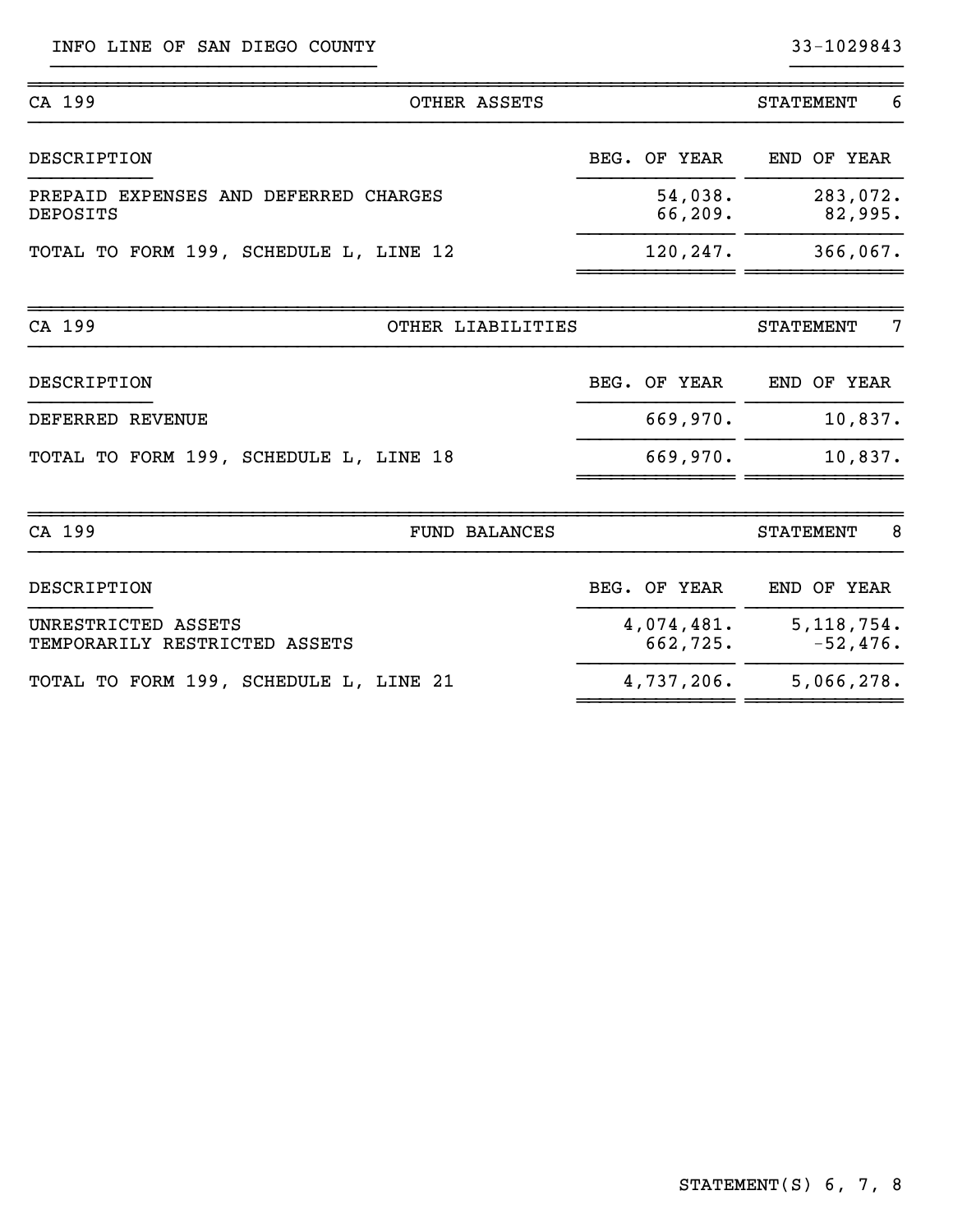# **Voucher at bottom of page.**

**DO NOT MAIL A PAPER COPY OF THE CORPORATE OR EXEMPT ORGANIZATION TAX RETURN WITH THE PAYMENT VOUCHER.**

**If the amount of payment is zero, do not mail this voucher.**

| <b>WHERE TO FILE:</b> | Using black or blue ink, make check or money order payable to the                                       |
|-----------------------|---------------------------------------------------------------------------------------------------------|
|                       | "Franchise Tax Board." Write the corporation number or FEIN and                                         |
|                       | "2017 FTB 3586" on the check or money order. Detach voucher                                             |
|                       | below. Enclose, but <b>do not</b> staple, payment with voucher and                                      |
|                       | mail to:                                                                                                |
|                       | <b>FRANCHISE TAX BOARD</b>                                                                              |
|                       | <b>PO BOX 942857</b>                                                                                    |
|                       | <b>SACRAMENTO CA 94257-0531</b>                                                                         |
|                       | Make all checks or money orders payable in U.S. dollars and drawn against a U.S. financial institution. |
|                       |                                                                                                         |
|                       |                                                                                                         |

| <b>WHEN TO FILE:</b>                  | Corporations - File and Pay by the 15th day of the 4th month following<br>the close of the taxable year.         |  |  |  |  |
|---------------------------------------|------------------------------------------------------------------------------------------------------------------|--|--|--|--|
|                                       | S corporations - File and Pay by the 15th day of the 3rd month following<br>the close of the taxable year.       |  |  |  |  |
|                                       | Exempt organizations - File and Pay by the 15th day of the 5th month<br>following the close of the taxable year. |  |  |  |  |
|                                       | When the due date falls on a weekend or holiday, the deadline to file and pay without penalty                    |  |  |  |  |
| is extended to the next business day. |                                                                                                                  |  |  |  |  |
|                                       | Due to the federal Emancipation Day holiday on April 16, 2018, tax returns filed and payments                    |  |  |  |  |
|                                       | mailed or submitted on April 17, 2018, will be considered timely.                                                |  |  |  |  |
|                                       |                                                                                                                  |  |  |  |  |
|                                       | <b>ONLINE SERVICES:</b> Corporations can make payments online using Web Pay for Businesses.                      |  |  |  |  |

to a year in advance. Go to ftb.ca.gov/pay for more information. Corporations can make payments online using Web Pay for Businesses. Corporations can make an immediate payment or schedule payments up

739035 11-29-17

**CAUTION:** You may be required to pay electronically, see instructions. DETACH HERE IF NO PAYMENT IS DUE, DO NOT MAIL THIS VOUCHER DETACH HERE !!! !!!!!!!!!!!!! !!!!!!!!!!!!!! !!! TAXABLE YEAR **Payment Voucher for Corporations and Exempt Exampt CALIFORNIA FORM 2017 3586 (e-file) Organizations e-filed Returns** 0000000 INFO 33-1029843 2470382 17 FORM 3 TYB 07-01-2017 TYE 06-30-2018 INFO LINE OF SAN DIEGO COUNTY 3860 CALLE FORTUNADA NO 101 SAN DIEGO CA 92123 (858) 300-1300 Amount of Payment 10.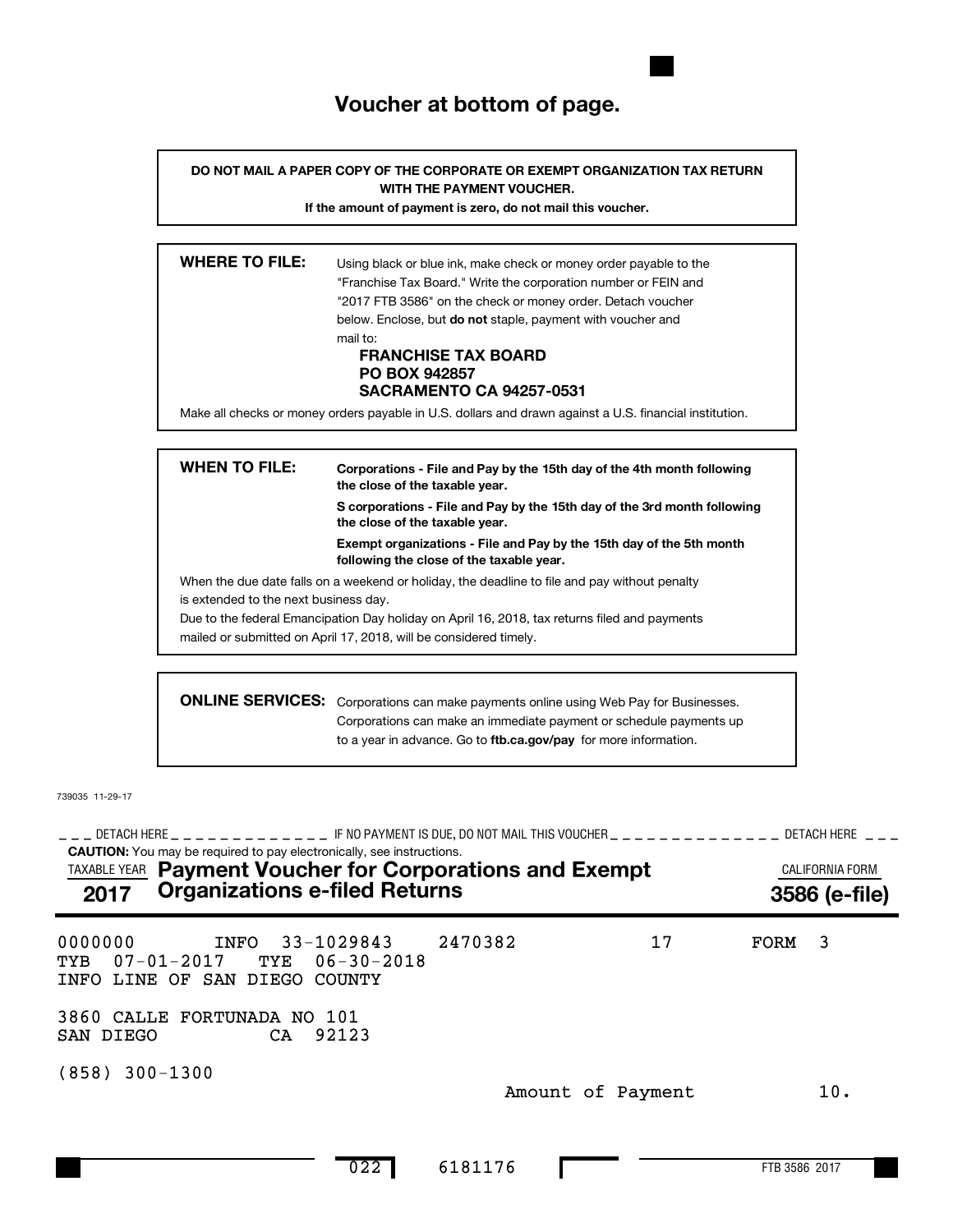| <b>TAXABLE YEAR</b><br>2017     |                                                     | California e-file Return Authorization for<br><b>Exempt Organizations</b>                                                                                                                                                                                                                                                                                                                                                                                                                                                                                                                                                                                                                                                                                                                                                                                                                                                                                                                                                                                                                                                                                                          |                    |                                                                          | <b>FORM</b><br><b>8453-EO</b>                                                                                                                                                                                                                                                                                                                                                                                                                                                                                                                                                                                                                                                                                                                                                                                                                                                                          |
|---------------------------------|-----------------------------------------------------|------------------------------------------------------------------------------------------------------------------------------------------------------------------------------------------------------------------------------------------------------------------------------------------------------------------------------------------------------------------------------------------------------------------------------------------------------------------------------------------------------------------------------------------------------------------------------------------------------------------------------------------------------------------------------------------------------------------------------------------------------------------------------------------------------------------------------------------------------------------------------------------------------------------------------------------------------------------------------------------------------------------------------------------------------------------------------------------------------------------------------------------------------------------------------------|--------------------|--------------------------------------------------------------------------|--------------------------------------------------------------------------------------------------------------------------------------------------------------------------------------------------------------------------------------------------------------------------------------------------------------------------------------------------------------------------------------------------------------------------------------------------------------------------------------------------------------------------------------------------------------------------------------------------------------------------------------------------------------------------------------------------------------------------------------------------------------------------------------------------------------------------------------------------------------------------------------------------------|
| <b>Exempt Organization name</b> |                                                     |                                                                                                                                                                                                                                                                                                                                                                                                                                                                                                                                                                                                                                                                                                                                                                                                                                                                                                                                                                                                                                                                                                                                                                                    |                    |                                                                          | Identifying number                                                                                                                                                                                                                                                                                                                                                                                                                                                                                                                                                                                                                                                                                                                                                                                                                                                                                     |
|                                 | INFO LINE OF SAN DIEGO COUNTY                       |                                                                                                                                                                                                                                                                                                                                                                                                                                                                                                                                                                                                                                                                                                                                                                                                                                                                                                                                                                                                                                                                                                                                                                                    |                    |                                                                          | 33-1029843                                                                                                                                                                                                                                                                                                                                                                                                                                                                                                                                                                                                                                                                                                                                                                                                                                                                                             |
| Part I                          | Electronic Return Information (whole dollars only)  |                                                                                                                                                                                                                                                                                                                                                                                                                                                                                                                                                                                                                                                                                                                                                                                                                                                                                                                                                                                                                                                                                                                                                                                    |                    |                                                                          |                                                                                                                                                                                                                                                                                                                                                                                                                                                                                                                                                                                                                                                                                                                                                                                                                                                                                                        |
| 1                               | Total gross receipts (Form 199, line 4)             |                                                                                                                                                                                                                                                                                                                                                                                                                                                                                                                                                                                                                                                                                                                                                                                                                                                                                                                                                                                                                                                                                                                                                                                    |                    |                                                                          | 112,010,234.00<br>$2\overline{12}$ , 010, 234. 00                                                                                                                                                                                                                                                                                                                                                                                                                                                                                                                                                                                                                                                                                                                                                                                                                                                      |
| 2<br>3                          | Total gross income (Form 199, line 8)               |                                                                                                                                                                                                                                                                                                                                                                                                                                                                                                                                                                                                                                                                                                                                                                                                                                                                                                                                                                                                                                                                                                                                                                                    |                    |                                                                          | $3\overline{11,681,162.00}$                                                                                                                                                                                                                                                                                                                                                                                                                                                                                                                                                                                                                                                                                                                                                                                                                                                                            |
|                                 | Total expenses and disbursements (Form 199, line 9) |                                                                                                                                                                                                                                                                                                                                                                                                                                                                                                                                                                                                                                                                                                                                                                                                                                                                                                                                                                                                                                                                                                                                                                                    |                    |                                                                          |                                                                                                                                                                                                                                                                                                                                                                                                                                                                                                                                                                                                                                                                                                                                                                                                                                                                                                        |
| Part II                         |                                                     | Settle Your Account Electronically for Taxable Year 2017                                                                                                                                                                                                                                                                                                                                                                                                                                                                                                                                                                                                                                                                                                                                                                                                                                                                                                                                                                                                                                                                                                                           |                    |                                                                          |                                                                                                                                                                                                                                                                                                                                                                                                                                                                                                                                                                                                                                                                                                                                                                                                                                                                                                        |
| 4                               | Electronic funds withdrawal                         | 4a Amount                                                                                                                                                                                                                                                                                                                                                                                                                                                                                                                                                                                                                                                                                                                                                                                                                                                                                                                                                                                                                                                                                                                                                                          |                    | 4b Withdrawal date (mm/dd/yyyy)                                          |                                                                                                                                                                                                                                                                                                                                                                                                                                                                                                                                                                                                                                                                                                                                                                                                                                                                                                        |
| Part III                        |                                                     | <b>Banking Information</b> (Have you verified the exempt organization's banking information?)                                                                                                                                                                                                                                                                                                                                                                                                                                                                                                                                                                                                                                                                                                                                                                                                                                                                                                                                                                                                                                                                                      |                    |                                                                          |                                                                                                                                                                                                                                                                                                                                                                                                                                                                                                                                                                                                                                                                                                                                                                                                                                                                                                        |
| 5 Routing number                |                                                     |                                                                                                                                                                                                                                                                                                                                                                                                                                                                                                                                                                                                                                                                                                                                                                                                                                                                                                                                                                                                                                                                                                                                                                                    |                    |                                                                          |                                                                                                                                                                                                                                                                                                                                                                                                                                                                                                                                                                                                                                                                                                                                                                                                                                                                                                        |
| 6 Account number                |                                                     |                                                                                                                                                                                                                                                                                                                                                                                                                                                                                                                                                                                                                                                                                                                                                                                                                                                                                                                                                                                                                                                                                                                                                                                    | 7 Type of account: | Checking                                                                 | Savings                                                                                                                                                                                                                                                                                                                                                                                                                                                                                                                                                                                                                                                                                                                                                                                                                                                                                                |
| Part IV                         | <b>Declaration of Officer</b>                       |                                                                                                                                                                                                                                                                                                                                                                                                                                                                                                                                                                                                                                                                                                                                                                                                                                                                                                                                                                                                                                                                                                                                                                                    |                    |                                                                          |                                                                                                                                                                                                                                                                                                                                                                                                                                                                                                                                                                                                                                                                                                                                                                                                                                                                                                        |
| on line 4a.                     |                                                     |                                                                                                                                                                                                                                                                                                                                                                                                                                                                                                                                                                                                                                                                                                                                                                                                                                                                                                                                                                                                                                                                                                                                                                                    |                    |                                                                          | I authorize the exempt organization's account to be settled as designated in Part II. If I check Part II, Box 4, I authorize an electronic funds withdrawal for the amount listed                                                                                                                                                                                                                                                                                                                                                                                                                                                                                                                                                                                                                                                                                                                      |
|                                 |                                                     | Under penalties of perjury, I declare that I am an officer of the above exempt organization and that the information I provided to my electronic return originator (ERO),<br>transmitter, or intermediate service provider and the amounts in Part I above agree with the amounts on the corresponding lines of the exempt organization's 2017<br>California electronic return. To the best of my knowledge and belief, the exempt organization's return is true, correct, and complete. If the exempt organization is filing<br>a balance due return, I understand that if the Franchise Tax Board (FTB) does not receive full and timely payment of the exempt organization's fee liability, the exempt<br>organization will remain liable for the fee liability and all applicable interest and penalties. I authorize the exempt organization return and accompanying schedules and<br>statements be transmitted to the FTB by the ERO, transmitter, or intermediate service provider. If the processing of the exempt organization's return or refund is<br>delayed, I authorize the FTB to disclose to the ERO or intermediate service provider the reason(s) for the delay. |                    |                                                                          |                                                                                                                                                                                                                                                                                                                                                                                                                                                                                                                                                                                                                                                                                                                                                                                                                                                                                                        |
| Sign                            |                                                     |                                                                                                                                                                                                                                                                                                                                                                                                                                                                                                                                                                                                                                                                                                                                                                                                                                                                                                                                                                                                                                                                                                                                                                                    | PRESIDENT & CEO    |                                                                          |                                                                                                                                                                                                                                                                                                                                                                                                                                                                                                                                                                                                                                                                                                                                                                                                                                                                                                        |
| Here                            | Signature of officer                                | Date                                                                                                                                                                                                                                                                                                                                                                                                                                                                                                                                                                                                                                                                                                                                                                                                                                                                                                                                                                                                                                                                                                                                                                               |                    |                                                                          |                                                                                                                                                                                                                                                                                                                                                                                                                                                                                                                                                                                                                                                                                                                                                                                                                                                                                                        |
|                                 |                                                     |                                                                                                                                                                                                                                                                                                                                                                                                                                                                                                                                                                                                                                                                                                                                                                                                                                                                                                                                                                                                                                                                                                                                                                                    |                    |                                                                          |                                                                                                                                                                                                                                                                                                                                                                                                                                                                                                                                                                                                                                                                                                                                                                                                                                                                                                        |
| Part V                          |                                                     | Declaration of Electronic Return Originator (ERO) and Paid Preparer.                                                                                                                                                                                                                                                                                                                                                                                                                                                                                                                                                                                                                                                                                                                                                                                                                                                                                                                                                                                                                                                                                                               |                    |                                                                          |                                                                                                                                                                                                                                                                                                                                                                                                                                                                                                                                                                                                                                                                                                                                                                                                                                                                                                        |
|                                 |                                                     | accurately reflects the data on the return.) I have obtained the organization officer's signature on form FTB 8453-EO before transmitting this return to the FTB; I have<br>provided the organization officer with a copy of all forms and information that I will file with the FTB, and I have followed all other requirements described in FTB Pub.<br>true, correct, and complete. I make this declaration based on all information of which I have knowledge.                                                                                                                                                                                                                                                                                                                                                                                                                                                                                                                                                                                                                                                                                                                 |                    |                                                                          | I declare that I have reviewed the above exempt organization's return and that the entries on form FTB 8453-EO are complete and correct to the best of my knowledge. (If I<br>am only an intermediate service provider, I understand that I am not responsible for reviewing the exempt organization's return. I declare, however, that form FTB 8453-EO<br>1345, 2017 e-file Handbook for Authorized e-file Providers. I will keep form FTB 8453-EO on file for four years from the due date of the return or four years from the date<br>the exempt organization return is filed, whichever is later, and I will make a copy available to the FTB upon request. If I am also the paid preparer, under penalties of perjury,<br>I declare that I have examined the above exempt organization's return and accompanying schedules and statements, and to the best of my knowledge and belief, they are |
|                                 | ERO's-                                              |                                                                                                                                                                                                                                                                                                                                                                                                                                                                                                                                                                                                                                                                                                                                                                                                                                                                                                                                                                                                                                                                                                                                                                                    | Date               | Check<br>Check if                                                        | <b>ERO's PTIN</b>                                                                                                                                                                                                                                                                                                                                                                                                                                                                                                                                                                                                                                                                                                                                                                                                                                                                                      |
| <b>ERO</b>                      | signature                                           |                                                                                                                                                                                                                                                                                                                                                                                                                                                                                                                                                                                                                                                                                                                                                                                                                                                                                                                                                                                                                                                                                                                                                                                    |                    | if self-<br>also paid<br>$\overline{\textbf{x}}$<br>preparer<br>employed | P00485021                                                                                                                                                                                                                                                                                                                                                                                                                                                                                                                                                                                                                                                                                                                                                                                                                                                                                              |
| Must                            | Firm's name (or yours                               | ALDRICH CPAS AND ADVISORS,                                                                                                                                                                                                                                                                                                                                                                                                                                                                                                                                                                                                                                                                                                                                                                                                                                                                                                                                                                                                                                                                                                                                                         | LLP                |                                                                          | 93-0623286<br><b>FEIN</b>                                                                                                                                                                                                                                                                                                                                                                                                                                                                                                                                                                                                                                                                                                                                                                                                                                                                              |
| Sign                            | if self-employed)<br>and address                    | 5946 PRIESTLY DRIVE, SUITE 200                                                                                                                                                                                                                                                                                                                                                                                                                                                                                                                                                                                                                                                                                                                                                                                                                                                                                                                                                                                                                                                                                                                                                     |                    |                                                                          |                                                                                                                                                                                                                                                                                                                                                                                                                                                                                                                                                                                                                                                                                                                                                                                                                                                                                                        |
|                                 |                                                     | CARLSBAD, CA                                                                                                                                                                                                                                                                                                                                                                                                                                                                                                                                                                                                                                                                                                                                                                                                                                                                                                                                                                                                                                                                                                                                                                       |                    |                                                                          | ZIP code $92008$                                                                                                                                                                                                                                                                                                                                                                                                                                                                                                                                                                                                                                                                                                                                                                                                                                                                                       |
|                                 |                                                     | and belief, they are true, correct, and complete. I make this declaration based on all information of which I have knowledge.                                                                                                                                                                                                                                                                                                                                                                                                                                                                                                                                                                                                                                                                                                                                                                                                                                                                                                                                                                                                                                                      |                    |                                                                          | Under penalties of perjury, I declare that I have examined the above organization's return and accompanying schedules and statements, and to the best of my knowledge                                                                                                                                                                                                                                                                                                                                                                                                                                                                                                                                                                                                                                                                                                                                  |
| Paid                            | Paid<br>preparer's                                  |                                                                                                                                                                                                                                                                                                                                                                                                                                                                                                                                                                                                                                                                                                                                                                                                                                                                                                                                                                                                                                                                                                                                                                                    | Date               | Check<br>if self-                                                        | Paid preparer's PTIN                                                                                                                                                                                                                                                                                                                                                                                                                                                                                                                                                                                                                                                                                                                                                                                                                                                                                   |
| Preparer                        | signature                                           |                                                                                                                                                                                                                                                                                                                                                                                                                                                                                                                                                                                                                                                                                                                                                                                                                                                                                                                                                                                                                                                                                                                                                                                    |                    | employed                                                                 |                                                                                                                                                                                                                                                                                                                                                                                                                                                                                                                                                                                                                                                                                                                                                                                                                                                                                                        |
| <b>Must</b>                     | Firm's name (or yours<br>if self-employed)          |                                                                                                                                                                                                                                                                                                                                                                                                                                                                                                                                                                                                                                                                                                                                                                                                                                                                                                                                                                                                                                                                                                                                                                                    |                    |                                                                          | <b>FEIN</b>                                                                                                                                                                                                                                                                                                                                                                                                                                                                                                                                                                                                                                                                                                                                                                                                                                                                                            |
| <b>Sign</b>                     | and address                                         |                                                                                                                                                                                                                                                                                                                                                                                                                                                                                                                                                                                                                                                                                                                                                                                                                                                                                                                                                                                                                                                                                                                                                                                    |                    |                                                                          | ZIP code                                                                                                                                                                                                                                                                                                                                                                                                                                                                                                                                                                                                                                                                                                                                                                                                                                                                                               |
|                                 |                                                     |                                                                                                                                                                                                                                                                                                                                                                                                                                                                                                                                                                                                                                                                                                                                                                                                                                                                                                                                                                                                                                                                                                                                                                                    |                    |                                                                          |                                                                                                                                                                                                                                                                                                                                                                                                                                                                                                                                                                                                                                                                                                                                                                                                                                                                                                        |
|                                 |                                                     |                                                                                                                                                                                                                                                                                                                                                                                                                                                                                                                                                                                                                                                                                                                                                                                                                                                                                                                                                                                                                                                                                                                                                                                    |                    |                                                                          |                                                                                                                                                                                                                                                                                                                                                                                                                                                                                                                                                                                                                                                                                                                                                                                                                                                                                                        |
|                                 | For Privacy Notice, get FTB 1131 ENG/SP.            |                                                                                                                                                                                                                                                                                                                                                                                                                                                                                                                                                                                                                                                                                                                                                                                                                                                                                                                                                                                                                                                                                                                                                                                    |                    |                                                                          | FTB 8453-EO 2017                                                                                                                                                                                                                                                                                                                                                                                                                                                                                                                                                                                                                                                                                                                                                                                                                                                                                       |

729021 11-27-17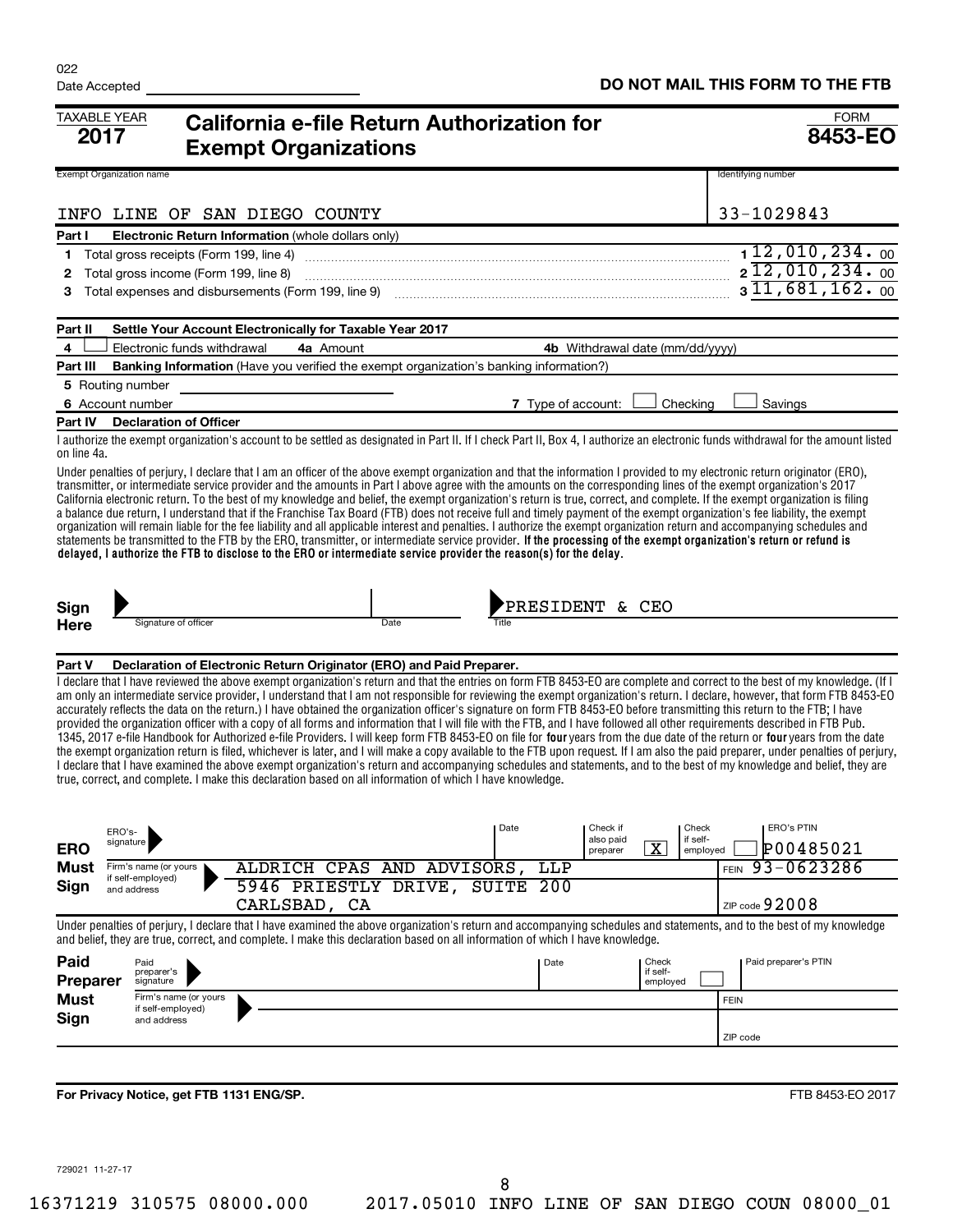**MAIL TO: Registry of Charitable Trusts P.O. Box 903447 Sacramento, CA 94203-4470 (916) 210-6400**

**WEB SITE ADDRESS: www.ag.ca.gov/charities/**

### **ANNUAL REGISTRATION RENEWAL FEE REPORT TO ATTORNEY GENERAL OF CALIFORNIA**

**Section 12586 and 12587, California Government Code 11 Cal. Code Regs. section 301-307, 311 and 312**

Failure to submit this report annually no later than the 15th day of the 5th month after the end of the organization's accounting period may result in the loss of tax exemption and the assessment of a minimum tax of \$800, plus interest, and/or fines or filing penalties as defined in Government Code section 12586.1. IRS extensions will be honored.

| State Charity Registration Number: CT 121120                                                                                                                                                                                                             |                                                                                                                            | Check if:<br><b>Change of address</b>    |  |                         |    |  |
|----------------------------------------------------------------------------------------------------------------------------------------------------------------------------------------------------------------------------------------------------------|----------------------------------------------------------------------------------------------------------------------------|------------------------------------------|--|-------------------------|----|--|
| INFO LINE OF SAN DIEGO COUNTY                                                                                                                                                                                                                            |                                                                                                                            | Amended report                           |  |                         |    |  |
| Name of Organization<br>3860 CALLE FORTUNADA, NO. 101<br>Address (Number and Street)                                                                                                                                                                     |                                                                                                                            | 2470382<br>Corporate or Organization No. |  |                         |    |  |
| 92123<br>SAN DIEGO, CA<br>City or Town, State and ZIP Code                                                                                                                                                                                               |                                                                                                                            | 33-1029843<br>Federal Employer I.D. No.  |  |                         |    |  |
| ANNUAL REGISTRATION RENEWAL FEE SCHEDULE (11 Cal. Code Regs. sections 301-307, 311, and 312)<br>Make Check Payable to Attorney General's Registry of Charitable Trusts                                                                                   |                                                                                                                            |                                          |  |                         |    |  |
| <b>Gross Receipts</b><br><b>Gross Annual Revenue</b><br>Fee                                                                                                                                                                                              | Fee                                                                                                                        | <b>Gross Annual Revenue</b>              |  | Fee                     |    |  |
| <b>Less than \$25,000</b><br>0<br>Between \$100,001 and \$250,000<br>Between \$25,000 and \$100,000<br>\$25<br>Between \$250,001 and \$1 million                                                                                                         | \$50<br>Between \$1,000,001 and \$10 million<br>\$75<br>Between \$10,000,001 and \$50 million<br>Greater than \$50 million |                                          |  | \$150<br>\$225<br>\$300 |    |  |
| <b>PART A - ACTIVITIES</b>                                                                                                                                                                                                                               |                                                                                                                            |                                          |  |                         |    |  |
| 07/01/2017<br>ending 06/30/2018<br>For your most recent full accounting period (beginning<br>) list:<br>6,378,483.<br>12,010,234.<br>Total assets \$<br>Gross annual revenue \$                                                                          |                                                                                                                            |                                          |  |                         |    |  |
| <b>PART B - STATEMENTS REGARDING ORGANIZATION DURING THE PERIOD OF THIS REPORT</b>                                                                                                                                                                       |                                                                                                                            |                                          |  |                         |    |  |
| If you answer "yes" to any of the questions below, you must attach a separate page providing an explanation and details for each<br>Note:<br>"yes" response. Please review RRF-1 instructions for information required.                                  |                                                                                                                            |                                          |  |                         |    |  |
| During this reporting period, were there any contracts, loans, leases or other financial transactions between the organization<br>1.                                                                                                                     |                                                                                                                            |                                          |  | <b>Yes</b>              | No |  |
| and any officer, director or trustee thereof either directly or with an entity in which any such officer, director or trustee had<br>any financial interest?                                                                                             |                                                                                                                            |                                          |  |                         | X  |  |
| 2.<br>During this reporting period, were there any theft, embezzlement, diversion or misuse of the organization's charitable property<br>or funds?                                                                                                       |                                                                                                                            |                                          |  |                         | X  |  |
| During this reporting period, did non-program expenditures exceed 50% of gross revenue?<br>3.                                                                                                                                                            |                                                                                                                            |                                          |  |                         | X  |  |
| During this reporting period, were any organization funds used to pay any penalty, fine or judgment? If you filed a Form 4720<br>4.<br>with the Internal Revenue Service, attach a copy.                                                                 |                                                                                                                            |                                          |  |                         | X  |  |
| 5.<br>During this reporting period, were the services of a commercial fundraiser or fundraising counsel for charitable purposes used?<br>If "yes," provide an attachment listing the name, address, and telephone number of the service provider.        |                                                                                                                            |                                          |  |                         | X  |  |
| 6.<br>During this reporting period, did the organization receive any governmental funding? If so, provide an attachment listing the<br>SEE STATEMENT 9<br>name of the agency, mailing address, contact person, and telephone number.                     |                                                                                                                            |                                          |  |                         |    |  |
| 7.<br>During this reporting period, did the organization hold a raffle for charitable purposes? If "yes," provide an attachment indicating<br>the number of raffles and the date(s) they occurred.                                                       |                                                                                                                            |                                          |  |                         | X  |  |
| Does the organization conduct a vehicle donation program? If "yes," provide an attachment indicating whether the program is<br>8.<br>operated by the charity or whether the organization contracts with a commercial fundraiser for charitable purposes. |                                                                                                                            |                                          |  |                         | x  |  |
| Did your organization have prepared an audited financial statement in accordance with generally accepted accounting<br>9.<br>principles for this reporting period?                                                                                       |                                                                                                                            |                                          |  | х                       |    |  |
| Organization's area code and telephone number $858 - 300 - 1300$                                                                                                                                                                                         |                                                                                                                            |                                          |  |                         |    |  |
| Organization's e-mail address                                                                                                                                                                                                                            |                                                                                                                            |                                          |  |                         |    |  |
| I declare under penalty of perjury that I have examined this report, including accompanying documents, and to the best of my knowledge and belief, the content<br>is true, correct and complete.                                                         |                                                                                                                            |                                          |  |                         |    |  |
| <b>JOHN OHANIAN</b><br>PRESIDENT & CEO                                                                                                                                                                                                                   |                                                                                                                            |                                          |  |                         |    |  |
| Signature of authorized officer<br>Printed Name<br>Title<br>Date                                                                                                                                                                                         |                                                                                                                            |                                          |  |                         |    |  |
|                                                                                                                                                                                                                                                          |                                                                                                                            |                                          |  |                         |    |  |